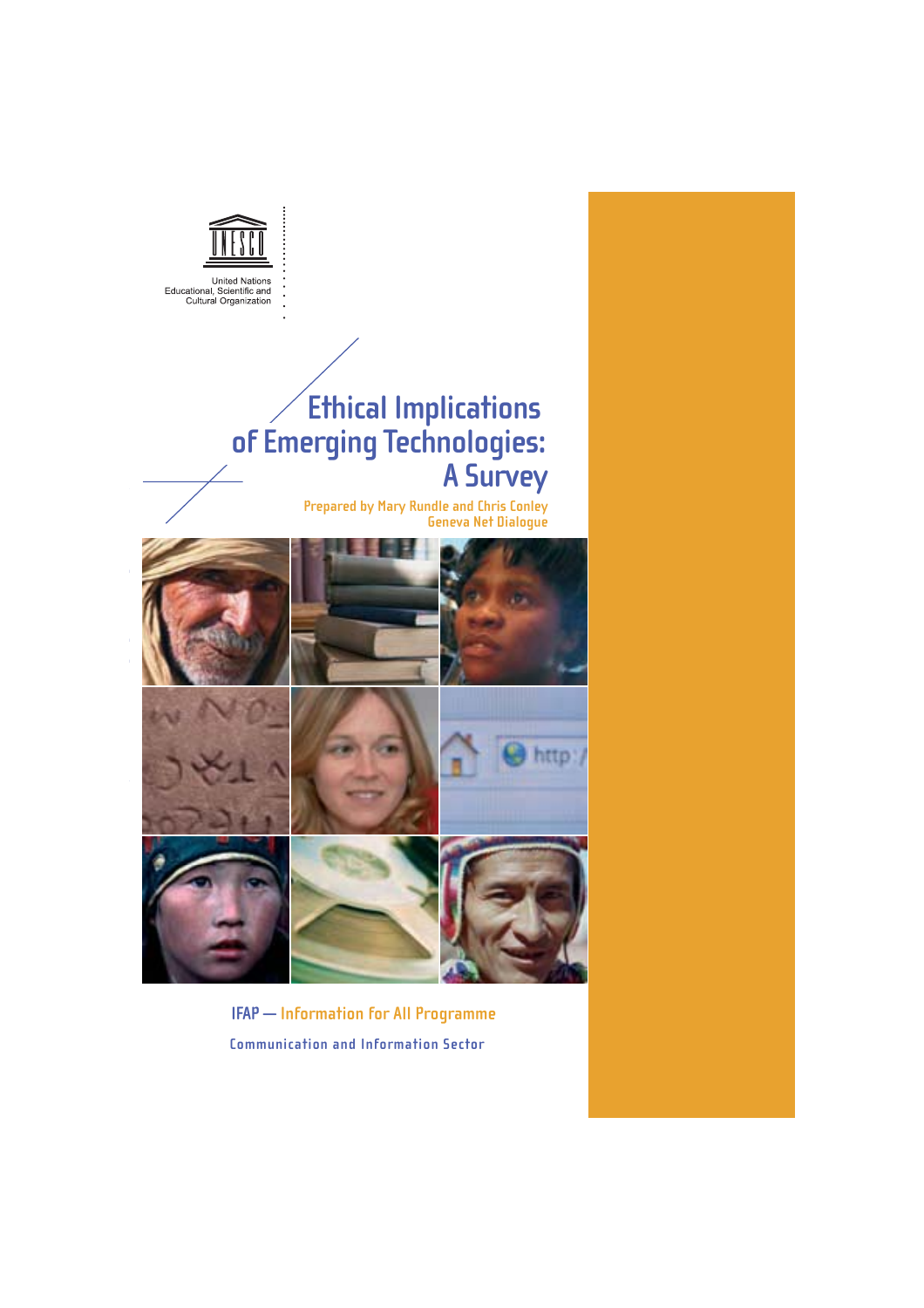# Ethical Implications of Emerging Technologies: A Survey

Prepared by Mary Rundle and Chris Conley

Geneva Net Dialogue

UNESCO: Paris, 2007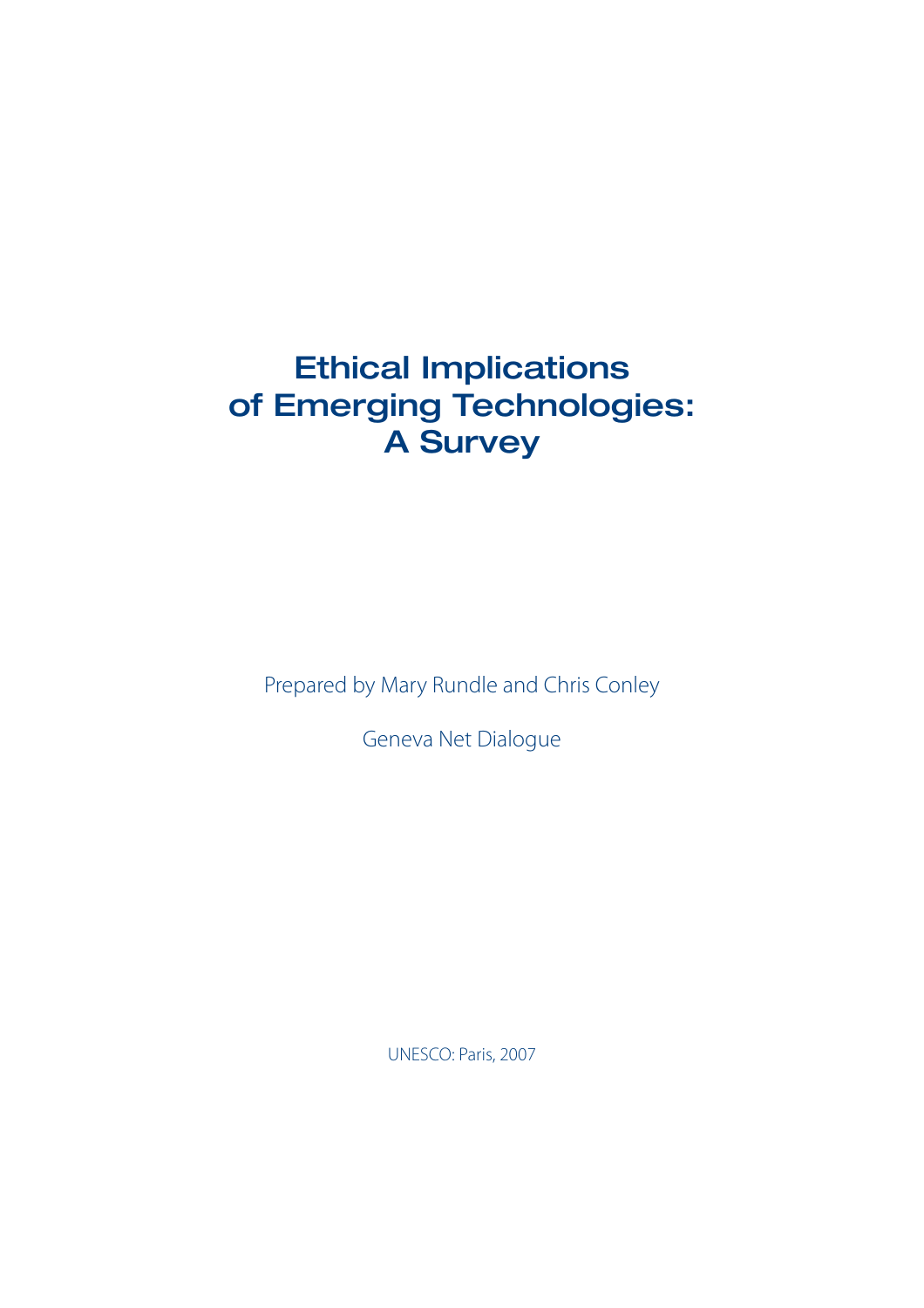The ideas, facts and opinions expressed in this publication are those of the authors. They do not necessarily reflect the views of UNESCO and do not commit the Organization.

#### **Recommended catalogue entry:**

UNESCO. Information for All Programme (IFAP). **« Ethical Implications of Emerging Technologies: A Survey »**.

Edited by the Information Society Division, Communication and Information Sector (Editor: Boyan Radoykov) – Paris: UNESCO, 2007 - 92 p ; 21 cm. I - Title II – UNESCO III – Information for All Programme

Published in 2007 by the United Nations Educational, Scientific and Cultural Organization, 7, place de Fontenoy F-75352 Paris 07 SP, Paris, France

Coordinator of the publication: Boyan Radoykov

**© UNESCO** All rights reserved CI-2007/WS/2 - CLD 31112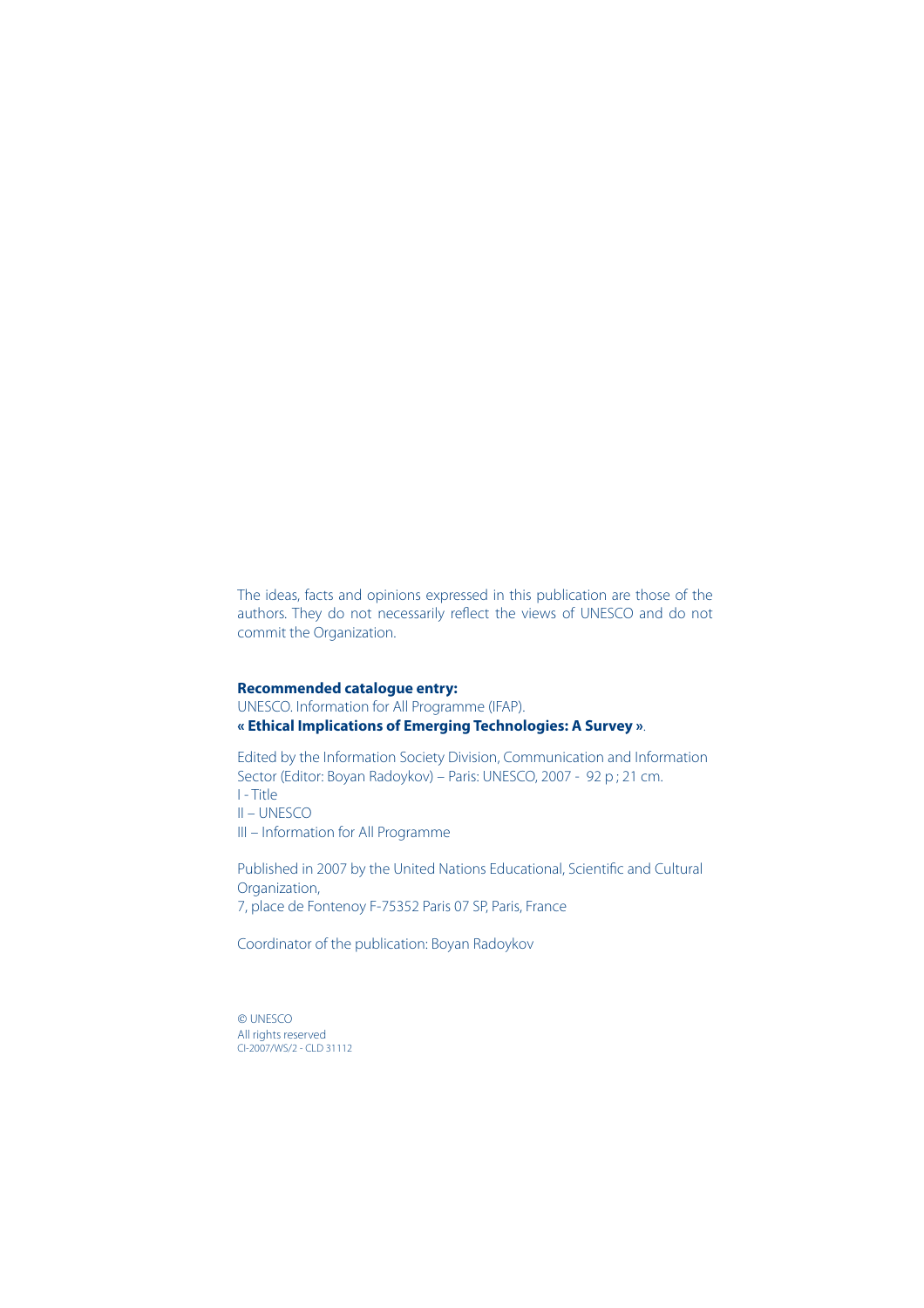ETHICAL IMPLICATIONS OF EMERGING TECHNOLOGIES: A SURVEY

#### Prepared by Mary Rundle and Chris Conley <sup>∗</sup>

#### ACKNOWLEDGEMENTS

In the course of compiling this report, a number of prominent members of the worldwide technology and infoethics communities have shared their expertise and perspectives with us, including: Hal Abelson, Ben Adida, Ang Peng Hwa, Kader Asmal, Ted Barnett, Stefan Bechtold, Peter Berghammer, Scott Bradner, Stefan Brands, Kim Cameron, Shunling Chen, David Clark, John Clippinger, Urs Gasser, Lauren Gelman, Georg Greve, Dick Hardt, Dewayne Hendricks, Chris Hoofnagle, Hai Huang, Ben Laurie, Ronaldo Lemos, Lawrence Lessig, Jamie Lewis, Abdel-Hamid Mamdouh, Désirée Milošević, Nicholas Negroponte, Cory Ondrejka, David Reed, Eric Rescorla, Jonathan Robin, Judit Rius Sanjuan, Wendy Seltzer, Lara Srivastava, William Terrill, Paul Trevithick, Jake Wachman, David Weinberger, Ian Wilkes, and Jonathan Zittrain.

 Mary Rundle is a fellow at the Berkman Center for Internet and Society at Harvard Law School and a non-resident fellow at the Center for Internet and Society at Stanford Law School. Chris Conley holds a master's degree in computer science from M.I.T. and is currently a J.D. candidate at Harvard Law School, where he focuses on the intersection of law and technology. This paper has been produced under Geneva Net Dialogue, a Geneva-based, open, international association whose mission is "to lend its support to the operation of human rights in the information society by improving ties between the technology community, the policymaking community, and civil society at the international level."

\*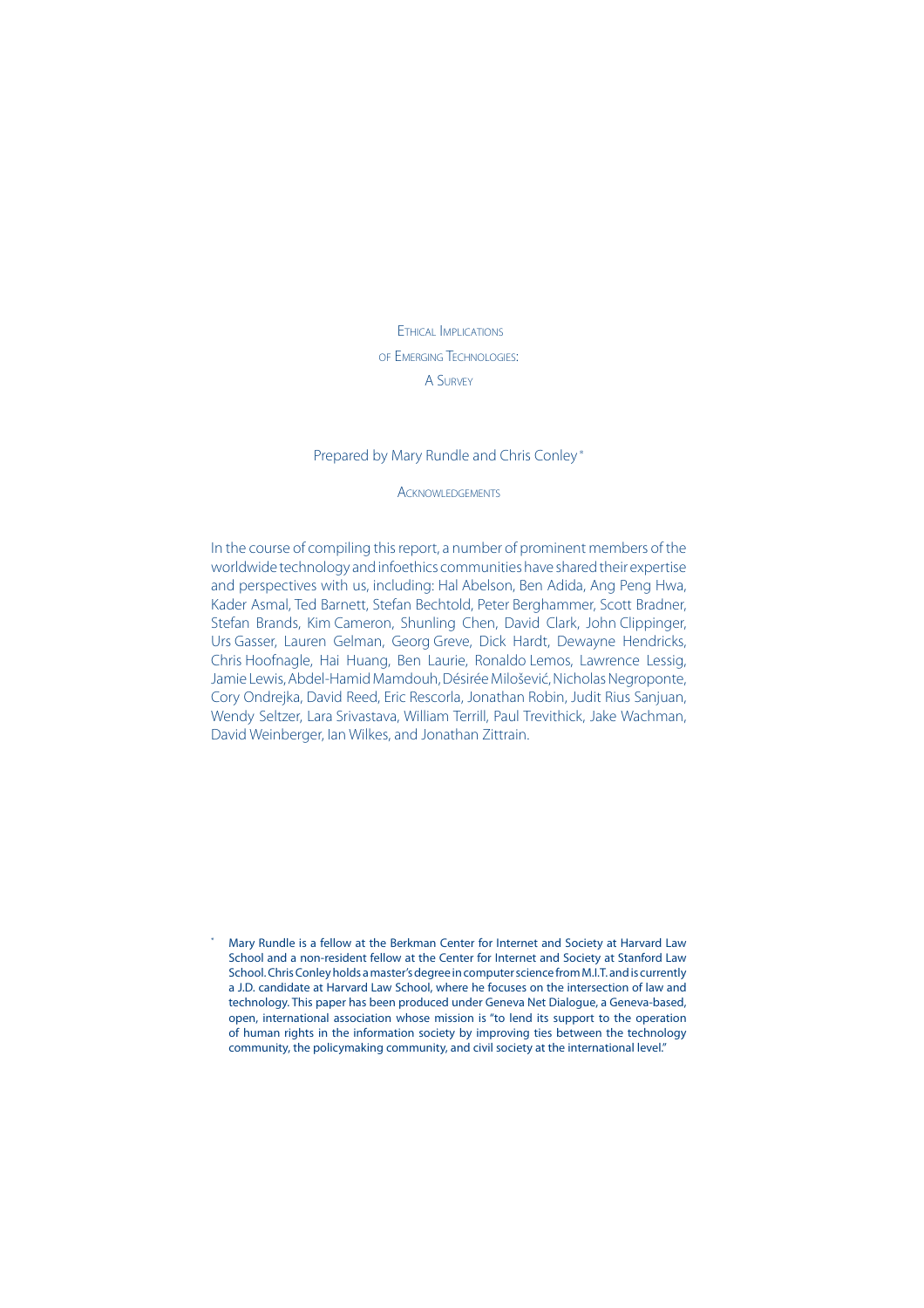**Ethical Implications of Emerging Technologies: A Survey** Mary Rundle and Chris Conley

# Table of Contents

| <b>Foreword</b>                                                                                | $\overline{4}$ |
|------------------------------------------------------------------------------------------------|----------------|
| <b>Introduction</b>                                                                            | 6              |
| The Technologies as a Short Story                                                              | 8              |
| <b>Infoethics Goals for Neutral Technologies</b>                                               | 11             |
| The Ethical Challenges of Emerging Technologies - Case Studies                                 | 28             |
| The Semantic Web and Other Metadata<br>$\bullet$                                               | 28             |
| <b>Digital Identity Management</b><br>$\bullet$                                                | 31             |
| <b>Biometrics</b><br>$\bullet$                                                                 | 38             |
| Radio Frequency Identification<br>$\bullet$                                                    | 41             |
| Sensors<br>$\bullet$                                                                           | 50             |
| The Geospatial Web and Location-Based Services<br>$\bullet$                                    | 55             |
| Mesh Networking<br>$\bullet$                                                                   | 58             |
| <b>Grid Computing</b><br>$\qquad \qquad \bullet$                                               | 62             |
| New Computing Technologies<br>$\bullet$                                                        | 70             |
| Table: Summary of Infoethics Concerns<br>$\bullet$                                             | 73             |
| <b>The Short Story Revisited</b>                                                               | 75             |
| <b>Recommendations</b>                                                                         | 78             |
| <b>ANNEX: A Democratic Information Society</b><br>(Summary of an interview with David P. Reed) | 82             |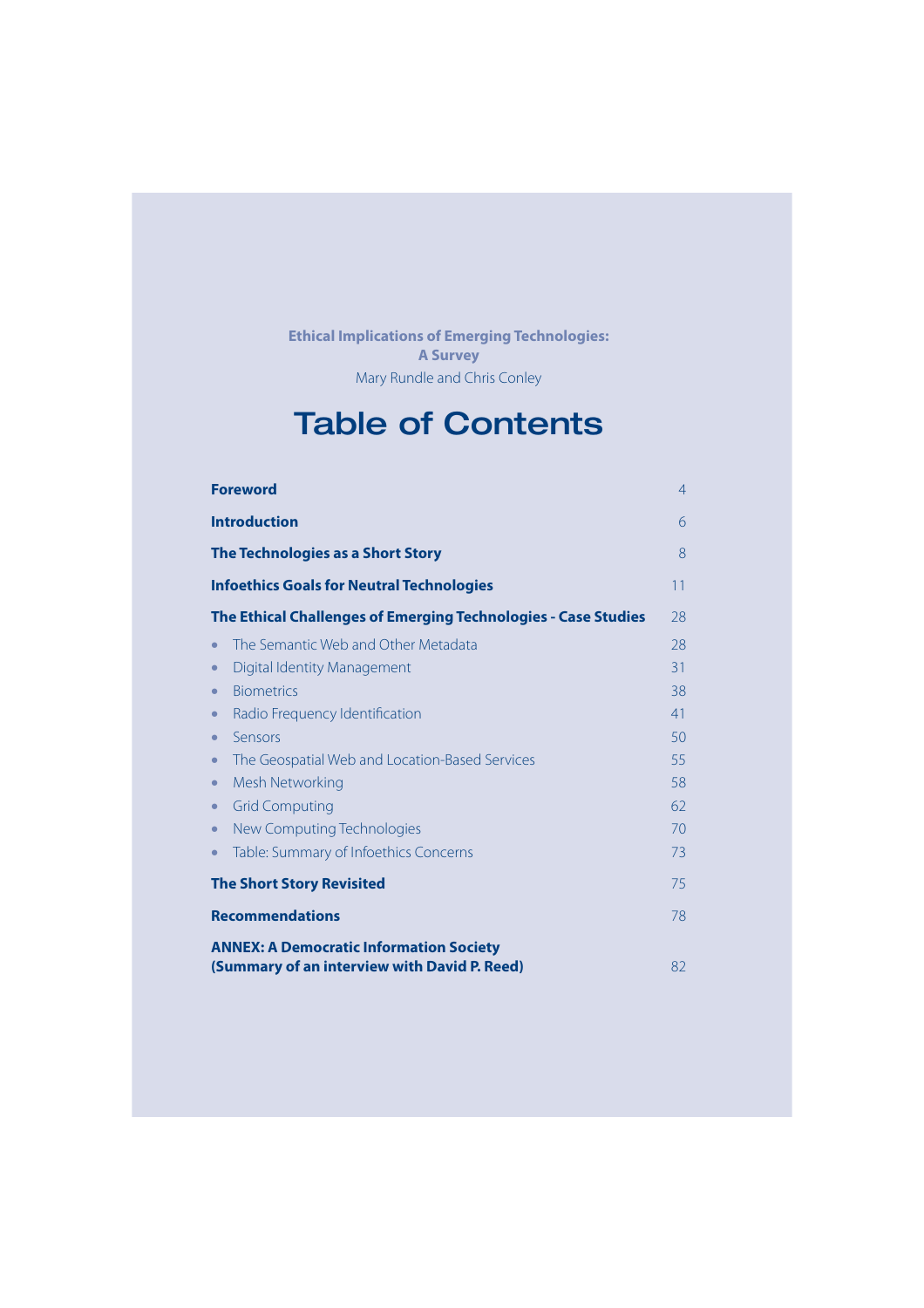### <span id="page-5-0"></span>Foreword

Embracing coherent ethical guidelines is essential for building inclusive knowledge societies and raising awareness about the ethical aspects and principles is central for upholding the fundamental values of freedom, equality, solidarity, tolerance and shared responsibility. Thus, UNESCO encourages the definition and adoption of best practices and voluntary, professional guidelines addressing ethical issues for media professionals, information producers, and service providers and users with due respect to freedom of expression.

The quickening speed of technological evolution leaves little time to decision-makers, legislators and other major stakeholders to anticipate and absorb changes before being challenged to adapt to the next wave of transformation. Lacking the time for lengthy reflection, the international community is often faced with immediate policy choices that carry serious moral and ethical consequences:

Increase public infrastructure or permit preferential use by investors? Allow the market to oblige people to participate in digital systems or subsidize more traditional lifestyles? Let technology develop as it will or attempt to programme machines to safeguard human rights?

The Infoethics Survey of Emerging Technologies prepared by the NGO Geneva Net Dialogue at the request of UNESCO aims at providing an outlook to the ethical implications of future communication and information technologies. The report further aims at alerting UNESCO's Member States and partners to the increasing power and presence of emerging technologies and draws attention to their potential to affect the exercise of basic human rights. Perhaps as its most salient deduction, the study signals that these days all decision makers, developers, the corporate scholar and users are entrusted with a profound responsibility with respect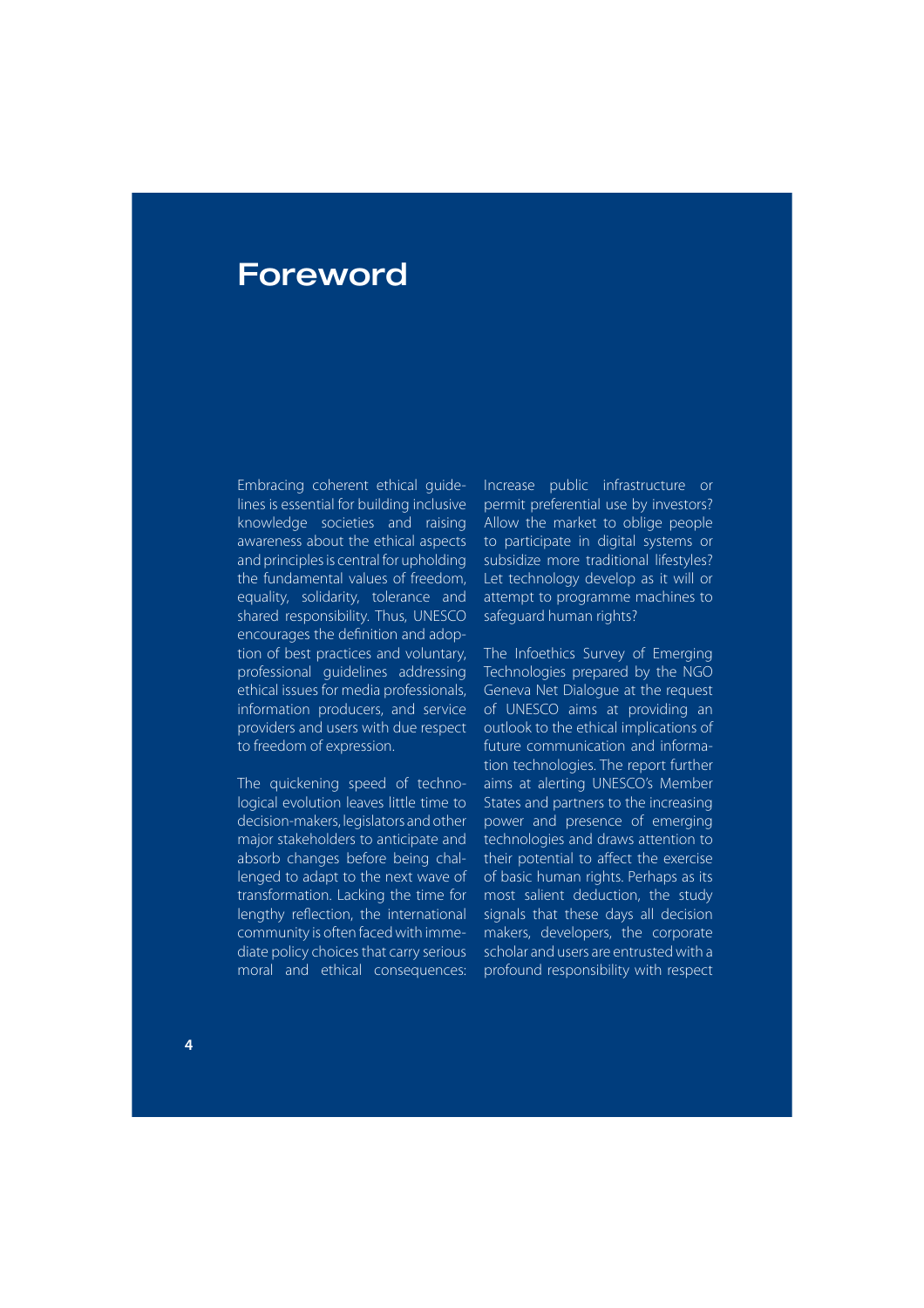to technological developments and their impact on the future orientation of knowledge societies.

It is our hope that this study will impress upon the policy makers, community, producers and users the need to carefully observe evolutions in ICTs – and, by so doing, to comprehend the ethical and moral consequences of technological choices on human rights in the Knowledge Societies.

#### **Abdul Waheed Khan**

Assistant Director-General for Communication and Information, UNESCO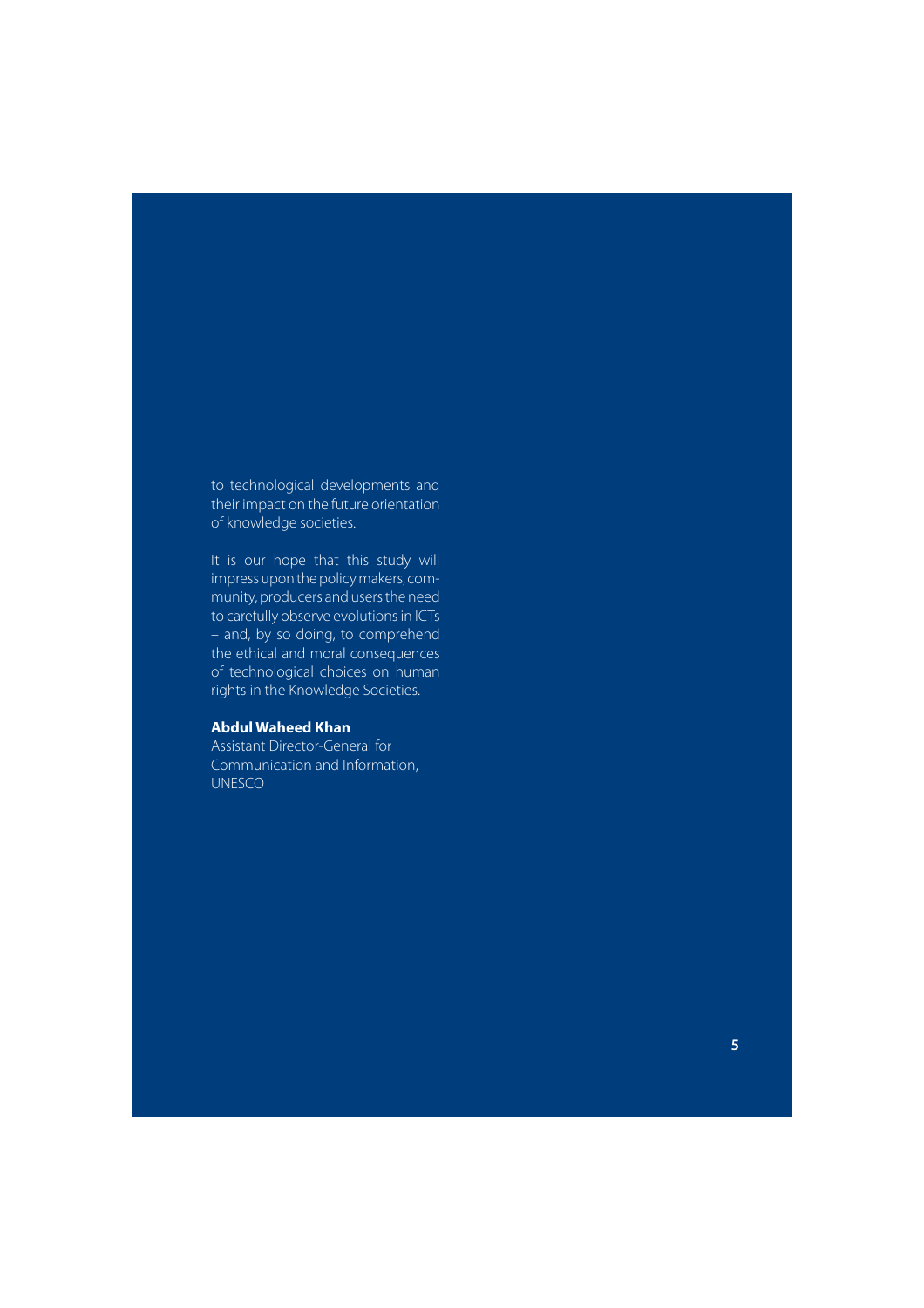## <span id="page-7-0"></span>Introduction

The Internet boom has provided many benefits for society, allowing the creation of new tools and new ways for people to interact. As with many technological advances, however, the Internet has not been without negative aspects. For example, it has created new concerns about privacy, and it has been hampered by spam and viruses. Moreover, even as it serves as a medium for communication across the globe, it threatens to cut off people who lack access to it.

New solutions in information and communication technologies (ICTs) are constantly emerging, and, for good or for ill, the changes they bring may open up our societies and our world to a greater extent than did the first phase of the Internet revolution. It is imperative to consider the implications of these new technologies, and to encourage positive choices regarding their uses.

UNESCO is well situated to call the attention of the international community to these advances, particularly as to their ethical and societal consequences, which this report refers to as "infoethical" challenges or "infoethics." To that end, this survey analyzes certain UNESCO goals in light of emerging technologies that will usher in the future Information Society<sup>1</sup> – in particular:

- **1. The Semantic Web and Other Metadata** – Metadata, or data about data, enables greater automated analysis of information; the Semantic Web promises to use metadata to create an environment in which computers can serve as intelligent agents rather than mere tools.
- **2. Digital Identity Management and Biometrics** – Digital identity management allows the amassing and automatic processing of personal data; biometrics provides means by which human beings can be uniquely identified.

<sup>1</sup> UNESCO is increasingly using the term "Knowledge Societies", which reflects a development-oriented, people-centred and pluralistic vision of the future societies. However, for the purposes of this study, the term "Information Society" is used throughout the document.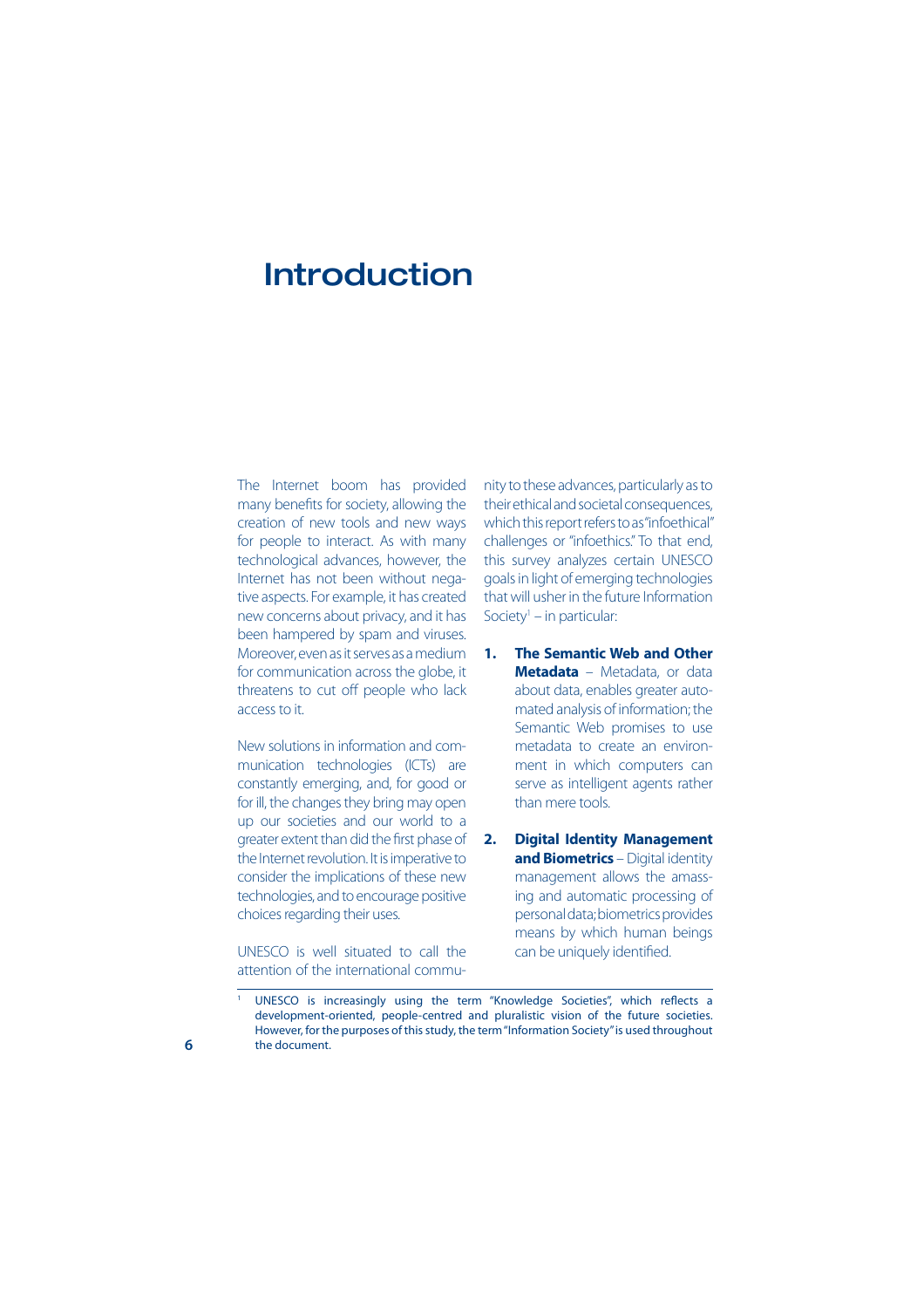- **3. Radio Frequency Identification (RFID) and Sensors** – These technologies monitor the physical world, using communications technology to distribute information about a specific location.
- **4. The Geospatial Web and Location-Based Services** – Both of these technologies serve to associate digital data with physical **locations**
- **5. Mesh Networking Mesh** networking facilitates the formation of networks across areas without existing communications infrastructures. As such, it can help connect underserved areas.
- **6.** Grid Computing This technology may allow the world's computing power and data storage resources to be pooled for people to access as needed.
- **7. New Computing Technologies** – Combined with the technologies listed above, a powerful mix of optics, quantum computing, and other new technologies has potential to bring about a "global brain."

Because choices in their design and use carry moral consequences, these technologies pose significant infoethics challenges.

This survey considers these choices in the light of key UNESCO infoethics goals - in particular:

- (a) Fostering the application of human rights and fundamental freedoms in cyberspace;
- (b) Extending the public domain of information;
- (c) Enabling diversity of content in information networks; and
- (d) Promoting access to information and means of communication.

Taking these objectives as a given, the survey employs them as measures in assessing likely consequences of different technological choices.

In presenting results of this examination, the report first tells an introductory story of how the technologies covered relate to one another. Next, infoethics goals are presented. Then, for each technological trend surveyed, the report contains a short chapter drafted in lay terms to provide an overview of the relevant technology and to highlight ramifications and concerns. The report then summarizes this infoethics analysis and revisits the story of the emerging technologies. Finally, the report offers recommendations on ways to advance infoethics goals in anticipation of these oncoming technologies.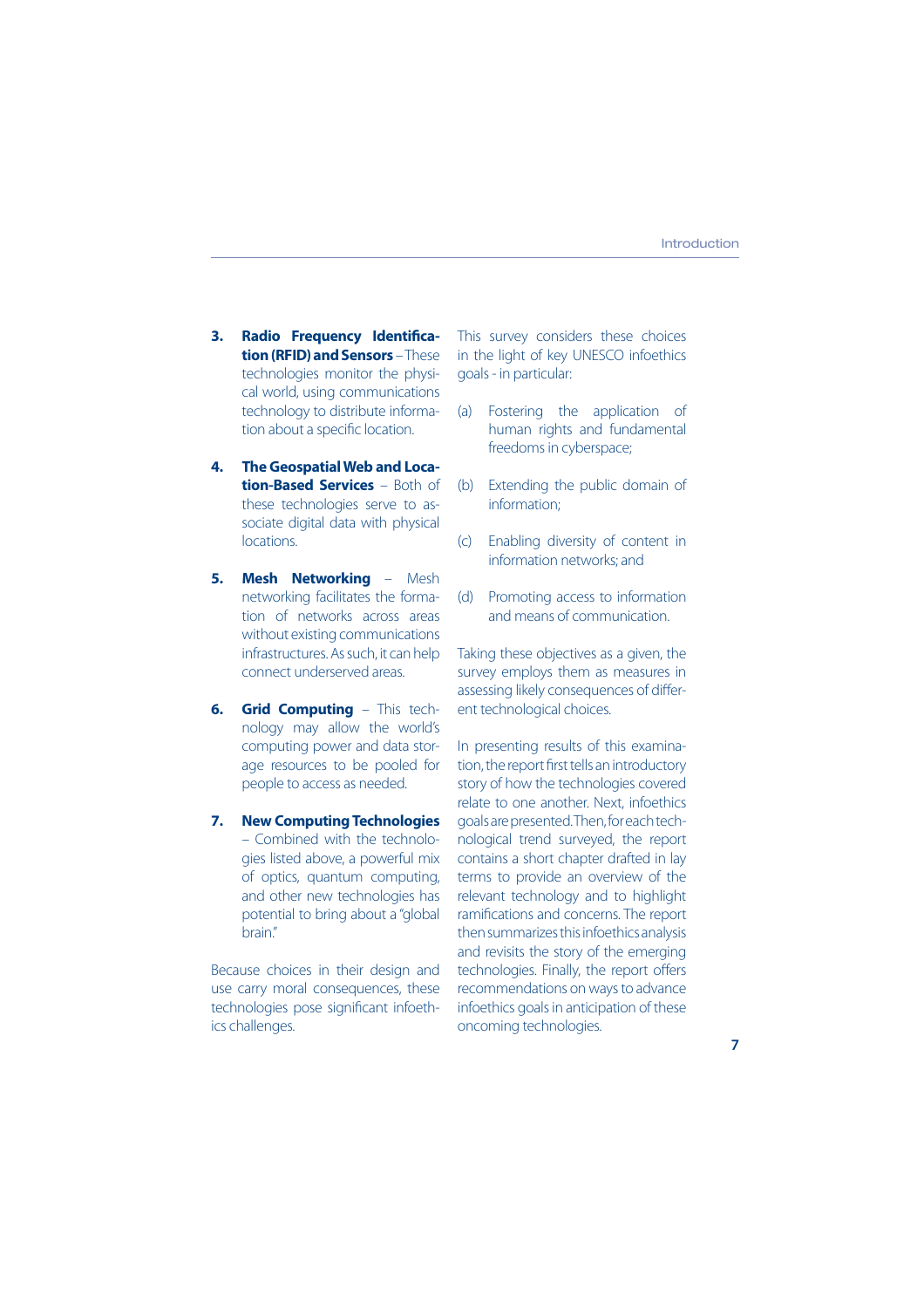## <span id="page-9-0"></span>The Technologies as a Short Story

In the short history of the Information Society, technology has moved from making sense of cyberspace to making sense of the physical world, with new modes of connectivity now holding promise for a seamlessly integrated Internet to reach all regions of the globe.

For the Internet's first phase, humans initiated the exchange of text, images, and other information. Given the enormous amount of content and code that has been generated, computers now need interoperable metadata, or data about data, to navigate. The **semantic web** promises to offer such metadata. This new metadata language offers predictability in a cyberspace of ever growing exchanges, with the vocabulary of metadata lending greater precision to human use of the Internet or even allowing computers to access and analyze content directly.

Since people have been the actors in the first phase of the Internet, and should remain of central concern in all future developments, it makes sense that computers would need a detailed set of terms to facilitate exchanges on behalf of individuals. Put another way, as programmes navigate the web (with web agents querying many web sites to answer any given human question), a person needs to be able to delegate his identity to a programme so it can think and act on his behalf – for example negotiate for his preferred rental car model, designate which friends may have access to his calendar, or pay taxes on online transactions. Hence, records are being developed to refer to elements of a person's various digital personae (e.g., name, date of birth, citizenship, etc. for one persona; pseudonym, favorite songs, etc. for another). In this way, metadata serves as a language for describing **digital identities**.

To date, digital identities have typically been dissociated from physical identities. However, the emerging technology of **biometrics** promises to correlate the two, linking an individual's various digital identities to his embodied person. An embodied person can be represented in digital form through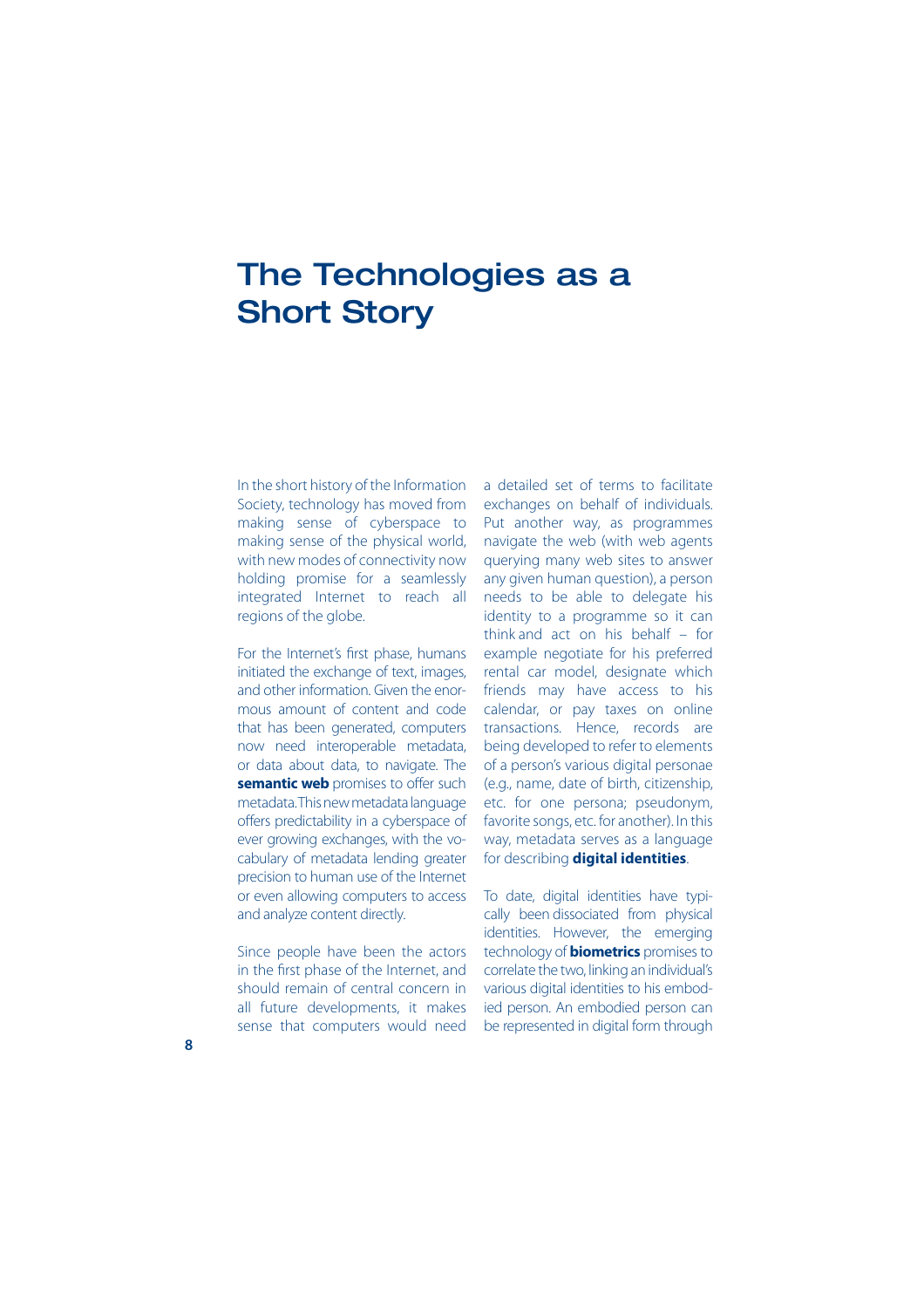the translation of unique attributes – for example his fingerprints, iris pattern, or walking gait. These attributes are taken as measurements, with the biometrics translated into numerical expressions that computers can refer to in their machine-readable language. A physical person can thereby be uniquely identified and then abstracted as data

Similarly, both **radio frequency identification (RFID)** and **sensors** are making other aspects of the physical world manageable and searchable in the digital world. RFID tags enable the tracking of physical objects or people using cheap, digital technology: A person bearing an RFID chip can easily be identified for different purposes  $-$  for example, ensuring that new-born babies do not get mixed up in a hospital, or granting the proper people access to restricted areas of a building. Likewise, a specific product (say, a bottle of shampoo) can be tracked from its production line to the store where it is sold and even associated with an individual consumer. This information can be used for a range of purposes, from promoting efficiency in the supply chain to allowing the recall of faulty products.

One might take issue with metadata's linguistically equating an individual with a bottle of shampoo. To such an objection, a computer scientist might respond that these problems can be resolved as the metadata languages are refined to add dimension and ascribe value<sup>2</sup>

There are certain signs that this refinement is underway, driven in part by the importation of the physical world into cyberspace. Sensors are enabling the further digitization of the physical world – measuring observable qualities such as oxygen level or acceleration, and then translating them into digital form. With more material added to cyberspace, flesh is put on the bones of previously catalogued ideas. Different contexts provide dimension and establish added meanings for the semantic web to recognize.

Meanwhile, just as cyberspace is importing the real world, it is itself being exported to that physical space through the **geospatial web**  and **location-based services (LBS)**  technology. These Internet-rendered services superimpose themselves on the real world and offer web-based views of real-world locations overlaid

<sup>&</sup>lt;sup>2</sup> Such issues point to the problem of technological neutrality  $-$  that is, the question of whether technology is neutral or whether it is laden with values. Values may be ascribed during the development of a language, and someone or something needs to choose how to order things – for example deciding if a human falls into the same category as an object, or how categories should overlap.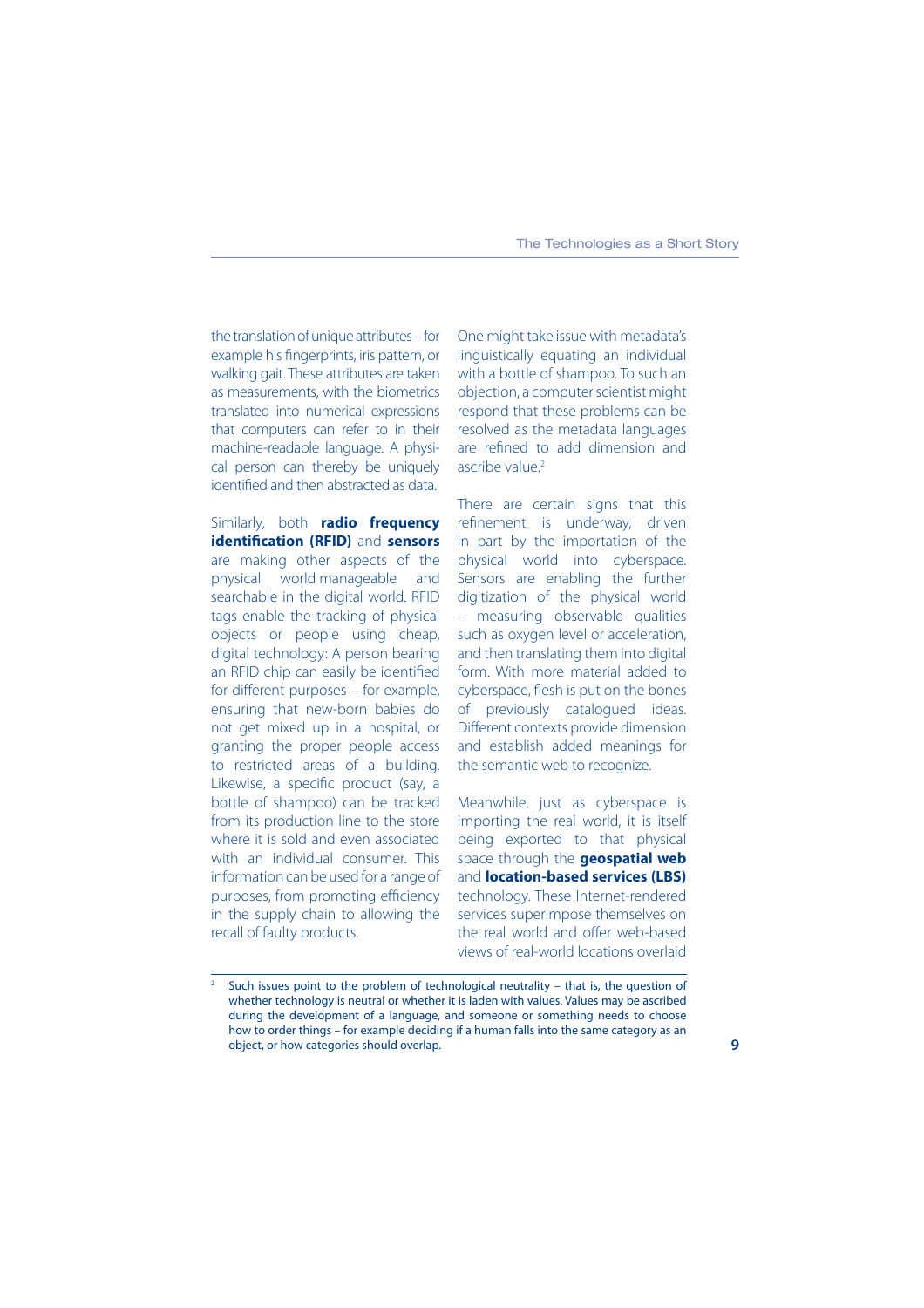with relevant information (e.g., home prices, crime rates, or hiking trails). The line separating the "real world" and "cyberspace" has already begun to blur; in time, these two worlds may be integrated.

However, the Information Society is not there yet. Huge swaths of the globe remain without Internet connectivity, particularly in the developing world. While this territory historically has seemed vast, it may not be long before global connectivity is realized. The advent of **mesh networking**, which allows network-enabled devices (e.g., mobile phones) to establish a peerto-peer network spontaneously, offers one means of extending the range of connectivity without requiring an expensive infrastructure. The evolving ability of mobile phones and other electronic devices to connect to the Internet and to each other will expand the reach of mesh networks, perhaps eventually extending a global network to every location on earth in ubiquitous networking.

Of course, a network comprised largely of devices without significant computing power has limitations in terms of computing resources, data storage and accessibility. This problem could be addressed by **grid computing**, whereby storage and computing power are pooled in a network, with people tapping into resources as needed and providing

them as available, in accordance with some cost allocation scheme.

Should a combination of ubiquitous networking and grid computing come about, the Information Society would find itself in a world of **ubiquitous computing** – at which point the physical and digital worlds will become less distinguishable. Every object – even doors, clocks, refrigerators, or watches – will be able communicate its status and respond to its environment. Meanwhile, computing power itself may continue growing exponentially, supported by new technologies such as **optical** or **quantum computing**, which will be important for processing this immense quantity of data. In combination with a massive computing grid, this force could constitute a large virtual "brain" that continuously pushes computational limits in an expanding universe.

This story tells of a bright future in which emerging technologies are applied to the benefit of all humanity. History suggests, however, that technology can also be used to limit rather than to promote human rights and dignity. Thus, it is important to consider how these technologies may promote or thwart the realization of infoethics goals.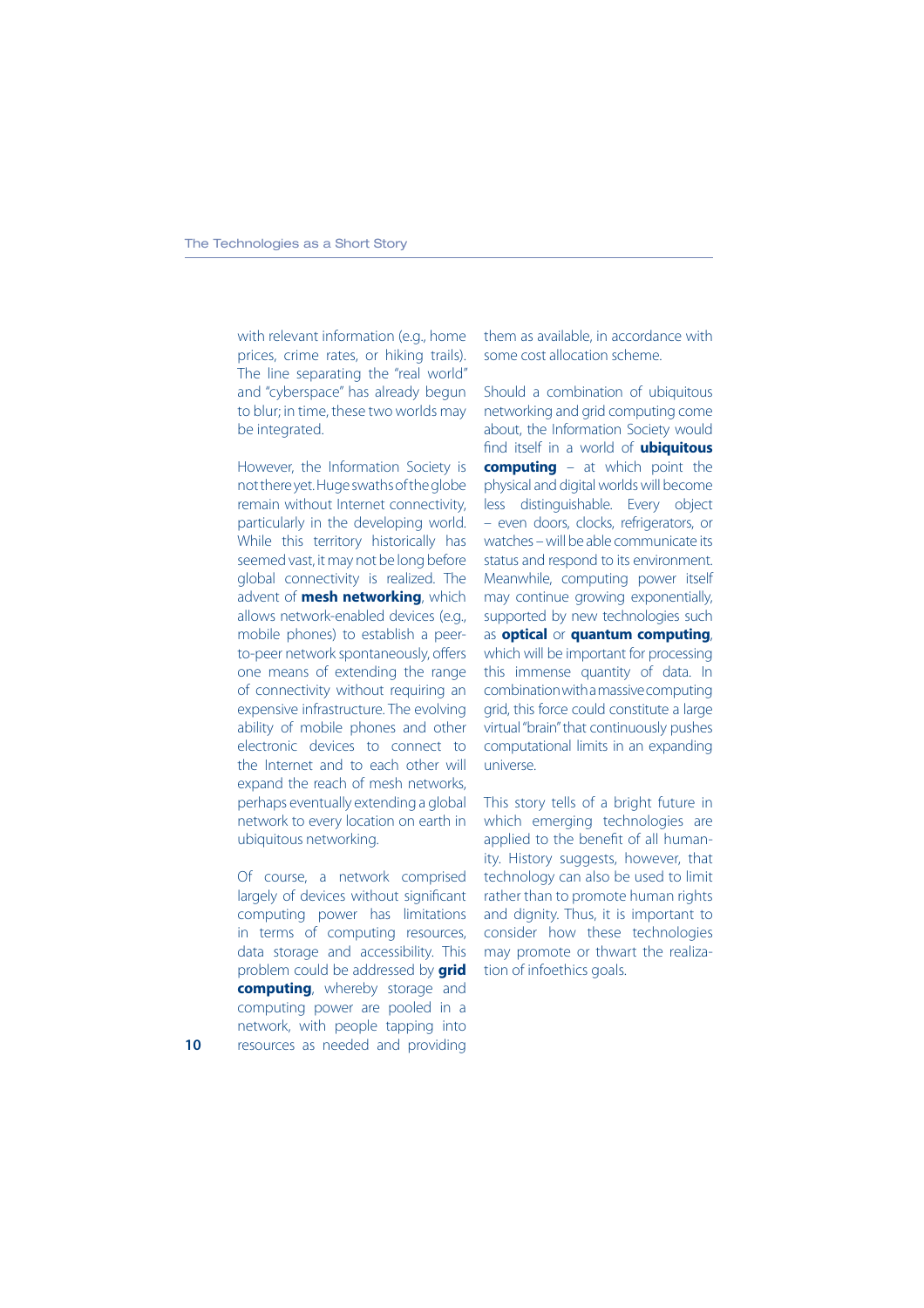# <span id="page-12-0"></span>Infoethics Goals for Neutral Technologies

Information and communication technologies (ICTs) are an increasingly powerful force in the modern world. Their influence can be seen in all spheres of public life, from business interactions and education to politics and international affairs. These technologies, particularly the Internet, have also become a dominant mechanism for conducting private affairs and participating in society. Advancing technology frequently serves to allow prior activities to be performed more easily and can open up entirely new possibilities.

Moreover, the rate at which technology advances is itself increasing. Moore's Law,<sup>3</sup> which states that the computing power of a single microprocessor grows exponentially, applies to other technologies as well. The Internet and related technologies allow for new ideas and inventions to be distributed far more rapidly than before, and encourage the ever-increasing pace of technological growth.

But technology in itself is neutral; it does not directly contribute to the advancement of human rights. Many technologies have multiple possible applications, some of which may serve to further this goal, others of which may hinder it.

It is therefore imperative that emerging technologies be examined in light of their impact on the exercise of human rights. As described above, the infoethics goals provide a framework for this examination. The first infoethics goal, derived from the Universal Declaration of Human Rights,<sup>4</sup> establishes the fundamental priority of putting technology in the service of human rights. Stemming from that goal are three others that aim to promote the public domain, diversity of content, and access to information and the means of communication – with these three based on the premise that all people should be able to share in the benefits of ICTs.

<sup>3</sup> See [http://en.wikipedia.org/wiki/Moore%27s\\_law \(v](http://en.wikipedia.org/wiki/Moore%27s_law)iewed November 8, 2006).

UN General Assembly resolution 217 A (III) of 10 December 1948.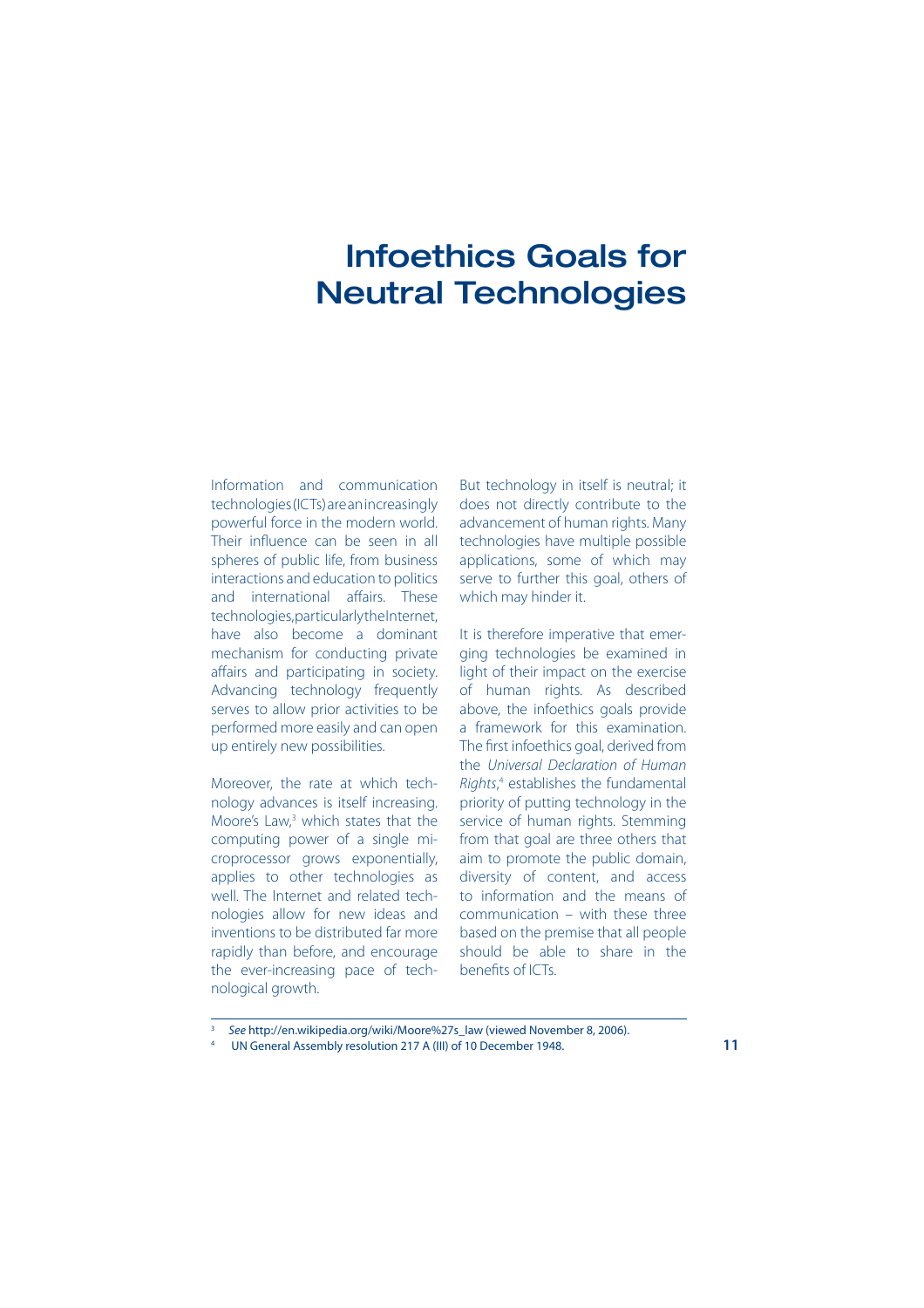#### **Human Rights and Fundamental Freedoms**

Technology can serve to promote or restrict human rights. The Information Society should foster the use of emerging technologies in such a way as to maximize the benefits that they provide while minimizing the harms. In many cases, this promotion may be less a matter of technological control than of oversight: establishing the proper legal or regulatory system to ensure that technology capable of abuse is not in fact abused, and that the benefits of technology are shared among all.

In discussing human rights, we take as a starting point the Universal Declaration of Human Rights. Many of the rights stated in this document are particularly important when considering the ethical ramifications of new technologies and their potential uses. For the purposes of this study, key provisions include:

#### **ARTICLE 2:**

**Everyone is entitled to all the rights and freedoms set forth in this Declaration, without distinction of any kind, such as race, colour, sex, language, religion, political or other opinion, national or social origin, property, birth or other status. Furthermore, no distinction shall be made on the basis of the politi-** **cal, jurisdictional or international status of the country or territory to which a person belongs, whether it be independent, trust, non-selfgoverning or under any other limitation of sovereignty.**

ICTs enable the collection and parsing of information and, as such, allow myriad categorizations. Personal data may be broken down to such elements as ethnicity, gender, religion, nationality, and socio-economic status, among others. From an infoethics perspective, it is important to ensure that the categorization of data elements according to such lines does not result in interference with a person's rights and freedoms.

#### **ARTICLE 3:**

#### **Everyone has the right to life, liberty and security of person.**

The right to life, liberty and security of person is one of the most fundamental rights included in the Universal Declaration of Human Rights, and yet among the most difficult to define. This right encompasses a right of access to all of the necessities of life, including food and shelter.

ICTs contribute to health-improving and even life-saving benefits, ranging from clean-air technologies and coordinated medical research to early emergency alerts and quick access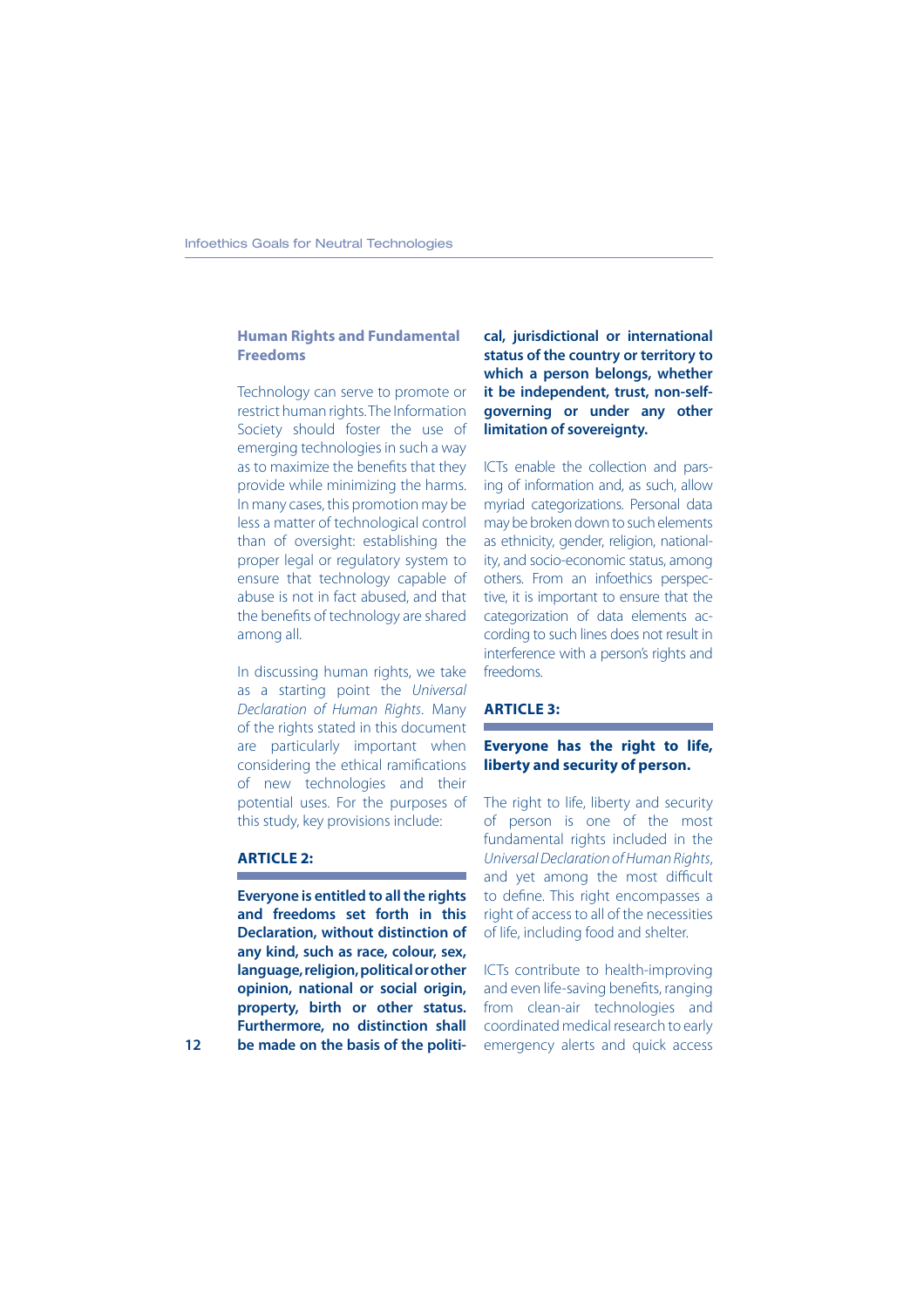to medical information. Does a right to life encompass universal access to these benefits of technology, regardless of ability to pay?

So, too, the economic efficiencies brought on by ICTs may raise the standard of living in many areas of the world. Hence, the economic gains normally translate into better enjoyment of the right to life, liberty and security of person.

While this Article may be construed as entailing a right of access to the information, ideas, cultural elements, and communication media that allow people to take part in society, it may also be read to allow an individual to opt out of participating in ICT systems. For example, under this right a person might be permitted to refuse to have an ICT device implanted into his body. If such an implant were to become de facto requirement for participation in the Information Society, should the law step in to allow that person to have access to all of the necessities of life, including food and shelter, despite his refusal to receive the implant?

#### **ARTICLE 7:**

**All are equal before the law and are entitled without any discrimination to equal protection of the law. All are entitled to equal protection against any discrimination** 

#### **in violation of this Declaration and against any incitement to such discrimination.**

The concept of equal protection can be aided or hindered by the deployment of ICTs. Technologies that serve to provide all people with equal opportunity and access, without discrimination, serve this provision. However, technology can also be implemented to identify members of specific groups, and thus to enable discrimination against those groups.

#### **ARTICLE 11:**

- **(1) Everyone charged with a penal offence has the right to be presumed innocent until proved guilty according to law in a public trial at which he has had all the guarantees necessary for his defence.**
- **(2) No one shall be held guilty of**  any penal offence on account **of any act or omission which did not constitute a penal off ence, under national or international law, at the time when it was committed. Nor shall a heavier penalty be imposed than the one that was applicable at the time the**  penal offence was committed.

Data that is gathered or analyzed by technology is increasingly used in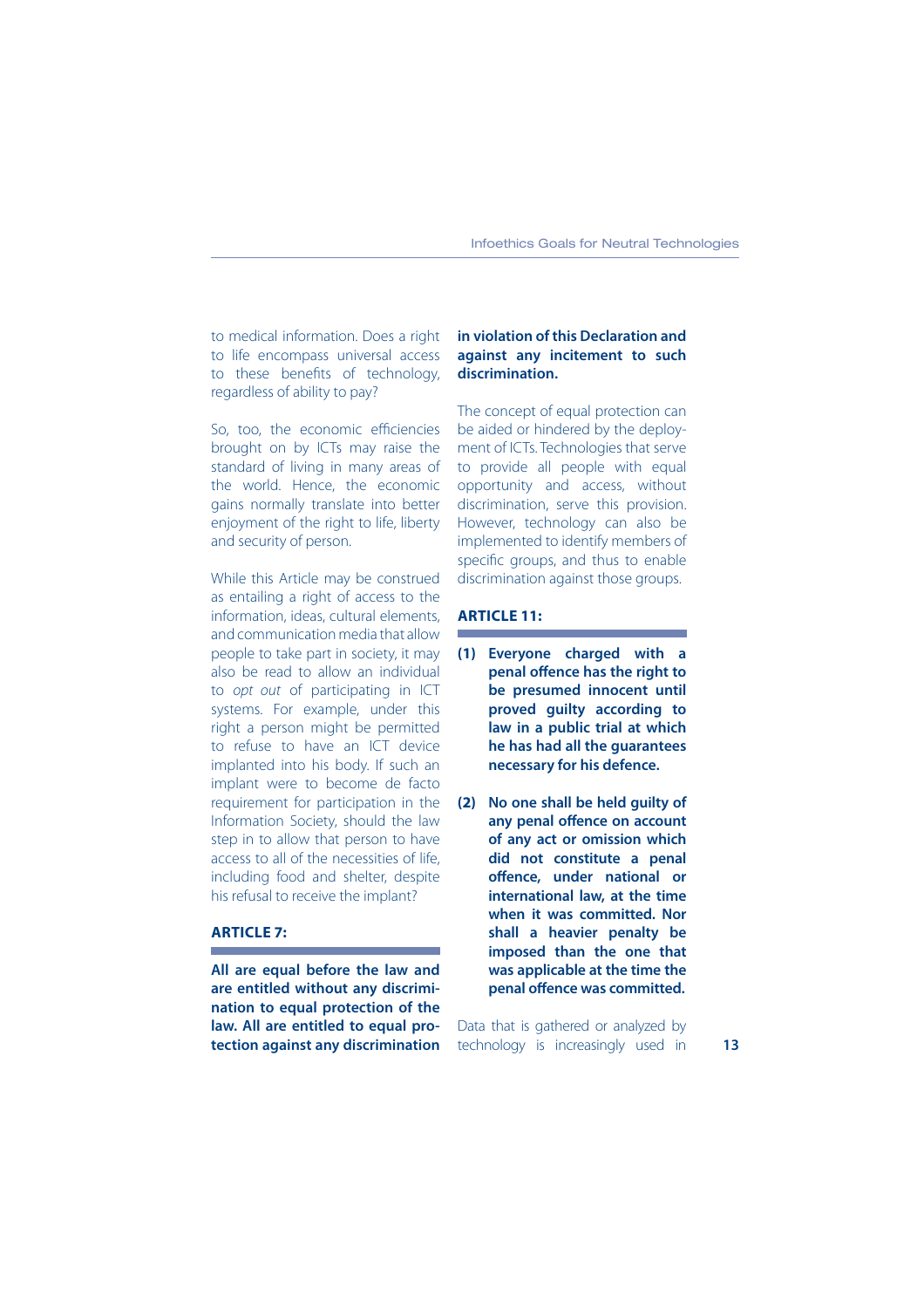judicial proceedings. When evidence stemming from the application of technology contradicts a person's testimony, a dilemma arises as to which account deserves more credence. Despite the tendency of society to trust evidence produced by machines on the basis of general statistical accuracy, computer code may carry mistakes or be corrupted. In this sense, then, there are infoethics nuances in the use of technology to establish "proof".

#### **ARTICLE 12:**

**No one shall be subjected to arbitrary interference with his privacy, family, home or correspondence, nor to attacks upon his honor and reputation. Everyone has the right to the protection of the law against such interference or attacks.**

ICTs can serve to protect or limit the right of privacy. For example, encryption technologies can make communication between private parties confidential, or they can be modified to allow outside interests (such as governments) to intercept this communication. Likewise, surveillance technologies can serve to guard privacy, but they may also be used as tools to infringe on the privacy of others.

ICTs can afford anonymity, allowing people to feel comfortable sharing ideas they might not air if their names were associated with these ideas. In this sense, privacy and anonymity in communication bear a close relationship to the right to seek, receive and impart information (Article 19) as well as the right to associate or assemble (Article 20).

Efforts to protect privacy, however, may impose other costs on society, and efforts to protect other rights may have privacy implications. For example, any protection that technology provides for anonymous, secure communication may limit the effectiveness of protection against attacks on a person's "honor and reputation."

Privacy concerns are also raised by the increasing collection of personal data by private and governmental entities. A question receiving growing attention is the duty that private companies have to safeguard consumers' personal data, especially in the international context of the Internet. There are also questions regarding governmental treatment of personal data, particularly concerning what rules apply when different governments share such information.<sup>5</sup>

<sup>5</sup> The United States and the European Union are currently embroiled in a dispute concerning the disclosure and use of information about airline passengers. See "Air Security Talks Fail," Daily Mail, October 2, 2006, p. 32.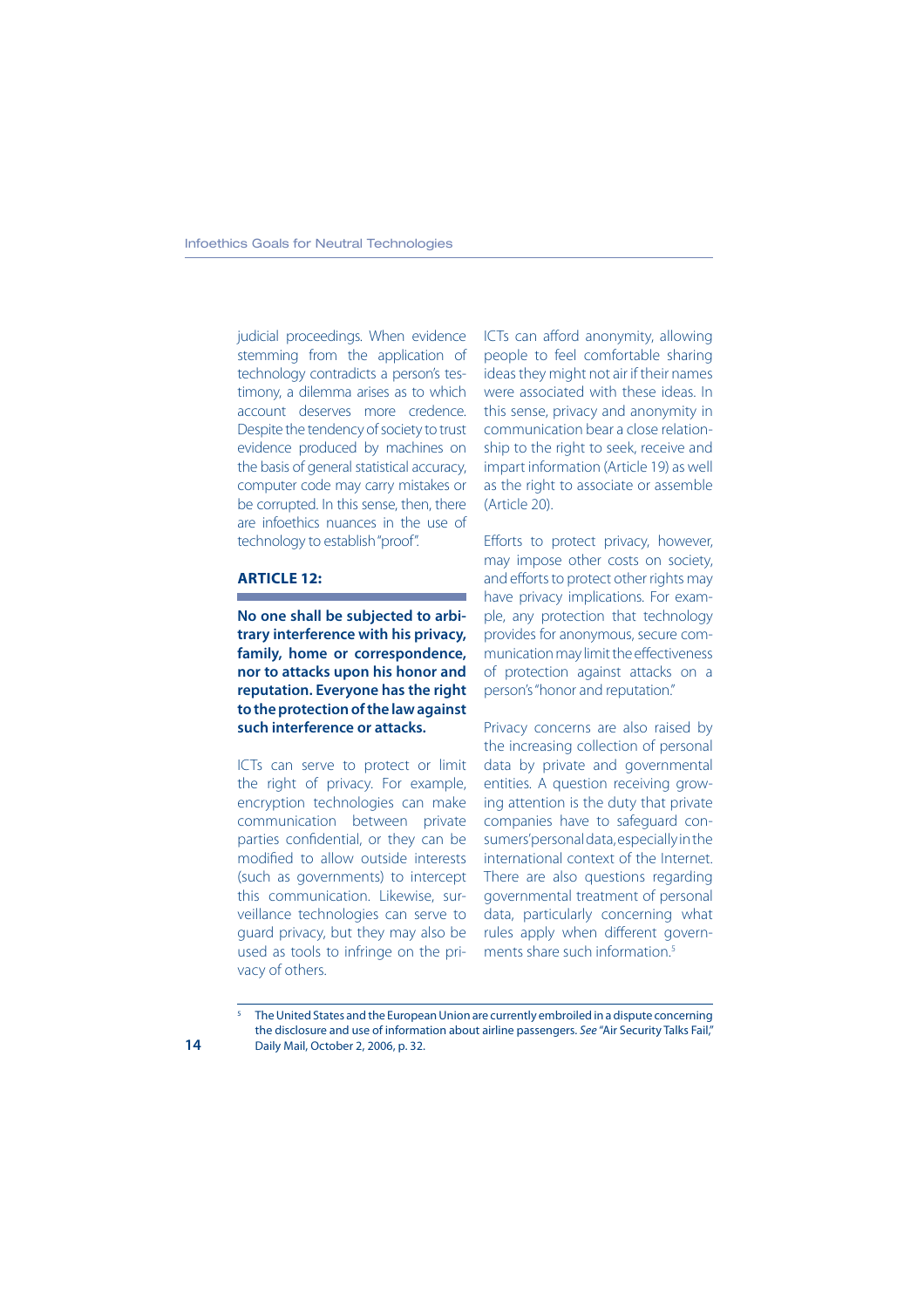Of course, there are questions as to what constitutes "arbitrary" and "interference". If a policy applies across the board and is supported by what seem to be reasonable arguments, is it "arbitrary"? If surveillance poses no inconvenience, is it "interference"?6

#### **ARTICLE 18:**

**Everyone has the right to freedom of thought, conscience and religion; this right includes freedom to change his religion or belief, and freedom, either alone or in community with others and in public or private, to manifest his religion or belief in teaching, practice, worship and observance.**

ICTs and thought, conscience and religion can interact in various ways. First, and most simply, ICTs can be used to further religious interests and to allow persons to communicate on issues of faith. If, however, the use of technology is contrary to beliefs, then the observance of these beliefs may be threatened by making the use of technology mandatory or practically necessary to function in the modern world.

#### **ARTICLE 19:**

**Everyone has the right to freedom of opinion and expression; this right includes freedom to hold opinions without interference and to seek, receive and impart information and ideas through any media and regardless of frontiers.**

As with the right of privacy, the right to freedom of opinion and expression in the Information Society is tightly intertwined with ICTs. Technologies can open channels by which information may be shared and opinions expressed; it can also be used to restrict the information available<sup>7</sup> and to identify and interfere with people expressing alternative opinions.<sup>8</sup> In this sense, there is a link between privacy (Article 12) and the freedom to seek, receive and impart information.

Moreover, the right to freedom of opinion and expression loses value without the ability actually to communicate one's views to others. ICTs can be used to create a public forum where this communication can take place, or it can restrict expression by placing limits on a

<sup>&</sup>lt;sup>6</sup> See Lawrence Lessig, Code and Other Laws of Cyberspace, New York: Basic Books, 1999, Ch. 11: "Privacy".

 $7$  For example, many countries currently use filtering software to limit the information that citizens can access on the Internet. See [http://www.opennetinitiative.org/.](http://www.opennetinitiative.org)

<sup>&</sup>lt;sup>8</sup> See, e.g., [http://www.rsf.org/article.php3?id\\_article=16402 \(d](http://www.rsf.org/article.php3?id_article=16402)escribing the prosecution of dissidents based on information provided by Yahoo!).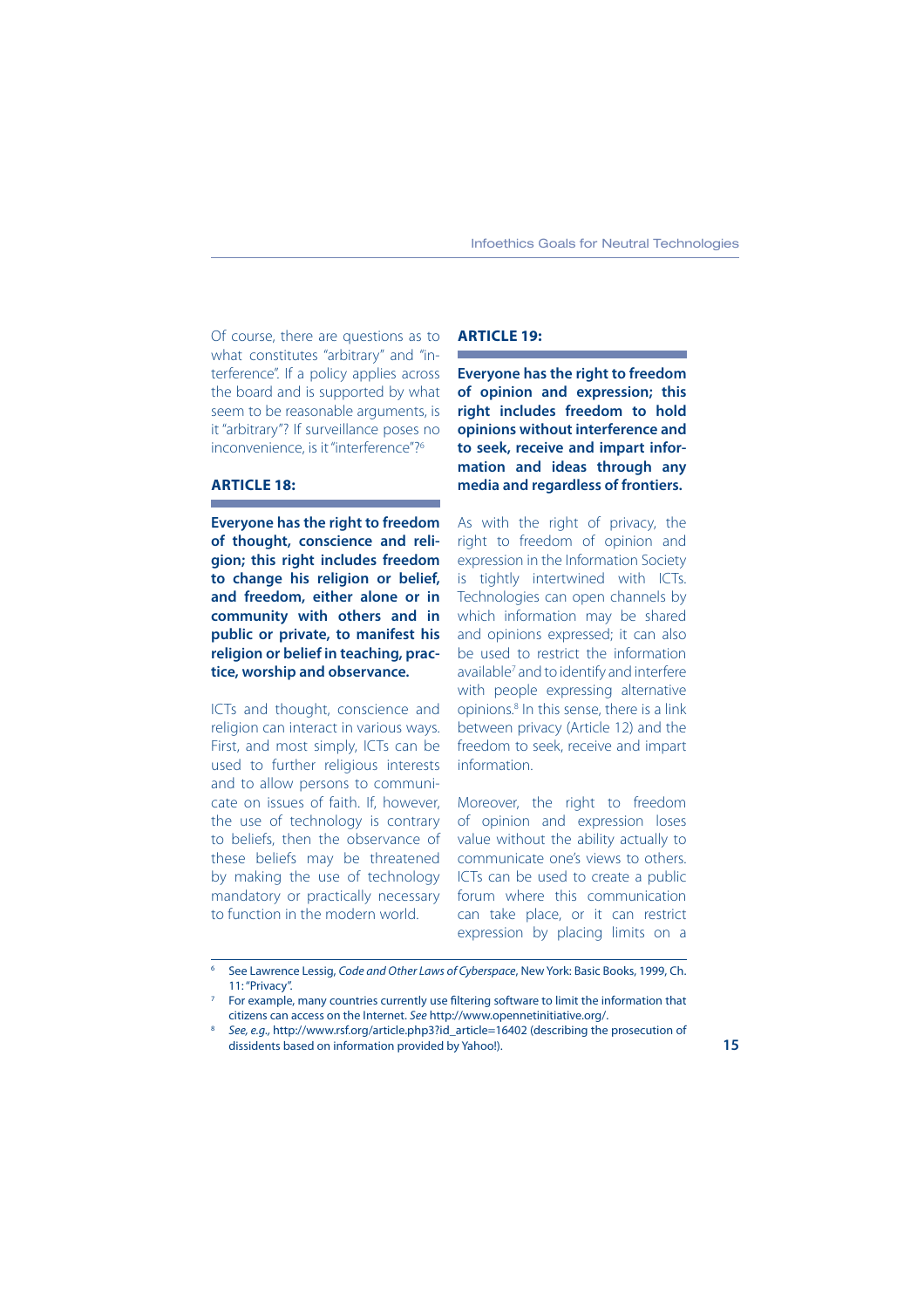person's ability to communicate with others. The right to seek, receive, and impart information, therefore, is closely tied to freedom of assembly

and association (Article 20) since accessing and disseminating ideas often entail connecting with others in the Information Society.

#### **Anonymous Expression** By Wendy Seltzer<sup>9</sup>

Anonymous expression has a long and distinguished tradition. Voltaire and George Eliot wrote under pseudonyms. Support for the ratification of the U.S. Constitution was procured through anonymous articles in the Federalist Papers. Modern-day bloggers and mailing-list contributors may not use the same flowery language and elegant pseudonyms, but their freedom of expression is no less important. The technology they use can facilitate either identification or anonymity – and that will affect the range and content of online expression.

 Anonymity can make possible or enhance many expressive activities. The freedom to impart information thus includes the right to speak anonymously; freedom of assembly includes the right to associate without giving a name or without revealing group membership to outsiders; and the freedom to seek and receive information includes the right to listen, watch, and read privately.

Protections for anonymity are vital to democratic discourse. Allowing dissenters to hide their identities frees them to express minority views critical to an informed democratic discourse. Otherwise, fear that their identity may be uncovered and that they may be persecuted on account of their speech, may prevent those in political, ethnic, religious, or other minority groups from speaking at all. That silence in turn deprives the whole public of access to those ideas.

<sup>9</sup> Wendy Seltzer is Visiting Assistant Professor of Law, Brooklyn Law School, and a fellow at the Berkman Center for Internet and Society at Harvard Law School.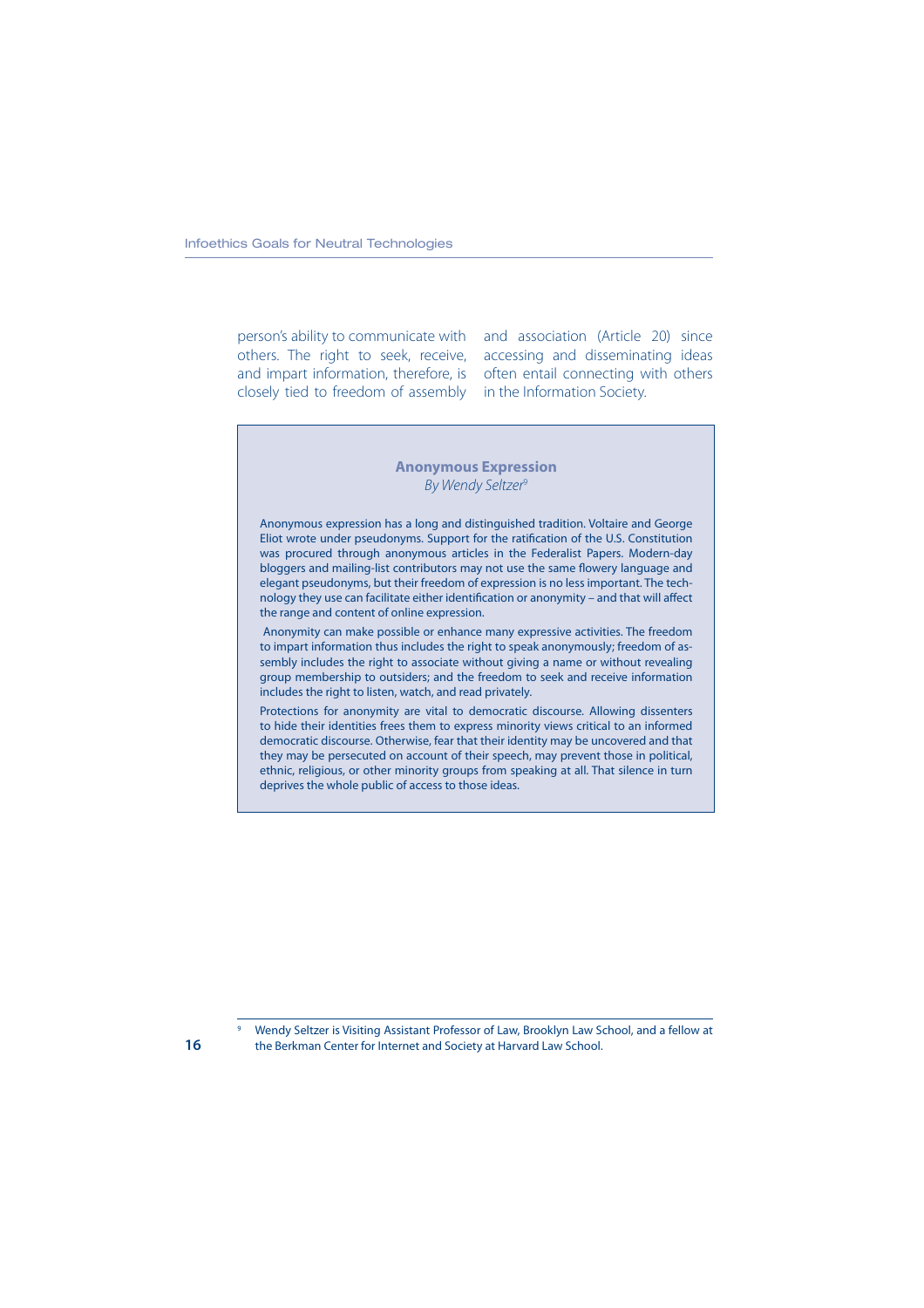#### **ARTICLE 20:**

- **(1) Everyone has the right to freedom of peaceful assembly and association.**
- **(2) No one may be compelled to belong to an association.**

The right of association is affected by ICTs in various ways. Technology may serve to enable this right by providing the means of facilitating contacts, coordinating exchanges, and interacting with other persons in an association. However, technology can also hinder this right, if used to identify and target members of an association, or to disrupt or otherwise prevent peaceful assembly.

Technology also presents a threat to the right to refrain from joining an association. This "right to be alone" depends in no small part on the individual's choice not to interact with others. Technology can infringe upon that right, requiring that a person associate with others in order to obtain the full benefits available to members of society. It can also enable the identification and stigmatization of those who choose not to join a given association.

As noted above, the rights to enjoy privacy (Article 12) and to seek, receive, and impart information (Article 19) are linked to this package of rights

– with technology reinforcing this relationship.

#### **ARTICLE 21:**

- **(1) Everyone has the right to take part in the government of his country, directly or through freely chosen representatives.**
- **(2) Everyone has the right of equal access to public service in his country.**
- **(3) The will of the people shall be the basis of the authority of government; this will shall be expressed in periodic and genuine elections which shall be by universal and equal**  suffrage and shall be held by **secret vote or by equivalent free voting procedures.**

Democratic elections, like many other facets of modern life, are becoming increasingly reliant on technology. Political candidates rely on media and communication networks to express their views and coordinate supporters. Candidates are not alone in doing so; politically active groups are also increasingly using the Internet to obtain grass-roots support for their proposals and to build a constituency and thus a voice.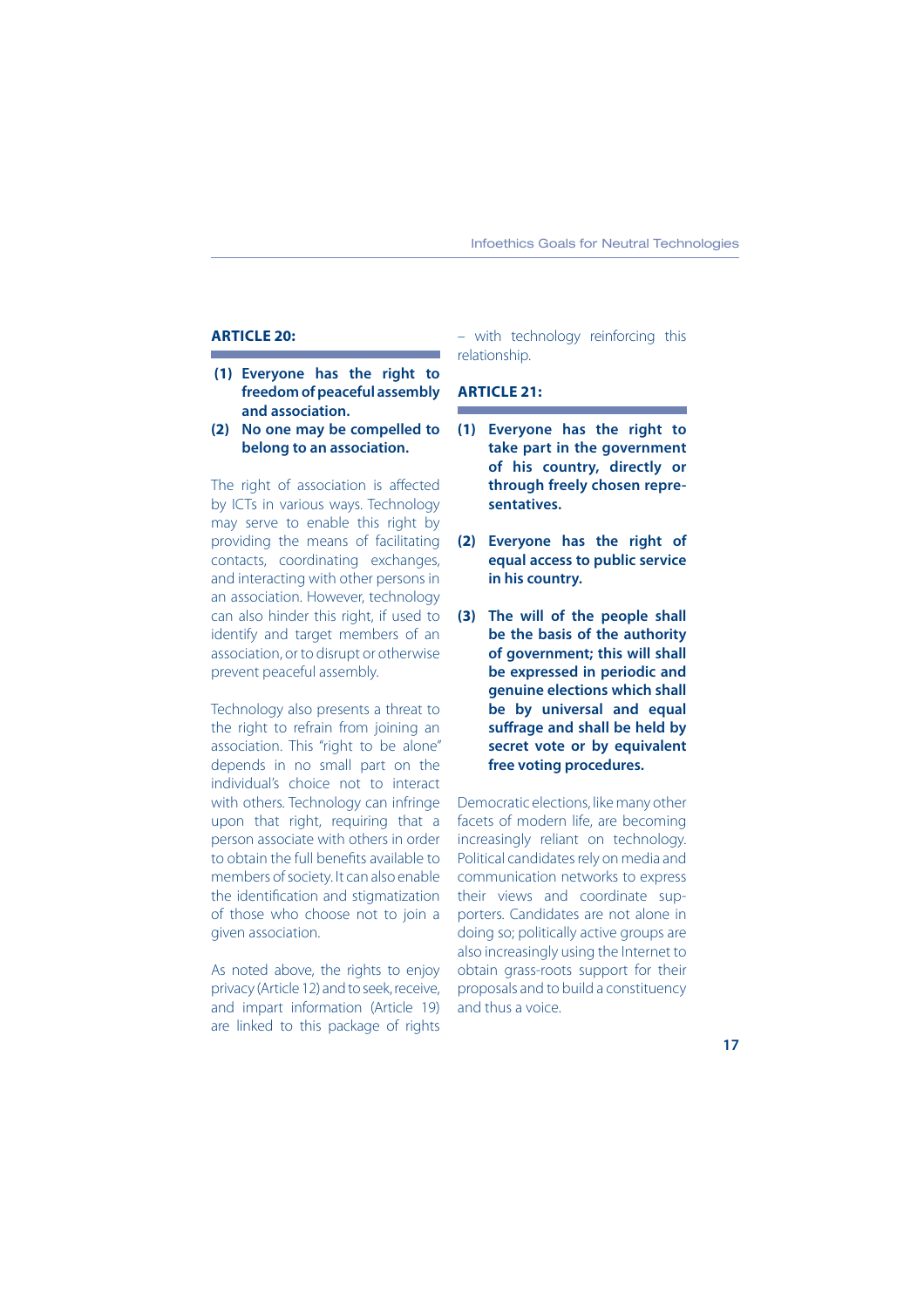Political use of ICTs can be harmful, however, where technology is abused to further a political candidacy or agenda.<sup>10</sup> Furthermore, the increasing use of technology in politics can present a barrier to entry, where certain classes of persons are effectively barred from political activity if ICTs are not broadly available for their use. Finally, as electronic voting is adopted as a means for carrying out elections, security against corruption is increasingly dependent on specialists.

#### **ARTICLE 26:**

- **(1) Everyone has the right to education. Education shall be free, at least in the elementary and fundamental stages. Elementary education shall be compulsory. Technical and professional education shall be made generally available and higher education shall be equally accessible to all on the basis of merit.**
- **(2) Education shall be directed to the full development of the human personality and to the strengthening of respect for human rights and fundamental freedoms. It shall promote understanding, tolerance and**

**friendship among all nations, racial or religious groups, and shall further the activities of the United Nations for the maintenance of peace.**

**(3) Parents have a prior right to choose the kind of education that shall be given to their children.**

Education is becoming reliant on technology in two ways. First, education about technology itself is growing in perceived importance and value as technology emerges as a dominant facet of business and thus a viable career route for many learners. Second, technology is used to enable education on a vast range of subjects, allowing learners to improve their access to outside sources of information, use multimedia educational materials, and interact with teachers and fellow learners in new ways.

For these reasons, the single greatest threat that ICTs pose to the right to education is the possibility that they will serve to increase stratification based on income level and access to technology. As ICTs become a key component in an educational system, learners who are unable to obtain access to the technology have fewer

For example, staff members of several members of the U.S. Congress have altered online encyclopedia entries about their employer, sometimes removing facts that cast the Senator or Representative in a negative light. See [http://news.bbc.co.uk/2/hi/technology/4695376.](http://news.bbc.co.uk/2/hi/technology/4695376) stm.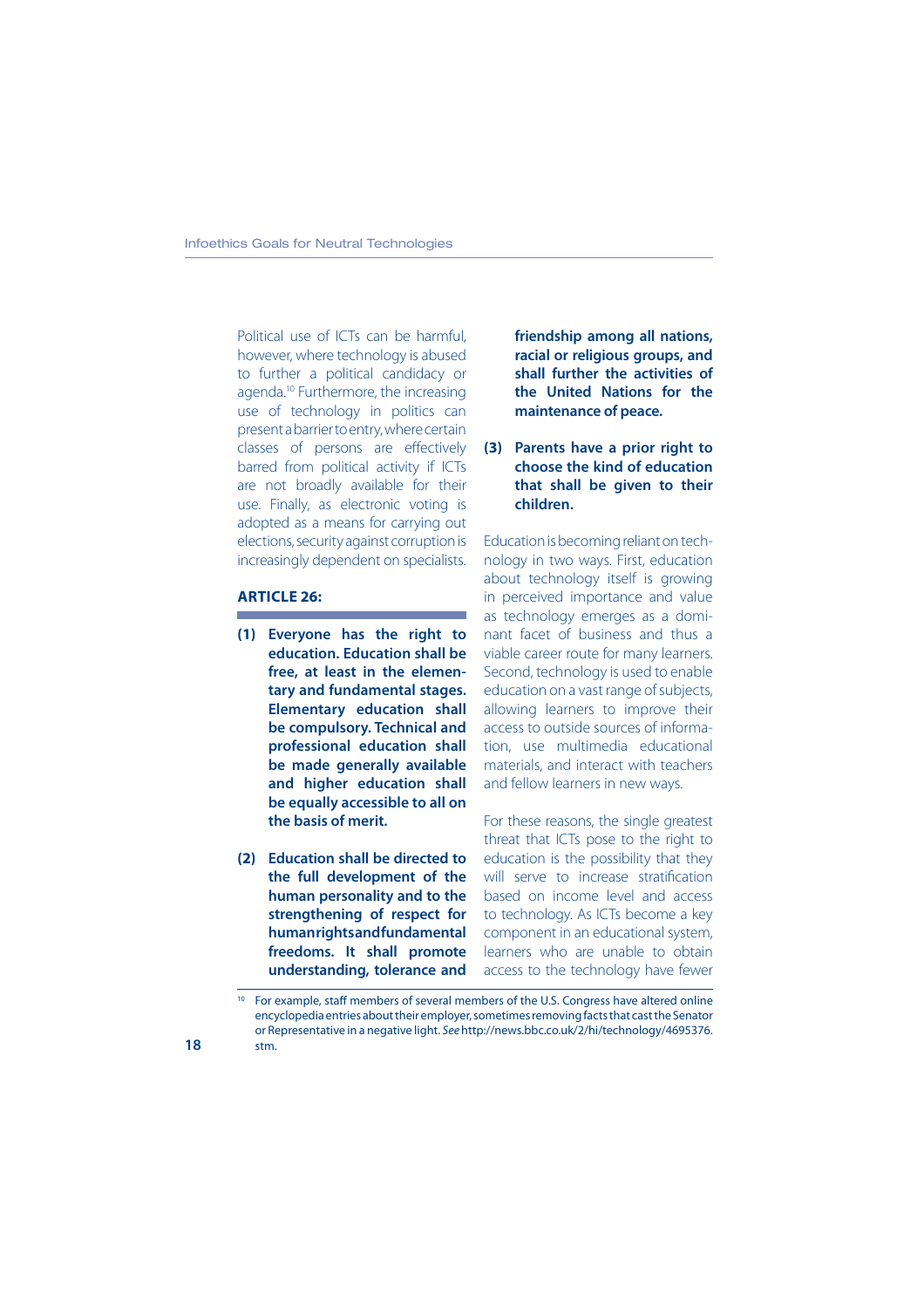resources available to them; moreover, the quality of non-technological educational resources may decline as a result of a greater focus on online education. Encouraging programmes that seek to prevent this result should be a primary concern of governments and infoethicists<sup>11</sup>

Finally, technology can impact the ability of parents to choose the education presented to their children. ICTs can provide a broad range of options, allowing schools and parents to create individually crafted curricula that take advantage of the wide range of options. Conversely, however, parents may find it difficult to limit the information that their children access as part of their education precisely because of the ease of access provided by technology.

#### **ARTICLE 27:**

- **(1) Everyone has the right freely to participate in the cultural life of the community, to enjoy the arts and to share in**  scientific advancement and **its benefits.**
- **(2) Everyone has the right to the protection of the moral and material interests resulting**

#### from any scientific, literary or **artistic production of which he is the author.**

Perhaps the greatest promise of ICTs is the concept of a true information commons, a medium that allows for the increasingly rapid discovery and distribution of new ideas. At the same time, technology can serve as a barrier to the spread of new ideas. For example, ideas that are only available on a specific medium may infringe on the rights of those who have no access to the required technology. Furthermore, even those with access to the Internet and other forms of ICTs can be blocked from full participation in cultural life by technological means, for example technology implementing data use restrictions.

Technology also poses a threat to existing intellectual property regimes and thus to the protection of rights-holders interests. File-sharing networks and other activities made possible by new technology have made the infringement of copyright much easier to effectuate and harder to prevent or prosecute.

In order to encourage a vibrant cultural life for all, infoethics must

<sup>&</sup>lt;sup>11</sup> Two such programmes are the "One Laptop per Child" programme at the Massachusetts Institute of Technology (see text box, infra, and [http://laptop.media.mit.edu/\) an](http://laptop.media.mit.edu)d the [Global Education and Learning Community \(](http://www.sun.com/products-n-solutions/edu/gelc)see [http://www.sun.com/prod](http://www.sun.com/products-n-solutions/edu/gelc)ucts-nsolutions/[edu/ge](http://www.sun.com/products-n-solutions/edu/gelc)lc/).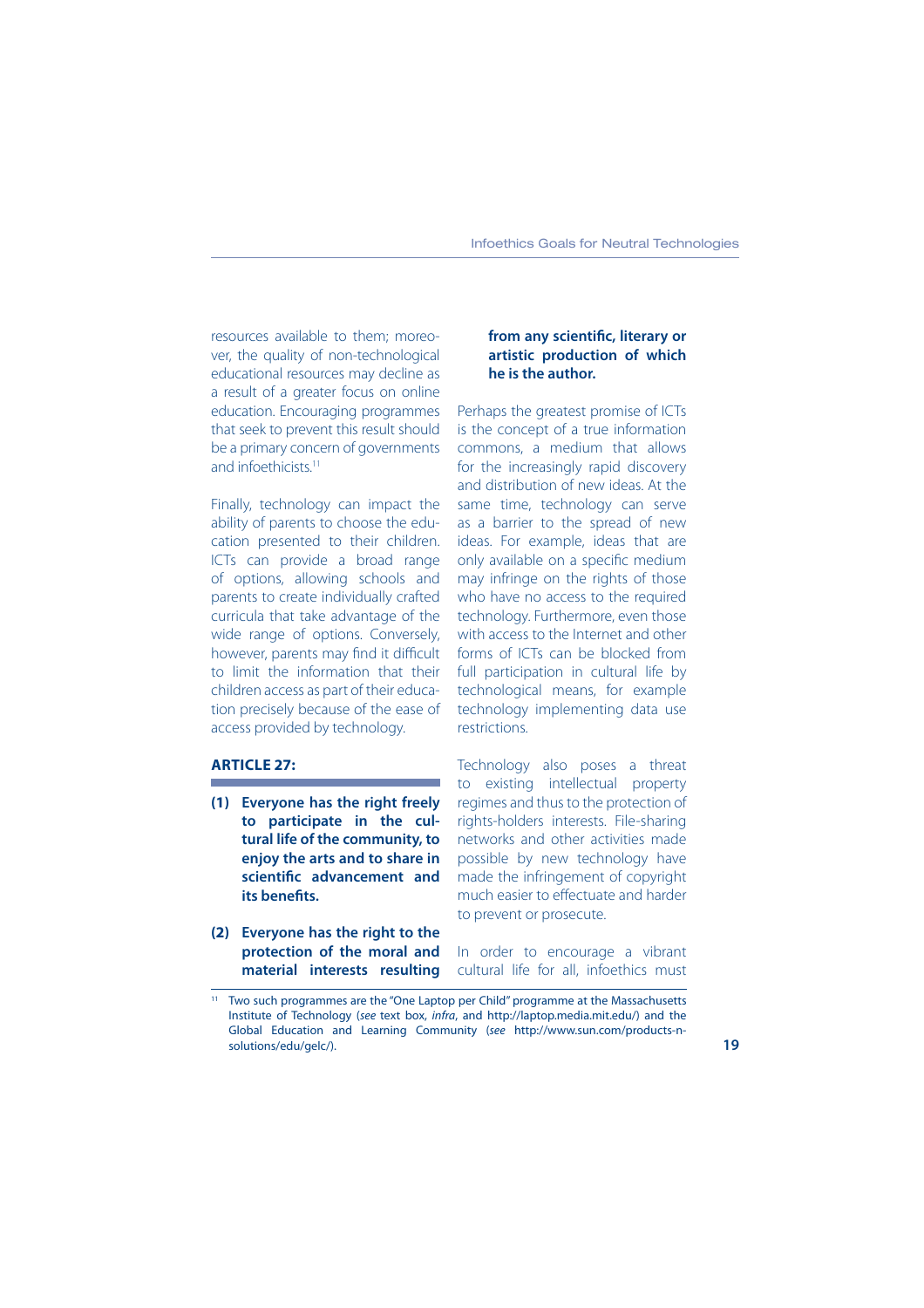consider the role that technological advancement may play in strengthening or weakening the enforcement of intellectual property rights.

#### **Access to Information and Communication**

In order for human rights to be fully operational in the Information Society, people need access to information, which in turn requires access to the means by which it is delivered. Therefore, infoethics goals must also focus on three major categories of access to information and communication that are essential to the exercise of human rights: (i) the public domain of knowledge and creative works; (ii) diversity of content on information and communication networks; and (iii) unfettered access to such information (including the means of delivery and the ability to use content).

#### **Public Domain**

One primary goal of infoethics is to extend the public domain of information; that is, to define an illustrative set of knowledge, information, cultural and creative works that should be made available to every person. This category contains, but is not necessarily limited to:

**• Government documents**, allowing an informed democracy to observe and evaluate the

actions of their elected leaders, and thus allowing all persons to participate in the process of government;

- **Information about personal data retained by entities**, allowing individuals to understand the extent to which actions may or may not be private;
- **Scientific and historical data.** allowing all persons full access to the knowledge that they need to interpret events and to further the progress of knowledge;
- **Information relating to health hazards**, allowing persons to understand the risks to which they may be exposed and to act accordingly;
- **Information on the state of technology**, allowing the public to consider how the Information Society might guard against information warfare and other threats to human rights.
- **Creative works that are part of a shared cultural base**, allowing persons to participate actively in their community and cultural history.

UNESCO's Recommendation concerning the Promotion and Use of Multilingualism and Universal Access to Cyberspace,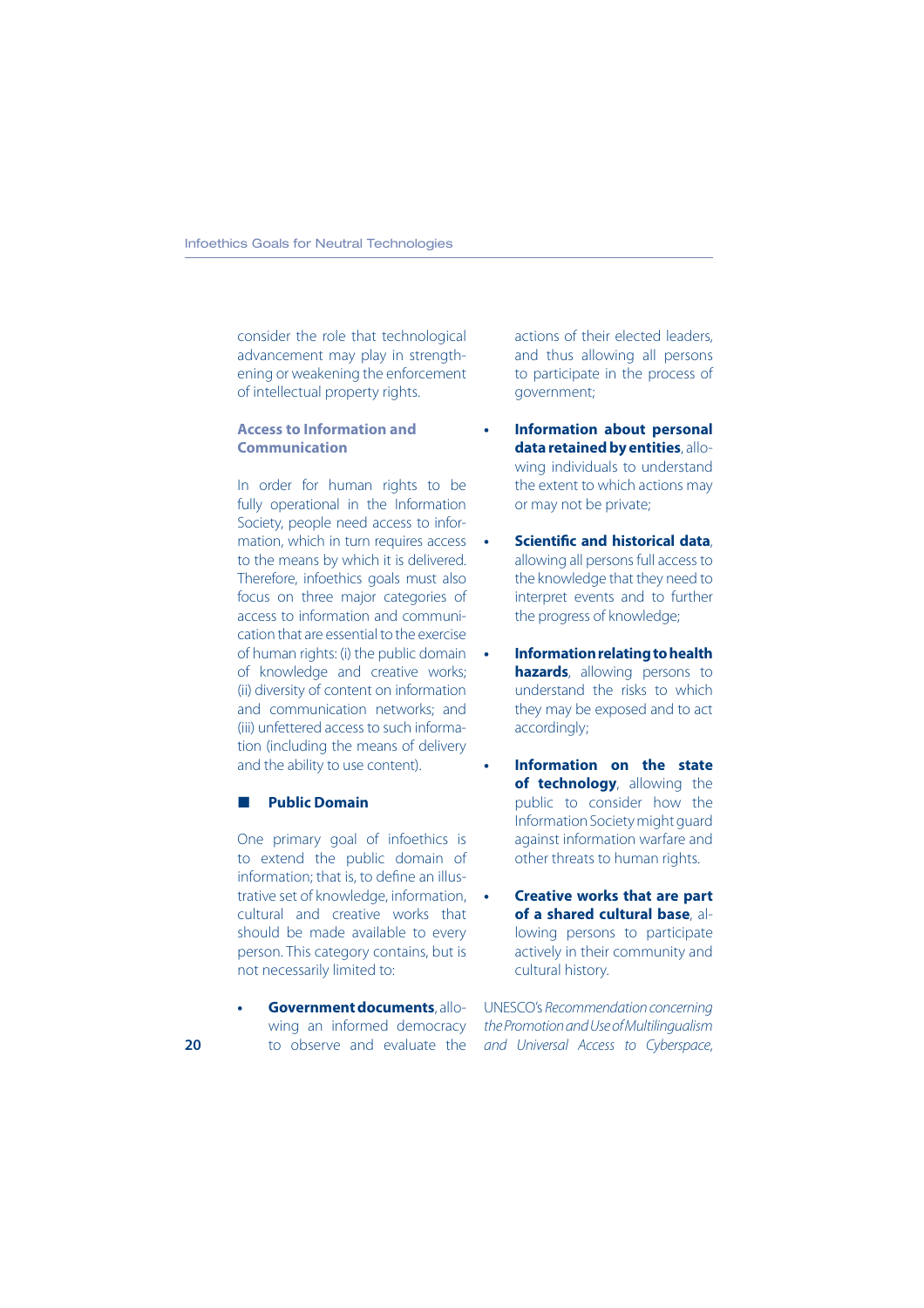adopted at its 32nd session in October 2003, provides the following definition of public domain information: "Public domain information is publicly accessible information, the use of which does not infringe any legal right, or any obligation of confidentiality. It thus refers on the one hand to the realm of all works or objects of related rights, which can be exploited by everybody without any authorization, for instance because protection is not granted under national or international law, or because of the expiration of the term of protection. It refers on the other hand to public data and official information produced and voluntarily made available by governments or international organizations."

The extent of the public domain is frequently contested. Public access to government documents and deliberations is naturally restricted by the need for confidentiality in certain affairs; similarly, access to personal information is constrained by privacy concerns. Some nations choose to

remove certain content from the public domain, deeming exposure to this material harmful to the population at large.<sup>12</sup> Scientific research and knowledge may be limited by government regulation, often due to ethical concerns.13 Intellectual property laws frequently reduce the public domain by granting exclusive license over creative works to the holder of the intellectual property rights, with varying degrees of fair use permitted.<sup>14</sup>

However, infoethics perhaps need not determine whether any given line between "public domain" and restricted information or intellectual property is "right." Instead, infoethics should focus on ensuring that information that is clearly part of the public domain is available to all persons. Information on health risks of new technologies should be readily available and distributed to all potential users. Creative works that are part of the public domain should be clearly indicated as such. Governments should allow access to documents that are not properly secret,<sup>15</sup> including

<sup>15</sup> South Africa provides individuals a right of action to obtain information held by private entities. See Promotion of Access to Information Act, Act No. 2 of 2000 (The Republic of South Africa).

<sup>&</sup>lt;sup>12</sup> In Germany, for example, content promoting neo-Nazi organizations or denying the Holocaust is prohibited. See Deutsche Welle, "Trial Highlights Limits of Free Speech in Germany," available at <http://www.dw-world.de/dw/article/0,2144,1896750,00.html> (describing the criminal trial of Ernst Zündel on charges of "inciting racial hatred" based on his denial of the Holocaust).

<sup>&</sup>lt;sup>13</sup> For example, the UN has recently passed a resolution urging Member States to prohibit human cloning in any form, but it was unable to reach an agreement to pass a binding form of the same resolution. See United Nations Declaration on Human Cloning, U.N. Doc. No. A/59/516/Add.1 (2005).

<sup>&</sup>lt;sup>14</sup> See Ruth Okediji, "Towards an International Fair Use Doctrine," 39 Columbia J. Transnat L. 75 (2000).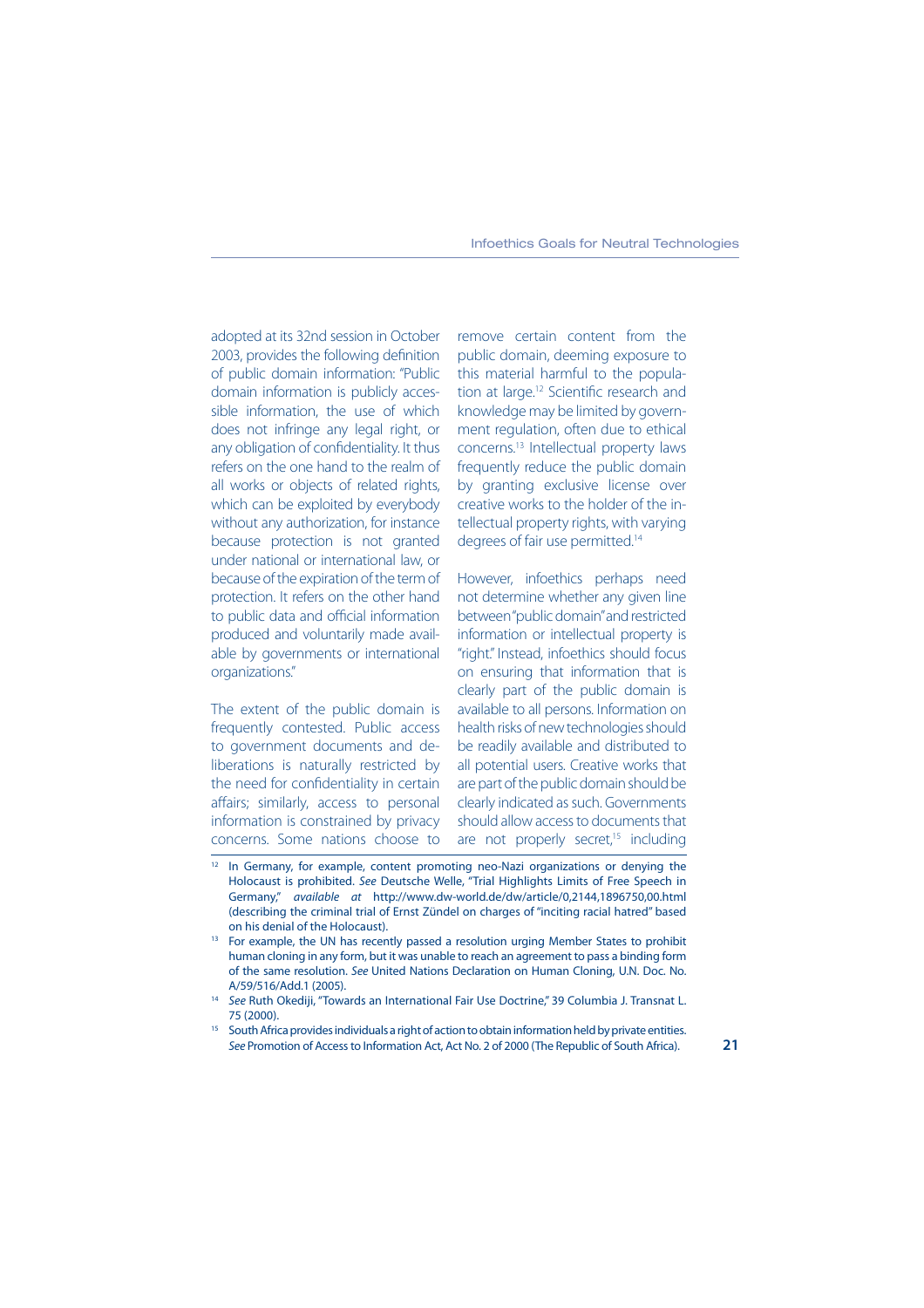making those documents available over commonly used communication and information media.

#### **Diversity of Content on Information Networks**

ICTs also can have a great impact on the diversity of content on information networks. In an ideal society, the content available on information networks should reflect the diversity of legitimate preferences of the population. In addition, the information networks should be open to content from all sources, allowing any interested person to be a creator of content rather than a mere consumer.

Broadcast media, such as television and radio, allow content to be rapidly delivered to consumers in distant places. However, broadcast media tends to cater to the population segments with the most economic power; the substantial startup costs of operating a television channel or radio station deter the distribution of content targeted at niche audiences,16 and existing channels may have no incentive to accept content from other sources or to provide diverse content<sup>17</sup>

In Brazil, observers have expressed concern about the diversity of content available on cellular phone networks.18 Cellular phone networks are currently the dominant means of distributing interactive content; while 45% of the population has access to cellular phones, only 12% has access to the Internet. Not surprisingly, then, cellular phone networks are increasingly becoming carriers of various forms of content beyond voice telephony; music, video, interactive games, and other material can be accessed on cellular phone networks. Thus, as with traditional media enterprises, cellular phone companies may have exclusive control over the content available to a large fraction of the population, and therefore have the potential to promote or limit the delivery of available content.

ICTs offer the potential to overcome these obstacles to content diversity.

18 Email conversation with Ronaldo Lemos, Creative Commons Brazil, February 2006.

<sup>&</sup>lt;sup>16</sup> Some nations have attempted to address this problem through regulation. In Germany, for example, each state must either provide a public network supplying diverse content or must regulate private networks to ensure that they provide a diversity of content matched to the interests of subsets of the population. See Uli Widmaier, "German Broadcast Regulation: A Model for a New First Amendment?", 21 B.C. Int'l & Comp. L. Rev. 75, 93-99 (1998). 17 The United States attempted to regulate the relationship between television networks and

the creators of television programming, but has abandoned that effort. See Christopher S. Yoo, "Beyond Network Neutrality," 19 Harvard J. L. & Tech. 1, Fall 2005, p. 49 n.188.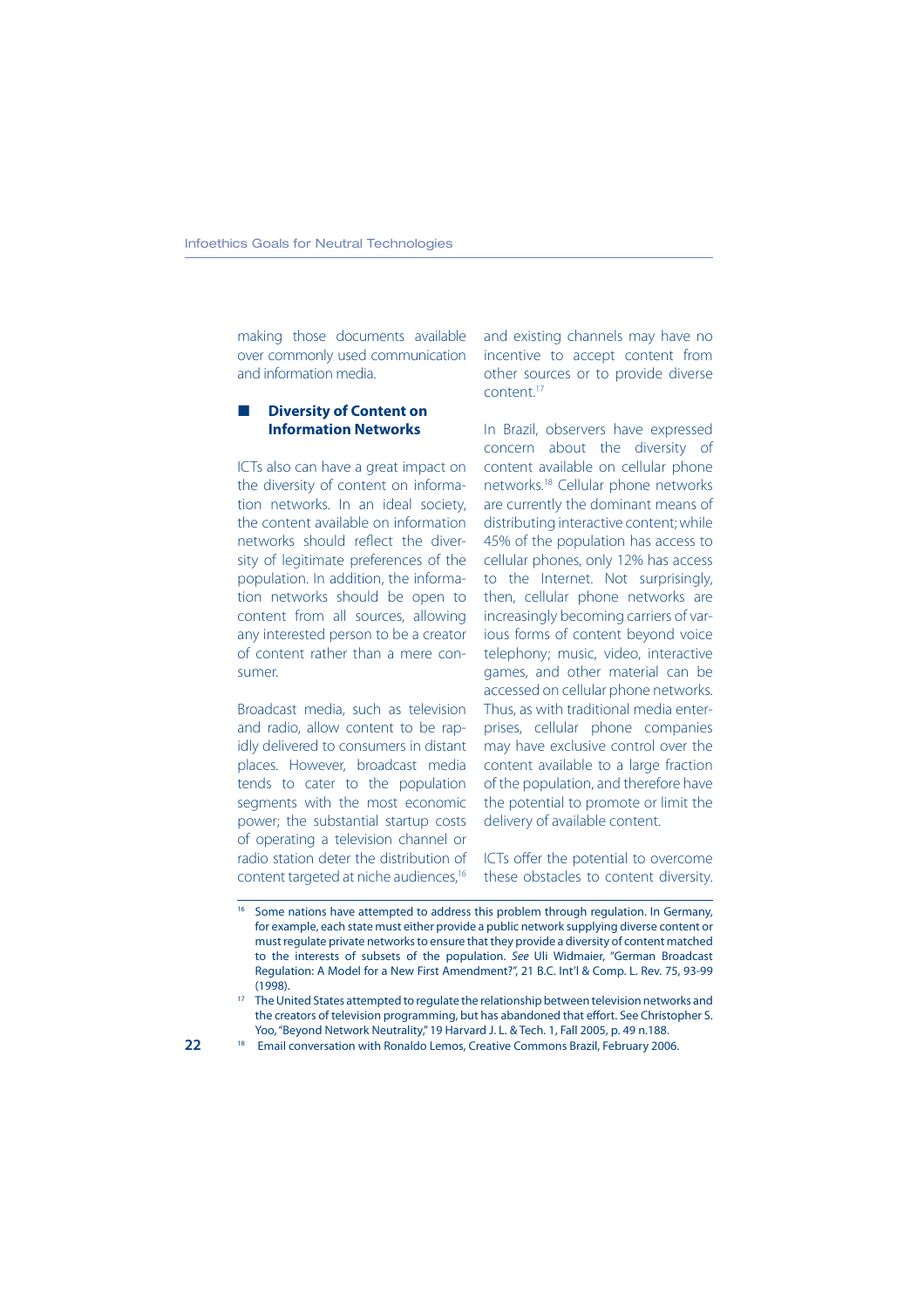In principle, ICTs substantially reduce the cost of producing and distributing content, allowing diversity of both creative works and creators. In allowing the generation of more interactive content, they transform consumers into active participants.

#### **Unfettered Access to Information**

Establishing a base of public domain information and diversity of content on information networks are laudable goals. However, the fulfillment of the spirit of these goals depends on the actual ability of persons to access and use the content and information that the public domain and diversity make available. Thus, one of the dominant goals of infoethics is to achieve universal access to all legal content. There are two, largely distinct, components to this goal: ensuring that all persons are able to obtain the content, and ensuring that all persons are able to use the content that they obtain.

The ability to obtain content requires access to the information networks or other channels of distribution, which can be accomplished either by increasing access to a particular channel or by providing additional channels of distribution. For instance,

a country whose citizens have limited access to computers and the Internet cannot achieve the goal of universal access to information simply by ensuring that content is available online. Instead, it must determine the best course of actually making that content available to its population. This might be achieved by deploying new technologies like web-enabled mobile phones to increase connectivity; it might also be accomplished by ensuring that the content is also available in other forms to those who cannot access it online.

Diversity of content is heavily reliant on maintaining "network neutrality" so that no single entity can serve to limit access to (legal) content.19 Under network neutrality, each node on the network is content-blind, passing along all traffic without concern as to its type or content. Thus, if fully implemented, network neutrality would require that all nodes on a network (including Internet service providers, or ISPs) pass along traffic without concern for (or even identification of) its origin, destination, and content.

Complete neutrality, however, carries its own hazards: a network that is entirely content-neutral encourages the diversity of legal content, but it also permits various forms of illegal

See, e.g., Mark N. Cooper ed., Open Architecture as Communications Policy, Center for Internet and Society at Stanford Law School, 2004.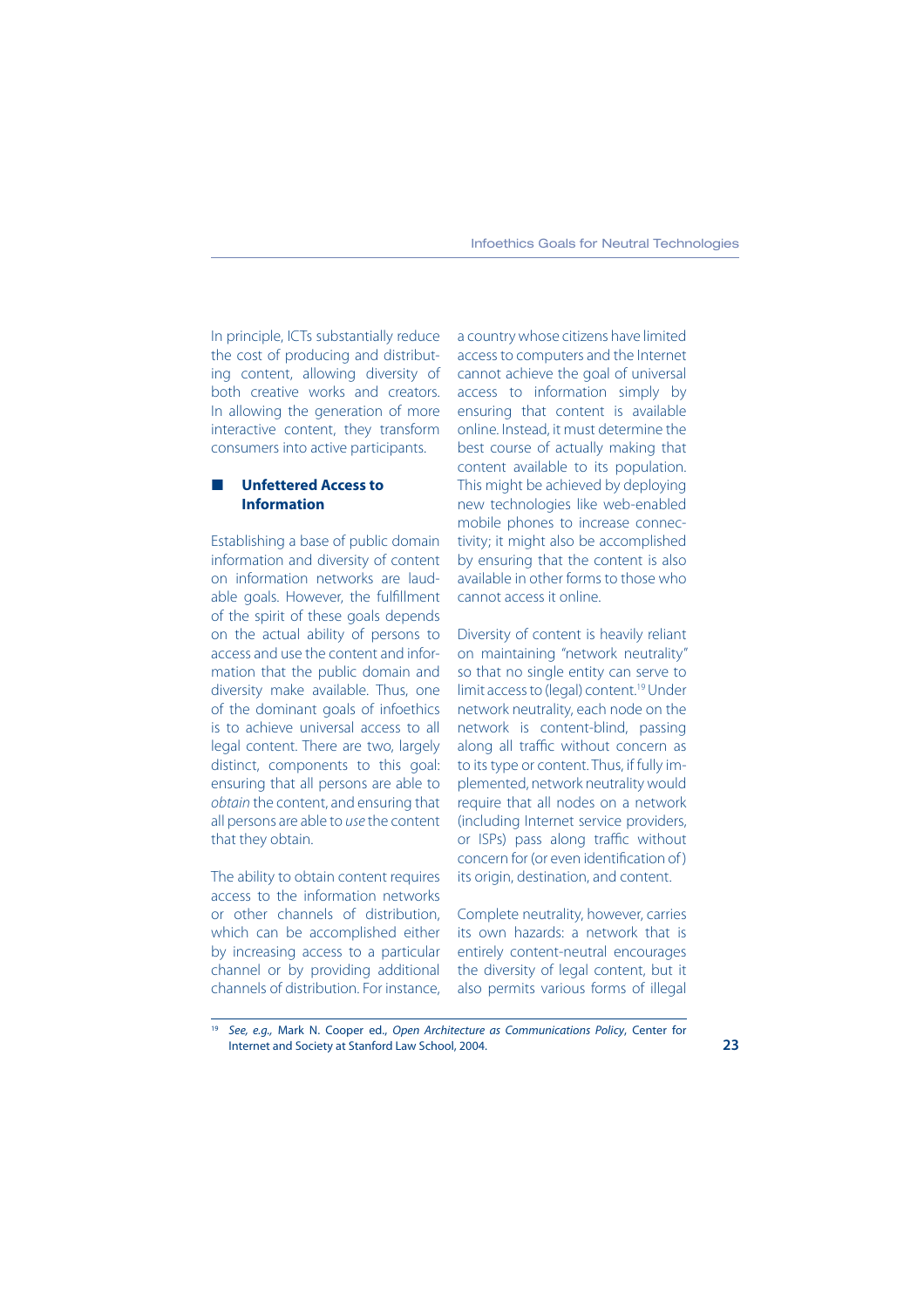content, ranging from pornography to spam and viruses. Infoethics should thus seek to shape the future of ICTs to retain the positive features of network neutrality while encouraging developments that limit its harms.<sup>20</sup> A key question here is whether edge devices might better address harms than could changes to the network itself since edge devices may be better technically and are more likely to rest under the user's control.

Search engines present another access point where the practical accessibility of content may be limited. Given the sheer volume of data available on the Internet, many users rely on search engines to locate desired content; thus, any content that cannot be accessed via search engines may be effectively inaccessible. Like ISPs, search engines thus have the potential to act as a chokepoint and to affect the diversity of content available on an information network, promoting some content by placing it atop a list of search results while selectively filtering other content. Google, for example, has filtered searches conducted on its French and German language

sites, removing matches that link to Nazi or anti-Semitic content.<sup>21</sup> Again, however, this capability is not ethically questionable per se; it may simply require oversight to ensure that it is being utilized to remove only illegitimate content $22$ 

If information is distributed via ICTs, access to it fundamentally requires access to the technology itself. Increasingly, projects are being launched to remedy lack of ICTs access, providing a solution that may be more cost-effective and more beneficial than projects to provide information in various offline formats. The One Laptop per Child Foundation, for instance, seeks to leverage advancing technology to produce cheap, low-powered computers with wireless network capacity that can be widely distributed in poorer segments of the world.23 (See Text Box, below.) Moreover, as will be discussed in the sections that follow, the problem of exclusion could diminish as the cost of networked computing drops.

Still, even if the cost of ICTs declines to a point where today's technology

<sup>&</sup>lt;sup>20</sup> See Jonathan Zittrain, "Without a Net," in Legal Affairs (January - February 2006), available at http://www.legalaffairs.org/issues/January-February-2006/feature\_zittrain\_janfeb06.msp.

 $21$  See http://cyber.law.harvard.edu/filtering/google/results1.html; cf. Isabell Rorive, "Freedom of Expression in the Information Society," Working Paper for the Preparatory Group on Human Rights, the Rule of Law and the Information Society 8, Sept. 15, 2004 (discussing censorship by search engines in France, Germany, and China).

 $22$  In addition, users could configure personal filters to prevent exposure to undesired content.

<sup>23</sup> See [http://laptop.org/.](http://laptop.org)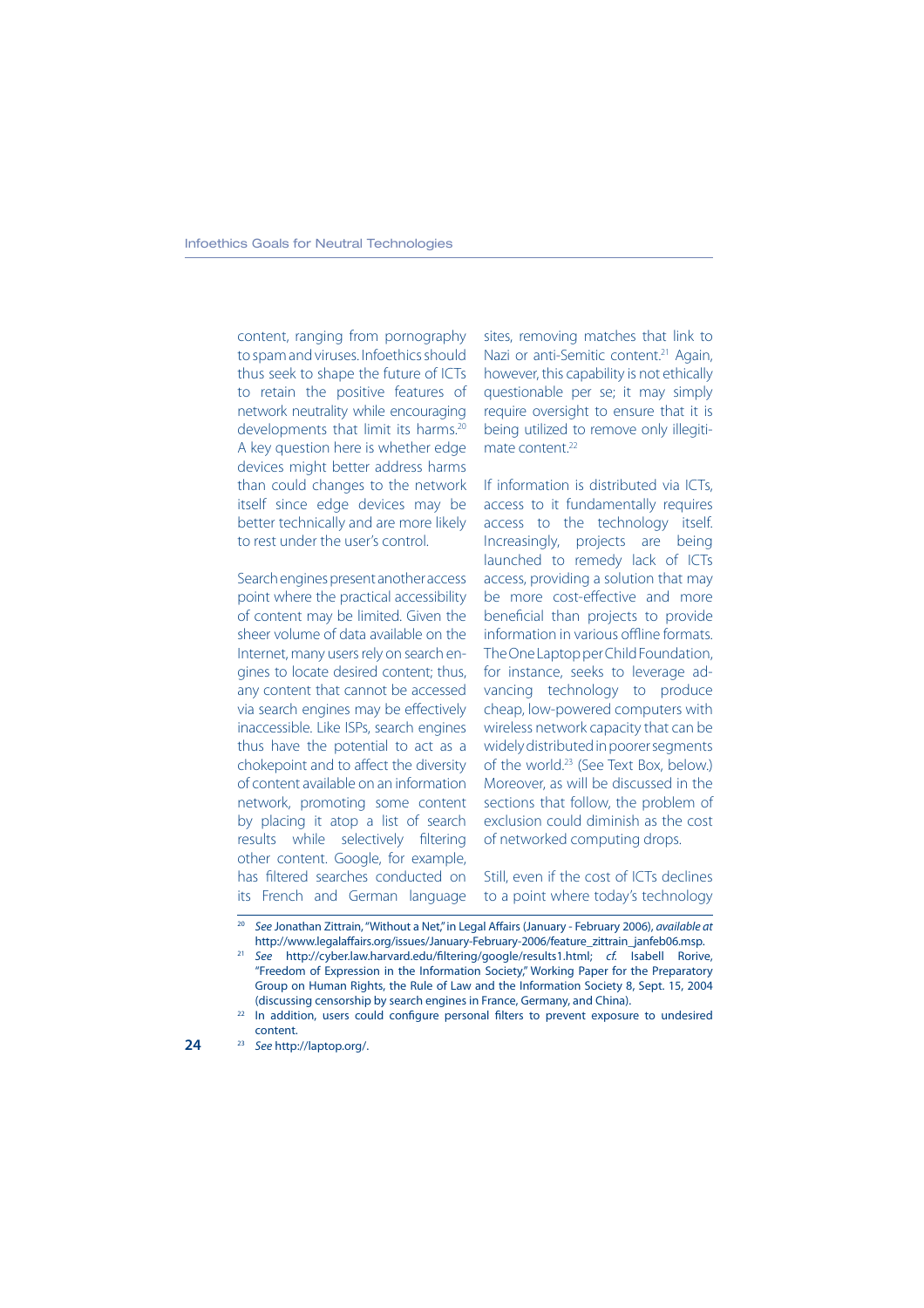becomes affordable for all, there will always be new advancements that begin with limited accessibility. In this regard, the *process* of ICTs diffusion warrants attention.

In the development of information networks, it is important to ensure that standards organizations and the like are not overly influenced by particular agendas. Allowing any one group to capture a regulatory or standard-setting organization prevents these organizations from achieving a balance between interests. Designers of network technologies could be mandated or given incentives to offer the greatest overall benefit to society, rather than to support the demands of a specific group (e.g., owners of copyrighted content).

Ensuring that all persons are able to use the content that they obtain poses other challenges. Even where content is "available," it is of little value unless it can in fact be understood and used. Thus, universal access to information requires that content be distributed multilingually, or that technology be deployed to translate content into a usable form. Similarly, technology can be used to make information accessible to the physically disabled. In addition, content should be easily machine-readable; public domain content in particular should be released in a format that is broadly used and does not require specific applications or devices to access.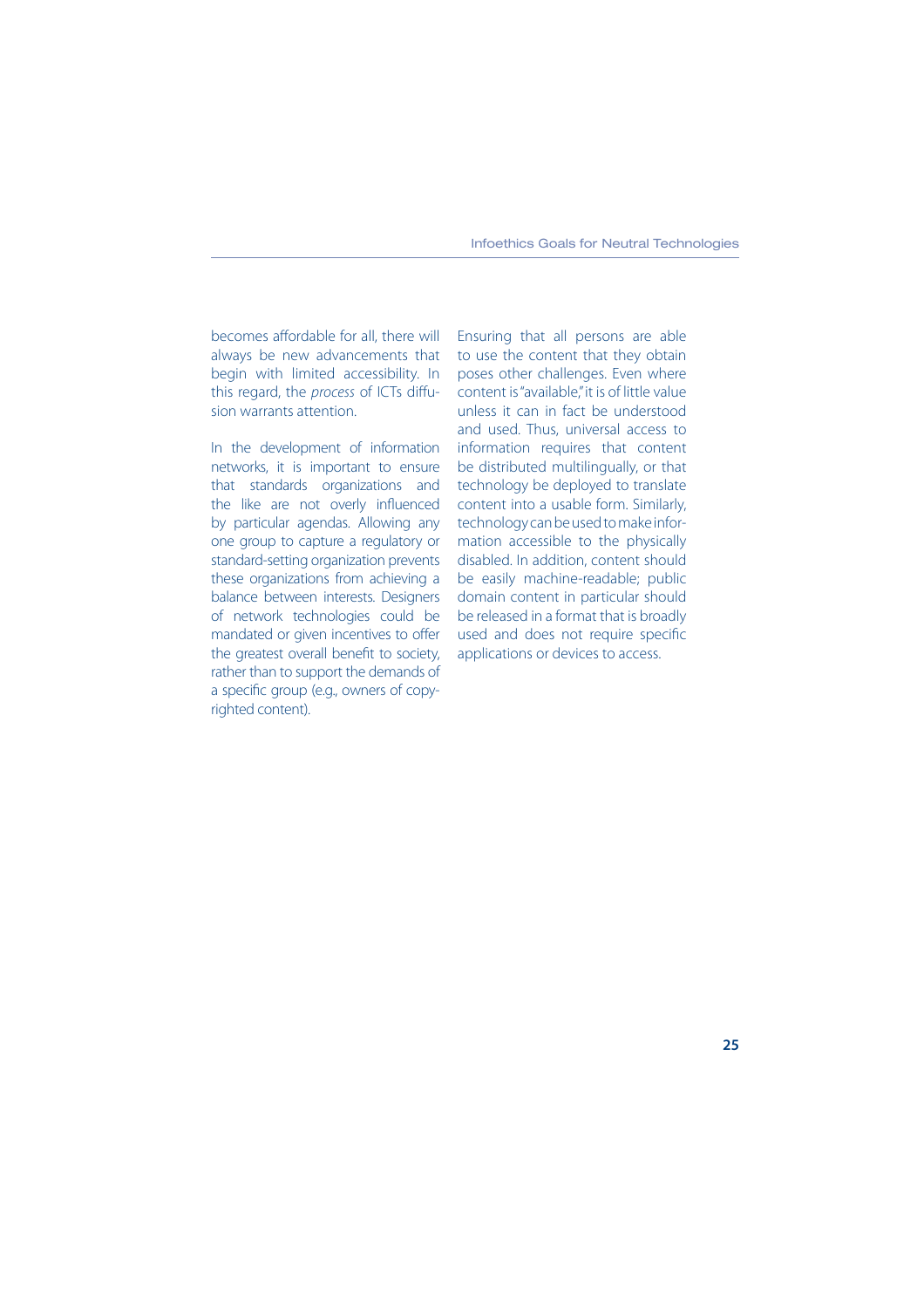#### **One Laptop per Child: The \$100 Laptop** By Samuel Klein

The "One Laptop per Child" (OLPC) initiative, conceived at the MIT Media Lab and first announced in January 2005, is an effort to mass-produce cheap, durable laptops and to distribute them throughout the world to improve education for children. The stated goal of the project is "to provide children around the world with new opportunities to explore, experiment, and express themselves." If all goes as planned, these opportunities will be provided entirely through the laptops, which, equipped with free software, will be tools for creating and receiving content.

The project to date has focused on developing cheap, durable hardware designs, particularly a low-cost display – with a target production cost of \$100 per laptop in its early stages (less later) – and building a network of partners to help produce the necessary hardware and software. The project relies on economies of scale: The production schedule calls for at least 5 million laptops. The laptop will have built-in wireless capability, will work as part of a local mesh network when there is no access to the global Internet, and will support innovative power sources, including winding by hand.

The laptops are meant to be widely distributed within a given area, one to every child in a school or region. Distribution is to be carried out through schools via national governments. The OLPC Chairman, Nicholas Negroponte, says the team has had initial discussions with officials in China, India, Brazil, Argentina, Egypt, Nigeria, and Thailand;<sup>24</sup> the team recognizes, however, that unless a country can provide one laptop for every child in its population, hard decisions about where and how to distribute the laptops must be made.

There are philosophical goals to the project, in addition to the technical ones. Laptops were chosen in part because they can be taken home and can engage the whole family. A stated intent is that children will *own* their laptops, though these may be among the most expensive and novel personal items in their neighborhood.

<sup>24</sup> From the One Laptop Per Child FAQ: [http://laptop.org/faq.en\\_US.html \(vi](http://laptop.org/faq.en_US.html)ewed November 8, 2006).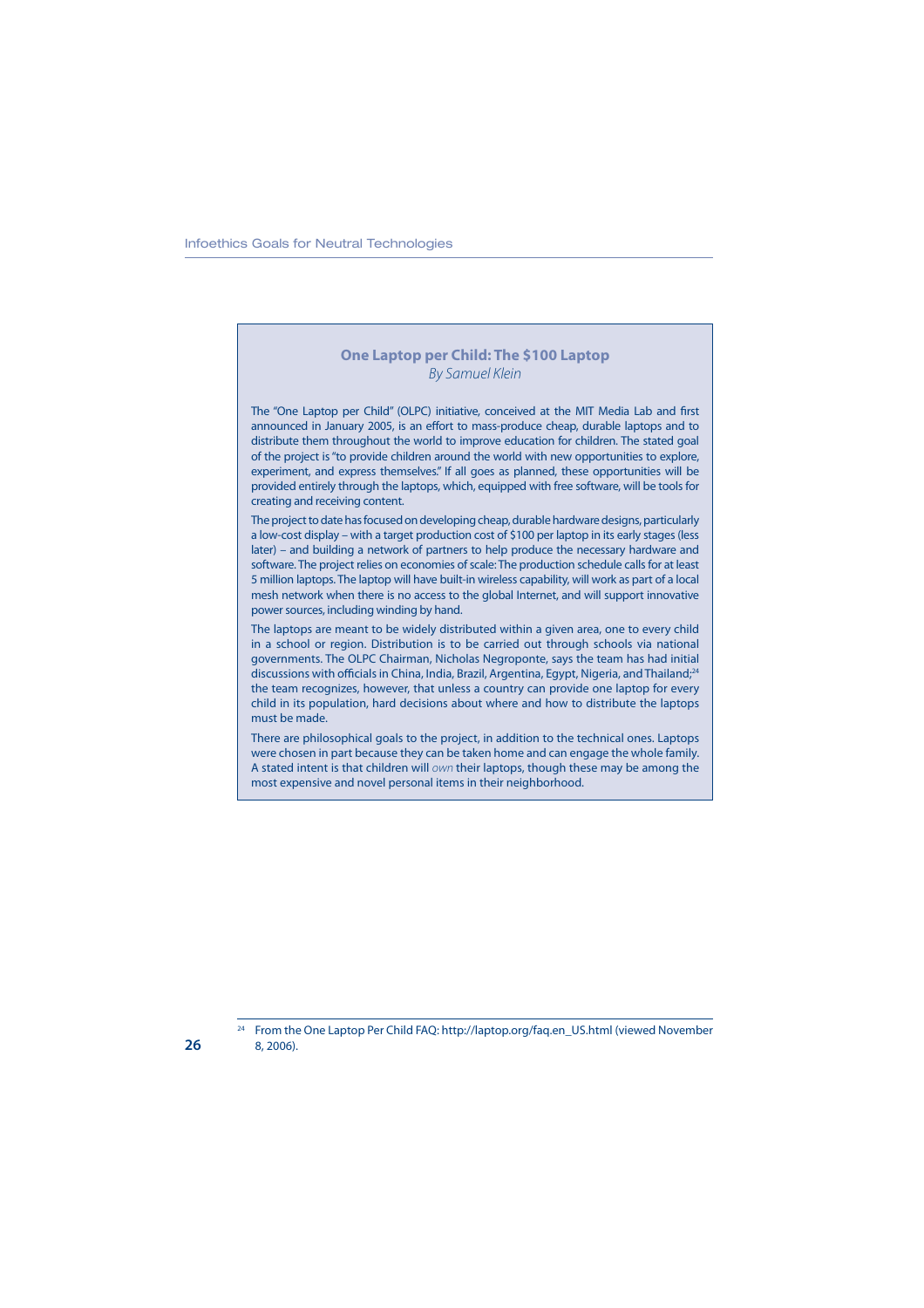The development of a deployment and education plan – from the design of software and content to be included on the machine, to research and suggestions on how to implement an effective "One Laptop per Child" teaching environment – is one of the more recent project goals to take form. OLPC is currently soliciting input on how to proceed with and study this goal.<sup>25</sup> While OLPC is an educational project, this effort is not simply a question of pedagogy. Distributing millions of laptops to areas where computers are scarce, and providing every member of a community's youngest generation with "a world view" and with exotic tools and knowledge completely foreign to their elders, disrupts the status quo in a significant way.

The question of how to select content, distribute the laptops, and recommend their uses, so as to produce desired change without unwanted social and cultural upheaval, is a crucial question and one on which many groups may wish to engage. For an initiative of its size, OLPC is unusually open to suggestions; the project has a publicly editable list of tasks that includes a request for panels of thinkers to study some of these issues and propose improvements and recommendations.<sup>26</sup>

<sup>&</sup>lt;sup>25</sup> From http://wiki.laptop.org/wiki/OLPC\_software\_task\_list#Eductional\_community\_engagement (viewed November 8, 2006): "We propose including other intellectuals, artists, civic leaders in order to provide a diversity of experience and expertise."<br>
<sup>26</sup> Id., [http://wiki.laptop.org/wiki/OLPC\\_software\\_task\\_list#Strategic\\_research \(vi](http://wiki.laptop.org/wiki/OLPC_software_task_list#Strategic_research)ewed November

<sup>8, 2006).</sup>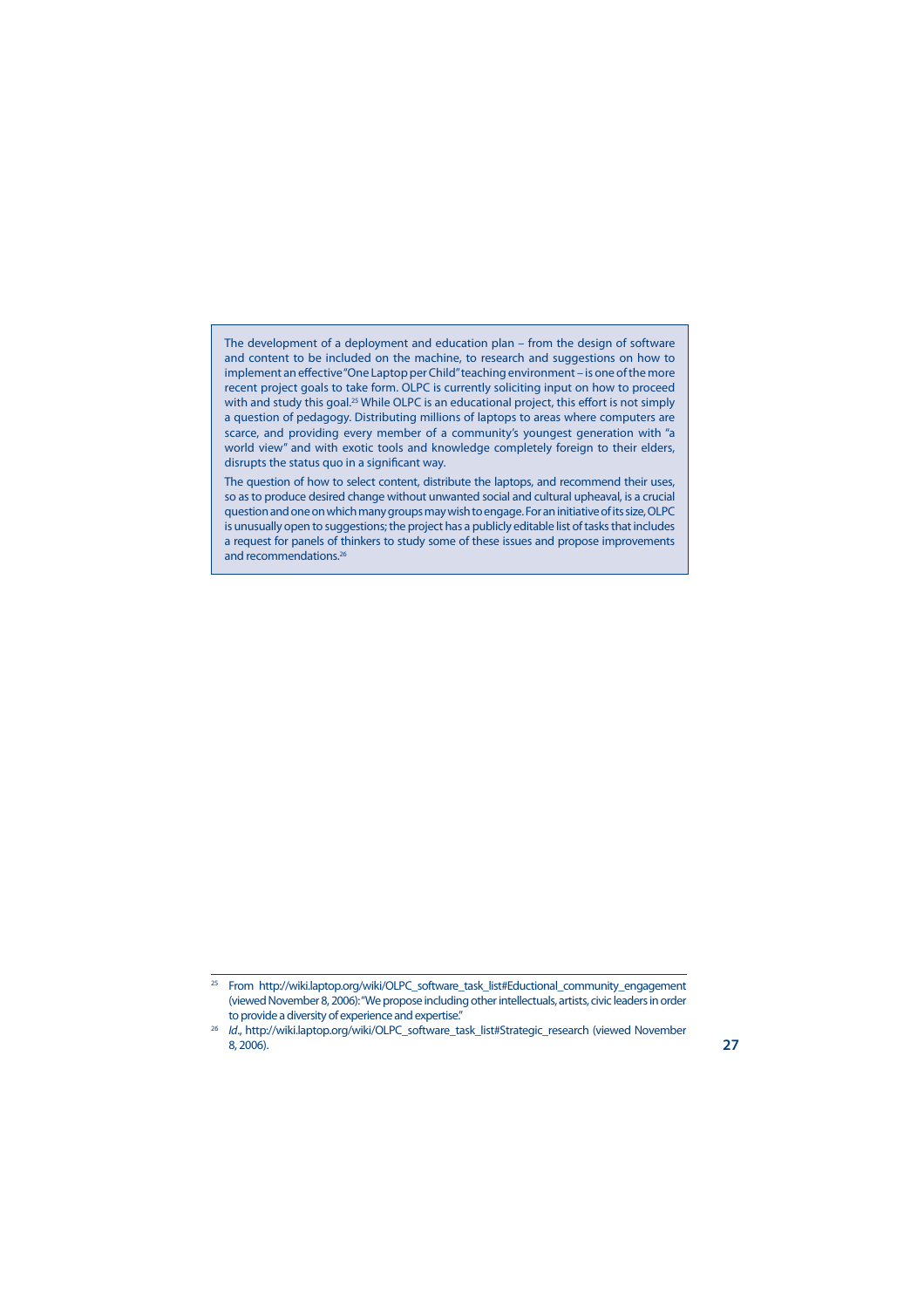# <span id="page-29-0"></span>The Ethical Challenges of Emerging Technologies - Case Studies

With the increasing importance of ICTs in the world comes a growing need to recognize the ethical ramifications of new technologies. Moreover, the rapid rate of technological change demands that we understand emerging technologies and their potential effects as they are being developed, and not wait until the consequences are manifest before we prepare for them. By understanding tomorrow's technologies in light of infoethics goals, society can better anticipate their effects and deploy them in a manner that leverages their benefits while mitigating potential harms.

The following case studies highlight some of these technologies and flag many of the infoethics concerns that accompany them.

### **The Semantic Web and Other Metadata**

### **What the Semantic Web Is**

The Internet was conceived as a mechanism to allow humans to initiate the exchange of text, images, and other information. With the exponential growth of content available on the Internet, however, this is increasingly becoming impractical. Search engines seek to mitigate this problem by providing a tool to navigate the web, but they provide only a partial solution. To make the web fully navigable, interoperable metadata, or data about data, is required. This metadata can also serve to make the web more machine-readable. allowing computers to evolve from dumb tools to intelligent agents. The semantic web<sup>27</sup> promises to offer such metadata.

The Semantic Web is an official project of the World Wide Web Consortium, which was founded by Tim Berners-Lee, the web's inventor.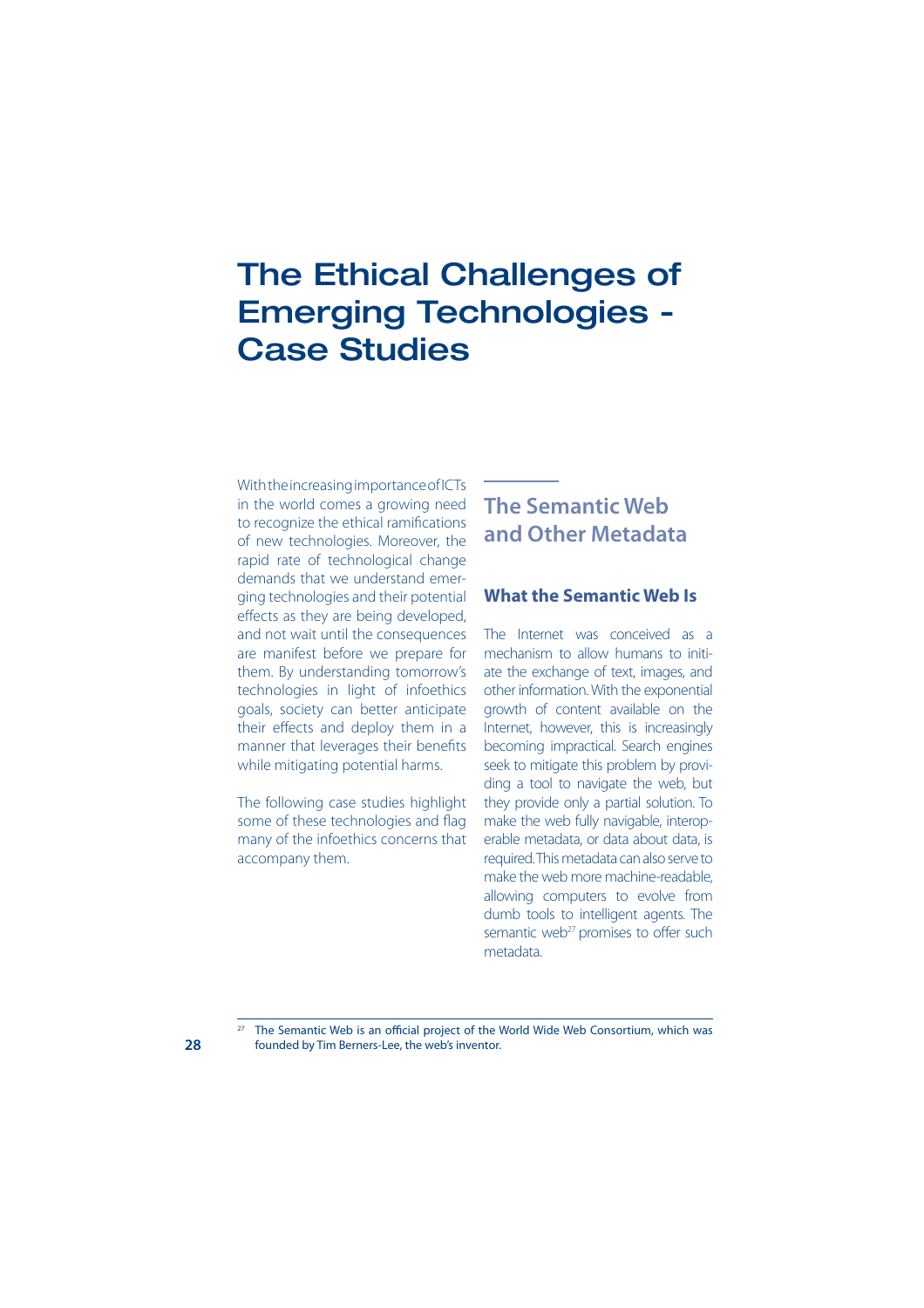### **How the Semantic Web Works**

The Internet existed for nearly three decades before it took off as a popular medium for information and communication.28 Although the Internet was based on common computer "languages", or code, from the start (TCP/IP, SMTP, etc.), what triggered its uptake was the royalty-free nature of the languages of the "World Wide Web" (web) – that is, HTML and HTTP – and the fact that HTML was particularly userfriendly. These two languages allowed the "loose coupling" of machines involved in exchanging information – meaning any web client seeking information could talk to any web server, which could then provide that information remotely, in a form that people could enjoy. Internet usage increased dramatically, and this phenomenon spurred the creation of more content, which in turn gave rise to more exchange.

Given the high volume of web content, the semantic web is being designed "to create a universal medium for the exchange of data $"^{29}$  – using the same loose coupling properties for programmatic data as there was for human-rendered data with HTML.

This new language should provide predictability in a cyberspace of ever growing exchanges, with the vocabulary of metadata lending greater precision as computers access and analyze content directly.

The semantic web combines a set of computer languages<sup>30</sup> to provide machine-readable descriptions of web content. This metadata may be created by humans or computers, and is designed to provide context about the content without requiring a person or machine to actually parse the content. Once a piece of information is tagged, the semantic web can reason about it and develop contextual meanings based on observations about connections that the piece of information has with others. This enables machines to search web sites and carry out tasks in a standardized way.

Although the name refers to "web", this initiative is geared toward enabling machines to handle data among a range of Internet applications.

<sup>&</sup>lt;sup>28</sup> See History of the Internet (Wikipedia entry), http://en.wikipedia.org/wiki/Internet\_history (viewed November 8, 2006).

<sup>29</sup> See [http://www.w3.org/Consortium/activities#SemanticWebActivity.](http://www.w3.org/Consortium/activities#SemanticWebActivity)

<sup>&</sup>lt;sup>30</sup> For example, Resource Description Framework (RDF), Web Ontology Language (OWL), and Extensible Markup Language (XML).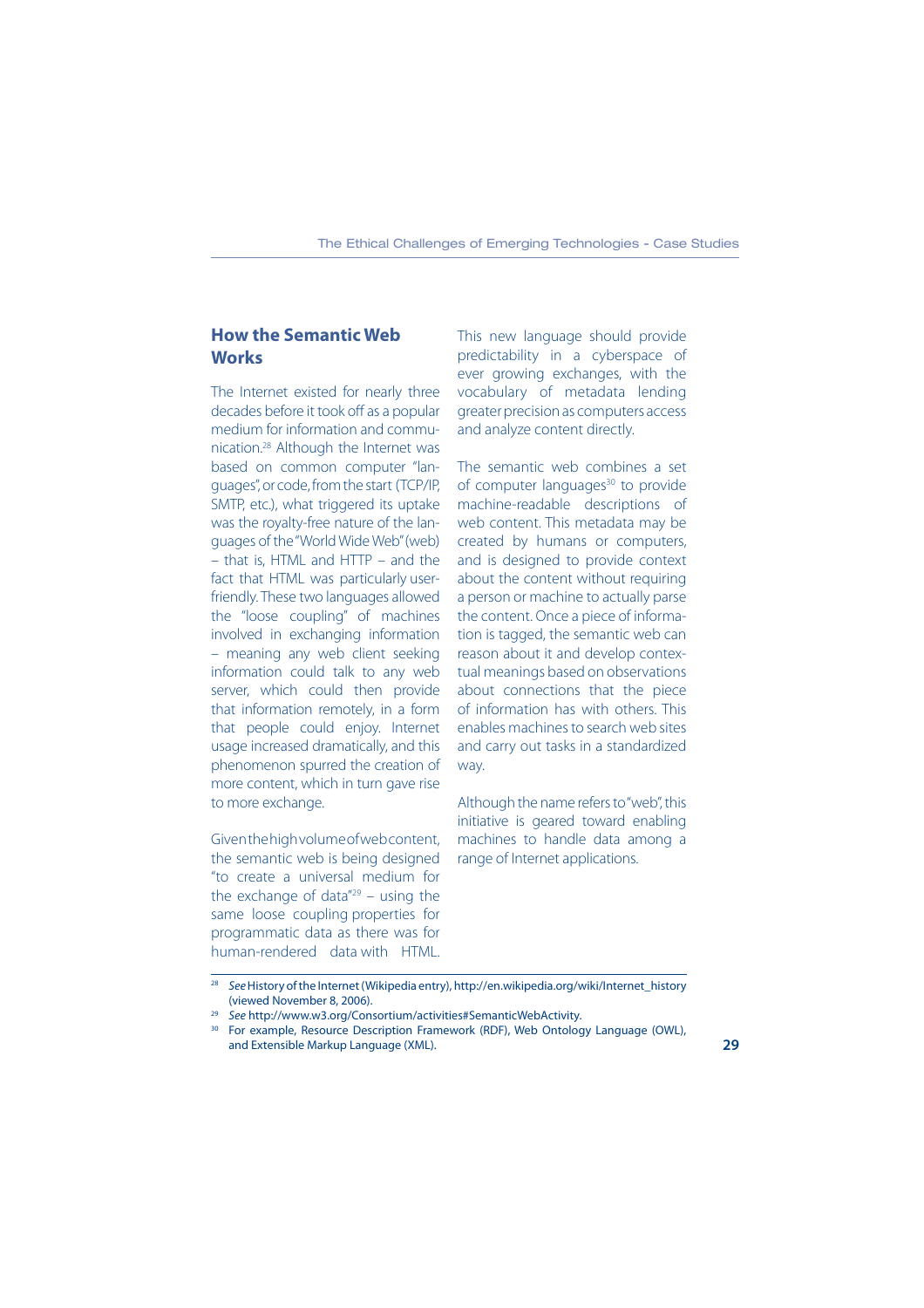#### **Ramifications and Concerns**

The wealth of content available on information networks, particularly the Internet, is useful only if people can actually find and access the information that they need. The semantic web allows people to use computers as agents to search for appropriate content based on a wide range of criteria – which could include the public domain or intellectual property status of the content, alternate sources of the content in different formats or languages, or even the existence of evidence serving to refute the view offered in the content.

The wealth of content is closely related to the Internet explosion, which is often credited to the "network neutrality" principle that holds that all traffic should be treated equally. Oddly, the semantic web could cut against this neutrality by equipping parties with tools to filter Internet content based on its associated metadata: ISPs, routers, or search engines could use the metadata to distinguish between types of content and grant preferential treatment to certain traffic, raising barriers to entry for new service or content providers. In this regard, the semantic web's machine-readable labels could mark content for discrimination and reduce the ability of users to generate and share material.

Moreover, some would contend that, in giving users the ability to access only the content that they desire, the semantic web could damage public discourse. The theory here is that full participation in society requires a forum in which a person can make his voice heard, but that the semantic web and other technologies allow other users fully to customize their experiences and to receive only the content that they explicitly request. In other words, the semantic web enables end-user insularity and so indirectly destroys the forum. Here again, the worry is that the semantic web could in fact harm the very connectivity that it was designed to promote.<sup>31</sup>

More theoretically, machines must be programmed to categorize and assign values to information – so that, for example, personal data can be distinguished from weather patterns and flagged as warranting privacy. In

See Cass R. Sunstein, "The Daily We," Boston Review (Summer 2000), available at [http://](http://www.bostonreview.net/BR26.3/sunstein.html) [www.bostonreview.net/BR26.3/sunstein.html.](http://www.bostonreview.net/BR26.3/sunstein.html) Others would argue, however, that even a seemingly low rate of exposure to differing views via the Net (e.g., 15 per cent) may suggest greater public dialogue than had previously been the case. See work by Eszter Hargittai, Cross-Ideological Conversations among Bloggers, [http://crookedtimber.org/2005/05/25/](http://crookedtimber.org/2005/05/25) cross-ideological-conversations-among-bloggers/ visited November 8, 2006 (describing work by Eszter Hargittai, Jason Gallo and Sean Zehnder analyzing cross-linkages among liberal and conservative political blogs).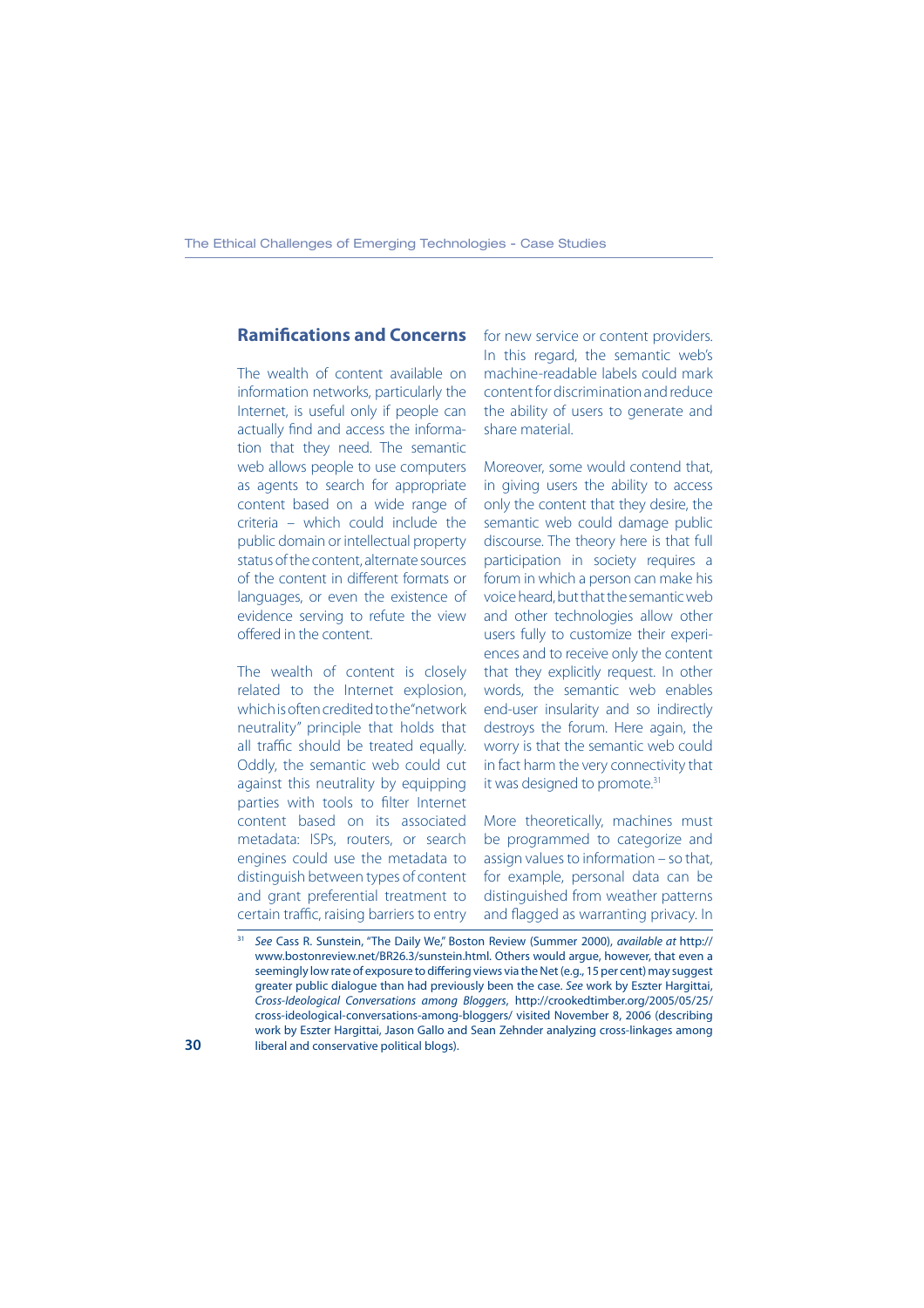<span id="page-32-0"></span>this sense, there are risks inherent in designing tools simply to exchange information without simultaneously coding them to assign a higher value to data relating to humans. Safeguarding human rights may require programming computers to put personal data on a higher plane.

Still, one should not overstate the dangers of the semantic web. After all, these harms are possible even without metadata and are far from certain to occur even with metadata.

On balance, it seems the semantic web will support the goal of promoting access to information by making existing content far easier to identify, locate, and use.

### **Digital Identity Management**

The previous case study discussed how metadata is allowing increasingly sophisticated machine-to-machine exchanges. This increase in communication between machines creates the potential for good or harmful consequences, such as the lowering of transaction costs in commerce or the launching of malicious virus attacks.

This section first looks at how the automated exchange of data is driving the need for digital identity management tools that afford better control over the flow of personal information. It sets the stage for the next case study, which explores how, through biometrics, metadata can go beyond a person's diverse digital personae to pinpoint an embodied person.

### **What Digital Identity Management Is**

Simply stated, digital identity management concerns the control of digitized information pertaining to a person. This information is sometimes referred to as "personal data," or "personally identifiable information." This latter term more precisely suggests that the data can be linked to the specific individual involved.

As originally designed, the architecture of the Internet did not provide a mechanism to verify, or authenticate, the identities of users. Its designers were working in a different time and culture from today's online environment, with that early community of Internet users comprising essentially a highly cooperative, high-trust society of computer scientists. The Internet they brought to bear reflected this culture.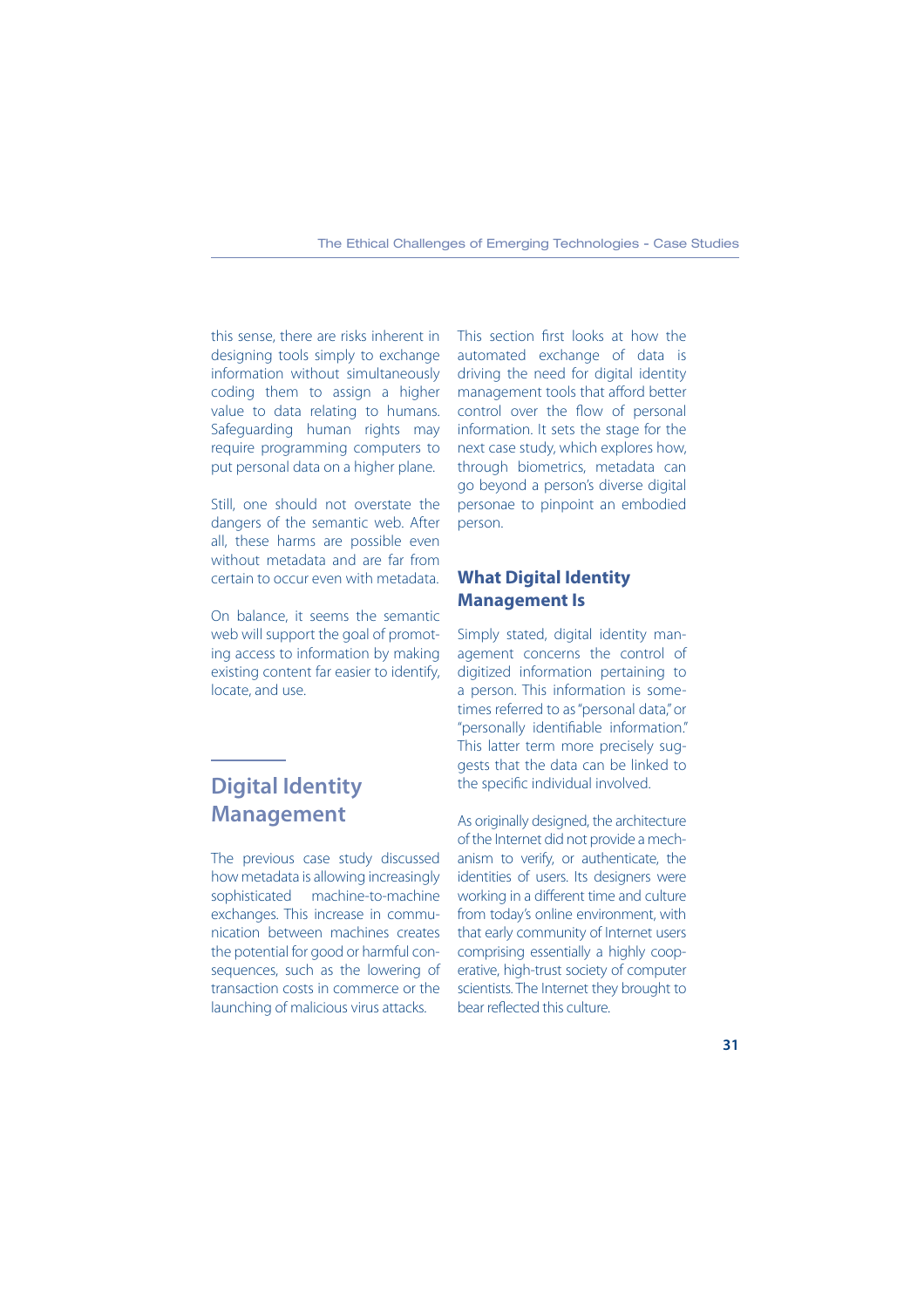With the explosion in Internet usage drawing strangers to interact at unprecedented rates, it is not surprising that the once trustful atmosphere of the Internet has changed, and that people are starting to view the space with growing reserve. Put another way, the Internet has undergone a sort of urbanization, where more and more people are gravitating toward it for its benefits, but where the "traditional" sense of community has broken down and people find they must be on quard. Computer scientists are starting to say: "In retrospect, we should have designed an authentication layer into the Internet. Now, with the Internet scaled up large, and with so much commerce passing over it, the potential for fraud is enormous."32

E-commerce statistics bear witness to this shift. Statistics published last year showed a sharp drop in the number of consumers who feel comfortable participating in e-commerce.<sup>33</sup> People have learned to question whether the person or entity at the other end of a transaction is indeed who he, she, or it claims to be, and people wonder if they can actually hold that other party accountable should something in the exchange go awry. By responding to an email or filling out an online form, will a person be a victim of phishing or pharming?34

At the same time, it is natural for Internet users to lament the fact that they currently have to remember passwords and fill out all sorts of forms when reserving a rental car, purchasing a book, or engaging in some other common transaction online. Although this is a repetitive and often frustrating task, people have been "trained" to provide information in this way, and do so without thinking.35

<sup>34</sup> David Bank and Riva Richmond explain in "Information Security: Where the Dangers Are," Wall Street Journal, July 18, 2005: "In 'phishing' scams, fraudsters send emails that appear to come from a trusted source, like Citibank or eBay. Click on a link in the email, and you're directed to a fake Web site, where you're asked to reveal account numbers, passwords and other private information… Then there's 'pharming,' where hackers attack the server computers where legitimate Web sites are housed. Type in the address of the legitimate site, and you are redirected to a look-alike."

<sup>35</sup> This point is often made by Kim Cameron, Microsoft's Identity and Access Architect. He reminds industry colleagues that people are not stupid, but rather they have been given poor tools for interacting online.

<sup>&</sup>lt;sup>32</sup> Interview with Paul Trevithick, Project Lead of the Eclipse Foundation's Higgins Trust Framework project, August 2005.

<sup>&</sup>lt;sup>33</sup> Riva Richmond, "Internet Scams, Breaches Drive Buyers Off the Web, Survey Finds," Wall Street Journal, June 23, 2005, p. B3, reporting on a Gartner study of 5000 online consumers. The article states that more than 42% of online shoppers and 28% of those who bank online are cutting back on these activities due to security and privacy issues.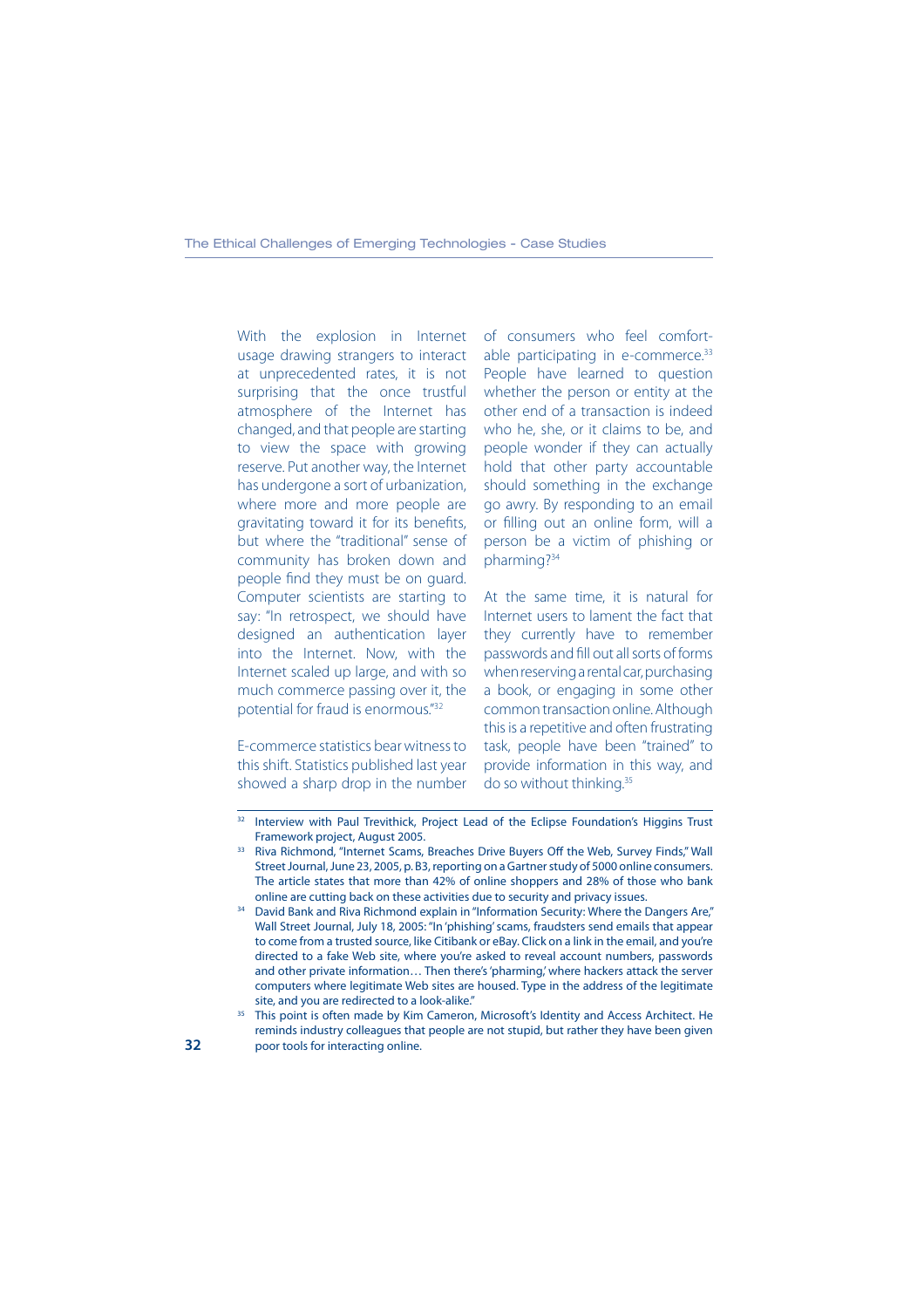Industry specialists say that digital identity management tools will allow online exchanges to be much more secure and convenient, as this technology will enable enhanced control over digitized information relating to a person. $36$ 

Consumers have to date not embraced this technology because it has not yet been presented in a form they are willing to accept. Microsoft is still smarting from its past experience trying to provide such tools,<sup>37</sup> and other technology companies have taken note: People do not want a single, powerful company to be at the center of their trust relationships or to occupy a monopoly position in handling their personal data.

Technology developers<sup>38</sup> are therefore now focusing on user-centric approaches to digital identity management. In this new paradigm, a person will choose among different "identity providers" to take care of his personal data, with his permission then required for that identity provider to pass his information to another person or entity in a transaction;

meanwhile, the new system will also verify the identity of that other party to the transaction.

### **How Digital Identity Management Works**

This user-centric identity model has two primary parts: one that handles the exchange of identity information as it passes between endpoint computers or devices, and the other that helps a user manage his identity information on his computer. For the part between devices, this new system may be thought of as a set of rules for exchanging information<sup>39</sup> (called computer protocols) in the form of packaged, sealed "tokens". The user can hire whatever identity provider he wants to guarantee his information and package it into tokens, even employing different providers for different purposes (e.g., one to handle credit card details; another to manage core personal information like name and date of birth; another to process medical records; etc.). Identity providers may reside on a

- 36 See, e.g., Kim Cameron's "Identity Weblog" at [http://www.identityblog.com/, Di](http://www.identityblog.com)ck Hardt's "Identity 2.0" weblog at [http://www.identity20.com/, an](http://www.identity20.com)d others available at [http://www.](http://www) identitygang.org/individuals.
- <sup>37</sup> In the past several years the market has largely rejected Microsoft's "Passport" identity management systems. The market also resoundingly rejected Passport's predecessor, "Hailstorm".
- <sup>38</sup> OpenID, Sxip, the Liberty Alliance, Shibboleth, Passel, and other industry players have joined Microsoft in the quest to provide identity management tools that the market will accept.
- <sup>39</sup> A consortium involving Microsoft, IBM, and other technology firms developed the standards for this exchange as part of a larger set of standards for web services.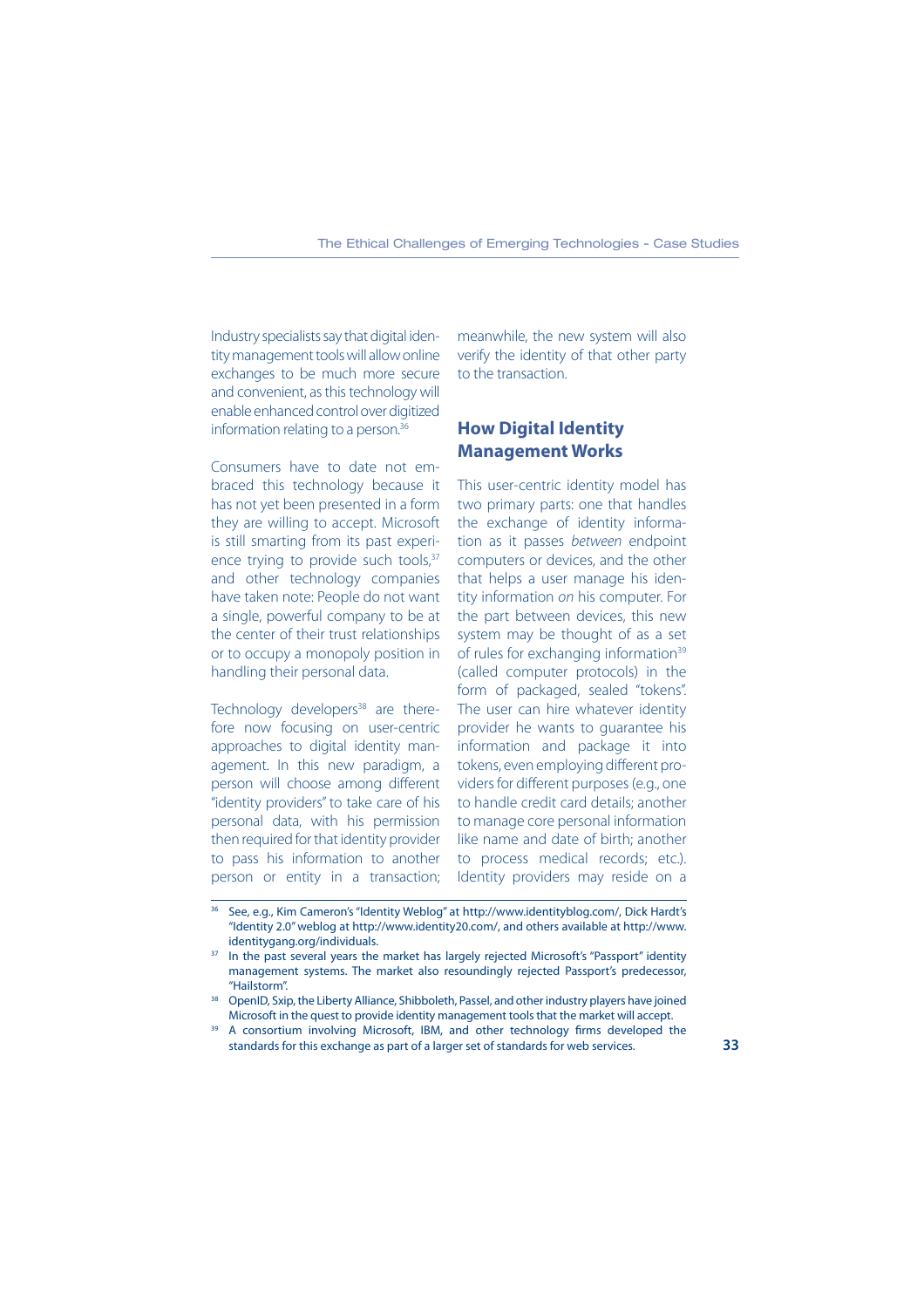person's computer or device, or they may be located elsewhere, accessible through the Internet.

So, for example, when a person wants to conduct an online transaction, the computer or device on the other party's end (in industry parlance, the "relying party") will indicate to his "agent" what package of information is needed. The agent will then request a token containing these claims from one or more identity providers that the person has entrusted with this information; the identity provider(s) will then pass the token to the relying party. A person can supervise this exchange every time it occurs, or he can do so once and then opt to let the exchange take place automatically henceforth.

The second part of the system is what takes place on a person's computer or device. Instead of remembering passwords or typing in an array of information in an online order form, a person conducting e-commerce will simply choose a visual representation or icon of the particular package needed (e.g., an icon symbolizing banking, medical, or tax information). When he chooses that icon, his agent initiates a call for the release of digital tokens by identity providers to the relying party, as described above. The agent will be able to operate on all sorts of devices, be they desktop

computers or cellular phones or other mobile devices. This agent will be the sole component of the digital identity system with which the user will need to authenticate himself directly (e.g., through a fingerprint scan).

As the trusted intermediary, a person's identity agent will sit at the center of the user's communication and have access to all identity information exchanged. It will unwrap a token and translate the claims from one system's language into a format recognizable to another. To protect privacy insofar as possible, this trusted intermediary will ideally keep to a minimum the amount of information disclosed for a given transaction. In many cases, this may require that the information in a given token be transformed into an alternate token corresponding with a specific request. For example, the intermediary will be able to take information from a token vouching that a person was born on a specific date (e.g., July 20, 1969) and translate it so that the new claim reveals nothing more than that the person is indeed over 21 years old.

Putting theory into practice, Microsoft is planning to roll out a user-friendly token exchange system with visual icons called "Cardspace" that will resemble cards that people currently carry in their wallets, such as a driver's license, a credit card, etc. While the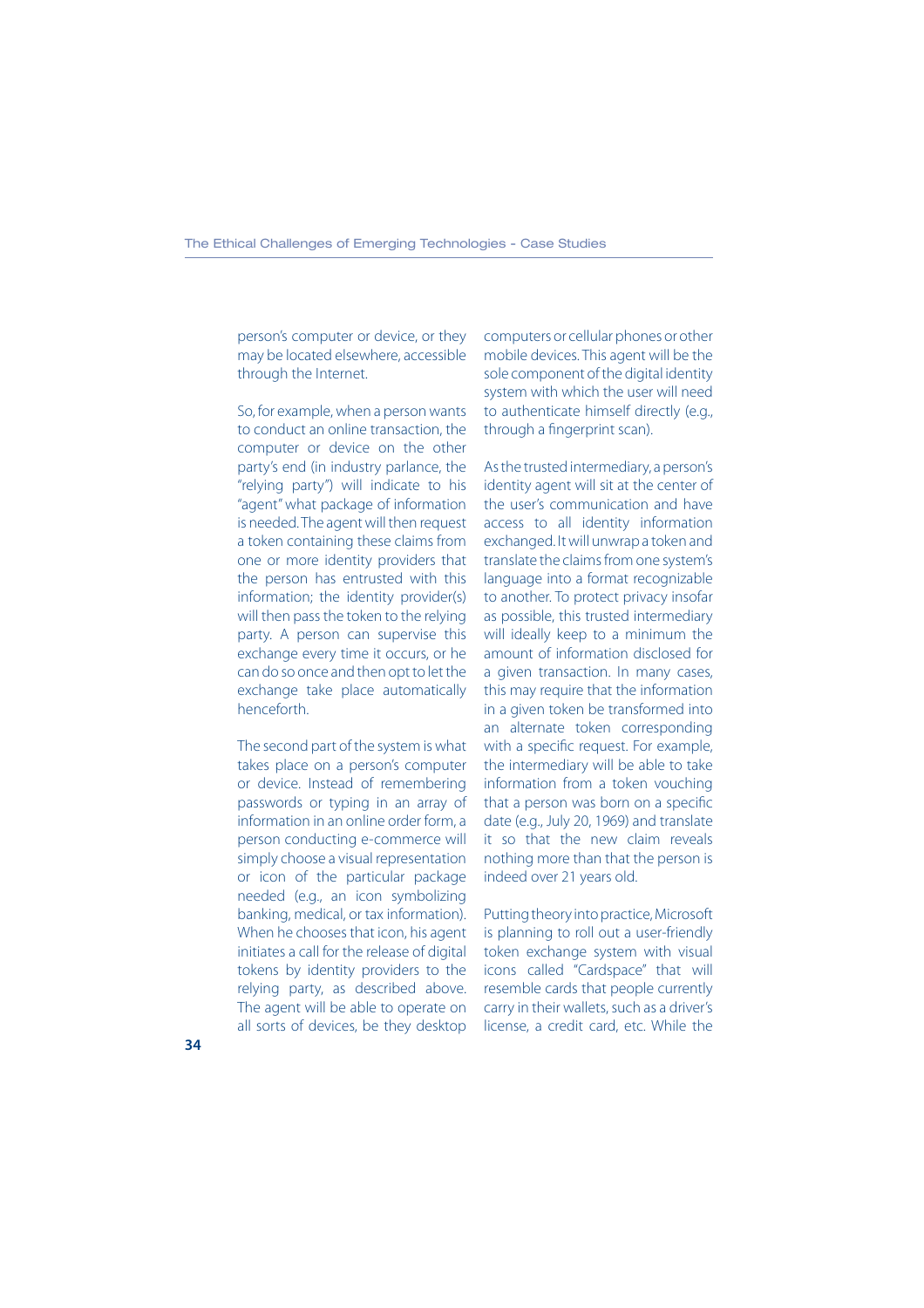plan is to introduce this system in the new version of Windows, called "Windows Vista",<sup>40</sup> the digital identity system will also be available in upgrades for Windows XP. Microsoft has been on the private campaign trail to convince big e-commerce players like Amazon and eBay to accept these new services in exchange for more direct access to Microsoft customers. Because so many people already use Windows XP, the spread of these services will not hinge on widespread adoption of the newer Windows Vista. Given the fact that Windows XP runs on hundreds of millions of machines today, these digital identity management tools have a strong probability of taking root.

Meanwhile, IBM and Novell in February 2006 announced their intention to offer programming code to allow for similar digital identity management tools to be built using open-source software. The project, named "Higgins", will enable different identity management tools to interoperate.<sup>41</sup> Rather than managing digital identities itself, Higgins overlays different systems in order that information might be exchanged among them at a user's

request.42 One attractive prospect is portability in reputation systems, which would allow, for example, a person to take the reputation he has built up in the eBay<sup>43</sup> community and carry it over into the world of Second Life.<sup>44</sup> The technical requirements for such portability are just starting to be explored.

#### **Ramifications and Concerns**

The new digital identity management tools promise to cut today's phishing and pharming and may also address spam problems. Since an identity agent can help to minimize data disclosed to a merchant or other entity with which a person interacts, the technology may boost privacy as it minimizes the number of entities that have access to an individual's profile. Perhaps most significantly, the system's distributed architecture should reduce vulnerability to attack since theoretically data is not concentrated in one place.

If the system can protect personal data in this way, digital identity management has many possible ben-

<sup>40</sup> Worldwide availability of Windows Vista is scheduled for early 2007.

<sup>&</sup>lt;sup>41</sup> The Eclipse Foundation, an open-source community, manages Higgins.

 $42$  Interviews with John Clippinger, a senior fellow at the Berkman Center for Internet and Society at Harvard Law School, Fall 2005.

<sup>43</sup> See [http://pages.ebay.com/services/forum/feedback.html de](http://pages.ebay.com/services/forum/feedback.html)scribing the eBay reputation system (viewed November 8, 2006).

<sup>44</sup> See [http://secondlife.com/whatis/](http://secondlife.com/whatis) describing the 3-D virtual world of Second Life (viewed November 8, 2006).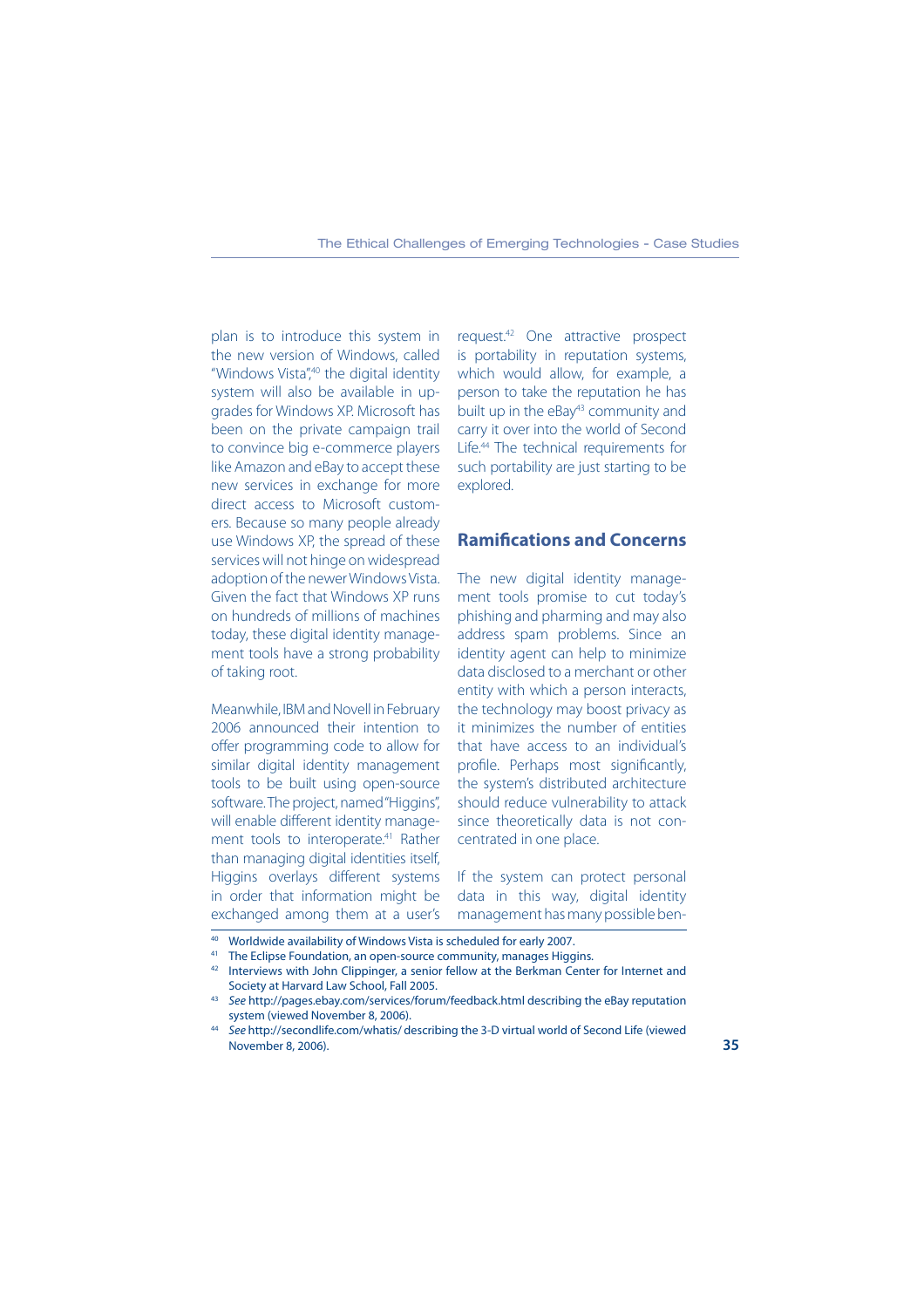efits to society, including preventing malicious conduct and making the Internet a better forum for commerce. From this vantage point, the technology promotes privacy, security, and improved living standards.

So, too, tools enabling the exchange of personal data based on an individual's preferences may facilitate social interactions. Paul Trevithick, Project Lead for Higgins, emphasizes the benefits of a user-centered networking layer that "gives people more control over their digital identities across a wide variety of computermediated contexts (e.g., email, instant messaging, e-commerce, shared spaces, and enterprise directories), especially those involving social networks."45 In this way, digital identity management tools may serve as a boon to freedom of assembly.

Looked at from another perspective, however, the existence of digital identity management systems could pose significant risks for privacy and security. As noted, in the proposed architecture a person's identity agent will serve as the most trusted intermediary in the new digital identity system; however, current technology provides no guarantee that a person's identity agent will not collude with

the other parties to a transaction (i.e. identity providers and relying parties).

In addition, it is quite conceivable that the market will not support the host of identity providers that advocates of systems speak of, but that instead there will be a natural concentration in identity provisioning. Quite simply, users might find it inconvenient or expensive to separate their data and designate elements to different identity providers. Or, relying parties might be restrictive in recognizing identity providers, with the result that a limited set of identity providers would dominate the market. Either way, a small number of identity providers would have control over a great deal of personal data. Moreover, given current designs of the system, it is technically possible for identity providers and relying parties to collude. In other words, it is unclear how the players in the identity management infrastructure will be accountable to users and the Information Society generally.46 Of course, the market may spur improved technologies whose architecture guarantees trustworthy behavior, and the law may well reinforce these incentives.<sup>47</sup>

To some, the primary infoethics concern is what happens if a big player

<sup>45</sup> Interview with Paul Trevithick, September 20, 2005.

<sup>&</sup>lt;sup>46</sup> Mary Rundle and Ben Laurie, "Identity Management as a Cybersecurity Case Study," Berkman Center Publication Series, September 2005, p. 8.

<sup>&</sup>lt;sup>47</sup> Microsoft took a strong stance advocating privacy legislation in 2006.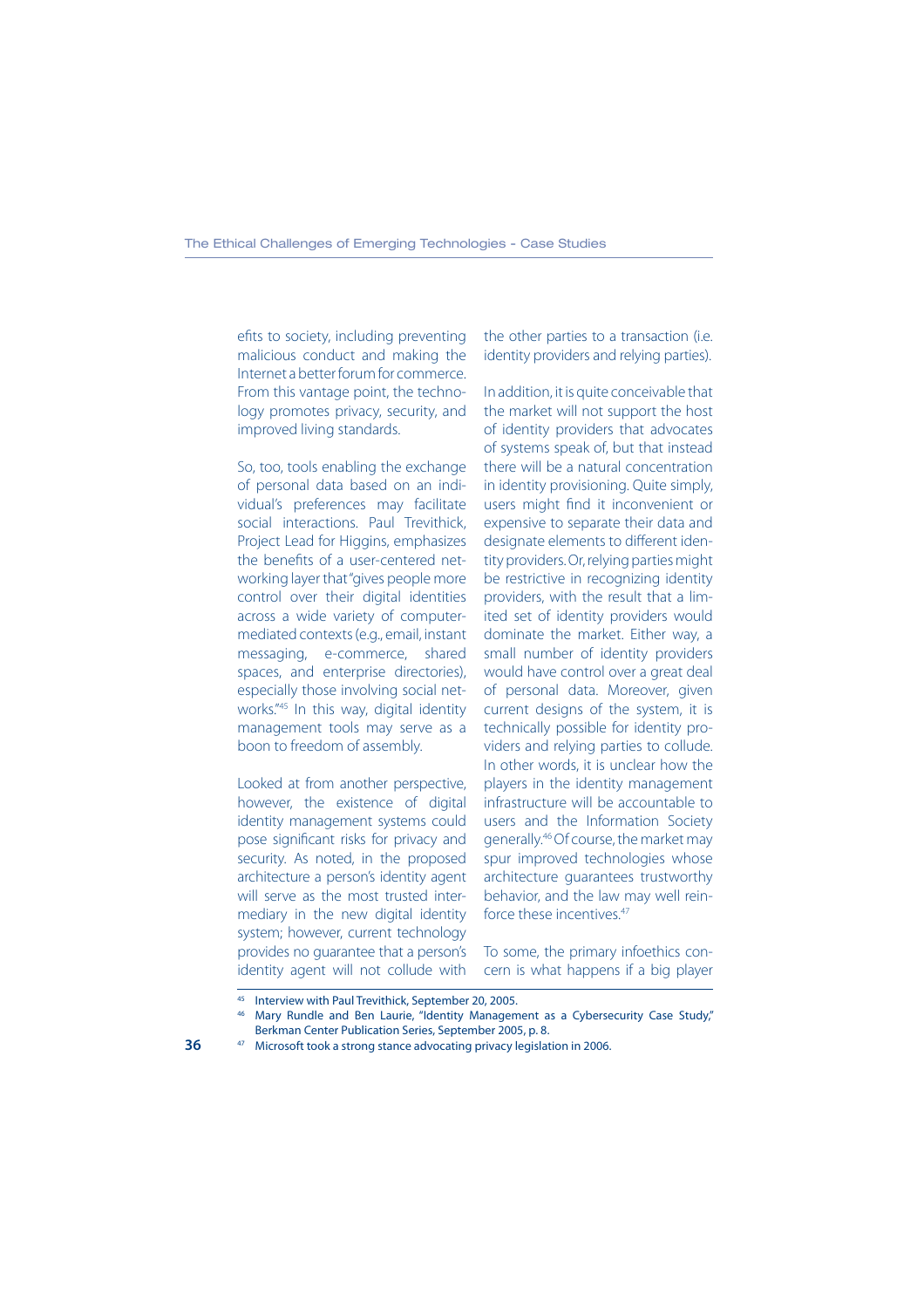– e.g., a government or a megacorporation – usurps a distributed, user-centric identity system and applies its own globally unique identifier, violating all the user-centric principles that industry developers have advertised. In other words, there are currently no innate technological protections regarding possible future uses of these tools. If the tools were used throughout the Information Society in an abusive manner to discriminate, intimidate, and block communication, human rights and related infoethics goals would be in serious jeopardy.

The magnitude of these effects should not be underestimated given the revolution that digital identity management may bring in machineto-machine interactions, or "web services". Dale Olds, a key Novell engineer in this area, has indicated that Higgins may seek to develop an additional technology that would automatically transfer information from an individual's given digital identity (or persona) when he visits a web site.<sup>48</sup> It may be here that digital identity management tools will have their strongest impact: By enabling machines to exchange personal data automatically on people's behalf, the tools will throw off one of the biggest impediments to web services. Hence,

the empowering of machines in this way could ignite an explosion in machine-to-machine interaction.

Machine empowerment points to perhaps the biggest unknown and the one with the greatest potential impact – concerning not what humans may do with these tools, but rather how machines will treat humans with personal data so well organized. Kim Cameron, Microsoft's chief Identity and Access Architect, underscores these apprehensions:

> The broader aspects of the way network intelligence responds to who we are is of much more concern to me when I think forward twenty years… Beyond the abuse of power there are other equally chilling possible futures – involving the potential relationship between human kind and machine intelligence. I realize people are not likely to want to discuss this because it is too forward thinking, but the two actually can mutually reinforce each other in truly frightening scenarios.<sup>49</sup>

Robert Weisman, "Harvard, tech firms push data privacy: Goal is to let Net users control the personal," Boston Globe, February 27, 2006.

<sup>&</sup>lt;sup>49</sup> E-mail exchanges with Kim Cameron, Fall 2005 (cited with permission).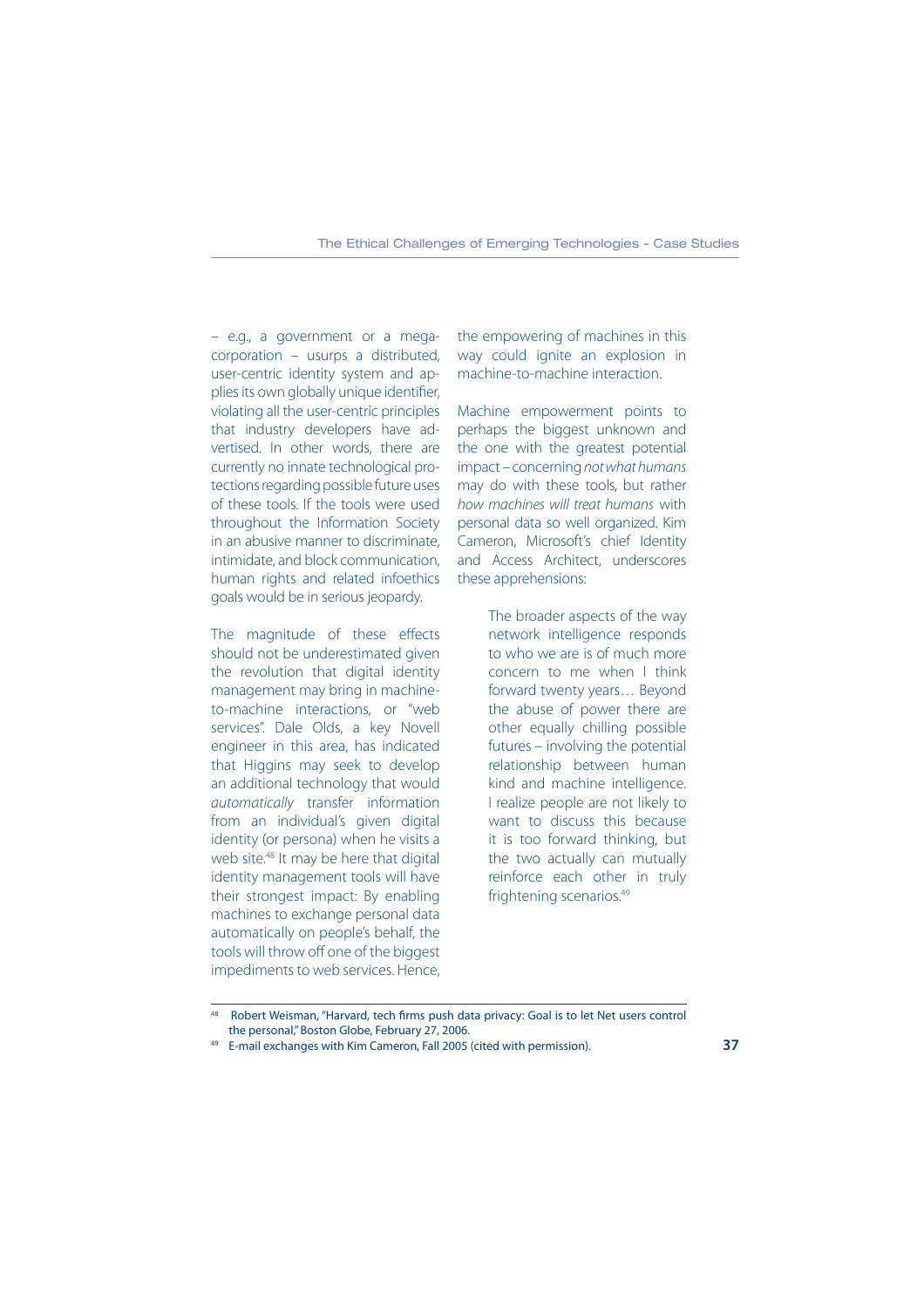## **Biometrics**

While digital identity management is expanding the metadata vocabulary to allow automated exchanges of perso nal data, its real-world counterpart, biometrics, is fostering the application of metadata to physical space. Since both deal with a person, there is a blending of the virtual and real worlds through linguistic fiat as the same basic metadata is used to describe aspects of both.

#### **What Biometrics Is**

Biometrics is an emerging technology that measures and analyzes unique characteristics of individuals, including both physical and behavioral. Among others, the following characteristics are often listed as biometrics:

- DNA
- Facial patterns
- Fingerprints
- Gait
- Iris patterns
- Retina patterns • Scent **Signature**
- Voice

Although biometrics is known to have existed in China as early as the 14<sup>th</sup> century,<sup>50</sup> it is considered an emerging technology because the capture, measurement, and analysis of biometrics are increasingly automated

and in digital form. As such, biometrics can be combined with other technological advancements – for example metadata (since biometrics can be categorized for processing and exchange by machines); digital identity management (since they concern control over personal data); and sensors (since measurements are often captured by sensing devices).

The primary driver of development in recent years has been the desire for security, both on the part of the private sector (e.g., to restrict access to trade secrets) and on the part of government (e.g., to limit travel by criminals or suspected dangerous persons). Many governments stepped up research and development in this area following the terrorist attacks in the United States on September 11, 2001.

#### **How Biometrics Work**

A person's biometric is registered in a system when one or more of his physical and behavioral characteristics are captured by a device. The measurement is then processed by a numerical algorithm that in essence abstracts it into a digital form. The result is then logged into a database. At this point the person may be considered "enrolled", whether or not

50 Wikipedia entry for "Biometrics" [\(http://en.wikipedia.org/wiki/Biometrics\), v](http://en.wikipedia.org/wiki/Biometrics)iewed February 7, 2006.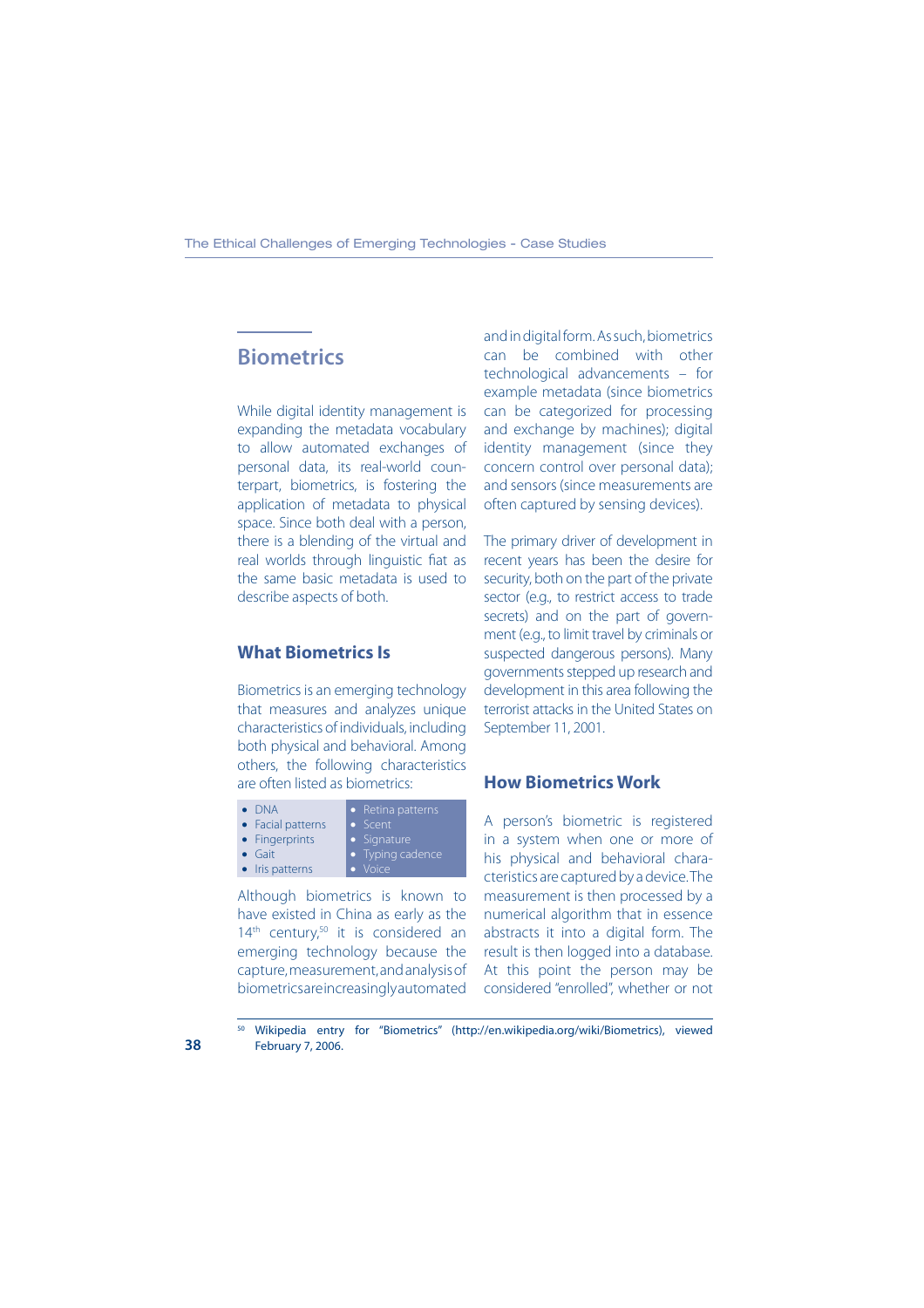he is aware of it. Each subsequent attempt to have that person's biometrics authenticated by the system requires the biometric to be captured and digitized anew. That digital representation is then compared against those in the database to find a match.

#### **Ramifications and Concerns**

In 1997 the International Civil Aviation Organization (ICAO) began developing "a global, harmonized blueprint for the integration of biometric identification information into passports and other Machine Readable Travel Documents…"51 This blueprint was adopted by ICAO members in 2003. With implementation requiring major effort, a full programme is underway in ICAO to accomplish this harmonization.

ICAO's 188 member countries are arguably obliged to conform to this global requirement for electronic travel documents: After all, Article 22 of the Chicago Convention charter calls for signatories to "adopt all practicable measures... to prevent unnecessary delays to aircraft, crews, passengers and cargo, especially in the administration of laws relating to immigration, quarantine, customs and clearance." ICAO has stated that the blueprint will help members "to

implement a worldwide, standardized system of identity confirmation."<sup>52</sup>

As mentioned above, the pivotal step in the user-centric identity management system involves the initial authentication of the user to his electronic agent – with subsequent claims transfers then based on this verification. It is conceivable that ICAO's universal biometric standards for Machine Readable Travel Documents would evolve into a global mechanism for governmentsanctioned proof of identity – and at the same time serve in the initial authentication. Such an internationally recognized digital identity would then seem to constitute the ultimate guarantee that a person was who he said he was and that claims transfers based on that identity were valid.

It is easy to see why the international system might adopt such an approach. After all, a globally unique identifier would seem the ultimate backer for digital identity management and so would allow online transactions to thrive; it could also help ensure order in the face of cyber attacks. So, too, it would provide a global method for enforcing other international commitments to monitor individuals' activities for the sake of stability in taxation, financial services,

<sup>&</sup>lt;sup>51</sup> See ICAO's web site at [http://www.icao.int.](http://www.icao.int) For an additional overview of this organization and a summary of this initiative, see [http://www.netdialogue.org/initiatives/icaomrtd/.](http://www.netdialogue.org/initiatives/icaomrtd)

<sup>52</sup> ICAO Press Release dated May 28, 2003.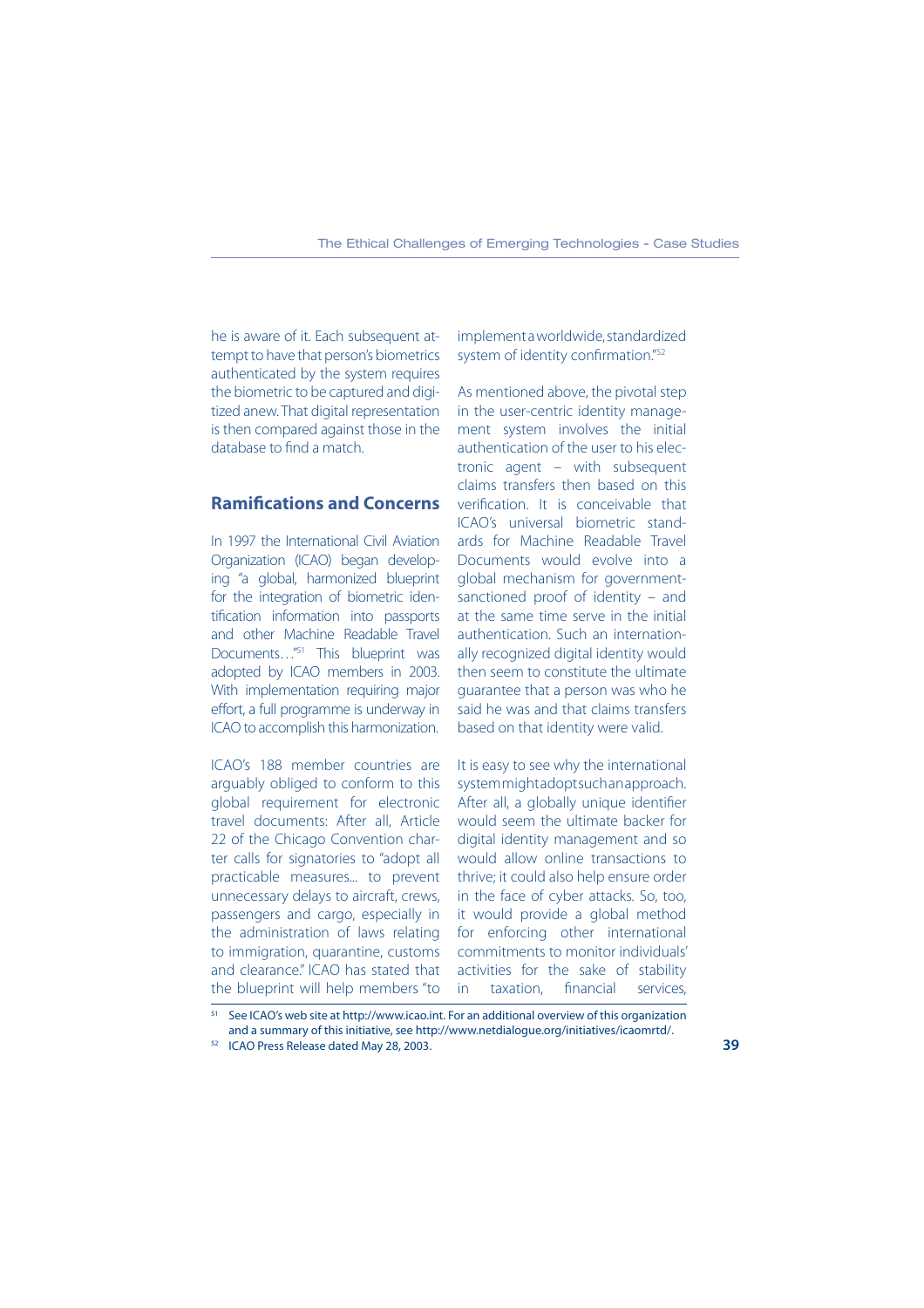environmental protection, and more.<sup>53</sup> In short, a globally unique identifier could seem the answer for according a person official digital existence in the Information Society.

For a system to ensure that each person had one and only one governmentissued identity, it would need to have a central administration.<sup>54</sup> It is foreseeable that an international agency might be tasked with administering this system. In light of the fact that international bodies have not been immune from corruption, trusting a single, global body with this critically sensitive information could leave the Information Society in terrible shape. Simply stated, international institutions are not equipped with mechanisms to prevent the abuse of power.

Moreover, a centrally administered identity system would be a prime target for attacks. No institution is able technically to guarantee system security. A far less risky approach would be to prevent centralization of this data.

If the international system did embrace extensive use of biometrics or another globally unique identifier, the move could signal the effective end of anonymity. It would become feasible to compile a complete profile of a person's activities – including where the person has gone, what he has spent money on, with whom he has been in contact, what he has read, etc.  $55$ 

This death to anonymity would meanwhile be coupled with asymmetry in information: The individual's every move could be monitored, yet he may not have any knowledge of this surveillance. Beyond privacy, such a state of affairs does not bode well for the exercise of other fundamental freedoms such as the right to associate or to seek, receive, and impart information – especially as the intimidation of surveillance can serve as a very restrictive force.

Finally, biometric techniques like facial recognition are becoming more accurate over time. However, false positives in biometrics could implicate a person in a crime, raising the infoethics question of what constitutes proof if a person is to be presumed innocent until proved guilty.

<sup>&</sup>lt;sup>53</sup> For a discussion of these initiatives, see Mary Rundle and Ben Laurie, "Identity Management as a Cybersecurity Case Study," Berkman Center Publication Series, September 2005.

<sup>&</sup>lt;sup>54</sup> Stephen T. Kent and Lynette I. Millett, *Editors*, "IDs - Not that Easy: Questions About Nationwide Identity Systems," Computer Science and Telecommunications Board: Committee on Authentication Technologies and Their Privacy Implications, Washington, DC: National Academy Press, 2002, Chapter 2.

<sup>&</sup>lt;sup>55</sup> Of course, such profiling may be possible without biometrics or other globally unique identifiers. Data profiling is a growing business and will be furthered even more by the technologies that follow.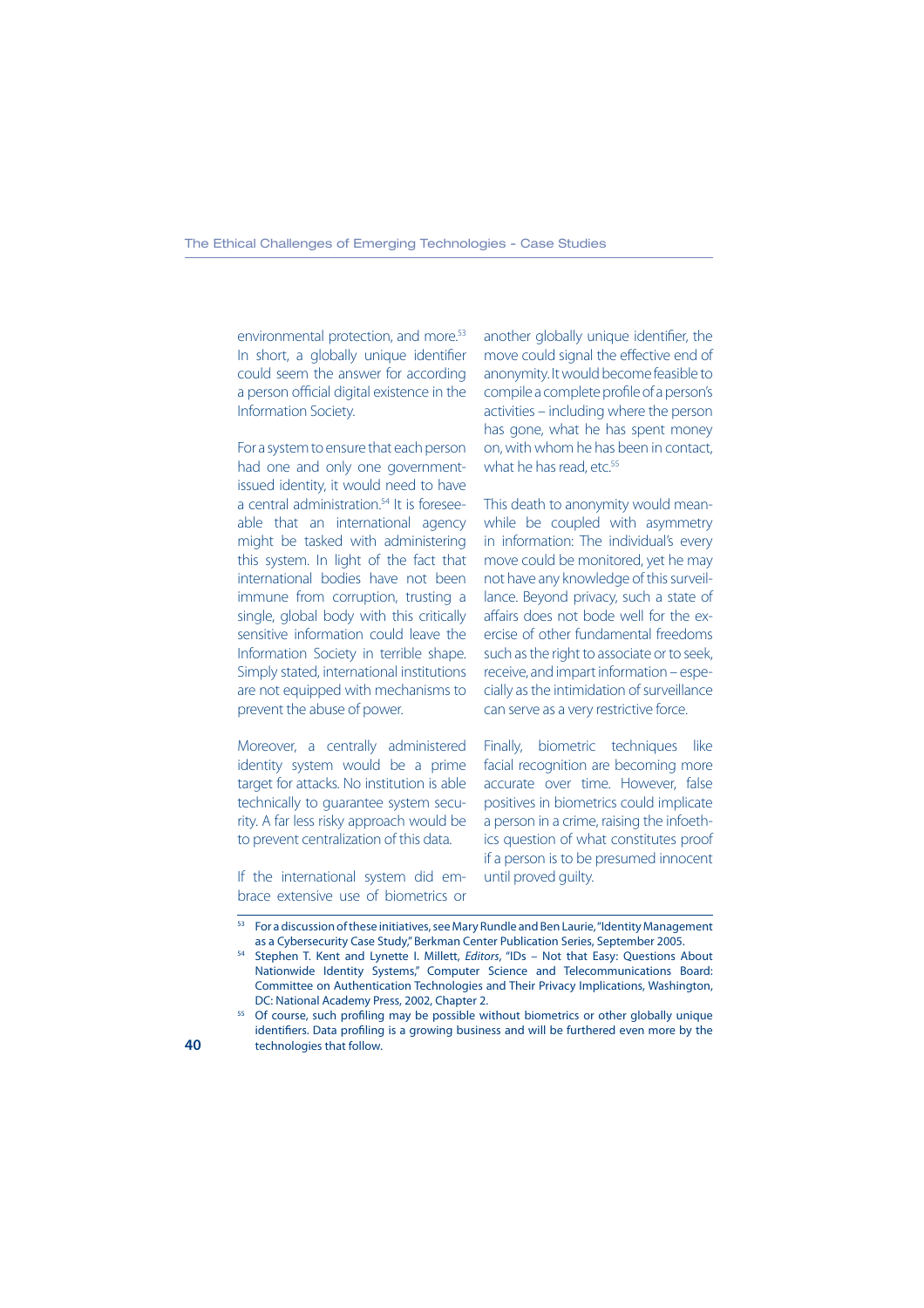# **Radio Frequency Identification**

### **What RFID Is**

Radio frequency identification (RFID) is a technology that enables data exchange from a small, inexpensive, wireless device, called an RFID tag, that is equipped with a computer chip and antenna. An RFID device can simply transmit its unique identification number: it can also transmit additional data about a specific object (e.g., date of a product's packaging, price, factory of origin, etc.) or person (e.g., name, health status, etc.). Although the technology has been used since the 1980s, it has become more widespread today due to advances in networking, miniaturization, and computing.

One major use of RFID technology is in the area of product tracking. Wal-Mart and the U.S. Department of Defense are known to be big drivers from the demand side as they have required their largest contractors to use RFID tags.<sup>56</sup> A main motivator is supply chain and inventory management. When a pallet is loaded with products that each contain an RFID tag, the entire load can be accounted for as it passes a reader – for example, as it is transferred onto or off a delivery truck. In retail RFID tags are expected to replace barcode labels altogether since the newer technology allows item-specific labeling.<sup>57</sup>

So, too, RFID technology is being applied to transportation, in the name of promoting smooth travel and public safety. Airline companies hope to use RFID to cut costs and increase reliability in baggage handling, with an estimated savings of US \$700 million per year.58 Demonstrating the marketability of RFID chips for the recall of faulty products, Michelin in 2003 began testing chips in tires to allow automobile manufacturers to comply

58 Andrew Price, RFID Project Manager for the International Air Transport Association (IATA), speaking at RFID Journal's Aerospace Summit (September 26-28, 2006).

<sup>56</sup> As reported by Todd Spangler, "Wal-Mart, the world's largest retailer, says it will double the number of stores using RFID to more than 1,000 by January 2007… bringing to more than 600 the number of supplier companies using RFID technology in concert with Wal-Mart. ("Wal-Mart Plans to Add RFID to 500 More Stores," Extreme RFID, September 12, 2006.) In 2003 the U.S. Department of Defense announced a policy requiring its suppliers to use RFID chips by 2005 (U.S. Department of Defense Press Release No. 775-03 of October 23, 2003, available at [http://www.defenselink.mil/releases/2003/nr20031023-0568.html\).](http://www.defenselink.mil/releases/2003/nr20031023-0568.html)

<sup>&</sup>lt;sup>57</sup> Although predicted to be some years out yet, RFID tags could eliminate the check-out line as customers might walk past a reader with their collection of purchases and have an account automatically charged when leaving a store (http://en.wikipedia.org/wiki/rfid [viewed October 6,](http://en.wikipedia.org/wiki/rfidviewedOctober6) 2006).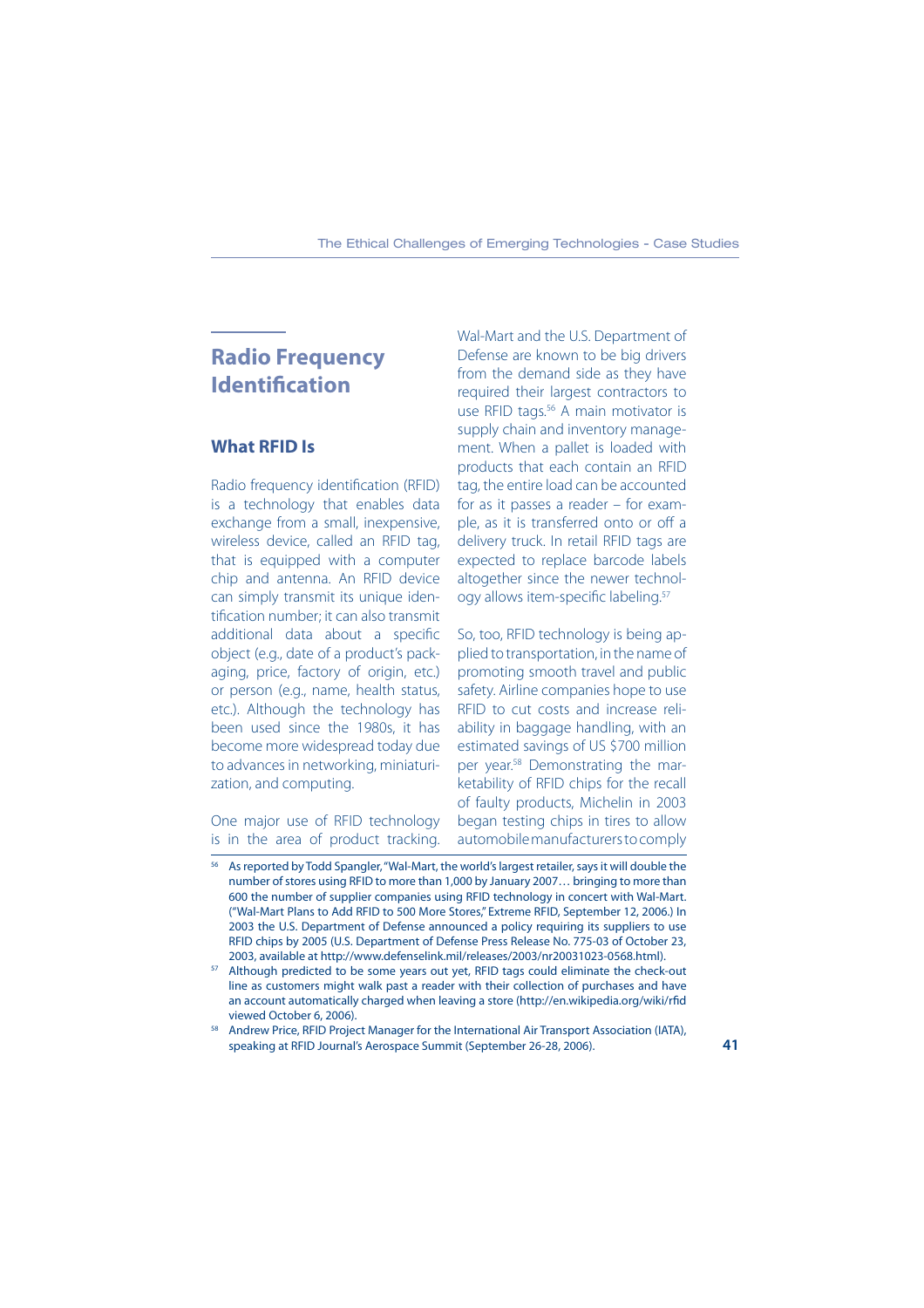more readily with U.S. requirements for tire tracking, and the industry has since moved to standardize this practice.59 Meanwhile, the automotive industry has decided as a group internationally to embed RFID chips in vehicles for reading by roadside equipment. This initiative follows government initiatives to reduce traffic congestion and accidents and to support environmental standards.<sup>60</sup> Many highway systems offer RFID enabled toll passes that allow vehicles to speed through electronic collection booths. These applications are used in parts of Australia, Canada, Chile, France, the Philippines, Portugal, Singapore, and the United States. Similarly, public transportation systems in Hong Kong, London, Moscow, New York, Paris, Perth, Taipei, and other cities

have incorporated RFID chips into passenger passes.

RFID tags are also being used in items that people carry or wear in order to track individuals or verify their identity. Several corporations have begun embedding RFID tags into employee uniforms or identification badges, allowing an employer to track the whereabouts of an employee at all times or to restrict access to areas of buildings.<sup>61</sup> In 2005 Cisco began selling RFID servers that work with RFID chips embedded in uniforms to track employee whereabouts.62 Similarly, for immigration control, many countries are incorporating RFID chips into passports to implement ICAO's requirement for contactless, machine-readable travel documents.

<sup>&</sup>lt;sup>59</sup> These tire-tracking requirements stem from the Transportation, Recall, Enhancement, Accountability and Documentation Act (TREAD Act) passed by the U.S. Congress in 2000 in the wake of the Firestone tire problems encountered with Ford Explorers. For more information on RFID chips in tires, see http://www.rfidjournal.com/article/ articleview/269/1/1/ and http://www.rfidjournal.com/article/articleview/2043/2/1/ (viewed October 11, 2006).

<sup>&</sup>lt;sup>60</sup> Through its Dedicated Short Range Communications initiative, the international automotive industry has agreed to a short- to medium-range wireless protocol designed especially for automotive use. See [http://www.standards.its.dot.gov/Documents/](http://www.standards.its.dot.gov/Documents) advisories/dsrc\_advisory.htm for information from the U.S. Department of Transportation, and [http://www.ictsb.org/ITSSG/Documents/Mandate\\_M270.pdf fo](http://www.ictsb.org/ITSSG/Documents/Mandate_M270.pdf)r an overview of a European Commission mandate in the area of Road Transport Telematics (Mandate 270, published April 24, 1998 by Directorate-General III).

<sup>&</sup>lt;sup>61</sup> This application of the technology dates back to 1989, when Olivetti Research introduced Roy Want's Active Badge. Use of such badges did not appear practicable until the broad uptake of the Internet in industrialized societies.

 $62$  "Cisco slammed for RFID staff tracker," Iain Thomson, Vnunet.com, May 4, 2005 ([http://www.](http://www.vnunet.com/vnunet/news/2127277/cisco-slammed-rfid-staff-tracker) vnunet.com/vnunet/news/2127277/cisco-slammed-rfid-staff-tracker, viewed October 3, 2006).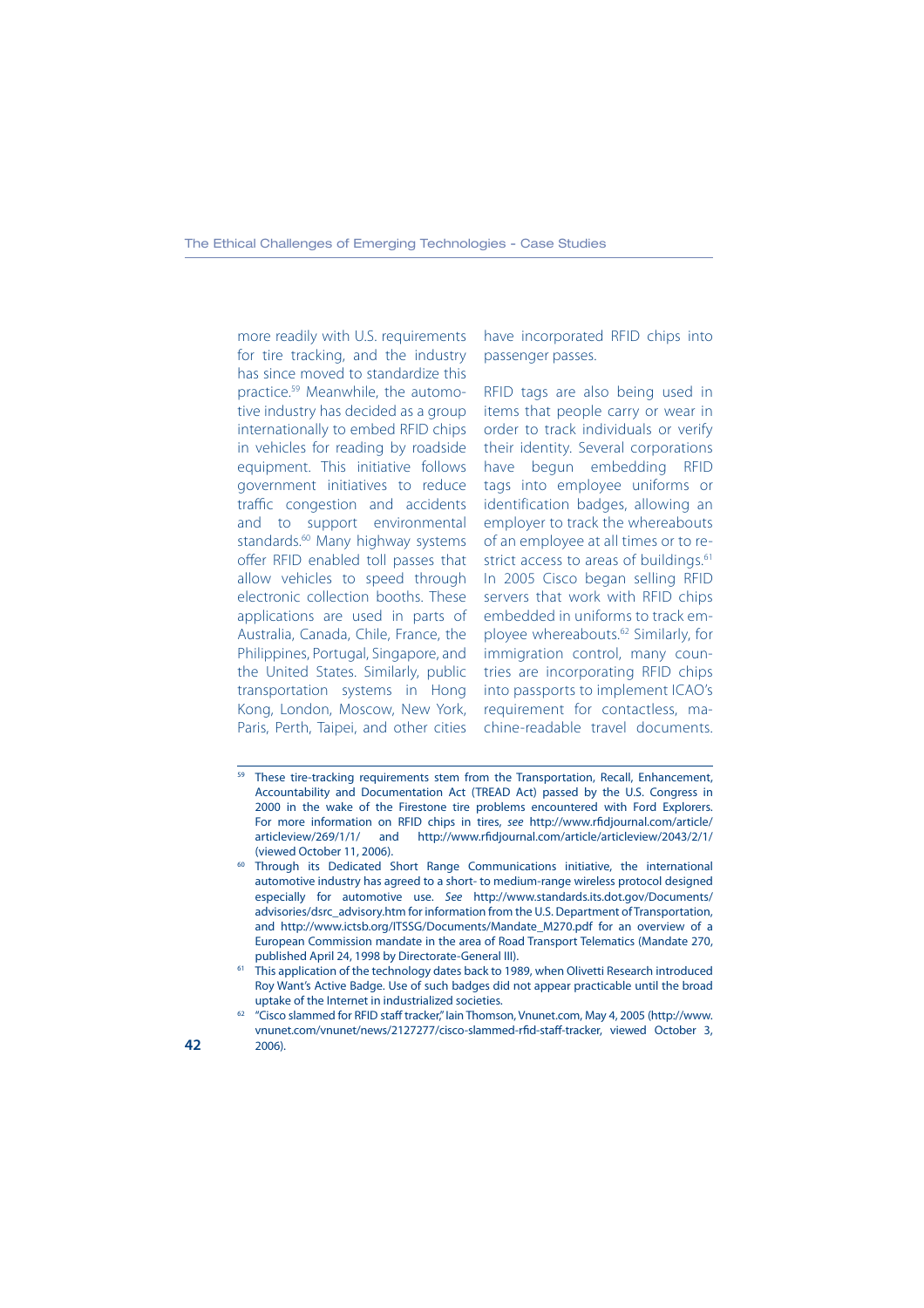(See the discussion above in the case study on Biometrics.)<sup>63</sup>

In the public health context, RFID chips were used in badges in two Singaporean hospitals $64$  in 2003 to record who had been in contact with whom, as a preventive measure against the spread of Severe Acute Respiratory Syndrome (SARS). Information was stored for 21 days (the incubation period for SARS being 10 days) and then deleted to protect confidentiality.<sup>65</sup>

RFID chips are also being implanted in people. These devices currently are the size of a grain of rice and are said to last 20 years.<sup>66</sup> In the area of health, people may receive chip implants to store their medical data so that it is easily accessible and associable with them, particularly if they are unable

to communicate.<sup>67</sup> Another use of human implants is in the employment context, where a few employers have used implants in employees to control access to ultra high-security areas. In 2004, the Mexican Attorney General's office implanted a number of its staff with an RFID chip to control such access and to serve as a tracking device in case they were kidnapped.<sup>68</sup> Perhaps testing early social acceptance of chip implants in humans for everyday uses, a nightclub has offered these devices to their VIP clients in Barcelona and Rotterdam for easy identification and drink payment.69 Human-implantable chips are also being marketed as tools for immigration control, with the CEO of one leading company touting, "It's really no different than a tamperproof passport you can carry all the time," and adding, "[a]s concerns mount

- $63$  Malaysia issued the first RFID enabled passports in 1998 [\(http://www.wikipedia.org viewed](http://www.wikipedia.orgviewedOctober6) [October 6,](http://www.wikipedia.orgviewedOctober6) 2006). At the June 2005 Computers, Freedom and Privacy Conference, the RFID technology planned for use by the U.S. Department of State was shown to be hackable. Shortly thereafter the agency put plans for RFID passports on hold; after apparently bolstering encryption, in March 2006 the State Department issued its first batch of these RFID travel documents in a pilot project. See Marc Perton, "US Issues First RFID Passports," Engadget, http://www.engadget.com/2006/03/13/us-issues-first-rfid-passports/.<br><sup>64</sup> Alexandra Hospital and the National University Hospital participated in the pilot project.
- 
- 65 "Singapore Fights SARS with RFID," RFID Journal, June 4, 2003, available at [http://www.](http://www) rfidjournal.com/article/articleview/446/1/1/ (viewed October 23, 2006).
- 66 "I've got you under my skin," The Guardian, Technology section, June 10, 2004, available at [http://technology.guardian.co.uk/online/story/0,3605,1234827,00.html \(v](http://technology.guardian.co.uk/online/story/0,3605,1234827,00.html)iewed October 11, 2006).
- $67$  The VeriChip Corporation markets its VeriMed chip implants as allowing the identification of patients and health records. See <http://www.verimedinfo.com/content/intro/patients> (viewed October 3, 2006).
- <sup>68</sup> See, e.g., [http://www.verichipcorp.com/images/GSN\\_Mar06.pdf.](http://www.verichipcorp.com/images/GSN_Mar06.pdf)
- <sup>69</sup> See the "VIP" section of the web site of the Baha Beach Club in Barcelona, [http://www.](http://www) bajabeach.es/ (viewed October 11, 2006).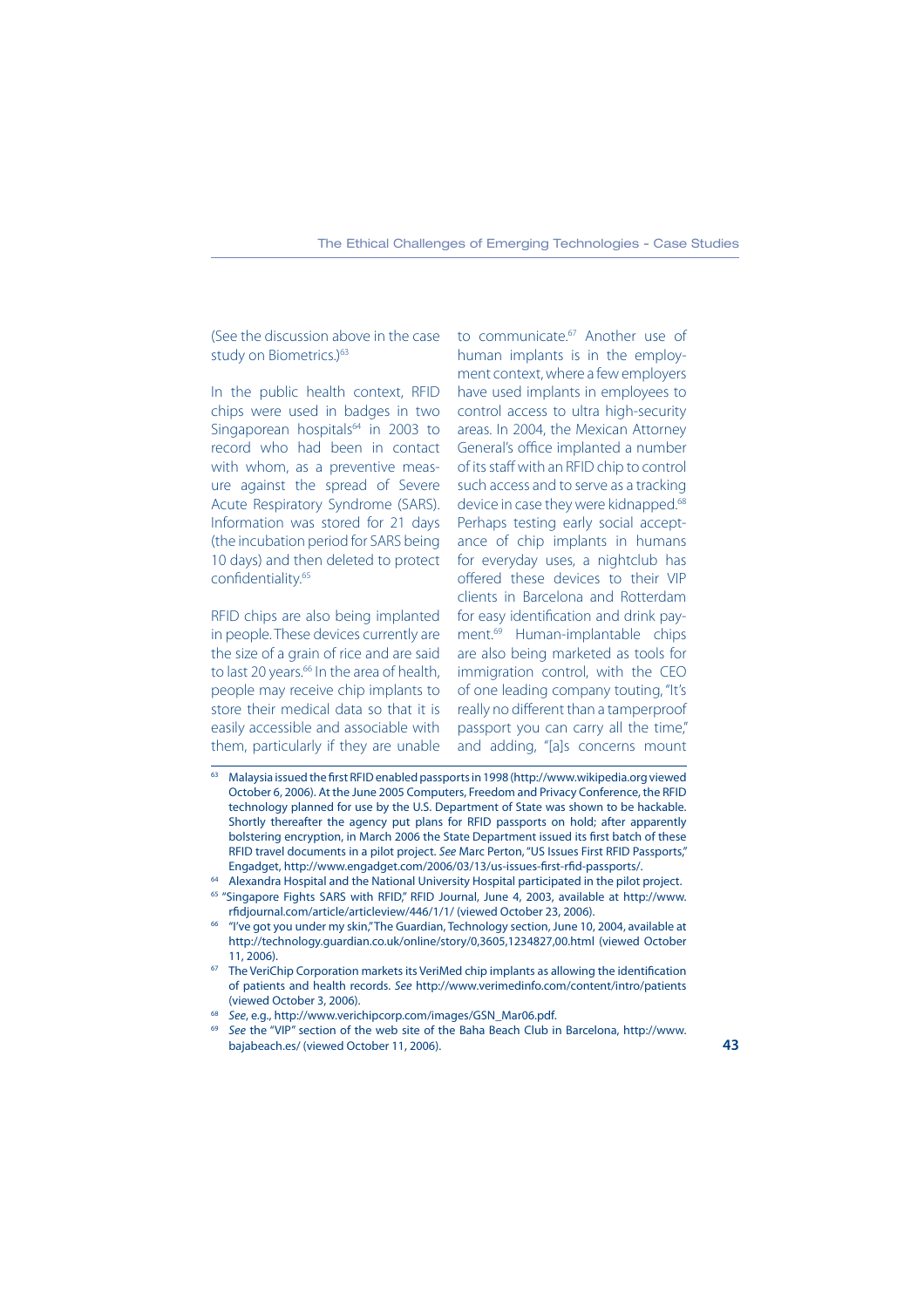about falsified documents, VeriChip technology ensures security and privacy for the individual as well as increased security at our borders..."70

RFID implants are incorporating other technologies as well. For example, RFIDs equipped with bio-thermal sensors can register temperatures among animal populations. This technology has been put forward as a way to help monitor and combat the spread of the H5N1 avian flu virus.<sup>71</sup> Similarly, in a joint pilot programme, the Digital Angel Corporation<sup>72</sup> and the Brazilian Agriculture Research Corporation (Embrapa) have been implanting bio-thermal RFID chips in cattle so as to curb the spread of Hoof and Mouth Disease. According to the company's press release, "When scanned with an RFID scanner and used in conjunction with a database program, the bio-thermal chip can, in addition to sensing temperature,

provide immediate access to specific information such as the identity of the animal, its age, medical history, where it has been, and its contacts with other cattle $73$ 

In addition, motion-sensing RFID chips are being developed to monitor activity levels and routines of the elderly and people with chronic diseases. Data logs of people's movements will be used to profile people's habits, with alarms going off if behavior changes (e.g., if a person stops eating, taking medicine, or getting out of bed).74

For the visually impaired, a company called En-Vision America has developed smart-label RFIDs that work with readers to offer speech synthesis technology. The chip is programmed with the information written on a product's label, and this information is then spoken out in audible form

<sup>70 &</sup>quot;VeriChip Highlights Role Implanted Chip May Play in a Government Immigration and Guest Worker Program," U.S. Newswire, June 9, 2006, [http://releases.usnewswire.com/](http://releases.usnewswire.com) GetRelease.asp?id=67264 (viewed June 16, 2006).

<sup>71</sup> See,e.g., Ephraim Schwartz, "RFID tags for chickens? Digital Angel says tracking temperature of poultry could be early warning system for avian flu," InfoWorld, December 5, 2005 (viewed at [http://ww6.infoworld.com/products/print\\_friendly.jsp?link=/article/05/12/05/](http://ww6.infoworld.com/products/print_friendly.jsp?link=/article/05/12/05) HNchickenflu 1.html October 11, 2006).

 $72$  Digital Angel Corporation is majority-owned by Applied Digital Inc., which is also the parent company of VeriChip Corporation. Another of its subsidiaries, Signature Industries, is a leading developer and manufacturer of search-and-rescue GPS beacon equipment (trade name SARBE), used by different countries' militaries.

<sup>73</sup> See [http://www.digitalangelcorp.com/about\\_pressreleases.asp?RELEASE\\_ID=217 fo](http://www.digitalangelcorp.com/about_pressreleases.asp?RELEASE_ID=217)r the Digital Angel Corporation's Press Release of April 25, 2006 announcing an agreement with the Brazilian government.

<sup>&</sup>lt;sup>74</sup> Pacific Health Summit's Health and Information Technology and Policy Briefing Book, Health Information Technology and Policy Workgroup, June 2006, page 6.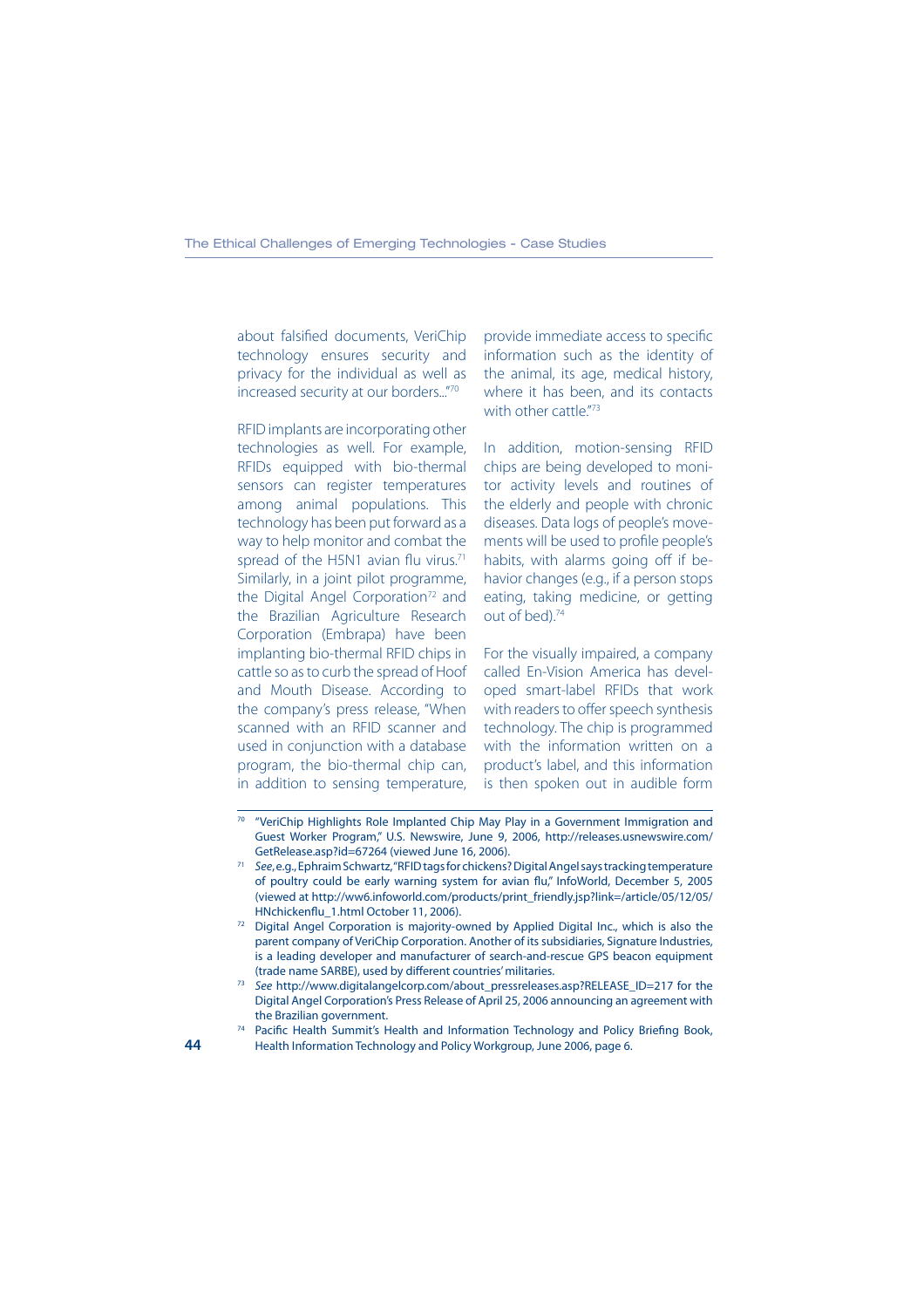when the reader and RFID label are coupled. These smart labels are being marketed in the prescription drug context, with pharmacies attaching them to drug packages so that a patient can use a reader to hear what is printed there: for example, the patient's name; the type of drug; the recommended dosage; warnings; general instructions; the prescription number; and the doctor's contact information<sup>75</sup>

These applications may give the impression that RFID technology is a niche market; however, the technology has already become quite prevalent. As of early 2006, several hundred million RFID tags had already been used in food packaging, and more than 70 million tags had reportedly been applied to livestock.76 Recent bulk pricings of passive RFID tags have been at US\$.07. Meanwhile, some companies are developing new

forms that can be printed directly into paper, antennae and all.77 With extensive RFID uses already underway in objects, animals, and humans, one expert has predicted that by 2010, more than 500 billion RFID tags will be put in circulation annually.<sup>78</sup>

#### **How RFID Works**

An RFID system usually has a small "tag" that has been assigned a unique electronic number and sometimes can store additional information. The tag is equipped with a transponder as well as a digital memory chip. The tag works in conjunction with a separate "interrogator" antenna or reader that has a transceiver and decoder; the reader emits a signal, and this signal activates the RFID tag so that it can send that device data that is encoded in the tag's integrated circuit (silicon chip). As opposed to barcodes that

<sup>75</sup> See [http://www.envisionamerica.com/scriptalk.htm \(vi](http://www.envisionamerica.com/scriptalk.htm)ewed October 3, 2006).

<sup>76 &</sup>quot;Food and Livestock RFID - Where, Why, What Next?" IDTechEx, February 10, 2006 (viewed October 11, 2006 at [http://www.idtechex.com/products/en/articles/00000434.asp\).](http://www.idtechex.com/products/en/articles/00000434.asp)

<sup>77</sup> Companies such as PolyIC and Philips are developing tags made with polymer semiconductors, which, if commercialized, are expected to be printable and much cheaper than tags made with silicon. See "Philips Demos Polymer HF Tags," Mary Catherine O'Connor, RFID Journal, February 7, 2006, available at http://www.rfidjournal.com/article/ articleprint/2139/-1/1 (viewed October 11, 2006).

<sup>&</sup>lt;sup>78</sup> Loring Wirbel, "RFID tags ubiquitous by 2010, MIT prof predicts," My-ESM, September 15, 2004. There had been concerns that licensing and intellectual property disputes could slow deployment of RFID technology. A company called Intermec holds various patents on RFID, while the industry association EPCglobal has developed the "UHF Class 1 Generation 2" standard (Gen 2). It has been decided that Gen 2 does not infringe on Intermec patents, but royalties may need to be paid to Intermec depending how the tag is read. See Mark Roberti, "EPCglobal Ratifies Gen 2 Standard," RFID Journal, December 16, 2004, available at http://www.rfidiournal.com/article/articleview/1293/1/1/ (viewed October 11, 2006).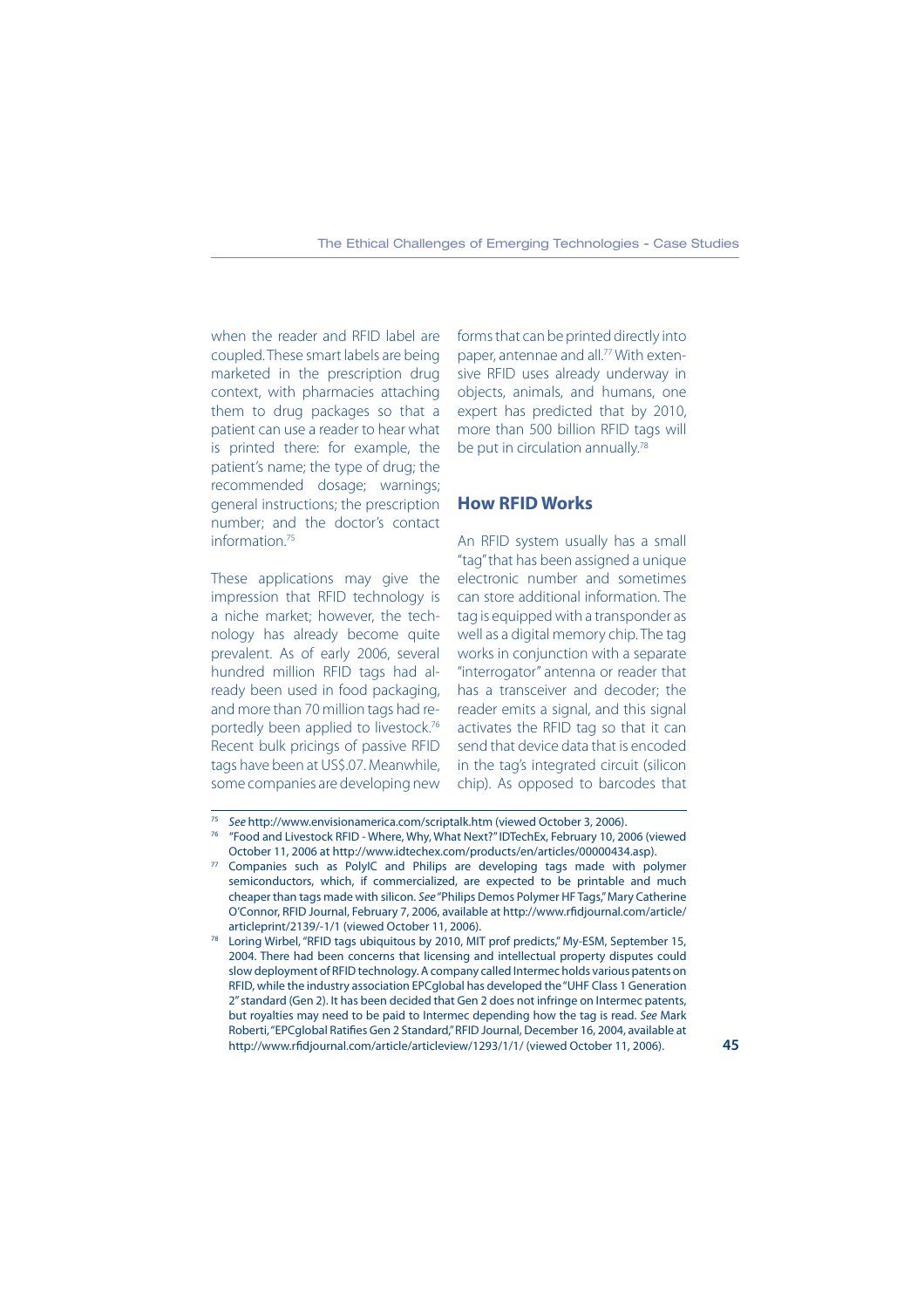are commonly used on products today, RFID tags do not require that the reader be in direct "line of sight." As suggested above, the tag can be applied as a label, or it can be embedded.79

RFID tags fall into three categories: passive, semi-passive, or active. Passive tags contain no internal power supply; the minute electrical current induced in the antenna by the incoming radio frequency signal provides just enough power for the integrated circuit in the tag to power up and transmit a response. In other words, the antenna both gathers power from the incoming signal and transmits its own signal back. Passive RFID tags can be so small as to be almost invisible. For example, as of the spring of 2006, the smallest devices along this line measured 0.15  $mm \times 0.15$  mm (without antennae) and were thinner than a sheet of paper; despite their lack of internal power, they can nevertheless still be read by a reader a few meters away.

A semi-passive tag, on the other hand, does contain a small battery, obviating the need for the antenna to collect power from the incoming signal.<sup>80</sup> A semi-passive tag activates only when it detects a signal from an interrogator.

Active RFID tags serve as beacons. With their own power supply, they have a longer range (up to tens of meters) and larger memories than passive tags, plus they can store additional information sent by the transceiver. At present, the smallest active tags have a battery life of up to 10 years, cost a few dollars, and are approximately the size of a small coin.81 (Of course, in 10 years the size of today's tag and antenna will likely seem monstrous.)

#### **Ramifications and Concerns**

While RFIDs themselves may be neutral, their wide-scale rollout is sure to have broad infoethics consequences. Similar to digital identity management and biometrics, RFID technology presents particularly pressing issues for privacy.

These issues emerge even if the technology is deployed only in connection with consumer goods. For example, if the bulk of a person's purchases have RFIDs attached to them, and if the person's identity is ascertainable (e.g., through his use of a credit card to buy the items), the information can be linked. Vast amounts of data accumulate over

<sup>79</sup> See generally [http://www.glandi.com/epackaging.htm.](http://www.glandi.com/epackaging.htm)

 $80$  Id.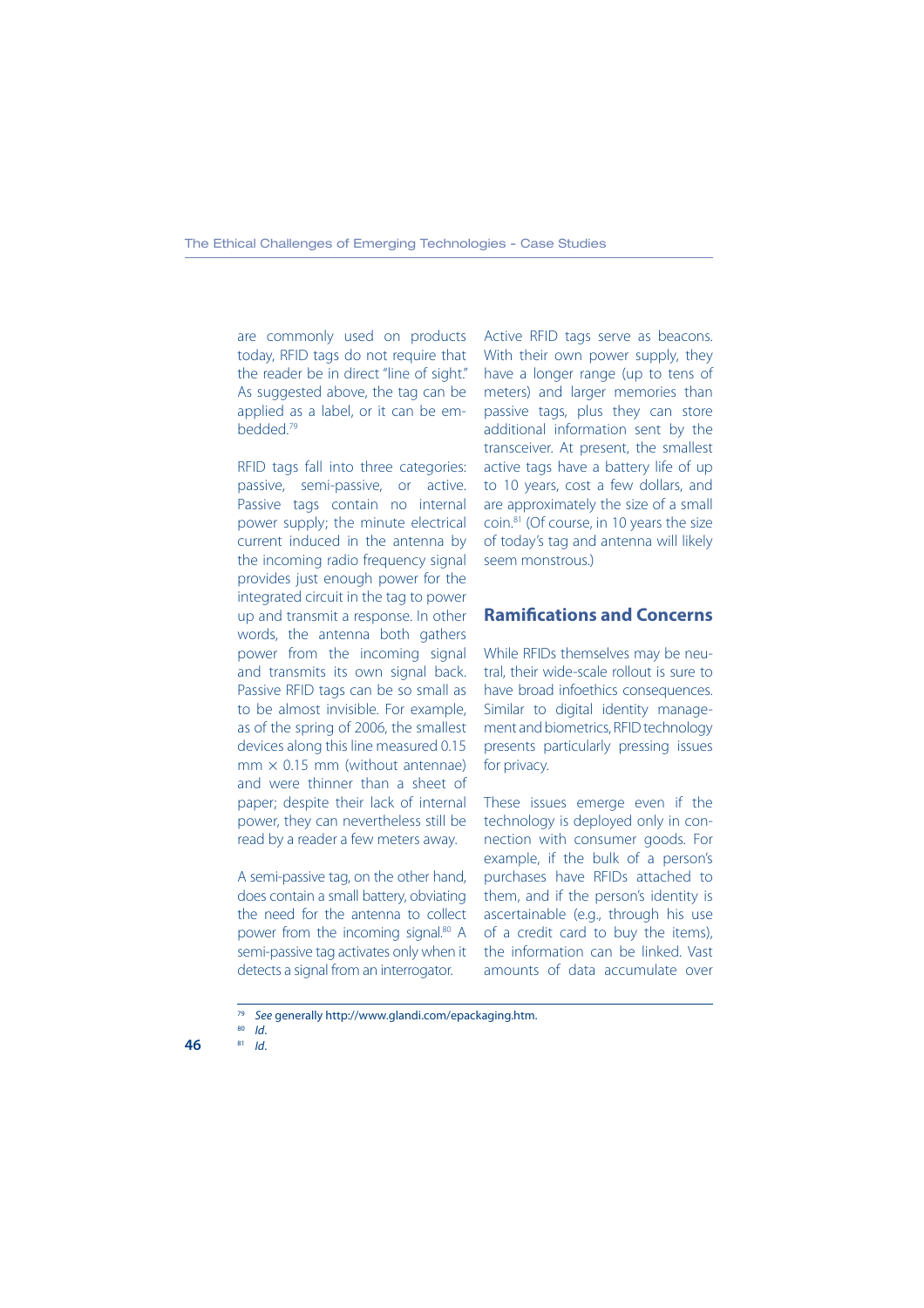time, allowing a detailed profile of that person's spending patterns. Add this compilation to the data on where a person travels in his RFID-tagged car, and the profile becomes highly sophisticated.

Katherine Albrecht, director of the consumer privacy group Consumers Against Supermarket Privacy Invasion and Numbering (CASPIAN), warns that RFID tags on consumer products could emit data even after purchase, allowing each tag to act as a potential beacon for trackers<sup>82</sup>

As noted above, there are already direct associations of RFID tags with specific human beings. A current concern with RFIDs in the employment context is whether companies appropriately inform their staff of how data from RFIDs in chip-embedded badges is collected, used, and retained. While companies usually say they require these tags for the purpose of controlling access to buildings, a recent study by the RAND Corporation suggests that U.S. companies are in fact using RFID data for additional purposes. For example, RFID data is used to account for employee whereabouts during

evacuations, to investigate thefts, and to enforce employee-conduct rules (such as break times).83

Of the companies studied, not a single one had informed its employees about these additional applications, leaving them to assume the RFID chips were used solely for controlling locks. Generally speaking, explicit written policies did not exist, and none of the companies had a limited data retention policy; rather, they all held the records indefinitely. Noting that fair information practices would give employees the right to inspect and correct records about their activities, the study insightfully cautions that, even if acknowledged, this right may lose its effectiveness because it would be difficult for an employee to reconstruct a given day's activities after time had elapsed. The study draws an important conclusion: As technologies collect and analyze data on individuals' behavior with increasing sophistication, elements of fair information practices may need to be rethought.<sup>84</sup>

Reflecting the European Union's greater attention to the protection of personal data, governments in EU

<sup>82</sup> Lecture by Katherine Albrecht at Harvard University, April 7, 2006. See [http://www.nocards.org/.](http://www.nocards.org)

<sup>83</sup> Edward Balkovich, Tora K. Bikson, and Gordon Bitko, "9 to 5: Do You Know If Your Boss Knows Where You Are? Case Studies of Radio Frequency Identification Usage in the Workplace," TR-197-RC, 2005, 36 pp. The study compares and contrasts practices of six private-sector companies with over 1,500 employees. 84 Id.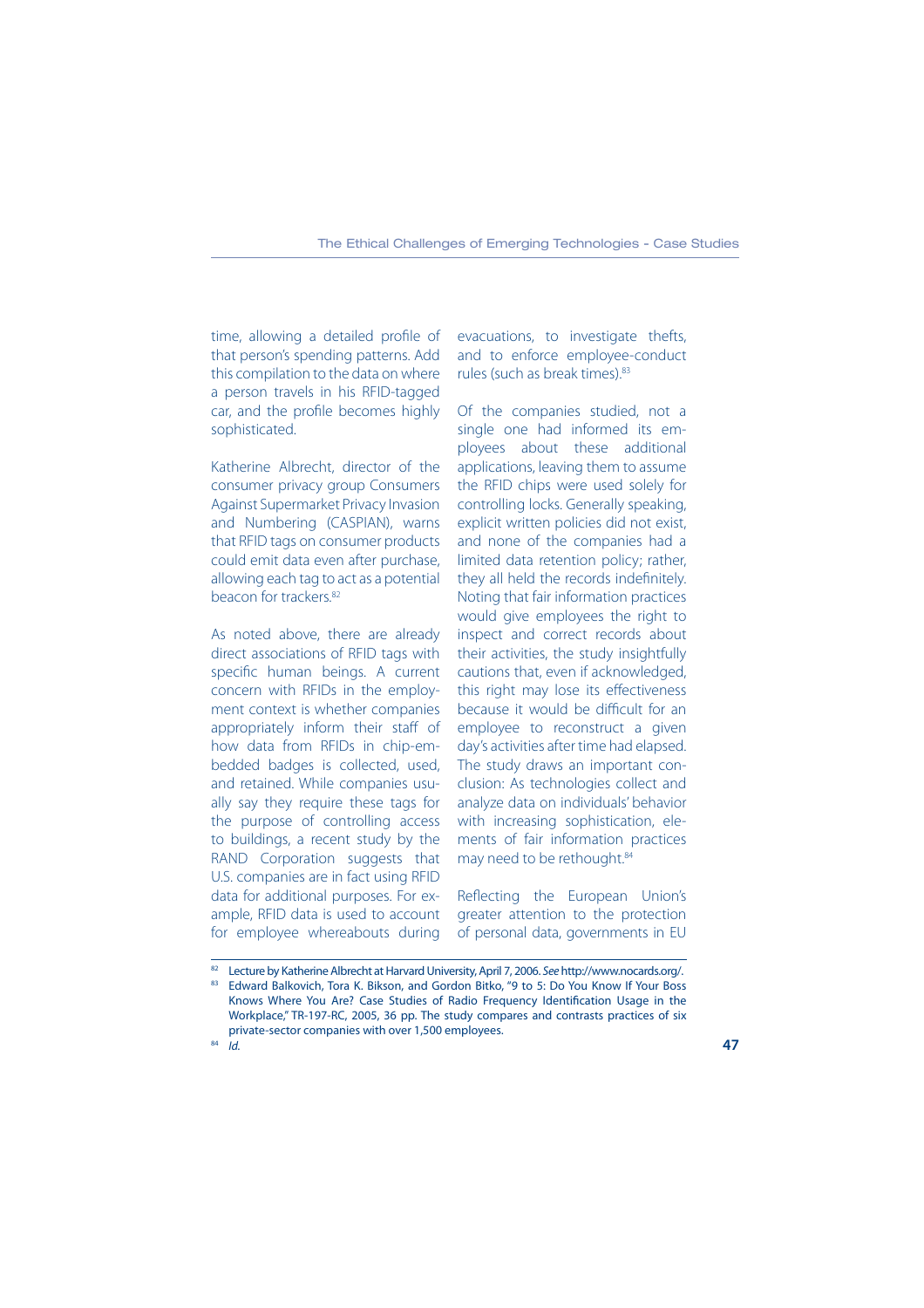member states have given companies more guidance on RFID usage. In the United Kingdom, for example, the Information Commissioner's Office has published best practices in its Employment Practices Code, calling on companies to avoid "oppressive or demeaning" forms of employee monitoring. Similarly, France's Commission nationale de l'informatique et des libertés (CNIL) has advised companies to brief employees fully on any use made of data from RFID-enabled identification badges. This body also recommends that individual workers be allowed to access their data records<sup>85</sup>

Employers argue that security and public safety justify the use of RFID tags. However, in addition to sacrificing employees' privacy and personal autonomy, the tags could enable employers to intimidate employees and keep them from exercising their legal rights – for example the right to collective action in trade unions. Surfacing these tensions, the British general union GMB argued in 2006 that the practice of some retail distribution centers of requiring employees to wear RFID tags was dehumanizing. Reacting against the surveillance of employees as they take breaks, Union Network International, an international federation of service sector unions based in Geneva, Switzerland, has organized a campaign to contest this use of RFIDs<sup>86</sup>

As for RFID use to prevent the spread of disease, it is imaginable that the type of system used in Singapore during the 2003 SARS crisis could be deployed on a wide scale in the event of a human pandemic (such as an outbreak triggered by a mutation in avian flu). To monitor possible contamination, authorities could use RFID chips in identification cards, in combination with RFID readers located at the entrances to buildings.87 Even if such measures were embraced for public health advantages, protections for people's privacy and freedom of association would beg for serious attention given the enormous surveillance potential brought on by this technology.

RFID identifiers for people could be required by law; they could also, however, become a practical necessity for a person to participate in society even if they were not officially required – similar to the way that it has become difficult for adults in industrialized societies to make many types of purchases without a credit card. If the market required

<sup>85</sup> Andrew Bibby, "Invasion of the Privacy Snatchers," Financial Times, January 8, 2006.

 $86$  *Id.* 

<sup>87</sup> For a brief account of new building-code plans in the United States, see the case study on the Geospatial Web and Location-Based Services, below.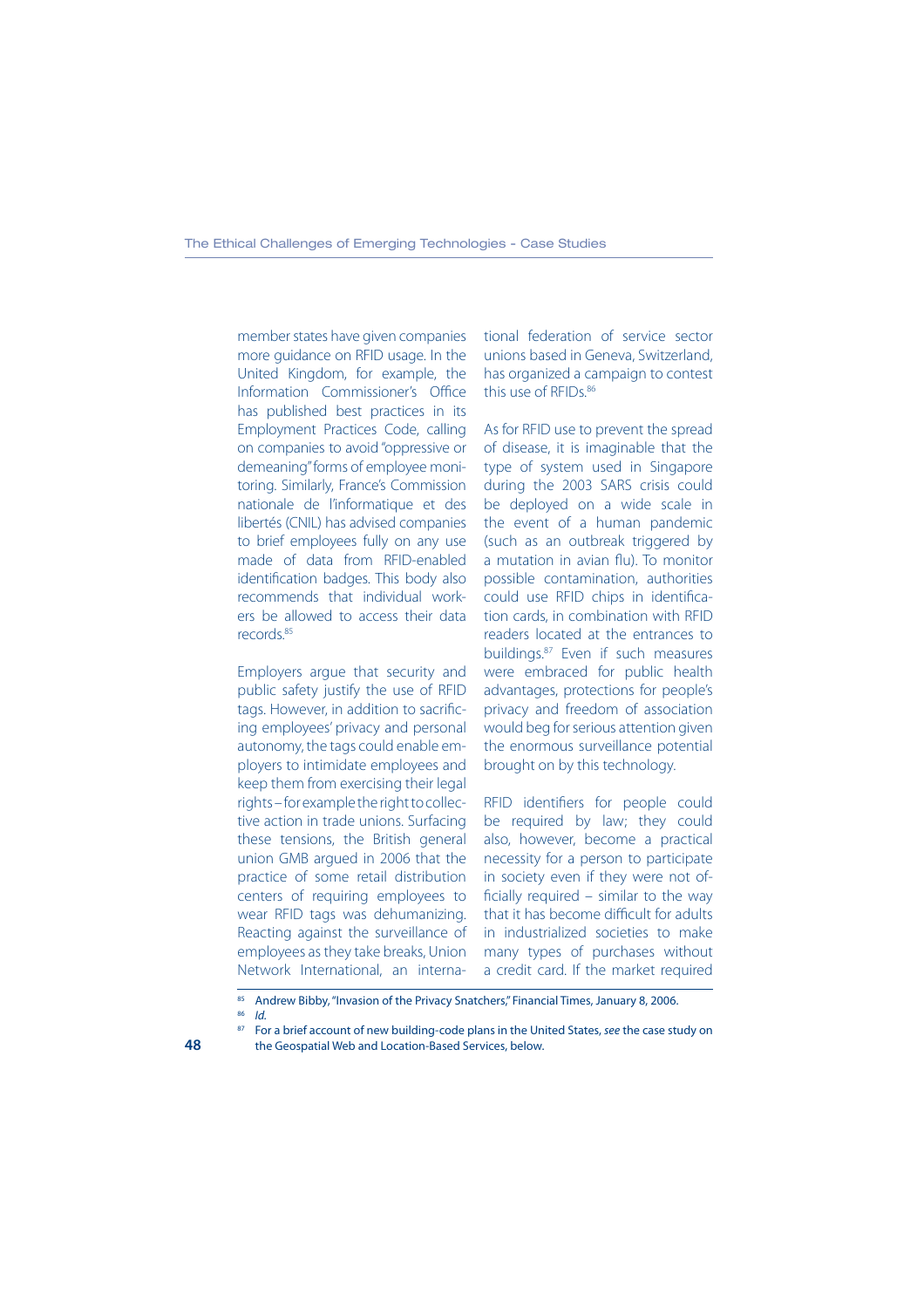a person to have an RFID identifier to participate in commerce but this condition were not mandated by government, it would be difficult for a person to claim that the state was infringing on his rights by requiring him to participate in such a system – unless the person argued that the government, in allowing the market to establish such a requirement, had abdicated its responsibility to protect his autonomy.

It is imaginable such a de facto or de jure requirement could extend to human implants, and it is unclear whether people would have the right to refuse such measures.<sup>88</sup> For example, in the same way that bio-thermal RFID chips are used to identify cattle exposed to infectious diseases, these chips could be used in humans to quarantine people so as to limit the spread of pathogens. While some people might object to subjecting their bodies to such treatment (e.g., on account of religious beliefs), individuals' convictions may be required to give way to the health interests of the greater public.

Some commentators point to the national security interests in supporting infrastructure for RFID. As Désirée Milošević puts it, governments are starting to view this technology as a geo-political necessity, igniting a sort of "surveillance race".

For now, however, there are very immediate concerns regarding vulnerabilities in RFID chips. A recent study on deployment in credit cards has shown that cardholder information can be gleaned by small, homemade readers assembled from computer and radio components that are easy to obtain. Because such devices can read chips even through a wallet or clothing, the concern is that someone could skim people's information simply by passing through a crowded area with a reader. Although the major credit-card issuers contest that most RFID-enabled cards have strong encryption, all the cards examined in the study had been issued recently, yet none was found to be secure.<sup>89</sup>

<sup>88</sup> The U.S. state of Wisconsin in the spring of 2006 was among the first states in the United States to pass legislation making it illegal to require an individual to have a microchip implant. "Wisconsin Bans Forced Human Chipping," Free Market News Network, June 1, 2006. Many other states have since followed suit.

<sup>89</sup> Thomas S. Heydt-Benjamin, Daniel V. Bailey, Kevin Fu1, Ari Juels, and Tom O'Hare, "Vulnerabilities in First-Generation RFID-enabled Credit Cards," University of Massachusetts in collaboration with RSA Labs, October 2006. The paper is the first published under a new consortium involving industry and academic researchers to study RFID. Research is financed by the National Science Foundation in the United States. The paper is available at [http://prisms.](http://prisms) cs.umass.edu/%7Ekevinfu/papers/RFID-CC-manuscript.pdf (viewed October 23, 2006).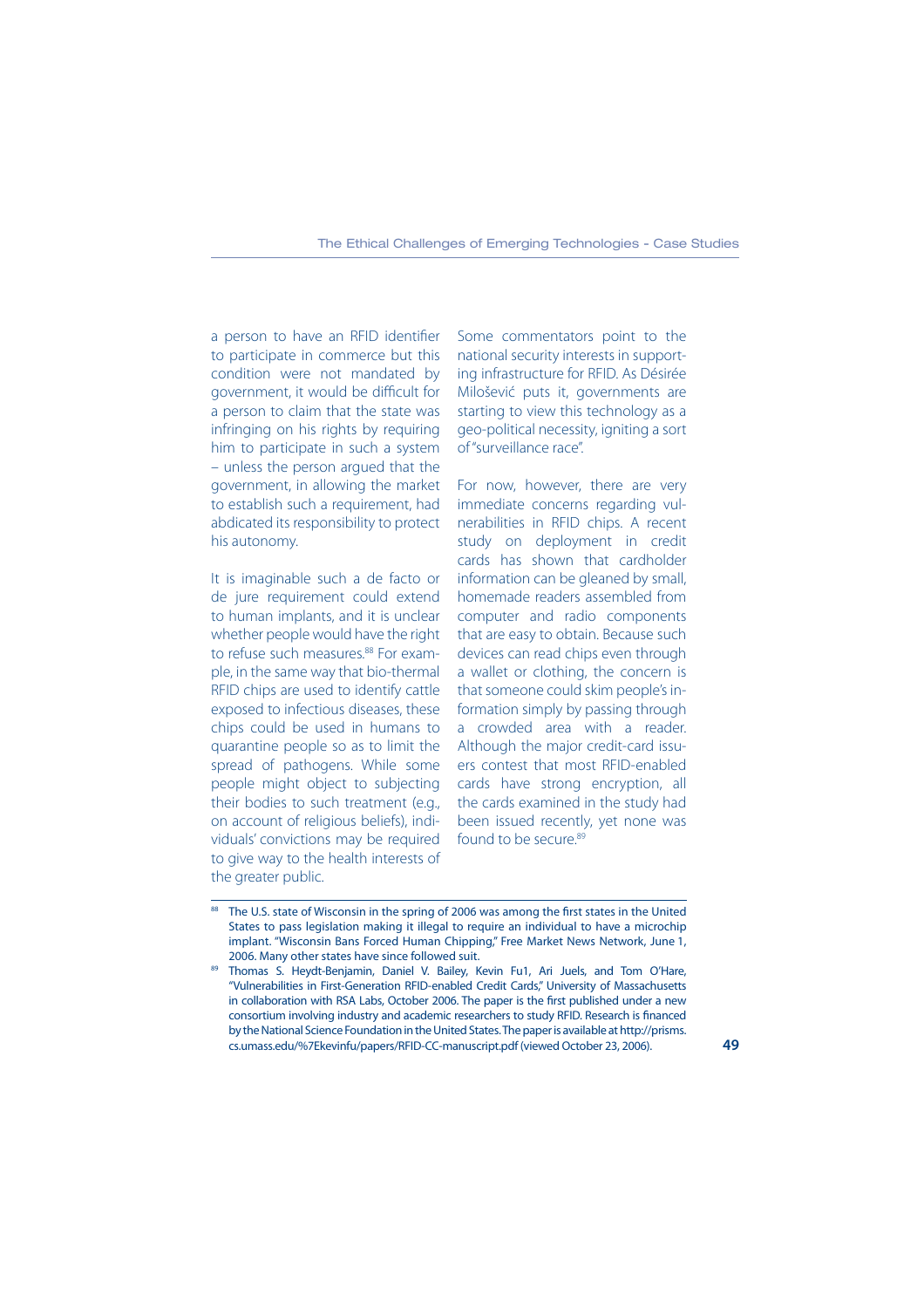Similarly, RFIDs used in human implants have also been criticized as insecure. In July 2006 hackers demonstrated that they could "clone" a VeriChip implant and attribute that same identifying information to a different device<sup>90</sup>

These concerns aside, broad-scale RFID deployment could support numerous infoethics goals. By revolutionizing the supply chain and bringing great economic efficiencies that raise the standard of living, RFID technology arguably contributes to the exercise of life, liberty and security. RFID-based identification systems, if secure, reduce the need for other methods of security, increasing access to transportation and public resources. Implanted RFID tags enable better medical treatment by ensuring immediate access to accurate health records. The list of benefits is long.

While there are clear infoethics tradeoffs with this technology, there is nonetheless marked demand for it on the part of wholesalers and retailers who can gauge inventories quickly, and there will also be demand eventually by everyday buyers who will be able to avoid check-out

lines by passing through a scanner. Governments are adding their own mandates and incentives for use of the technology in public services. With serious pressures driving companies and local governments to adopt the technology, and little incentive for them not to do so, it appears that RFID has an almost guaranteed place in the Information Society in the near term.

Thus, in some ways, RFID represents a microcosm of the possibilities and threats of ICTs. If carefully deployed and regulated, RFIDs present an opportunity dramatically to improve many facets of life; if used without adequate safeguards for security, privacy and other liberties, they threaten to bring nightmarish consequences.

### **Sensors**

#### **What Sensors Are**

A sensor is a device that detects the presence of a biological or chemical entity or a physical stimulus and pro-

<sup>90</sup> The hackers, Annalee Newitz and Jonathan Westhues, demonstrated these vulnerabilities at the HOPE Number Six conference in New York City; the VeriChip Corporation said it needed to review the evidence but noted that hacking into an RFID chip is difficult. See Donald Melanson, "VeriChip's human-implatable RFID chips clonable, sez hackers," posted to Engadget on July 24, 2006 (available at [http://www.engadget.com/2006/07/24/](http://www.engadget.com/2006/07/24) verichips-human-implatable-rfid-chips-clonable-sez-hackers/, viewed October 24, 2006).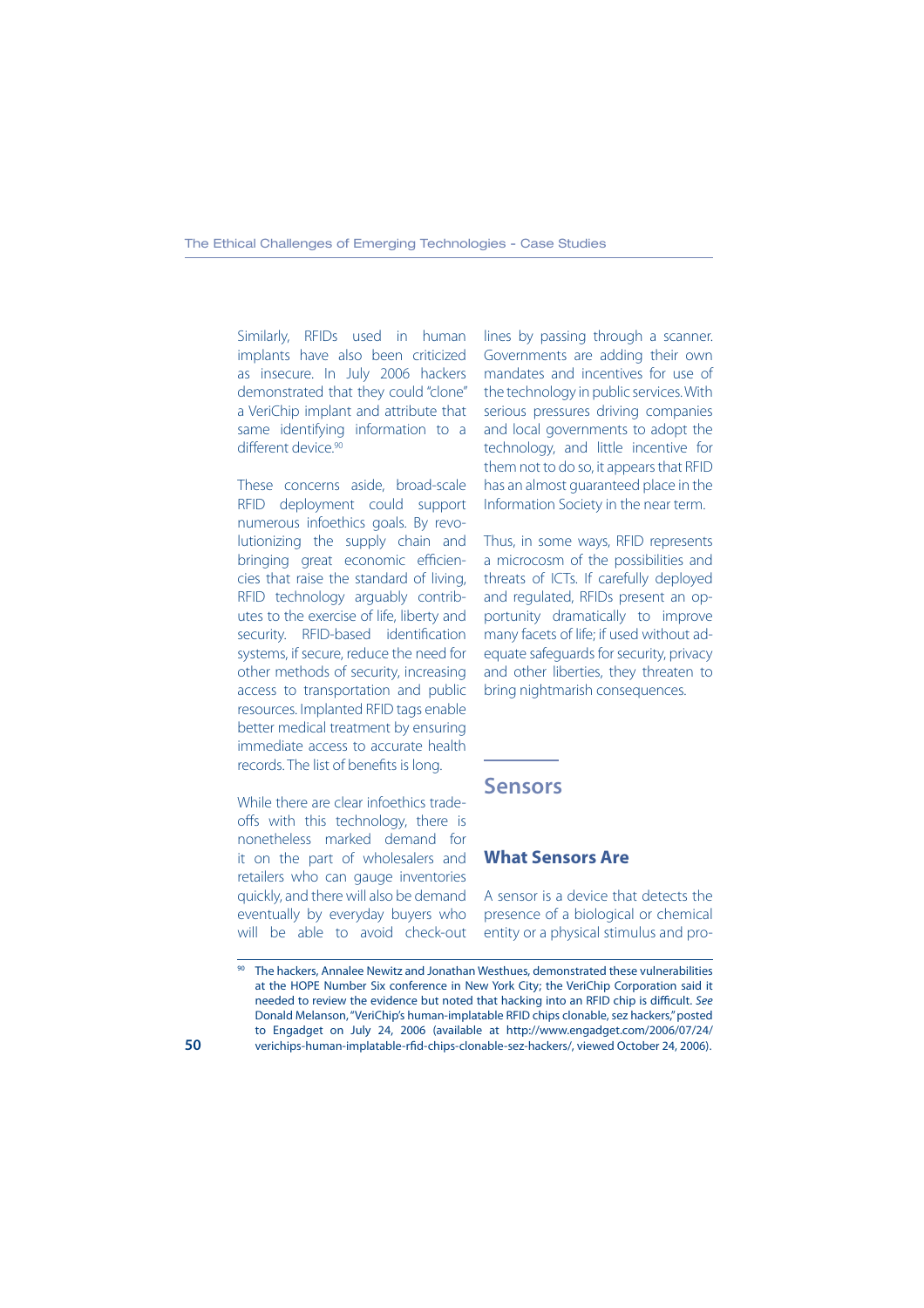duces a signal to give a measurement of that quality.

Sensors are most commonly categorized based on the type of phenomenon that they measure – for example, acceleration, acoustics, displacement, flow, gas, humidity, inclination, magnetism, light, oxygen, position, pH, pressure, proximity, rotation, and temperature.<sup>91</sup>

## **How Sensors Work**

Sensors have two basic parts – a sensing element and a transducer. Simply stated, the sensing part interacts with the surroundings and generates a response. The transducer then converts that response into a quantifiable term that can be interpreted.<sup>92</sup>

Sensors can be deployed remotely, allowing information about the environment at a specific location to be determined by a sensor located at a distance from that location (e.g., from an aircraft, spacecraft, satellite, or ship).<sup>93</sup> Remote sensing generally relies on radiation to measure the environment. Such sensors may measure a fairly broad range of phenomena, including heat, light (visual imaging) and sound.

Sensors may also be placed "in situ," or on site, in areas where measurements are desired. Although many such sensors provide measurements only to persons present at the site, a sensor can also relay information through an information network. In such an arrangement an individual sensor is sometimes referred to as a "pod," with each pod having certain components, including:

- **1.** A sensor suite that contains the sensing element and transducer;
- **2.** A microcontroller that contains the system's protocols/communication standards, that communicates with the attached sensor suite, and that performs data analysis as needed;
- **3.** A radio linking the pod to its local neighborhood or network;
- **4.** A power system that today often comes in the form of a battery pack with solar panels, with a current life span of several years; and
- **5.** Packaging that usually must be lightweight, durable, cheap, easily mountable, and sealed

<sup>91</sup> Web Sensor Portal, [http://www.sensorsportal.com/HTML/Sensor.htm,](http://www.sensorsportal.com/HTML/Sensor.htm) viewed November 7, 2006.

<sup>92</sup> Sensor Technology Exchange, [http://www.sentix.org/info.htm,](http://www.sentix.org/info.htm) viewed November 7, 2006.

<sup>93</sup> See [http://en.wikipedia.org/wiki/Remote\\_sensor \(vi](http://en.wikipedia.org/wiki/Remote_sensor)ewed November 7, 2006).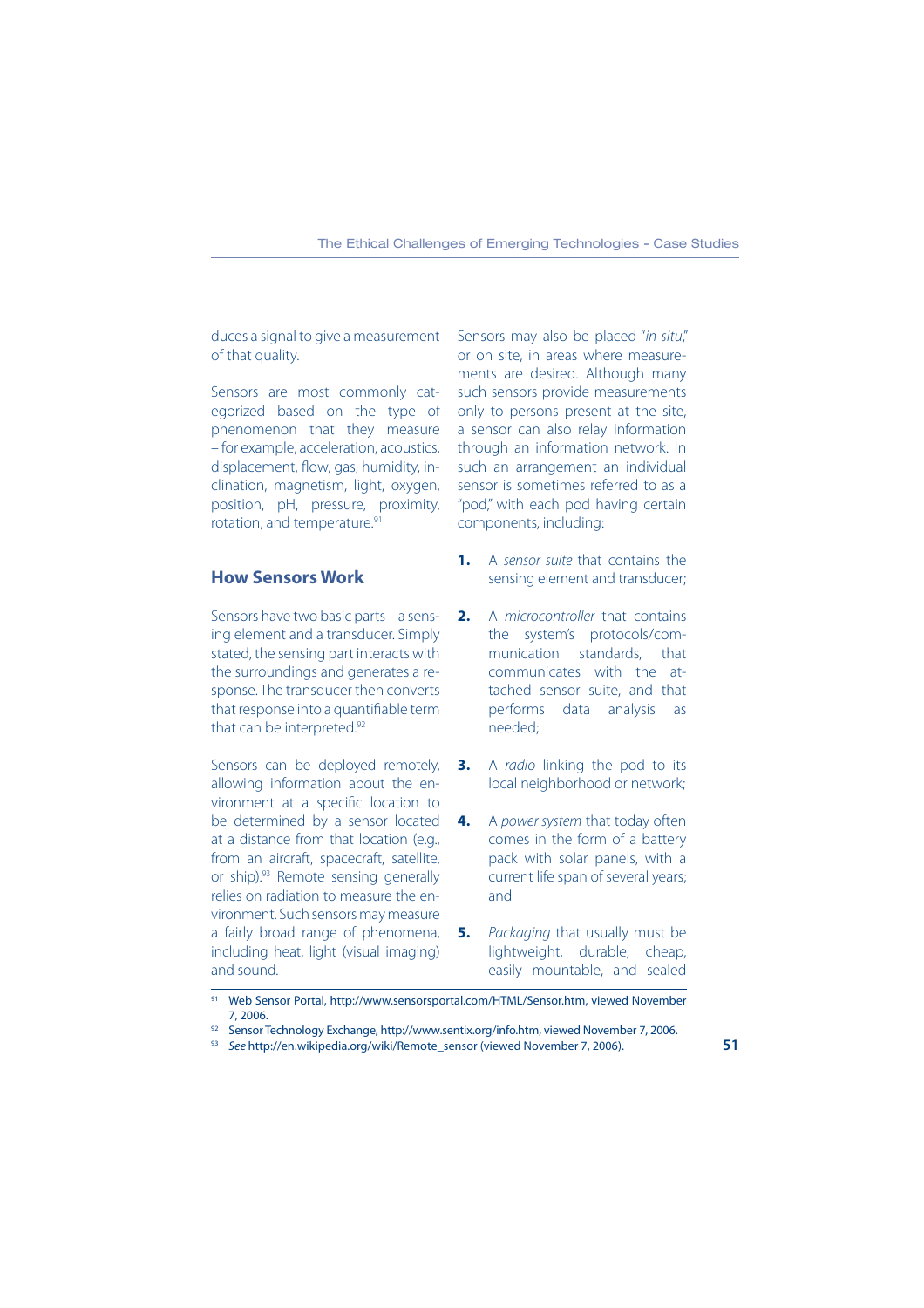against weather, elements, and animals.94

Increasingly, these sensors are being produced as microelectromechanical systems, or MEMS. MEMS sensors are able to amplify the output signal generated by the sensor, to adjust the sensor reading for conditions such as temperature, and to perform some calculations based on the sensor readings. (So, for example, such a sensor might monitor a perishable product through a supply chain to ensure appropriate temperature.)

A recent article addresses ways to reduce the size of wireless MEMS to the micrometer level – approximately the size of a grain of sand.<sup>95</sup> (These devices are sometimes referred to as "motes" or "smartdust".) The U.S. Department of Defense is reportedly funding research and development along this line.

At the opposite extreme, large satellites in space are using sensors to provide web content through the form of images, which can then be combined with other web services

like driving directions to allow new, useful creations in the form of "mash ups". 96

## **Ramifications and Concerns**

While sensors themselves may be neutral, the service supplied and the data gathered may give rise to concern. For example, the same type of sensors used to monitor a forest fire could be employed surreptitiously on the opposite side of a wall to surmise a person's activities based on body heat.<sup>97</sup>

Even data obtained for ostensibly benevolent purposes may prove harmful if used in a way that violates human rights. This would be the case, say, if sensors were used to detect the presence of infectious diseases, but the data were then used to establish a quarantine area that discriminated against a segment of the population.

So, too, the data collection and its general purpose may be acceptable

<sup>94</sup> Kevin A. Delin, Shannon P. Jackson, David W. Johnson, Scott C. Burleigh, Richard R. Woodrow, J. Michael McAuley, James M. Dohm, Felipe Ip, Ty P.A. Ferré, Dale F. Rucker, and Victor R. Baker, "Environmental Studies with the Sensor Web: Principles and Practice," Sensors 2005, Volume 5, 103-117, p. 106.

<sup>95</sup> Michael J. Sailor and Jamie R. Link, "Smart dust: nanostructured devices in a grain of sand," Chemical Communications, vol. 11, p. 1375, 2005.

<sup>96</sup> See infra case study on Location-Based Services.

<sup>&</sup>lt;sup>97</sup> The Supreme Court of the United States has barred law enforcement officials from using this form of technology, see Kyllo v. United States, 533 U.S. 27 (2001), but there is no general bar to its use by other parties.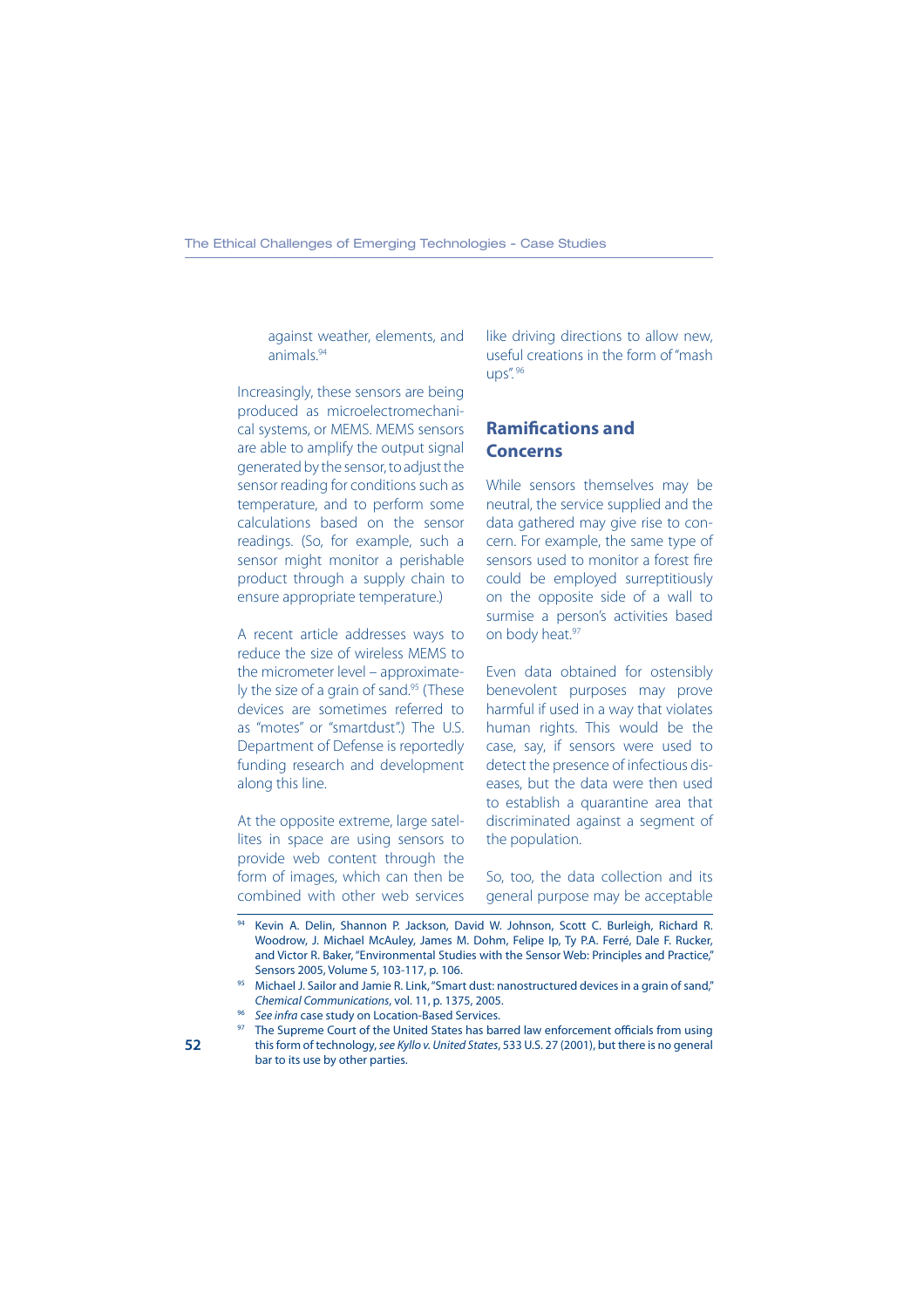to the public, but downstream uses to which the data is put may cause alarm. For instance, satellite images made available online by companies like Google have caused consternation among governments – not because of what Google itself is doing or what the images represent, but rather because of the danger posed by the accessibility of sensitive information to potential enemies.<sup>98</sup>

To get a handle on these tensions so that they may be considered more generally, it is useful to consider sensors in the light of infoethics goals. Sensors may be viewed as contributing to the human right to life, liberty and security. For example, many sensors serve as life-saving devices, such as those used to detect the presence of harmful chemicals in water or to track the progress of a major storm. In anticipation of the spread of the avian flu virus, STMicroelectronics, Europe's secondlargest chipmaker, and Veredus Laboratories of Singapore have been developing a laboratory chip that can analyze a minute blood sample to diagnose the virus in one hour. Instead of sending samples to labs for a several-day examination, the chip will allow quick displays on laptops deployed in the field. Each

disposable chip will cost in the "tens of dollars", according to a Financial Times article<sup>99</sup>

Sensors also help to optimize the production and distribution of food, energy, and other essential components of life in industrialized societies. As such, they may be viewed as contributing to a higher standard of living and thus to life, liberty and security.

In terms of human rights, one of the most glaring issues is that of privacy. Simply put, information that a person has traditionally assumed to be in his private domain may now be observable by sensors, with him possibly having no idea of the sensors' existence or presence. Data gathered about him may be personally identifiable, but it is unlikely that he has effective notice or choice about this collection, or that he himself has access to it or a can be assured as to its security.

Of course, sensors can also help enforce privacy, for example by detecting intrusions.

If sensor data is used in a court proceeding, a person may be at a significant disadvantage in trying to disprove its reliability as evidence.

<sup>98</sup> See, e.g., Katie Hafner and Saritha Rai, "Governments Tremble at Google's Bird's-Eye View," New York Times, December 20, 2005.

<sup>99</sup> Maija Palmer, "STMicro, Veredus plan quick-test bird-flu chip," Financial Times, January 19, 2006.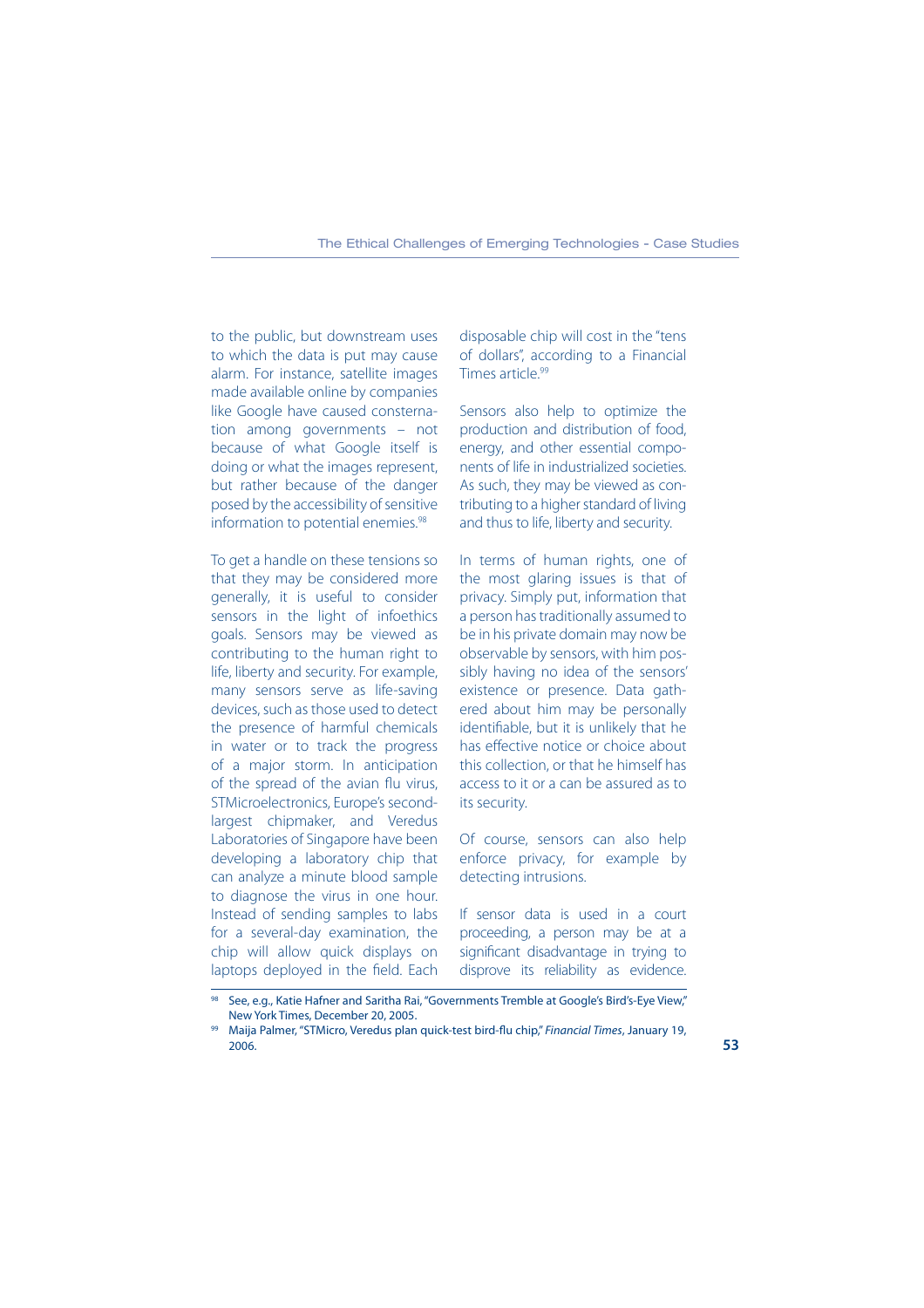Does this weaken the right of a person to be presumed innocent until proved guilty?

Sensors also pose infoethics questions relating to the public domain and access to information. There are ambiquities regarding how the benefits of sensor data will be shared - specifically, whether exclusive rights to sensor data about public spaces exist, or whether all such data is part of the public domain and available to everyone.

A standard interface for sensor data would promote the accessibility of data. Information might be accessed either from a central repository storing the data or directly from the sensor itself if the sensor were connected to an information network. As noted by David Clark,<sup>100</sup> a leading architect of the Internet since the mid-1970s, "The interesting policy question is: 'Will there be an open infrastructure for sensors?"<sup>101</sup>

While law is often viewed as the way to address such questions, scientists tend to be wary of regulation because

it quickly can become outdated and constrain technological advances. By way of example, environmental monitoring is generally considered necessary to protect the public from toxic contaminants and pathogens that might be released into the air, soil, or water of an area. Sensor technology enables cheap monitoring, avoiding the high costs of sending a team out to collect samples, and preventing additional expenses that might accrue if samples are compromised during transport, storage, and off -site analysis. Nonetheless, many regulations still require manual collection of samples for off-site analysis.<sup>102</sup> Hence, the regulation of sensors, or any other form of technology, requires legislation and administrative procedures that are flexible enough to evolve along with the technology that they propose to regulate.

Despite the difficulties, policymakers and technologists must confront the problems that sensor technology is likely to present and take steps now to create a climate that is conducive to ethical uses.

<sup>100</sup> Clark served as the Internet's Chief Protocol Architect from 1981-1989; he currently chairs the Computer Sciences and Telecommunications Board of the (U.S.) National Research Council and is a Senior Research Scientist at the MIT Computer Science and Artificial Intelligence Laboratory.

<sup>101</sup> Interview with David Clark at MIT, November 11, 2005.

<sup>102</sup> For the foreseeable future, the environmental field instrument market is expected to grow by an average of 7% annually - a figure that would be much higher if law and culture were faster to embrace technological change. Clifford K. Ho, Alex Robinson, David R. Miller and Mary J. Davis, "Overview of Sensors and Needs for Environmental Monitoring," Sensors, 2005, Volume 5, 4-37, p. 5 and 7.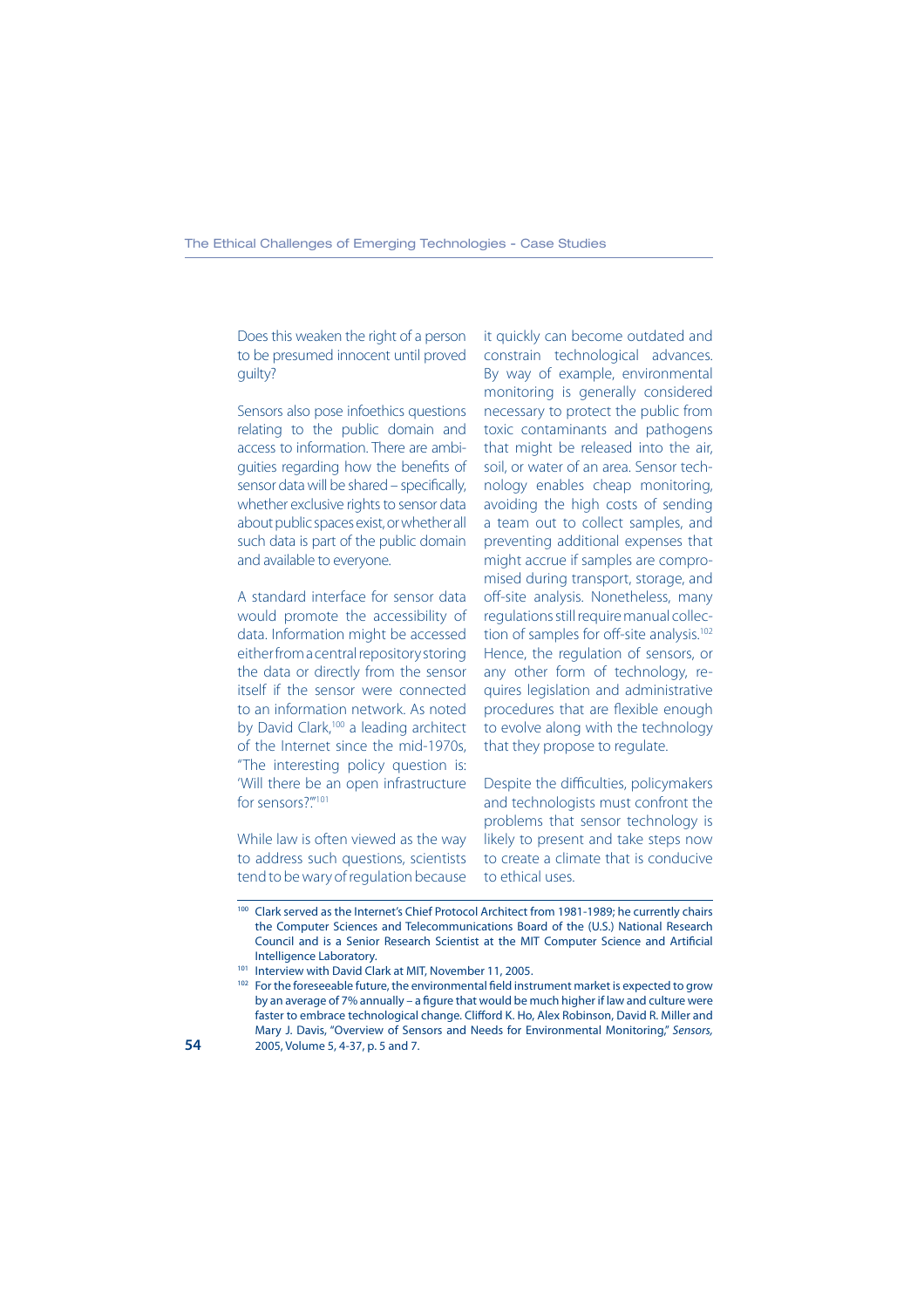# **The Geospatial Web and Location-Based Services**

### **What the Geospatial Web Is**

Whereas sensors measure the real world and turn it into data that can be read by machines, the geospatial web inverts this process, taking digital data and applying it to locations in the real world. By merging data from various sources, geospatial web applications can, for instance, show a map of the various restaurants in a given city, complete with contact information and reviews.

## **What Location-Based Services Are**

A location-based service (LBS) takes this concept one step further. Rather than providing information about a requested geographic location, a LBS automatically determines the user's location and provides information based on those bearings. To extend the application above, a LBS user can be informed of all restaurants within

a given distance of his present location, as well as directions to those restaurants from the user's current location<sup>103</sup>

More significantly, LBS can automatically track the location of a person and provide this information to others. This tracking allows such services as Dodgeball.com, which alerts people when friends or acquaintances are nearby. It can also permit emergency assistance to be summoned to the location of a car accident without any action by the driver whatsoever. Some parents are providing LBS cell phones to their children so that the children's whereabouts can be tracked. Applications are only just beginning to be conceived.

## **How the Geospatial Web and Location-Based Services Work**

The concept behind the geospatial web is quite simple: Just indicate the geographical location that corresponds to a given piece of (virtual) data, and then provide a mechanism for combining real-world maps and that data. To show a map of restaurants in a city, for instance, the

<sup>103</sup> The OnStar system, for instance, provides directions to drivers by determining the location of the vehicle and combining that information with street maps and the driver's destination – the driver need not know his own location to take advantage of the service. See [http://www.onstar.com/us\\_english/jsp/index.jsp \(vi](http://www.onstar.com/us_english/jsp/index.jsp)sited March 15, 2006).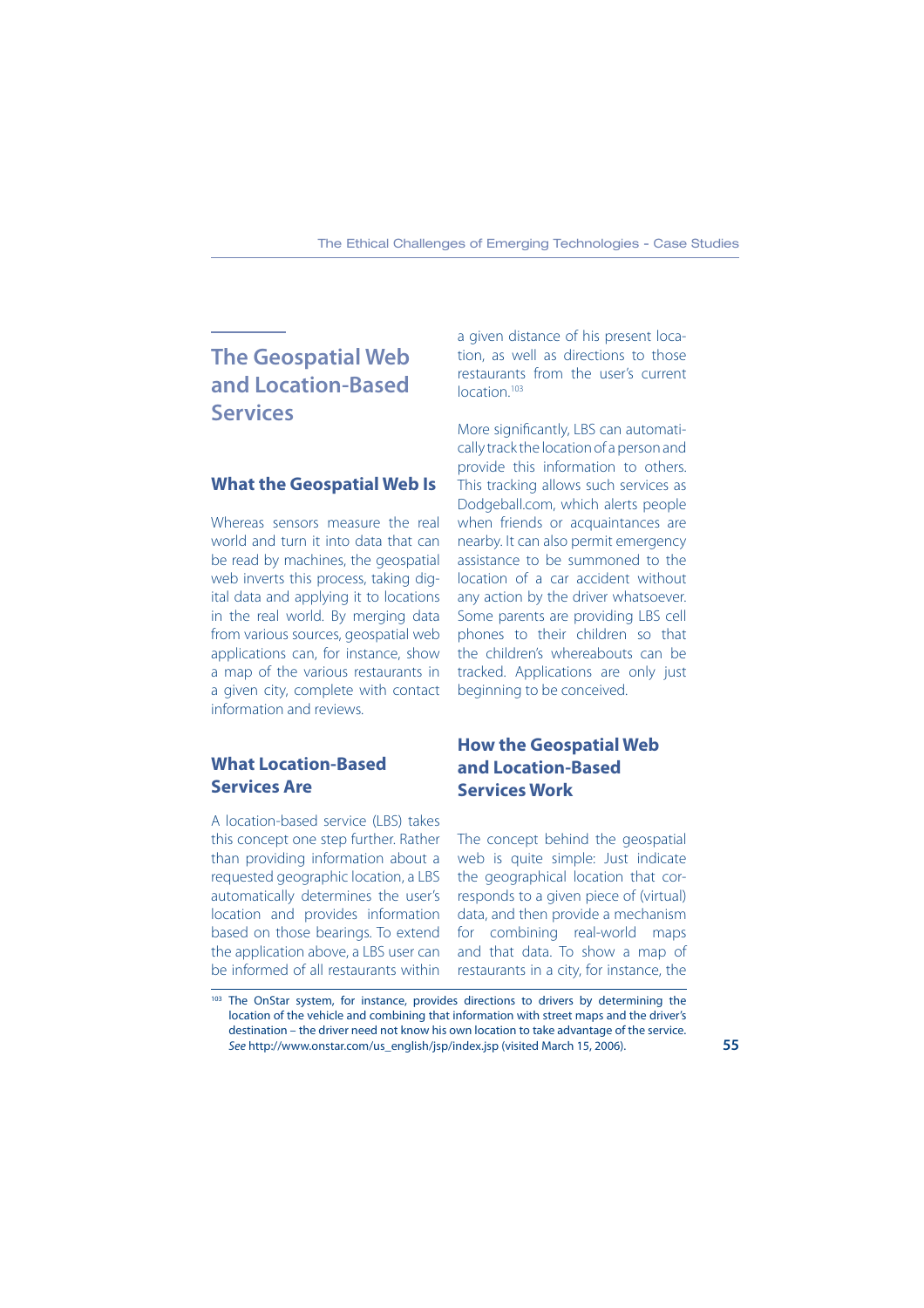geospatial web need only collect the addresses of various restaurants and combine those with a mapping programme that places each onto a street map or some other representation of the geographic area.

LBS works by ascertaining the location of a specific person or device. At the simplest level, the person merely reports his location to the service. Alternatively, a person's location can also be calculated automatically. In the case of a mobile phone, for instance, a person's location may be determined by detecting the closest cellular towers to the phone and "triangulating" the phone's location based on its distance from each of these towers. The accuracy, and even availability, of this method of determining a user's location may vary with the density of cellular towers in the area. A satellitebased positioning system such as Global Positioning System (GPS)<sup>104</sup> can provide an alternative method of determining the location of a user without the constraint of nearby cellular towers. (Indeed, many, if not most, new cell phones include GPS receivers.) Another recent phenomenon is the linking of mobile phones to nearby Wi-Fi hubs, giving a reading that can indicate, e.g., where a person is in a building.

Plans are in the midst for building codes to require the use of RFIDs and sensors for LBS. As described on the web site of the U.S. National Institute of Standards and Technology (NIST):

> The RFID-Assisted Localization and Communication for First Responders project will determine the feasibility of using RFID-assisted localization in combination with an ad-hoc wireless communication network to provide reliable tracking of first responders in stressed indoor RF environments, where GPS-based localization and links to external communication systems are known to be unreliable. The research will also consider the means and potential for embedding critical building/occupant information in specific on-site RFID tags to enhance the safety and efficiency of the first responders' mission as well as

<sup>104</sup> According to the Wikipedia entry for GPS viewed March 15, 2006, "United States Department of Defense developed the system … and the satellite constellation is managed by the 50th Space Wing at Schriever Air Force Base… GPS is available for free use in civilian applications as a public good." Meanwhile, "Russia operates an independent system called GLONASS (global navigation system), although with only twelve active satellites as of 2004, the system is of limited usefulness. There are plans to restore GLONASS to full operation by 2008. The European Union is developing Galileo as an alternative to GPS, planned to be in operation by 2010. China and France are also developing other satellite navigation systems." [http://en.wikipedia.org/wiki/GPS.](http://en.wikipedia.org/wiki/GPS)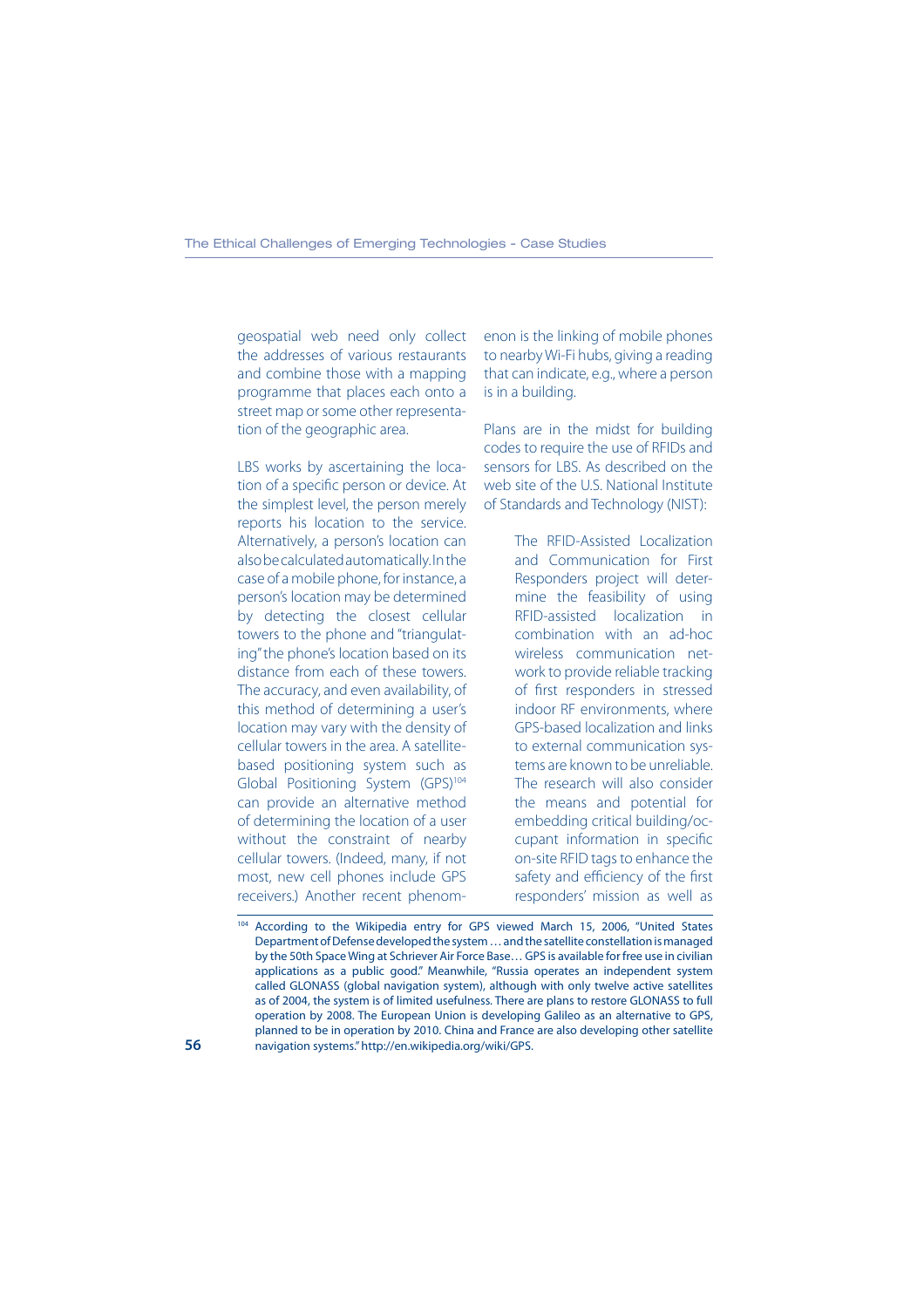to minimize dependence upon communication with external building databases.<sup>105</sup>

The project description in the study notes the connection among technologies: "The system… is intended to leverage advances in ubiquitous RFID tag technology, in combination with recent advances in miniaturized inertial sensors, to develop a low-cost tracking system…"106

Other LBS uses may be found in RFID chips for human implantation. While the VeriChip CEO stresses that the chips he is advocating for immigration purposes will be passive, the company web site indicates that they also have human-implantable chips that can serve as beacons.<sup>107</sup>

#### **Ramifications and Concerns**

In associating information with a specific geographic location, these technologies can enable a person to exercise various rights. For example, they allow a person readily to identify and locate persons in his social network and provide opportunities for

increased social interaction.108 In so doing, they can be viewed as helping a person to exercise his right to associate. This right can serve to support democracy and freedom generally as citizens can assemble to petition for a government to honor their rights.

The geospatial web and LBS can also be viewed as helping to protect the health and safety of individuals since the availability of emergency services in many cases depends on the ability to determine a person's location. In this sense, the technology allows people to enjoy more fully the right to life, liberty and security of person.

Of course, there are potential downsides to the use of the technology. From a privacy perspective, people may be concerned that their locations are being observed. In the case of a repressed minority, the tracking of location could result in discrimination as the knowledge could lead to people's harassment. And just as location-aware services could help a group gather, they could also be used to impede association or assembly, depending on who had access to the data and what kind of forces they

<sup>&</sup>lt;sup>105</sup> National Institute for Standards and Technology (NIST), Advanced Network Technologies Division, [http://www.antd.nist.gov/wctg/RFID/RFIDassist.htm,](http://www.antd.nist.gov/wctg/RFID/RFIDassist.htm) updated on 03/03/06 and viewed on 14 March 2006.

<sup>106</sup> Leonard Miller, "Indoor Navigation for First Responders: A Feasibility Study," National Institute for Standards and Technology, February 10, 2006, p. 7.

<sup>107</sup> See VeriChip web site at [http://www.verichipcorp.com/](http://www.verichipcorp.com) (viewed June 22, 2006).

<sup>&</sup>lt;sup>108</sup> See, e.g., [www.Dodgeball.com \(a](http://www.Dodgeball.com) social networking LBS where users send a text message on a cell phone to indicate their current location).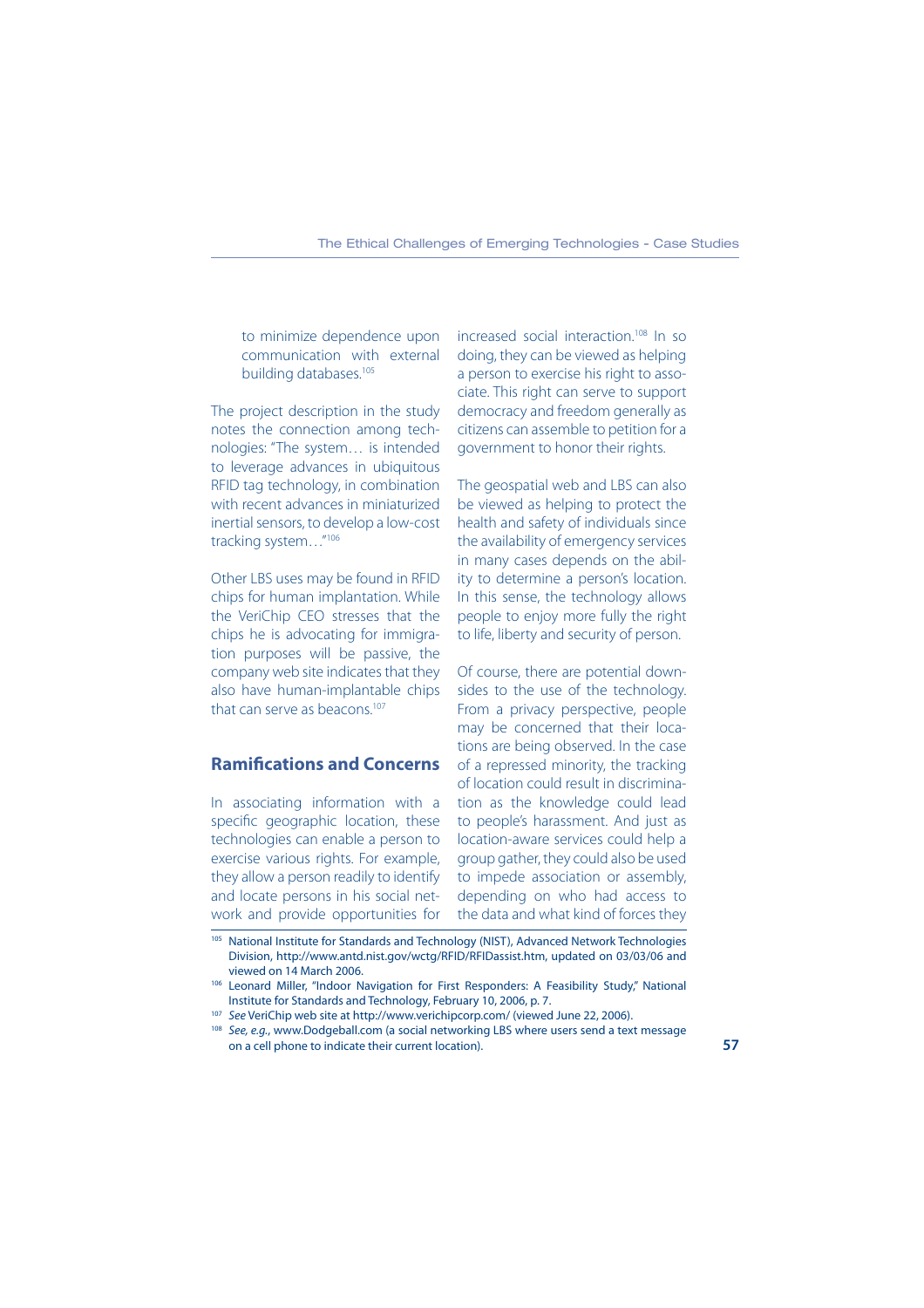could exert to stop a gathering. Even the threat of location surveillance could have a chilling effect and stop people from assembling.

These tensions point to one overriding concern: Who should have knowledge of a person's whereabouts? As currently designed, LBS allows the service provider to ascertain the location of a person and to share that information; it does not follow, however, that the service provider should have the capability or permission to determine a person's location at any given time, or to use or share that data as it sees fit.

Similar to protections in digital identity management, one approach to this potential privacy hazard could be to utilize trusted intermediaries that would provide the minimum necessary information about a person's location, in a way that would not be linkable to other information. So, for example, software might prompt an individual to choose when and to whom his location is revealed. Still, a person might not have the ability to choose when a LBS combines with sensors and biometrics (e.g., facial recognition technology) to identify people's whereabouts. Again, machines may need to be programmed to treat personal data with extra care.

As with other emerging technologies, choices in law and computer code will determine who has ownership and control over this information. Legal and technological safeguards should therefore be put in place to ensure that location information associated with a person is used in a manner that a polity (including its minorities) deems acceptable. Such a combined solution would help the Information Society to reap the benefits of these tools without incurring heavy infoethics costs.

## **Mesh Networking**

In addition to the content that is already on the Internet, there will be a vast amount of data generated by RFID, sensors, and LBS, especially once standards enable interoperability. This great quantity will require a more extensive communication network to tie the technologies together. Mesh networking appears to be an ideal tool to begin to create this network.

#### **What Mesh Networking Is**

In mesh networking, network-enabled devices (e.g., computers or mobile phones) establish a peer-to-peer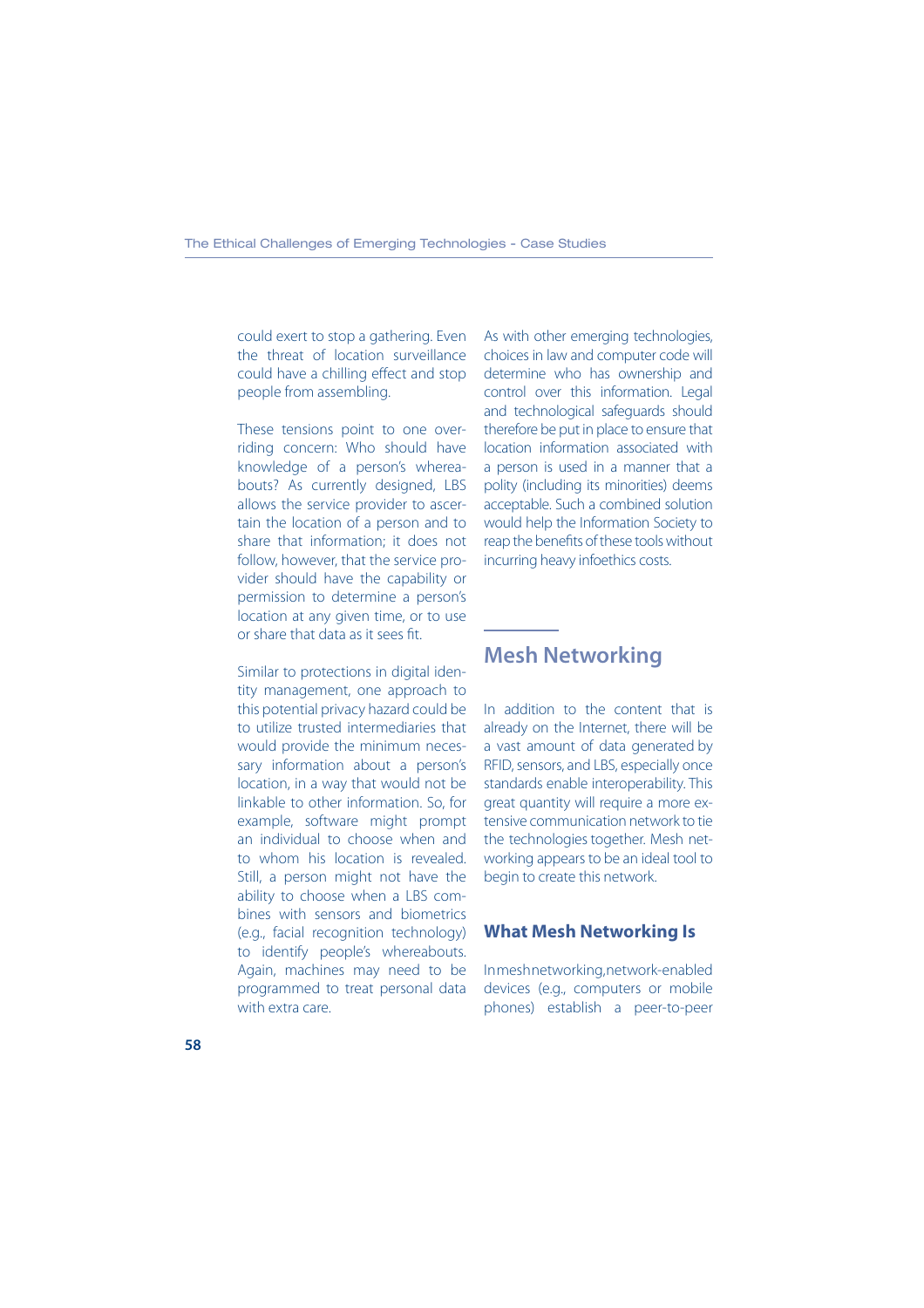communication network spontaneously. This connectivity is touted as self-configuring, self-healing, scalable, strong, and inexpensive.109

## **How Mesh Networking Works**

Mesh networking works by devices' sensing each other's presence and negotiating with each other to set up a network for transmitting communication. Instead of passing through centrally-controlled hubs, data exchanged via mesh networks travel in an ad hoc, "multi-hop" path, with each point or "node" along the way functioning as a router to relay messages to other nearby nodes. A participating node can be fixed or mobile, wired or wireless.

The primary advantage of a mesh network is its ad hoc nature: a mesh network can form between nodes with no underlying infrastructure, relying solely on the ability of individual nodes to connect to each other. So, for example, a mesh network would allow a rescue team on

the scene of a toxic spill to form their own network to share information.

Similarly, a mesh network using radio or other wireless communication technology could be deployed in terrain where a wired infrastructure does not exist, due to terrain or other constraints. If the network needed Internet connectivity, this link could be achieved through just one node with a connection – although the greater the number of nodes with a connection, the greater the reliability and speed of transmission. Mesh networking could thus allow poor regions to share a limited number of Internet connections. To extend to remote areas, the network merely needs to add nodes.110

Mesh networks boast many possible communication routes for data to travel along, and this redundancy makes the network resilient in case any node fails.111 Whereas in business the idea of redundancy often connotes inefficiency, in mesh networking the contrary is true for three main reasons: (1) the nodes themselves can be cheap, (2) installation

<sup>110</sup> In a traditional wireless mesh network, all devices operate on the same communication channel; in a large network, this can lead to congestion and reduced bandwidth. This limitation can be alleviated by using multiple channels to prevent interference. See Richard Draves et al., Routing in Multi-Radio, Multi-Hop Wireless Mesh Networks (2004), available at [http://research.microsoft.com/mesh/papers/multiradio.pdf.](http://research.microsoft.com/mesh/papers/multiradio.pdf)

<sup>&</sup>lt;sup>109</sup> See Mesh Networking (Wikipedia entry), http://en.wikipedia.org/wiki/Mesh network (visited March 11, 2006).

<sup>&</sup>lt;sup>111</sup> This method is similar to that of the Internet and other networks using peer-to-peer routing.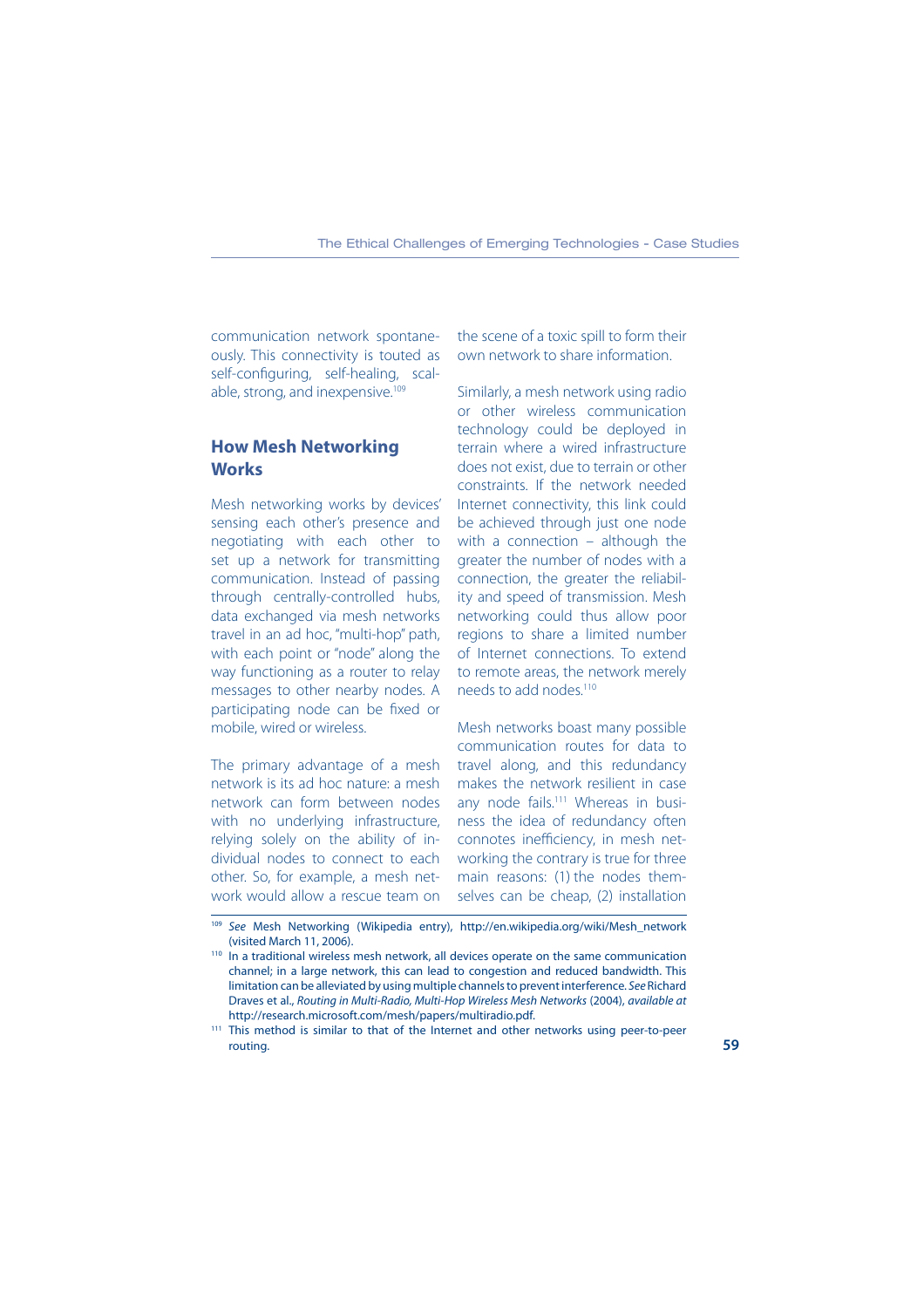is easy (a new node is automatically detected and incorporated by the network), and (3) a dense network of wireless nodes allows for lower-powered communication.<sup>112</sup>

Mesh networking has other applications as well. Sensors can utilize a low-power mesh network to send messages directly to other devices in the network, and could for example trigger a specific response if a chemical spill was detected. Since mesh networks rely on distributed control, and messages need not pass through a center; the implication is that systems can become self-directing.

#### **Ramifications and Concerns**

Mesh networking is a relatively young technology, and there is a need for standardization: At present there are over 70 competing schemes for how the networks form and how the devices communicate with each other. The IEEE professional association is pursuing standardization, a sign that this challenge may be addressed in the near future. As with other technologies, mesh network standards should be set in an open manner that best serves the interests of all, without allowing powerful entities to drive standards in a way that leads to abusive market dominance.

Mesh networking has the potential substantially to disrupt the ability to control content. In a more traditional Internet topology, almost all content is relayed through ISPs, which then have the capacity to filter that content – whether in service to government (as by preventing access to illegal content), or for their own interest (as by limiting the bandwidth available to content provided by a competitor). A mesh network, by contrast, allows the creation of a great pool of users who connect to each other in an ad hoc fashion, without necessarily using an ISP or any other central hub. The technology thus can enable users to exchange information freely, thereby furthering freedom of expression.

At the same time, by reducing the need for ISPs in local connectivity, mesh networking has the potential to concentrate power in those ISPs that serve the relatively few nodes that connect to the Internet backbone. These ISPs may be increasingly able to filter content and leverage the situation to promote their own interests. Furthermore, any disruption to the shared Internet connection can have consequences for the entire group of users relying on the mesh

<sup>&</sup>lt;sup>112</sup> The strength of an electromagnetic signal is inversely proportional to the square of the distance from the source of the signal. It thus requires less power to relay a signal across multiple short distances than to broadcast the signal directly across a greater distance.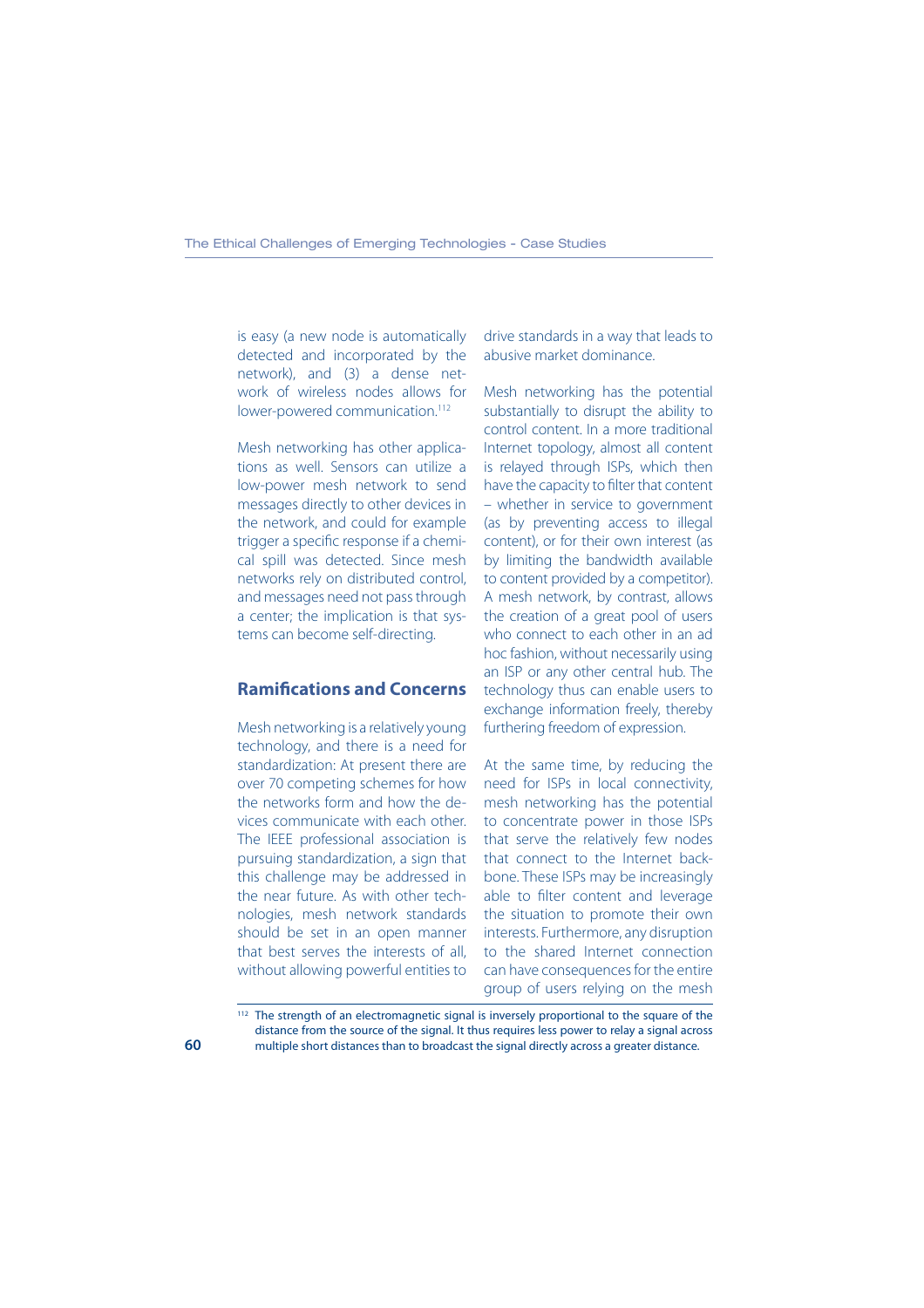network. Given these considerations, mesh networks may need to retain multiple points of connection to the Without checkpoints through which Internet backbone, preferably operated by separate entities to avoid monopolistic behavior.

David Clark notes: "Mesh networking raises issues about policy for spectrum allocation, industry structure, and so forth. There is sort of a classic struggle going on, with incumbents using regulation to slow down change."<sup>113</sup>

Beyond competition, there are security risks implicit in mesh networks. all data must flow, harmful viruses or worms could spread throughout a mesh community. Such hazards may reinforce demand for digital identity management and other security-related technologies, in turn magnifying the infoethics impact of those technologies.

#### **The Tools Make the Rules** An interview with Dewayne Hendricks<sup>114</sup>

Key to the Internet's integration into our lives is its spread throughout our built environments. Where the Internet cannot be found, modern life will not exist; here, the physical layer of Internet governance becomes particularly important. While to date the Internet has reached most users by wires – copper, coaxial, and now fiber – many of its applications will soon derive their value from untethered links to the network. The Internet is becoming a pervasive part of modern life, and wireless access to the Internet will soon become as ubiquitous as air itself.

In one sense, these wireless connections are simpler to deploy than their wired counterparts because they require less physical infrastructure: There are fewer wires to lay and fewer landowners to appease. But while a wire in the ground is virtually the same everywhere, the wireless spectrum is not. In nations such as the United States, spectrum has been carefully divided and mostly regulated. In places like China, the opposite is true. Other countries' policies lie somewhere in between.<sup>115</sup>

<sup>113</sup> Interview with David Clark at MIT, November 11, 2005.

<sup>&</sup>lt;sup>114</sup> "Serial entrepreneur" Dewayne Hendricks is CEO of the Dandin Group.

<sup>115</sup> See "Focus on Wireless: Special Study on Wireless Spectrum" at [http://www.netdialogue.](http://www.netdialogue) org/casestudy/ -- created in conjunction with the research arm of the Microsoft Corporation. This case study examines the 5 GHz spectrum and its potential for international use. Within these web pages, Net Dialogue presents information on 5 GHz's worldwide availability, its prospects for regulation, and the standards that may someday make use of it.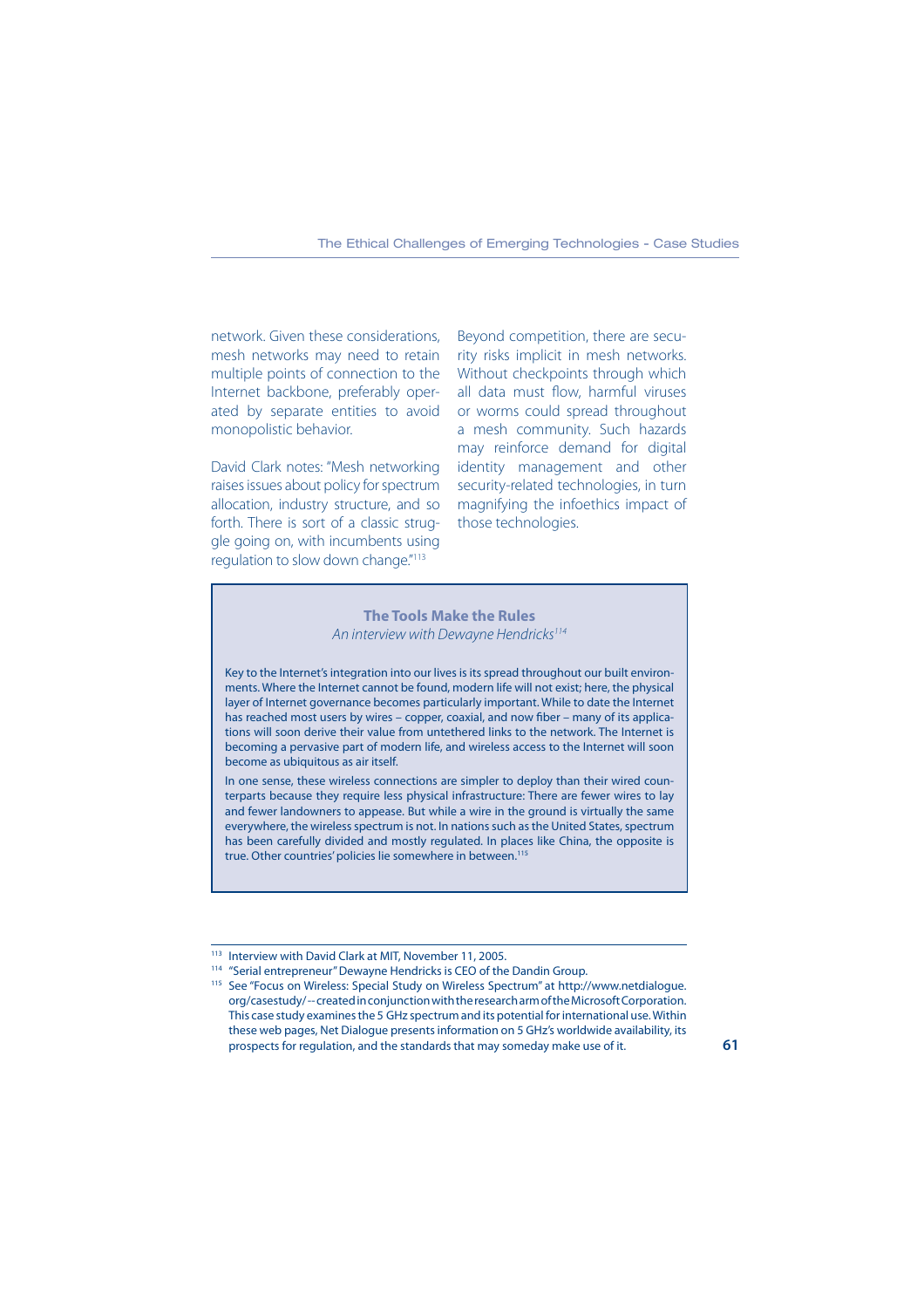According to spectrum expert Dewayne Hendricks, "Carving out the radio spectrum into a series of walled preserves is an artifact of the past. By licensing spectrum, policymakers have fostered the notion that the spectrum is a scarce resource where access to it has to be strictly managed or ordered. Changes in technology which started in the early 1950s have shown us that this perspective is inaccurate."

Dewayne notes that, with the advent of devices such as software and cognitive radios, and concepts like spectrum underlay (a.k.a. overlay), "the Information Society can start to treat the spectrum as a dynamically allocable resource, where access is dictated by the needs and requirements of the devices making use of it at any given time."

The amateur radio spectrum and its use for almost one hundred years is the best example of this phenomenon, he says. Amateur radio has operated under a spectrum "commons" model for all these years with no major adverse effects, and it has fostered an environment where innovation has flourished: drawing a parallel, Dewayne asserts: "The more recent creation of the unlicensed bands have shown to all what results when society makes a spectrum commons accessible to countless devices."

When asked about the future, Dewayne replies: "It is hard to predict where a spectrum commons will take us. Just three years ago, if one had predicted that the major industrialized cities of the world would now be covered by Wi-Fi 'clouds', people would not have believed it." Yet this is where these societies are today.

In conclusion, Dewayne reflects: "I believe that there is ample evidence out there now for policymakers all over the world to start to rethink their approaches to spectrum policy and give serious consideration to the concept of open spectrum."



This work is licensed under a Creative Commons "Attribution 2.0" License.<sup>116</sup>

## **Grid Computing**

Mesh and other networking technologies are paving the way for countless devices throughout the world to be connected to the Internet. Of course,

many of these machines have very low storage capacity and computing power. For them to offer true participation in the Information Society, they need a way to access additional resources. Grid computing offers possibilities here.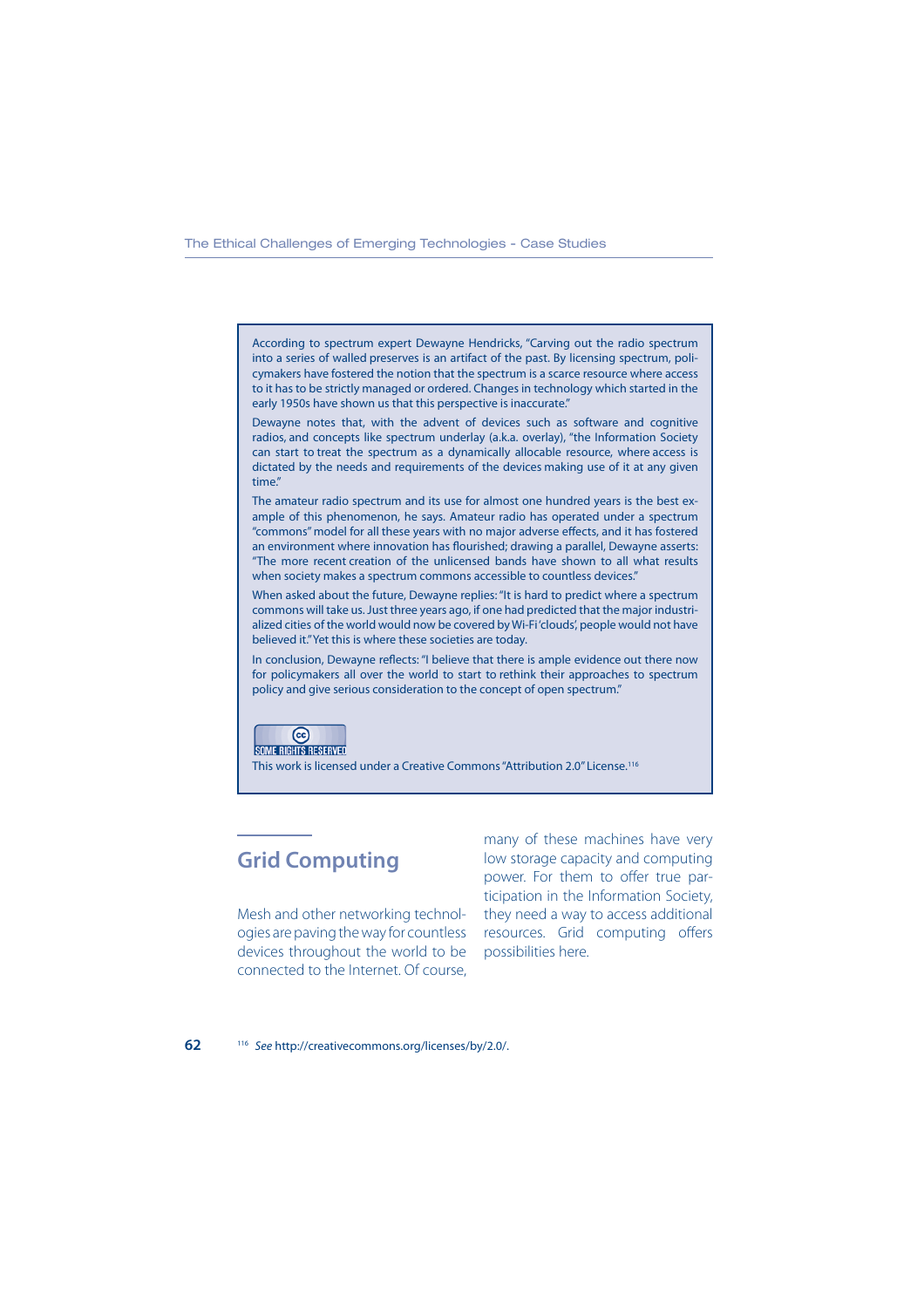## **What Grid Computing Is**

Simply stated, "grid computing" is a technology that allows devices linked through a network to share computing power or data storage capacity, and so to appear to operate as a single, extra powerful computer. By combining resources, machines linked in a grid computing system can perform computations that would be impossible or too time consuming for a single computer to do. This computational cooperation thus allows regular users to perform large tasks, such as modeling the global financial system or predicting climate change. A machine linked in such a system can also access data that is too bulky for it to store on its own.

A grid computing system can be organized to function like a utility, whereby computing resources are available "on tap," similar to the way water and electricity are available in the developed world.117

Grid computing has existed as a notion for decades, with the first conceptions in the 1960s cast as "computer

time sharing." However, it has only been in the last five years or so that advancements in computer processing, memory, and networking have culminated to allow an appreciation of the technology's benefits. With the spread of the Internet, broadband networks, and cheap, high-performance computers using open standards, grid computing has now enjoyed wider acceptance as a concept.118

Grid computing is being marketed to enterprises in the name of efficiency. For example, the Sun Microsystems web site touts grid computing benefits as including "cost reduction," "shorter time to market," "increased quality and innovation," and the "ability to do things previously not possible."<sup>119</sup>

Similarly, IBM says that grid computing brings business benefits by allowing a company to: "Accelerate time to results… Enable collaboration and promote operational flexibility... Efficiently scale to meet variable business demands… Increase productivity… Leverage existing capital investments…," with technology benefits heralded as "Infrastructure

<sup>&</sup>lt;sup>117</sup> In 1965 developers of the Multics operating system (an ancestor of Linux) presented a vision of "computing as an utility". See [http://gridcafe.web.cern.ch/gridcafe/Gridhistory/](http://gridcafe.web.cern.ch/gridcafe/Gridhistory) history.html, viewed on March 7, 2006. The term "grid computing" stems from a metaphor used in the early 1990s to connote computing power that is as easy to access as an electric power grid.

<sup>&</sup>lt;sup>118</sup> Daniel Minoli, A Networking Approach to Grid Computing, Hoboken, NJ: John Wiley & Sons, Inc., 2005, p. 3.

<sup>119</sup> See [http://www.sun.com/software/grid/, vie](http://www.sun.com/software/grid)wed March 5, 2006.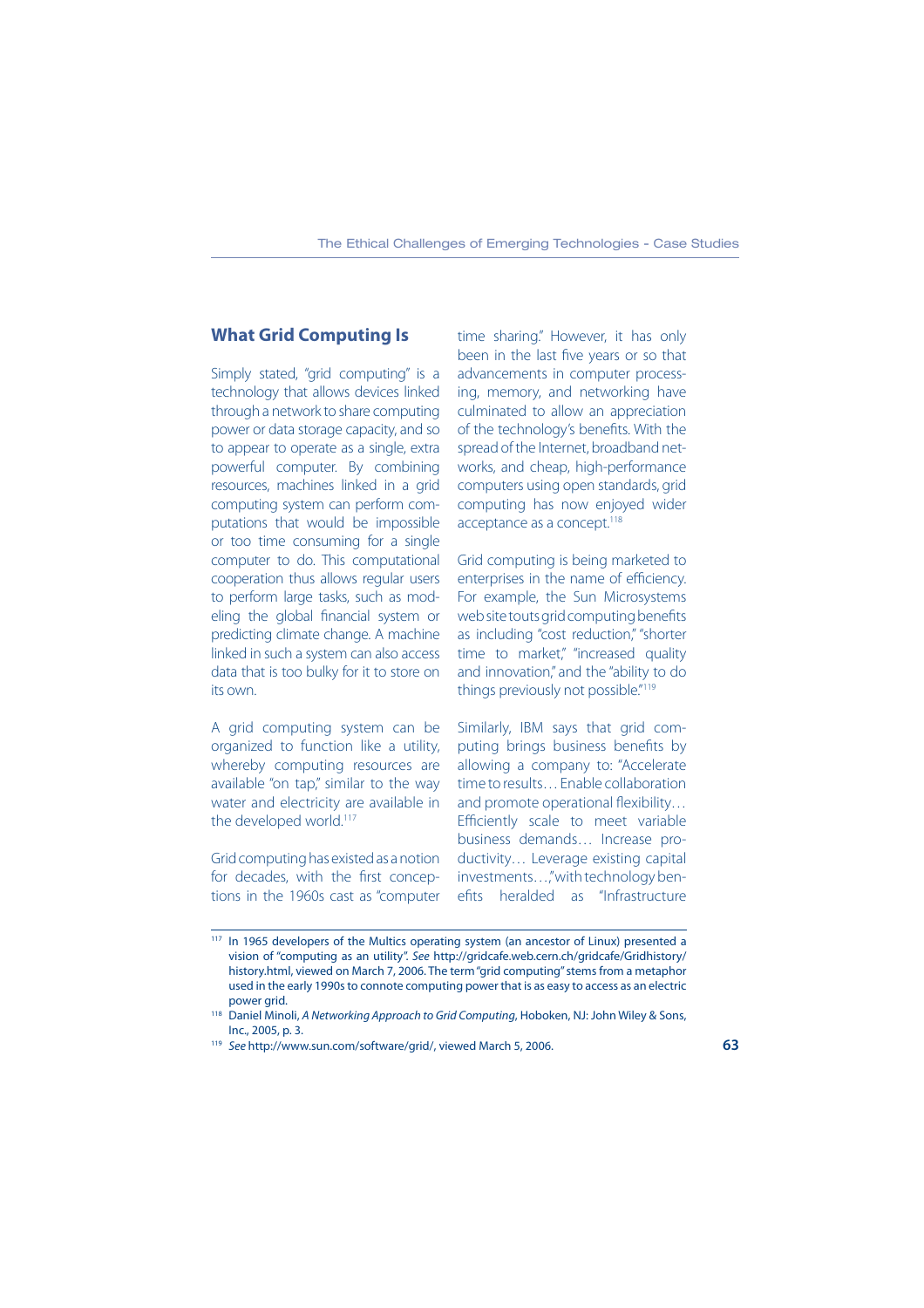optimization… Increase[d] access to data and collaboration… Resilient, highly available infrastructure…"120

Meanwhile, Oracle advertises its services in the following way: "Grid computing enables you to create a single IT infrastructure that can be shared by all your business processes. Oracle 10g software is specifically designed for grid computing, delivering a higher quality of service to those business processes at a much lower  $cost''<sup>121</sup>$ 

#### **How Grid Computing Works**

As explained on the GridCafé web site of the European Organization for Nuclear Research (CERN), a grid has five basic features:

- **1. Global resource sharing;**
- **2. Security;**
- **3. Load balancing;**
- **4. Distance neutrality; and**
- **5. Open standards.122**

In terms of global resource sharing, computers in a grid computing network share computing and storage resources across geographically distributed organizations that have

different administrative domains. Separate computers in a network indicate when they can offer spare computing power or storage space, and devices needing those resources can then draw upon it. When this process is initiated, computational needs of a given user are broken into discreet pieces and distributed to machines on the network. Each individual machine works on its piece and then sends back the result for recombination with the results obtained from other participants. As CERN elaborates, "This is more than simple file exchange: it is direct access to remote software, computers and data. It can even give you access and control of remote sensors, telescopes and other devices that do not belong to you."123

Security may be thought of as involving four interrelated aspects – that is, access, authorization, authentication and accounting. For access, participants specify which resources (software, computers, or data) may be used by whom and at what time, and what can be done with them. The authorization mechanism checks to see whether a requested job is in line with the sharing relationships that have been established. In the

<sup>120</sup> See http://www-1.ibm.com/grid/about\_grid/benefits.shtml, viewed March 5, 2006.

<sup>121</sup> See [http://www.oracle.com/technology/tech/grid/index.html,](http://www.oracle.com/technology/tech/grid/index.html) viewed January 27, 2006.

<sup>122</sup> See [http://gridcafe.web.cern.ch/gridcafe/challenges/challenges.html,](http://gridcafe.web.cern.ch/gridcafe/challenges/challenges.html) viewed March 5, 2006.

<sup>123</sup> See [http://gridcafe.web.cern.ch/gridcafe/challenges/share.html,](http://gridcafe.web.cern.ch/gridcafe/challenges/share.html) viewed March 5, 2006.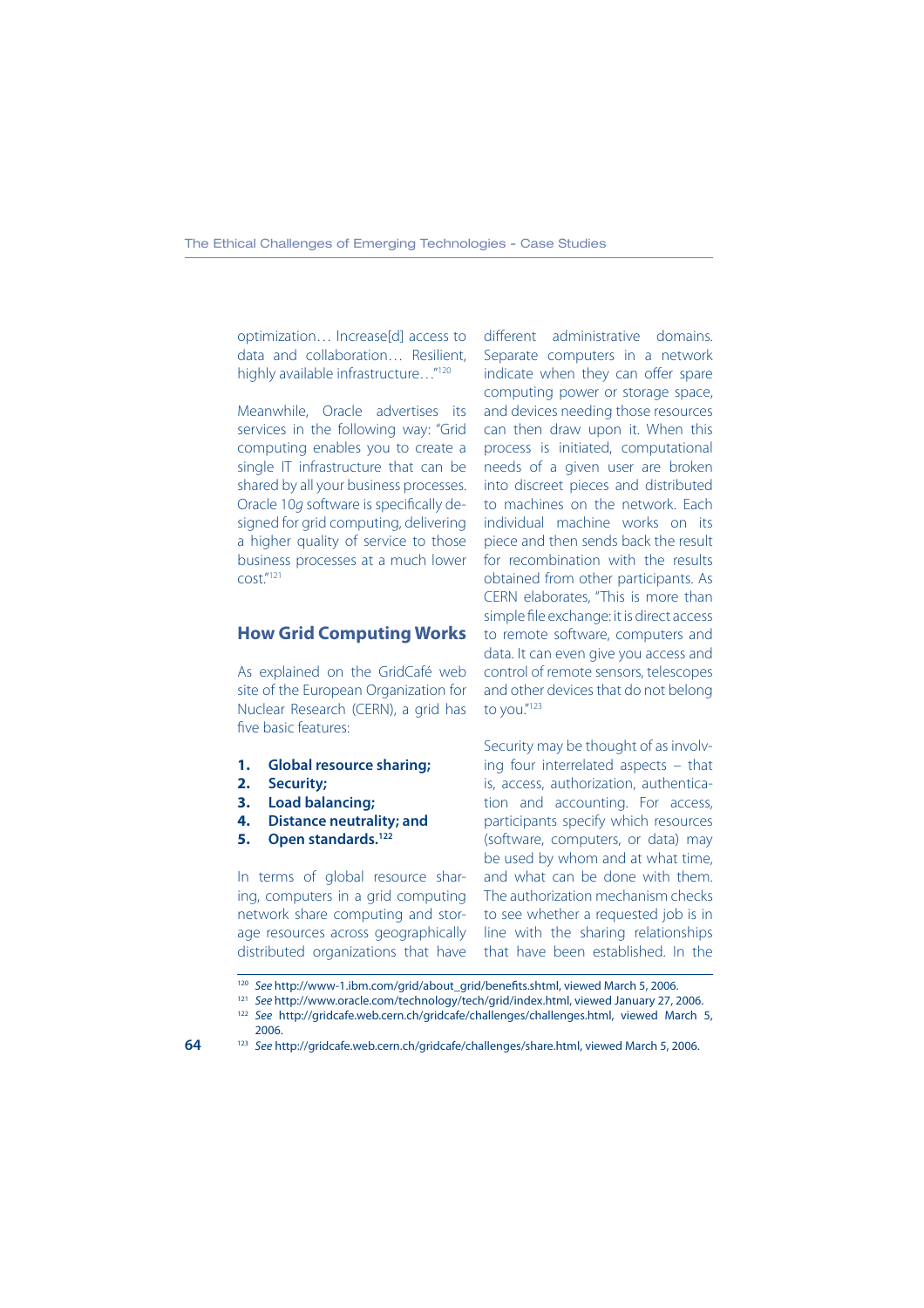authentication process, the identity of a participant (resource provider or user) is verified. Finally, accounting involves billing for usage; this aspect will increasingly become a focus as grids move from the experimental phase in academic and scientific research centers and become more widely used by society generally.<sup>124</sup> As policymakers and technologists try to address these security concerns, approaches in digital identity management and computer certification may be looked to as solutions.

Load balancing refers to the need for a grid to allocate resources efficiently. Instead of humans trying to optimize resources, myriad "middleware" programmes enable machines to negotiate with each other – with some acting as agents (telling about users, data, and resources) and others as brokers (striking deals on access to and payment for these services) in the market of computing and storage resources. Metadata (data about data) allow this exchange by indicating "how, when and by whom a particular set of data was collected, how the data is formatted, and where in the world it is stored – sometimes at

several locations…"125 As such, there is a relation between the development of grid computing and semantic web and digital identity management technology.

Distance neutrality refers to the ability to share grid resources from diverse, remote locations in an optimally efficient manner and without delays in the processing of jobs.

Similar to the way the Internet is a network of networks, "the Grid" as envisioned will be one large Grid comprised of overlapping grid networks – with a need for common standards to allow applications to run across them. To answer this need, hundreds of players around the world (companies, academic institutions, other research institutions, etc.) have been cooperating in developing standards. Perhaps the biggest boon to this standard making came with their merging of regional grid advocacy organizations into the Global Grid Forum126 in 2001. This group is now developing a standard called the Open Grid Services Architecture, which is expected to be key for enabling the Grid.127 To complement this

<sup>124</sup> See [http://gridcafe.web.cern.ch/gridcafe/challenges/access.html,](http://gridcafe.web.cern.ch/gridcafe/challenges/access.html) viewed March 5, 2006.

<sup>&</sup>lt;sup>125</sup> See [http://gridcafe.web.cern.ch/gridcafe/gridatwork/middleware.html,](http://gridcafe.web.cern.ch/gridcafe/gridatwork/middleware.html) viewed March 6, 2006.

<sup>126</sup> Global Grid Forum members as of 2005 are available at [http://www.gridforum.org,](http://www.gridforum.org) viewed March 5, 2006.

<sup>127</sup> See [http://www.gridforum.org/documents/GFD.30.pdf,](http://www.gridforum.org/documents/GFD.30.pdf) viewed on March 7, 2006.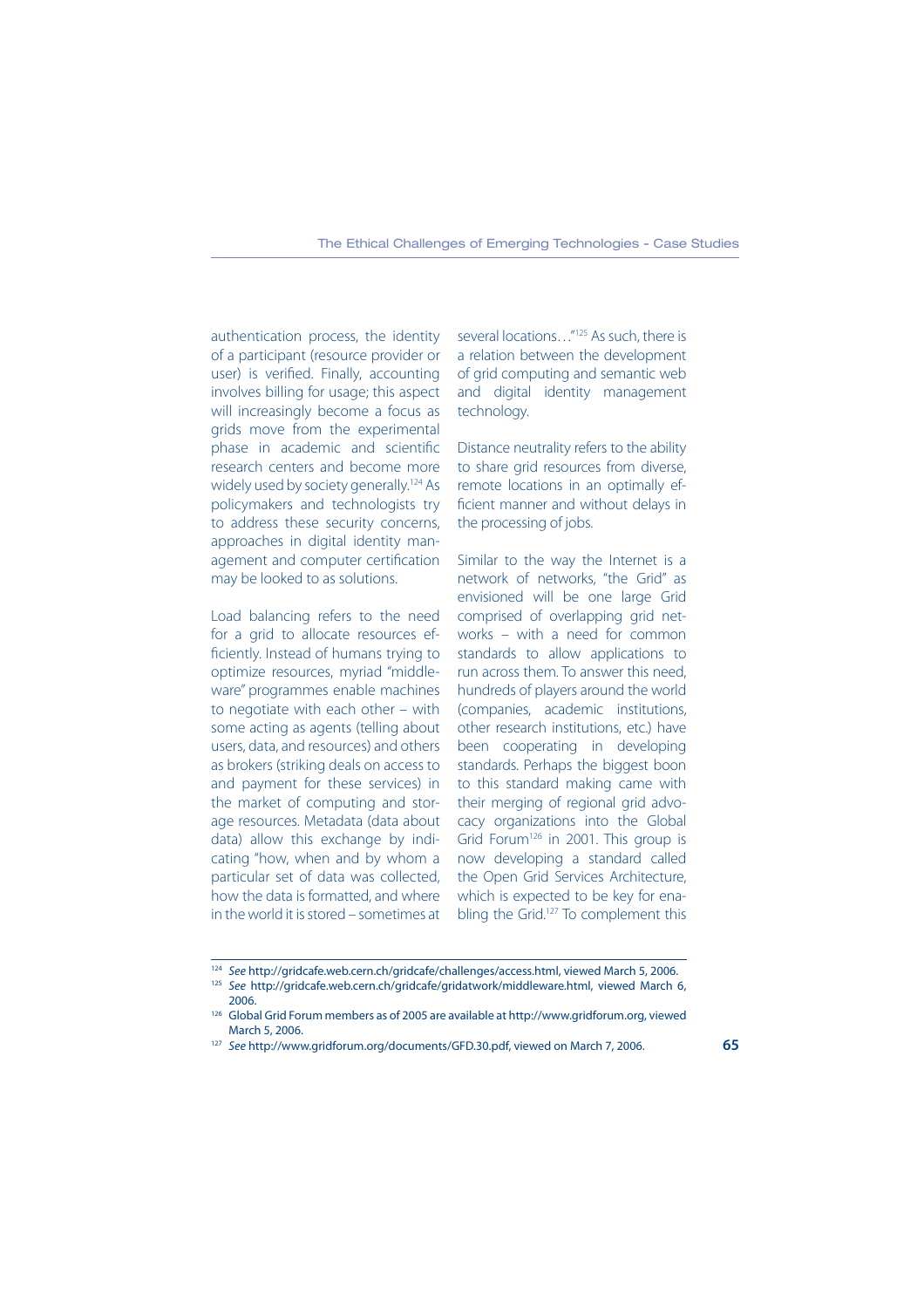overarching architectural standard, the Globus Alliance has released an open source software package, the "Globus Toolkit",128 to foster development of grids and applications that can run on them.

Notably absent in the basic features is a call for "net neutrality", which holds that there should be no discrimination among types of information flowing over the network. This principle has largely been held as a truth in  $\overline{\phantom{a}}$  the first few decades of the Internet. based on the idea that efficiency and innovation are best served by the network's doing nothing other than transmitting information. The idea has been to keep "intelligence at the ends" of the network, meaning where users connect, instead of having assessments made by the network itself in

a way that may result in obstacles.<sup>129</sup> In recent years, however, companies have designed technology that can distinguish effectively among different types of traffic (e.g, voice, video, or simple textual data). Hence, those companies are advocating a departure from the net neutrality principle in the name of quality of service.

At the international level this quality of service argument has been advanced effectively in the International Telecommunication Union (ITU), which has launched the Next Generation Networks Global Standards Initiative (NGN-GSI) to implement such capabilities on a worldwide basis. Interestingly, the Global Grid Forum and the ITU's NGN-GSI group are collaborating to see how the technologies may complement each other.130

<sup>&</sup>lt;sup>128</sup> The Globus Alliance has been working on fundamental grid technologies for the Globus Toolkit. The Globus Alliance was started in 1996 as the Globus Project, based at the University of Southern California and the University of Chicago in the USA. Now called the Globus Alliance, this group currently includes the Royal Institute of Technology in Sweden, the University of Edinburgh, the National Center for Supercomputing Applications in Illinois, USA, and Univa Corporation, based in Illinois, USA. Sponsors include a range of U.S. federal agencies (e.g., DARPA, DOE, NASA, and NSF), along with commercial partners such as IBM and Microsoft.

<sup>&</sup>lt;sup>129</sup> See "End to End Arguments in System Design," J.H. Saltzer, D.P. Reed and D.D. Clark, MIT Laboratory for Computer Science, 1984 (available at [http://www.reed.com/Papers/](http://www.reed.com/Papers) endtoend.pdf, viewed on June 22, 2006).

<sup>130</sup> For example, the ITU and the Global Grid Forum hosted a joint meeting in Geneva, Switzerland in October 2006. See [http://www.itu.int/ITU-T/worksem/grid/index.html \(a](http://www.itu.int/ITU-T/worksem/grid/index.html)s viewed on June 22, 2006).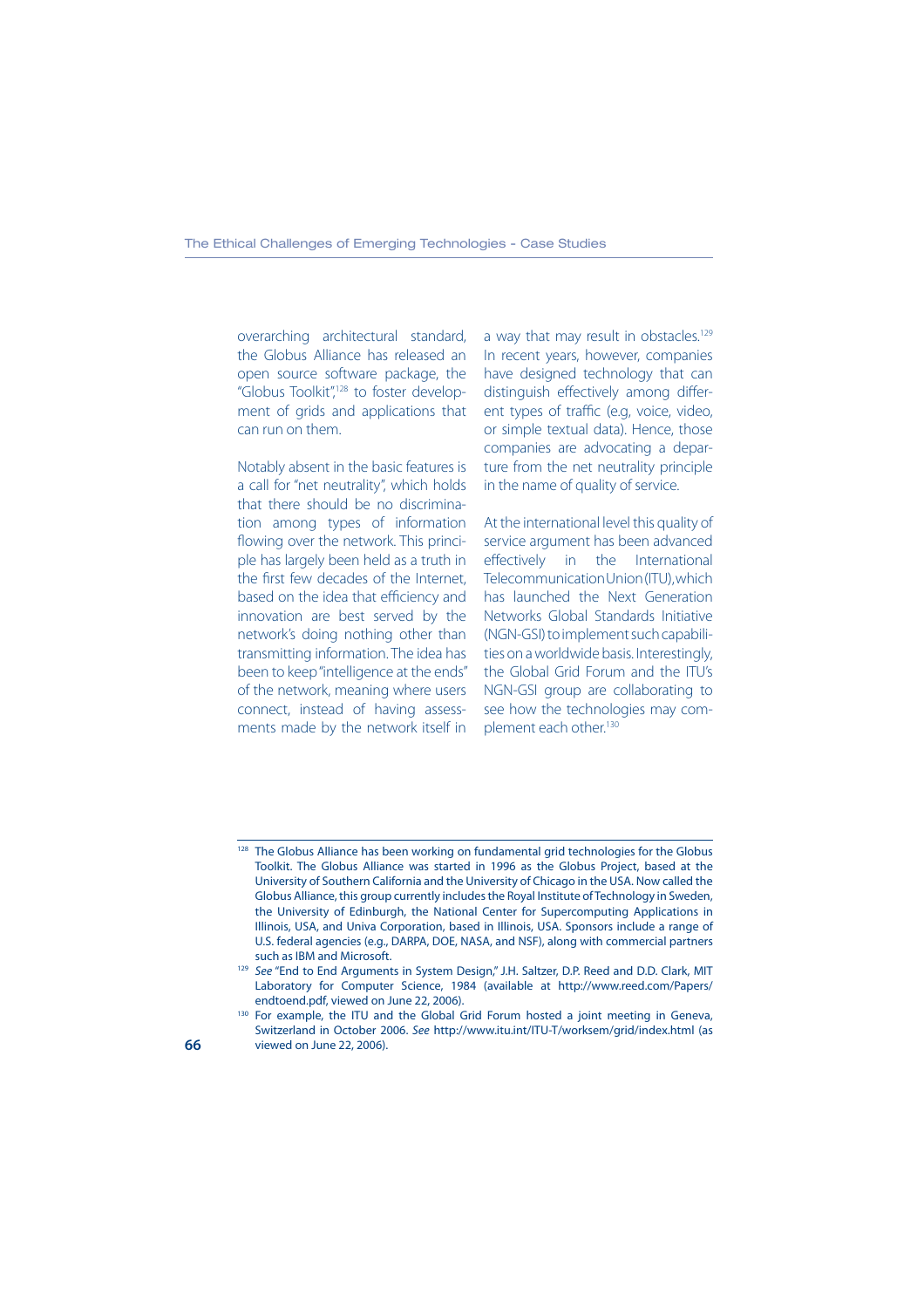#### **Free Software: Access to Information and Knowledge** By Georg Greve<sup>131</sup>

Information and knowledge have always been at the heart of human evolution: They have shaped societies, helped build peace and were reason for war. Information and knowledge in the hand of a few can enslave entire peoples. Used wisely they can liberate them.

Information and communication technologies have fundamentally changed the rules for access to both information and knowledge. Digitalization has for the first time made it conceivable to transfer information in real time, without loss and at virtually no cost, across the planet.

Software is a cultural technique at the heart of this change, the medium that shapes this evolutionary step. Software codifies the rules along which information is exchanged and converted to knowledge. It controls who can do this and under which conditions: Access to and control over software determines, in part, today's knowledge and power structures. That is why software is such a controversial and central issue.

Software can be designed to give all power to change and enforce rules to a single person or group; this is the default approach in proprietary or non-free software.

But software can also be designed to give all users power over their own computers, and the right to determine how to interact with others in this new, virtual environment. For this right to be fully provided, software must give its users four fundamental freedoms: the freedom of unlimited use for any purpose; the freedom to study the software and learn how it works; the freedom to modify the software to adapt it to the needs of others; and the freedom to copy and distribute the software in original or modified form.

The rules of proprietary software make many dependant on the good will of a very few. The rules of Free Software provide an equal and independent playing field, which is why it is a natural choice for all activities that seek to promote Access to Information and Knowledge for everyone.132

<sup>&</sup>lt;sup>131</sup> Georg Greve serves as President of the Free Software Foundation Europe.

<sup>132</sup> More information about Free Software can be found on the web pages of the Free Software Foundation Europe and the GNU Project: [http://www.fsfeurope.org;](http://www.fsfeurope.org) [http://www.gnu.org.](http://www.gnu.org)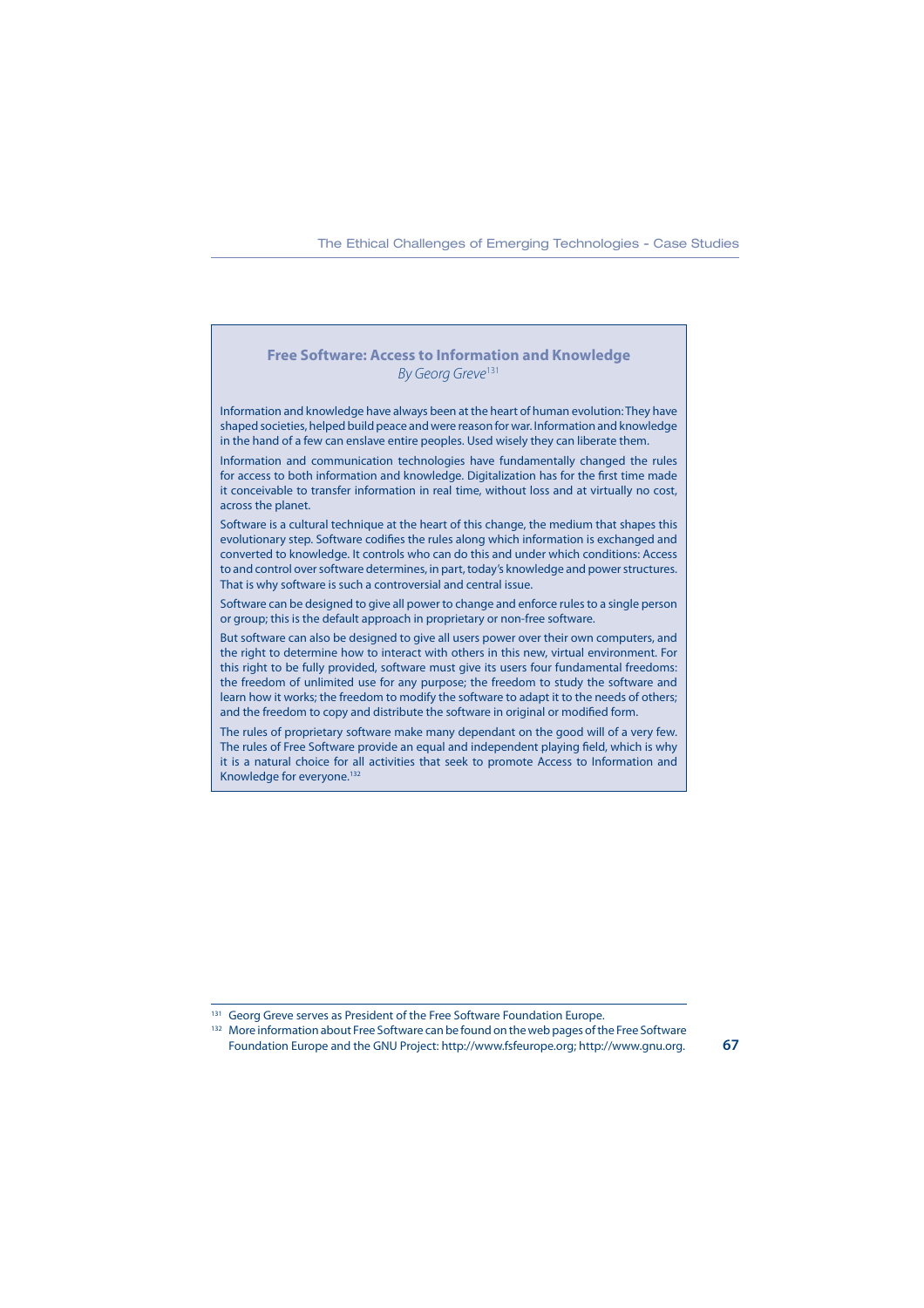#### **Ramifications and Concerns**

Grid computing in time could reshape access to computing. Rather than requiring each individual to have a high-powered computer, grid computing encourages the use of low-cost "dumb terminals," each with only enough computing power to perform routine tasks and to coordinate communication with a central computing resource. These terminals are generally much cheaper than a standard computer, and they thereby suggest a way to provide computing access to the poorest regions of the world (particularly in combination with mesh networking).

This optimism presumes that users from poor regions will in fact be able to access the shared computing utility. If, however, grid computing is run as a commercial operation, ability to pay may exclude many areas of the world from sharing this resource; if it is not structured as a commercial enterprise, then some organization will have to agree to subsidize its existence.

While distribution of gains will need to be worked out, grid computing in theory promises outstanding efficiencies. Instead of having billions of devices that either have unused computing power or are constrained in this capacity, this technology allows resources to go where they are needed. Just as other technologies herald vast efficiencies, grid computing's economic gains could boost the standard of living and so buttress the right to life, liberty and security of person.

In practice, of course, there will be significant hurdles in terms of accounting and system security that will need to be overcome. Grid computing within a single organization is far easier than an open grid using the Internet.

A large-scale grid is not without its infoethics hazards. The security risks implicit in sharing computing power and data with others will make demand for digital identity management and other security-related technologies more pronounced, in turn heightening the ethical concerns associated with those technologies. Moreover, if grid authentication were centralized or concentrated, access chokepoints theoretically could discriminate among people wishing to participate in the network.

Similarly, a grid architecture by its nature demands distinctions based on content. The technology facilitating these distinctions as currently designed will allow "deep packet inspection" by governments or companies providing Internet services – meaning that these entities could monitor and possibly block the flow of specific information. The threat to freedom of expression is obviously profound here.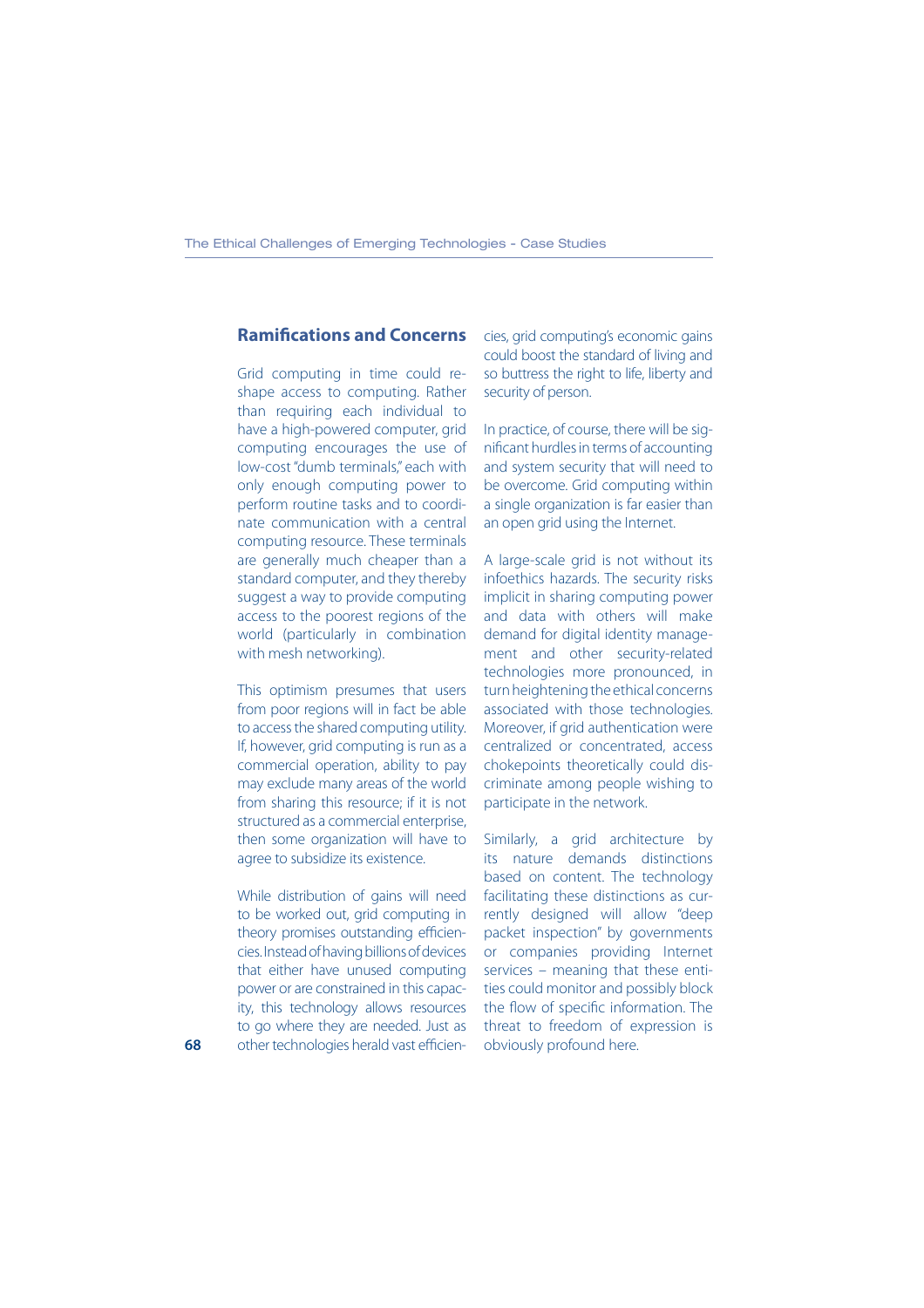These negative prospects weigh harnessed for a variety of purposes. against the benefits of efficiencies and Decision-makers today must balance access that will accompany the vast the infoethics tradeoffs and steer the computing power, data accessibility, Information Society toward sound and data storage of grid computing.

grid computing choices.

As with other technologies, grid computing itself is neutral, and it can be

#### **Reading and Libraries: Two Notes133** David Weinberger<sup>134</sup>, Joho the Blog, March 6, 2006

I can't wait until we're all reading on e-books. Because they'll be networked, reading will become social. Book clubs will be continuous, global, ubiquitous, and as diverse as the Web.

And just think of being an author who gets to see which sections readers are underlining and scribbling next to. Just think of being an author given permission to reply.

 $\sim$   $\sim$   $\sim$ 

I can't wait.

As we put our works on line, we'll only need one library…

Why have more than one library when you can link to and aggregate whatever you need? Oh, the library will be distributed and portions will be replicated for safety's sake – we will have learned something from Alexandria – but that's just an implementation "detail."

 $\sim$   $\sim$   $\sim$ 

When all our works are digitized, a local library will be nothing but a playlist.



Licensed under a Creative Commons "Attribution-NonCommercial-ShareAlike 2.0" license (for details, see [http://creativecommons.org/licenses/by-nc-sa/2.0/\).](http://creativecommons.org/licenses/by-nc-sa/2.0) 

<sup>133</sup> Available at http://www.hyperorg.com/blogger/mtarchive/reading\_and\_libraries\_two note.html#comments.

134 David Weinberger is a Research Fellow at the Berkman Center for Internet and Society at Harvard Law School.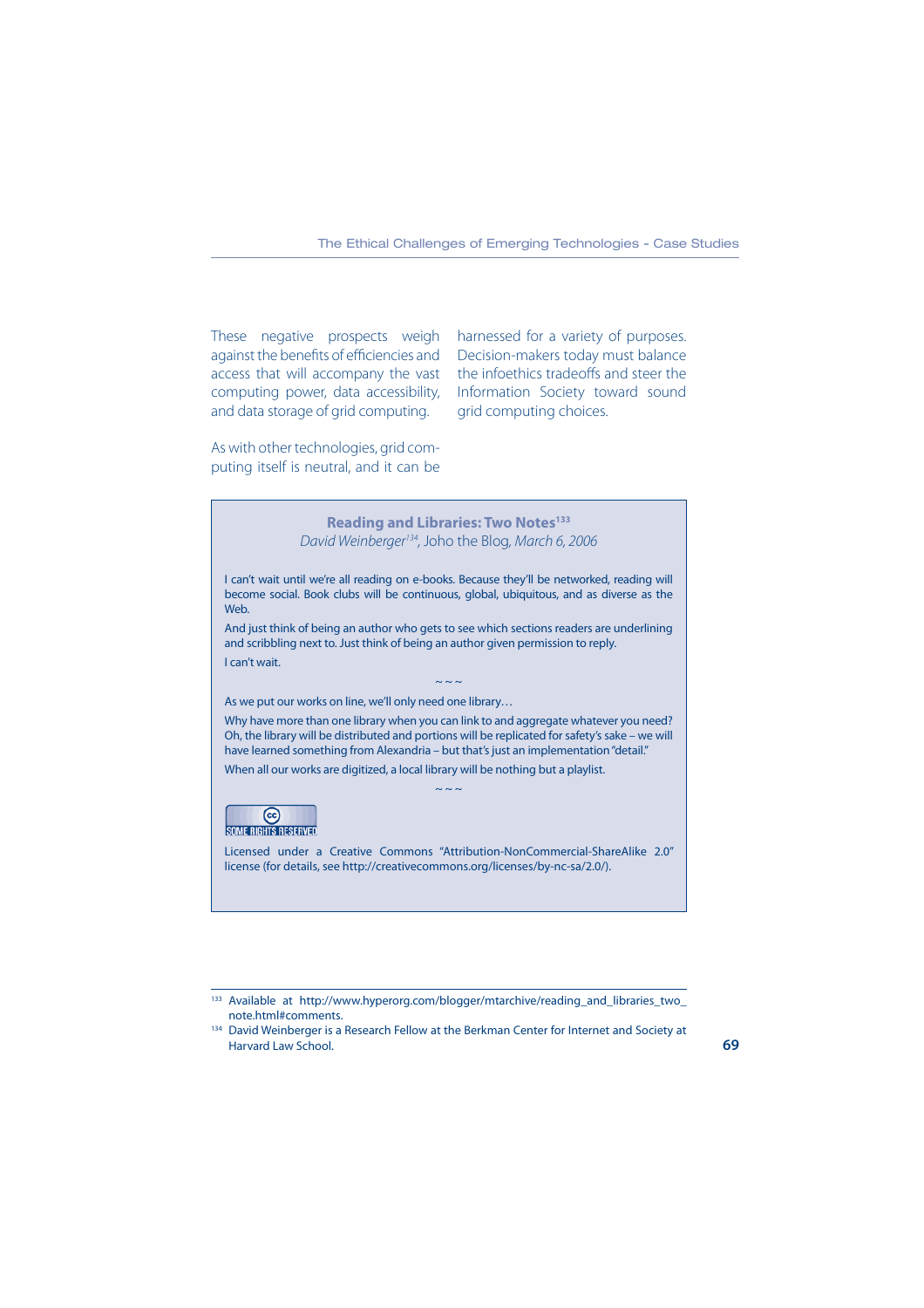# **New Computing Technologies**

Moore's Law holds that the computing power of a single chip doubles approximately every 18 months.<sup>135</sup> Each time we appear to reach a limitation that would end this exponential growth, a new technology arrives that permits computers to continue to increase in capacity as the prior technology approaches its limits.

There are several technologies that offer the potential of expanding computing capacity beyond the capabilities of today's integrated circuits.136 This section touches on some of these technologies, and then addresses their common consequence: the continuing increase of computing power.

## **Nanotubes and Three-Dimensional Computing**

Current integrated circuits are essentially two-dimensional; as chips become more complex, with multiple subcomponents, the constraint of operating in two dimensions with a fixed number of layers for interchip

communication is a limitation on computing power.

By expanding computation into three dimensions, this limitation can be circumvented. Although it may be possible to achieve this augmentation with silicon-based transistors, other transistors may be better suited to a three-dimensional processor. Nanotubes – i.e. cylinders formed of a hexagonal network of carbon atoms – could be a more viable vehicle for three-dimensional computing. However, this technology is not currently available commercially, as manufacturing techniques to place nanotubes into a prearranged pattern do not yet exist.

## **Molecular and Biological Computing**

Other new technologies seek to displace the transistor – the core of modern devices – with completely new computing elements. Molecular computers utilize individual molecules as computing devices, allowing data to be represented by a given configuration of a molecule, and computations to be performed by altering the molecule. Likewise, biological computers use living cells

<sup>135</sup> See Wikipedia, Moore's Law, [http://en.wikipedia.org/wiki/Moore%27s\\_law \(](http://en.wikipedia.org/wiki/Moore%27s_law)viewed February 26, 2006). 136 See generally Ray Kurzweil, The Singularity Is Near, Ch. 3 (2005).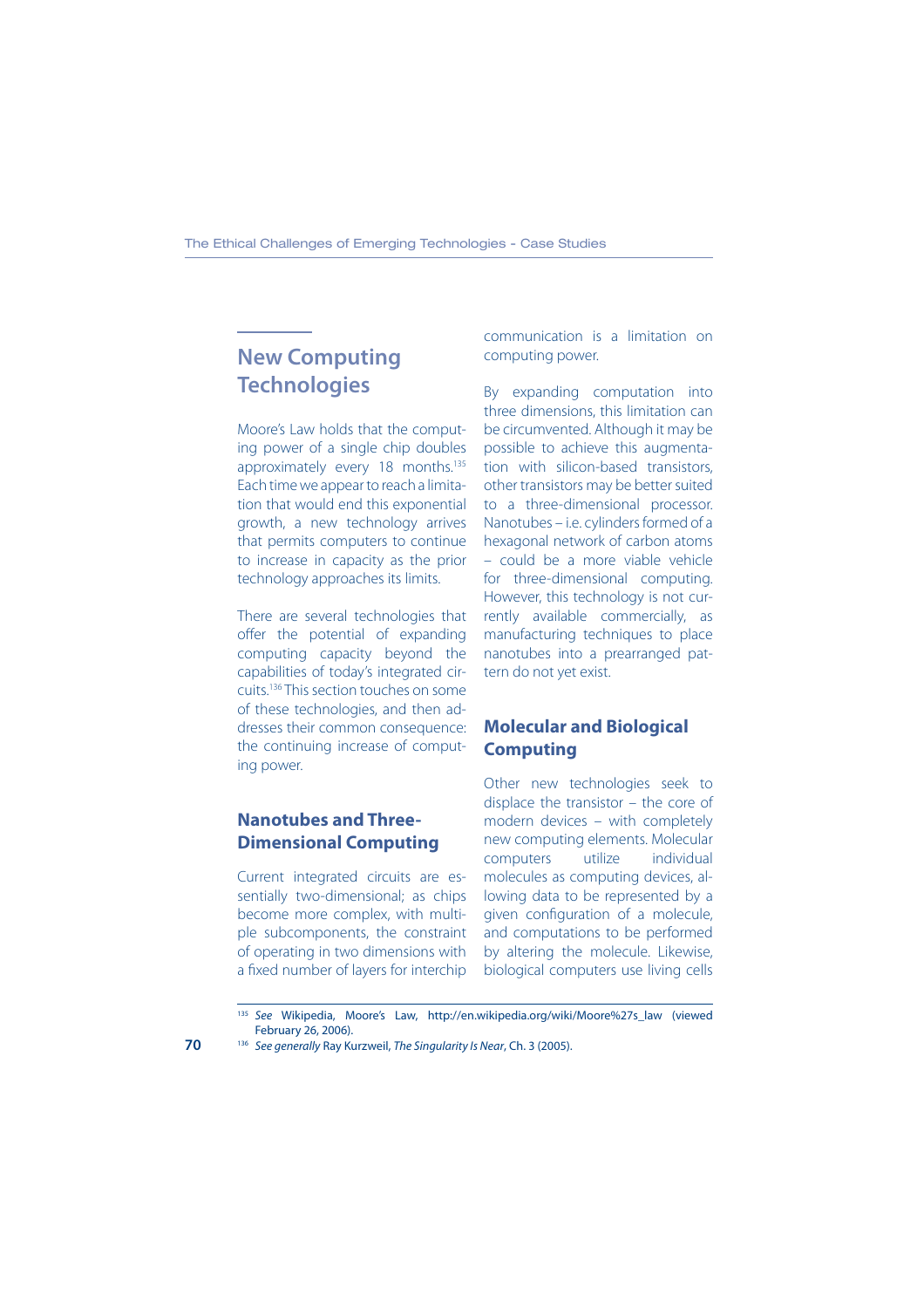as computers, with the cell's own DNA determining the computation that it performs. Research is currently ongoing concerning both of these computing technologies.137

### **Optical and Quantum Computing**

In a traditional computer, each element performs one computation on one piece of data at any given time. New technologies, however, can allow a single computing element to work on multiple data pieces at once.

Optical computing permits this parallel processing by encoding data in a stream of light. By use of a prism technique, these streams of light can pass through the same device at the same time without interfering with each other. A single optical computing element – which performs a calculation by altering a stream – can thus process several data elements at the same time.

Quantum computing uses the nondeterministic quantum nature of particles to represent every possible state of the particle, eventually generating a particle in a specific state that corresponds to the solution to the problem.

One limitation shared by both optical and quantum computing is the nature of the computations that they solve: Each is only efficient when performing the same calculation on a very large data set. Thus, these technologies are clearly applicable to certain problems – such as image processing calculations that require each portion of the image to be processed – but are more difficult to apply to calculations on a smaller scale. However, the advent of grid computing may offer additional opportunities to utilize massively parallel computing technologies such as these.

### **Ramifications and Concerns**

Although most of the technologies discussed in this section are not likely to exist commercially for a few years, they suggest promising alternatives to the existing method of computation. Each presents its own technical challenges that must be overcome in order to make the technology viable; however, none of the challenges appear insurmountable, and it is all but certain that at least one of these technologies will serve to allow the continuing increase in computing power.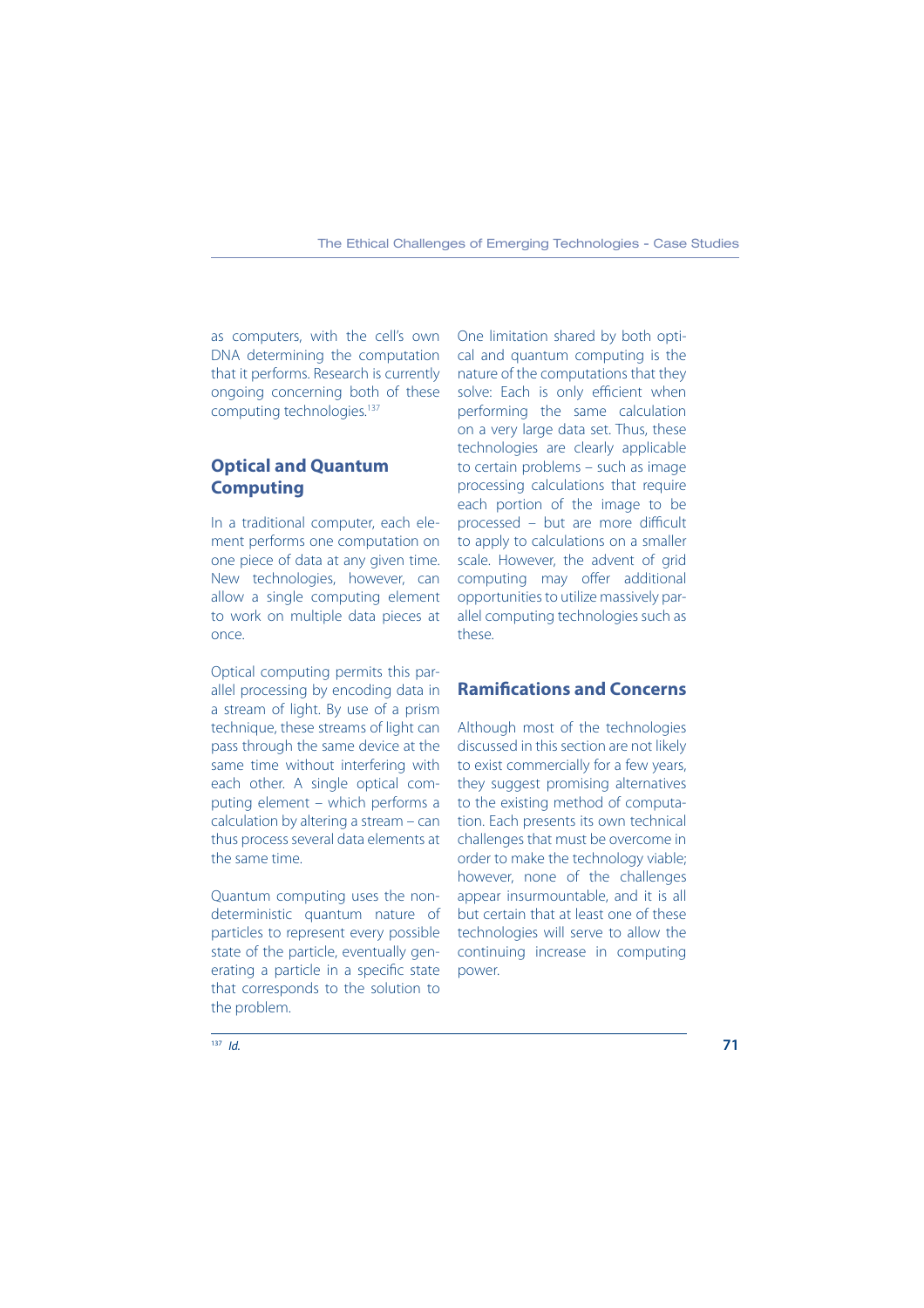These technologies, taken as a whole, suggest that the Information Society is nowhere near the limits of its capacity. Computers will almost certainly continue to grow smaller, more powerful and more networked in the future, and the Internet's explosion from curiosity 15 years ago to dominant paradigm today signifies only the very beginning of the Information Society.

Such computing power could go far in achieving infoethics goals. For example, high-powered computing could enable translations on a wide scale, helping to bridge people of different language groups and promote diversity. So, too, these resources could boost access to communication by providing computation muscle for computing grids – enabling people with cheap, low-powered devices to access information generated or stored elsewhere.

Cutting in the opposite direction is the potential increase in surveillance capabilities. While today such intelligence may seem far-fetched, this technology could have the muscle to make sense of enormous quantities of data gathered by search engines, ISPs, video cameras, fi nancial intermediaries, and other data collection points. Here again, surveillance could put a severe dampener on the practice of human rights, particularly those instrumental in preventing the abuse of power since surveillance could be used to thwart privacy, assembly, and dissent.

These technologies could also disrupt geo-politics as entities enjoying early access to them would have a significant "first mover" advantage. As such, the technologies could be used to threaten the right to life, liberty, and security of person and other rights; of course, or they could also be used to usher in changes that improve the exercise of these rights.

To prepare for these seemingly overwhelming technologies, the Information Society must consider today's relatively small programmes that will pave the way for such power, and make every effort to ensure that machines are coded with a language of respect for human rights.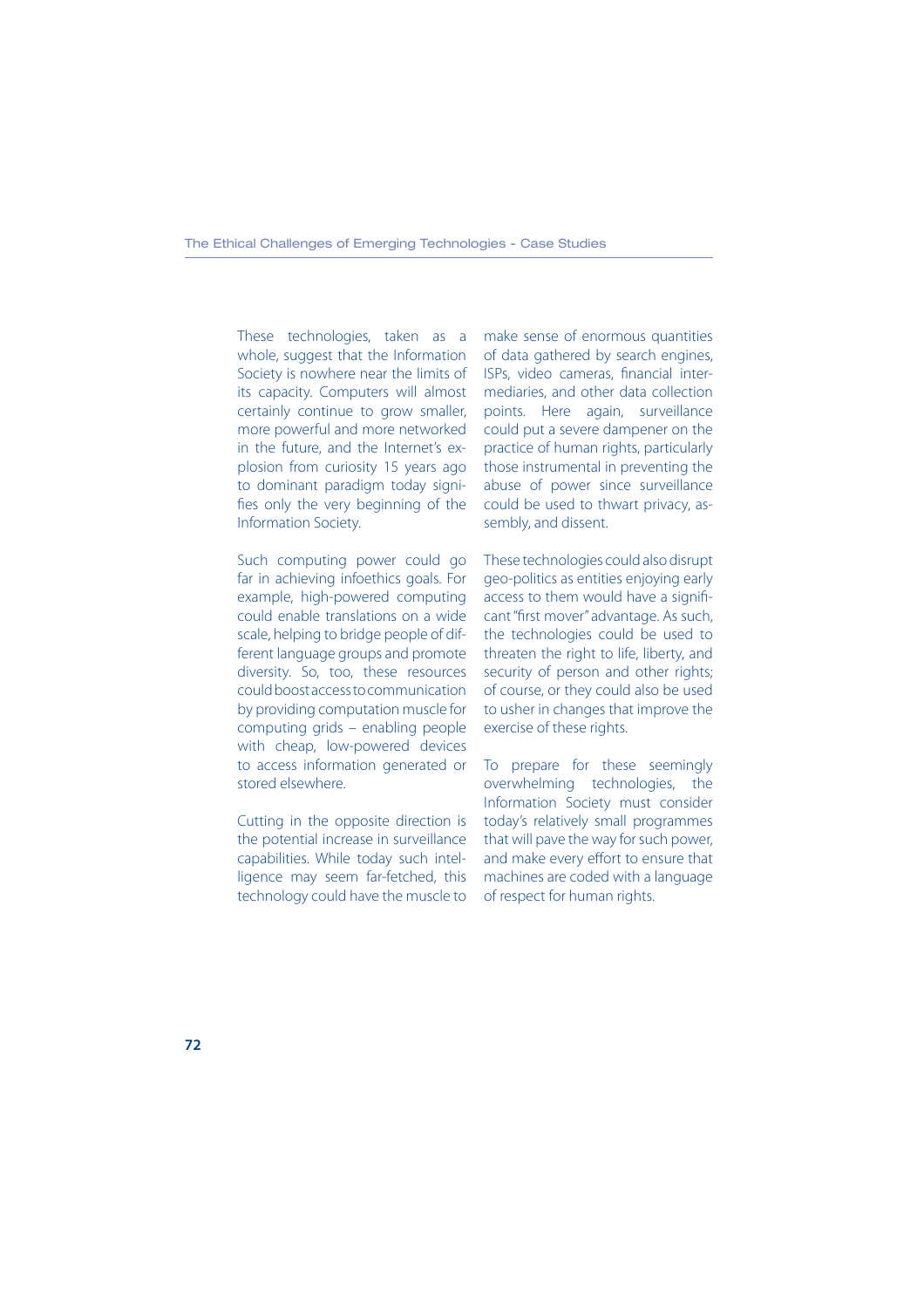## **Table: Summary of Infoethics Concerns**

| <b>Technology</b>                     | <b>Possible Positive Effects</b>                                                                                                                                                                                                                                                                                                                                                                | <b>Possible Negative Effects</b>                                                                                                                                                                                                                                                                                                                                                                                                                                                      |
|---------------------------------------|-------------------------------------------------------------------------------------------------------------------------------------------------------------------------------------------------------------------------------------------------------------------------------------------------------------------------------------------------------------------------------------------------|---------------------------------------------------------------------------------------------------------------------------------------------------------------------------------------------------------------------------------------------------------------------------------------------------------------------------------------------------------------------------------------------------------------------------------------------------------------------------------------|
| <b>Semantic web</b>                   | Expands access to information;<br>$\bullet$<br>Could cause polarization<br>$\bullet$<br>and lack of public discourse,<br>though this is debated.<br>Brings efficiencies (boosting<br>$\bullet$<br>the economy and with it the<br>standard of living, which some<br>people see as directly related<br>to the right to life, liberty and<br>security of person).                                  | Could make it easier to block<br>people from receiving various<br>content;<br>Could make it easier to prevent<br>people from imparting content<br>(e.g., thwarting certain content<br>or competition supplied by<br>new entrants);<br>Could put people on the same<br>level as objects.                                                                                                                                                                                               |
| <b>Digital identity</b><br>management | • Could enhance privacy and<br>security;<br>• Could bolster freedom of<br>assembly by helping people<br>identify others with similar<br>interests;<br>• Could bring efficiencies and<br>set web services free (boosting<br>the economy and with it the<br>standard of living, which some<br>people see as directly related<br>to the right to life, liberty and<br>security of person).         | Could allow collusion and<br>profiling by identity providers<br>and relying parties;<br>Could easily be converted into<br>a government-centric system;<br>Could enable discrimination;<br>• Could cause humans to be at<br>the mercy of machines tasked<br>to act as agents;<br>Could intensify security risks of<br>compromised computers.                                                                                                                                           |
| <b>Biometrics</b>                     | • Could bring accountability,<br>which some people see as tied<br>to the right to life, liberty and<br>security of person.<br>Could increase government's<br>$\bullet$<br>capacity to provide the public<br>with governmental services<br>(e.g., speedier passport checks<br>at airports). Some people<br>would view this as promoting<br>the right to life, liberty and<br>security of person. | Could be coupled with digital<br>$\bullet$<br>identity management tools as<br>a pre-requisite for participation<br>in Information Society<br>activities;<br>• Could lead to international<br>system of central<br>administration, but<br>international bodies are not<br>equipped to prevent the abuse<br>of power;<br>Could enable extensive<br>$\bullet$<br>surveillance, thereby hurting<br>privacy, freedom of association<br>and freedom of expression,<br>among other freedoms. |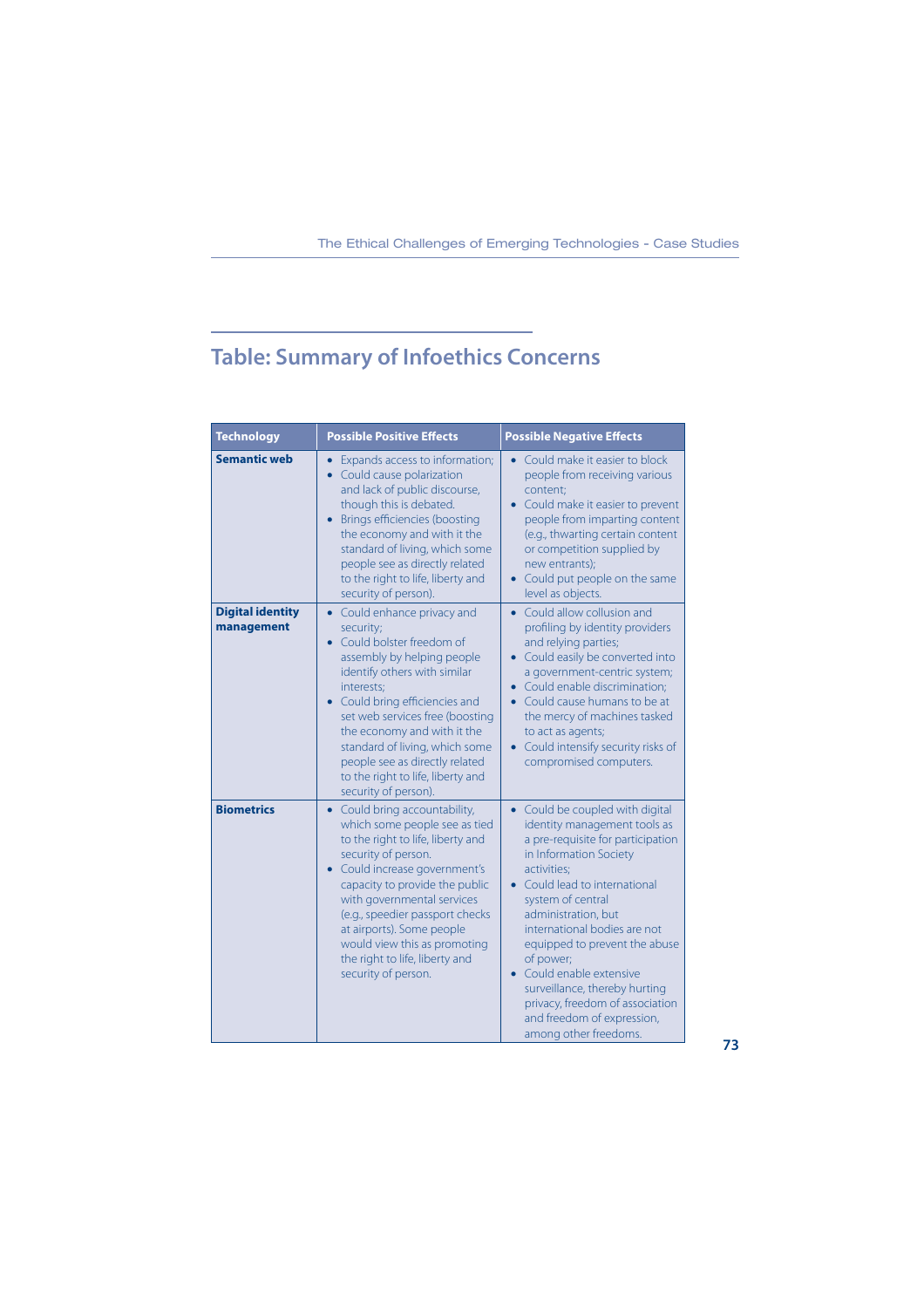| <b>Technology</b>                    | <b>Possible Positive Effects</b>                                                                                                                                                                                                                                     | <b>Possible Negative Effects</b>                                                                                                                                                                                                                                                            |
|--------------------------------------|----------------------------------------------------------------------------------------------------------------------------------------------------------------------------------------------------------------------------------------------------------------------|---------------------------------------------------------------------------------------------------------------------------------------------------------------------------------------------------------------------------------------------------------------------------------------------|
| <b>RFID</b>                          | • Could bring efficiencies in<br>the supply chain (boosting<br>the standard of living, which<br>some people see as related life,<br>liberty and security).<br>Could increase security by<br>$\bullet$<br>augmenting enforcement<br>capabilities.                     | Could impinge on freedom<br>of religion if implants were<br>necessary for participation in<br>the Information Society.<br>Could enable extensive<br>surveillance, impinging on<br>privacy and other freedoms.                                                                               |
| <b>Sensors</b>                       | • Could serve as life-saving<br>devices (directly related to the<br>right to life, liberty and security<br>of person);<br>Could help optimize<br>production and distribution<br>(contributing to efficiency and<br>thereby life, liberty and security<br>of person). | • Could breed uncertainty<br>regarding the public domain<br>and access to information and<br>the means of communication:<br>Could cause governments to<br>have sovereignty and security<br>concerns.<br>Could enable extensive<br>surveillance, impinging on<br>privacy and other freedoms. |
| <b>Geospatial web</b><br>and LBS     | • Could be viewed as helping<br>people to exercise their right to<br>associate:<br>In extending the availability<br>of emergency services, could<br>enhance the right to life, liberty<br>and security of person.                                                    | • Could hinder privacy through<br>the tracking of location;<br>Could allow discrimination<br>and the blocking of assembly<br>and expression through the<br>tracking of location.                                                                                                            |
| <b>Mesh networking</b>               | Could disrupt content<br>restrictions (e.g., filtering or<br>bandwidth allocation);<br>• Could help poor regions<br>have access to means of<br>communication.                                                                                                        | • Could concentrate power in<br>Internet-backbone connection<br>points;<br>• Could give rise to<br>authentication that carries<br>similar side effects as digital<br>identity management tools<br>(especially privacy).                                                                     |
| <b>Grid computing</b>                | • Could provide computing and<br>data storage and retrieval for<br>the poor.<br>By allowing resources to go<br>where needed, would offer<br>efficiencies.                                                                                                            | • Could enable extensive<br>surveillance, impinging on<br>privacy and other freedoms;<br>Could allow discrimination and<br>other restrictions given access<br>chokepoints.                                                                                                                  |
| <b>New computing</b><br>technologies | High-powered computing<br>could allow translations and<br>bridge people;<br>As computation behind<br>computing grids, could boost<br>access.                                                                                                                         | • Could enable extensive<br>surveillance, impinging on<br>privacy and other freedoms;<br>Could disrupt geo-political<br>balance (e.g., by enabling<br>decryption).                                                                                                                          |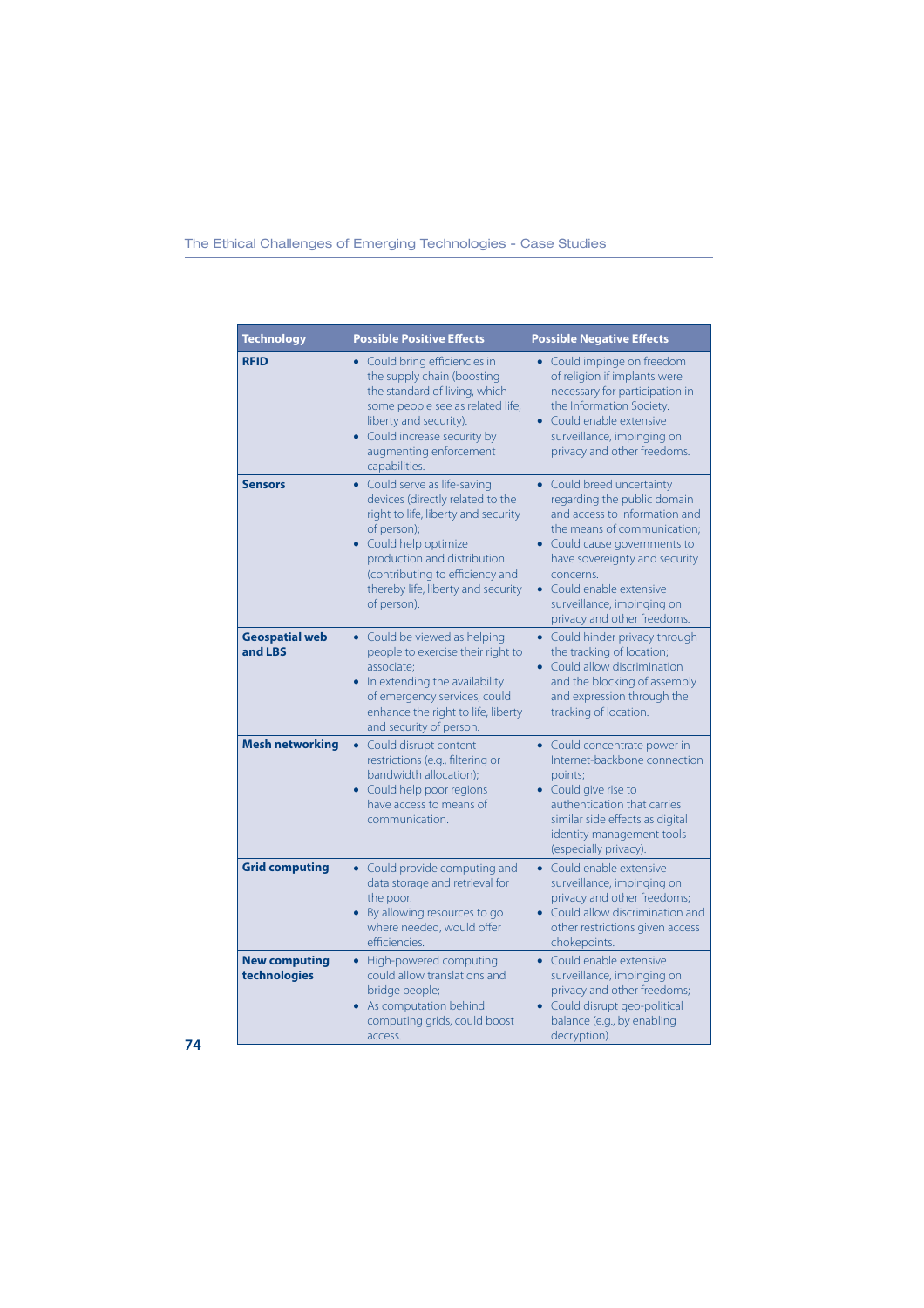# The Short Story Revisited

As noted, the **semantic web** will give computers metadata to help them sift through the enormous amounts of information that have been generated and made available via the Internet. At present humans are helping to develop this metadata, but as the Information Society moves into the future, machines will increasingly create the vocabulary for themselves. Metadata linguistically can equate a person with an object – for example placing a human and a piece of luggage in the genre of things to be tracked through airports – but it can also order the world so as to make its wonders accessible to people in a way they will enjoy – for example labeling photos for easy sharing among friends. Programming computers so that they will put data pertaining to humans on a higher plane than that of objects could prove important down the line.

#### **Digital identity management**

offers a test case for this fleshing out of what it means to be a person. In the early stage of computers' linguistic development, it would seem essential to describe humans not just

in the contextual terms of "frequent renter of cars," or "high insurance risk," but rather in terms that express what is sacrosanct, or not to be violated – such as the right to seek, receive and impart information. In this respect, digital identity management tools could be used to assert rights and seek automatic redress in case they are violated.

If machines are programmed to treat human data with an extra high degree of care, they will automatically process fingerprints, an iris pattern, or a walking gait differently than they would digitize, say, mud, a car engine, or a dog running. In this way, **biometrics** can serve to protect privacy and the right to associate freely rather than to act against these freedoms. The technology can be used for good, for example helping people recognize each other and enjoy access to a multitude of domains.

Similarly, **RFID**, **sensors**, the **geospatial web** and **location-based services** have potential to hem humans in as they make purchases, exhibit emotional reactions, and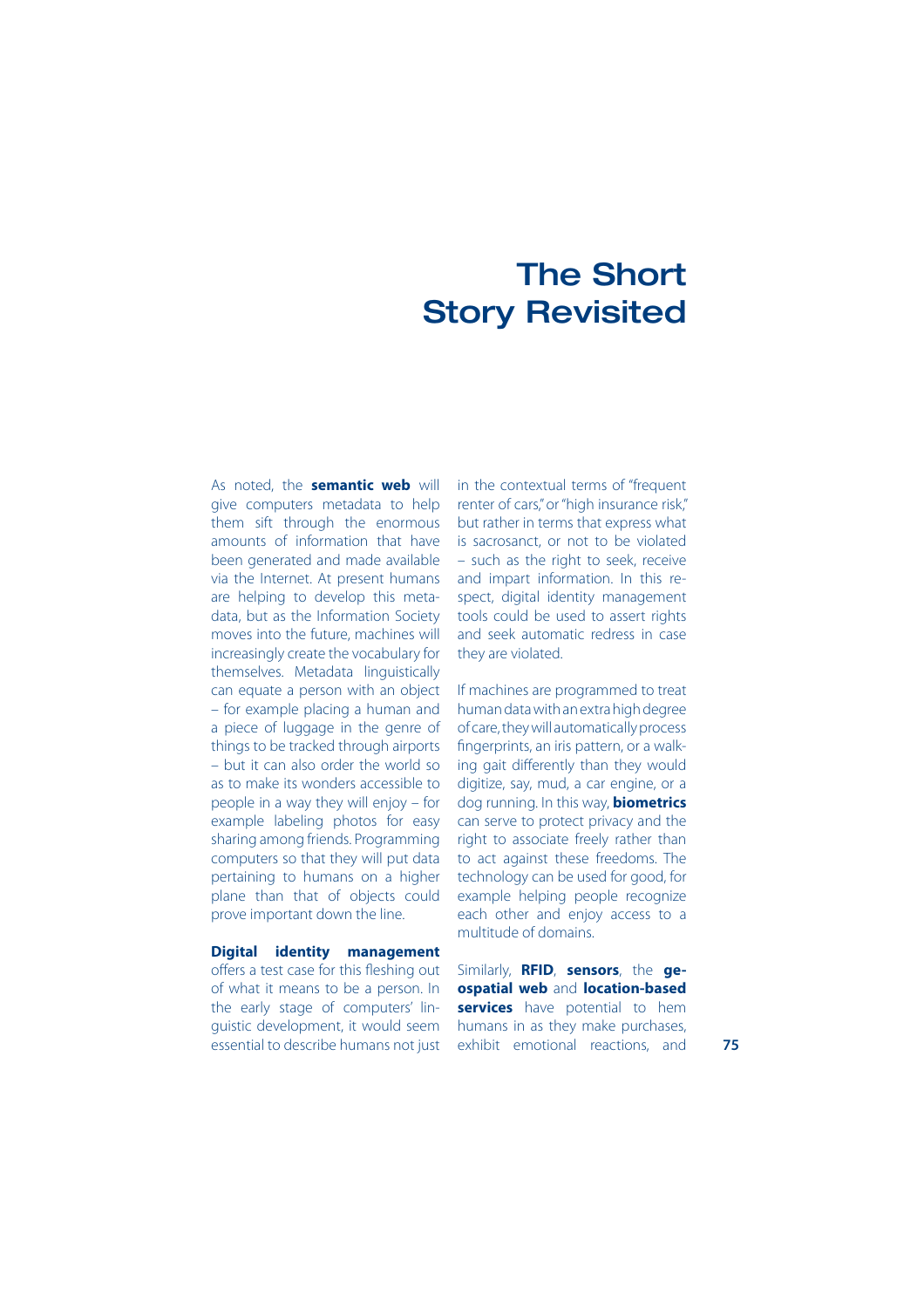move about the physical world – with this data becoming as manageable and searchable as other digitized content, subject to possible collection, analysis, and use by unknown entities. It could prove difficult for a person to know what forces he is subject to, or to refute data when society gives it credence over a person's testimony. Looking at the technologies from another angle, there are  $\bar{b}$  eneficial uses – for example with RFID tags promising to bring down a company's costs of doing business, with sensors helping to ensure that a water treatment plant is safe, and LBS and the geospatial web bringing a lost child home. These technologies also promise to let new forms of content flower. To ensure the Information Society takes the right direction with respect to these technologies, the key will again be in designating how different types of data should be treated, with the end goal being to promote the exercise of freedoms.

With **mesh networking**, these same possibilities reach the developing world, where new connectivity promises to end the marginalization of economies and the people living in them. While incumbent companies

may fear competition and others may deem uncontrolled communication a threat, the sharing of information through these networks can help democratize the Information Society. So, too, this kind of connectivity can open the gateway for diversity of content on information networks, facilitating communities based on shared culture and enabling people of different cultures to understand each other better. In this way, mesh networking technology has potential to  $maximize the benefits of educational$ informational and cultural content by expanding access to information. Indeed, technologies such as mesh networking can extend the reach of the Internet and make universal access to information a reality.

As lightweight devices connected to mesh networks and ever more powerful computers all plug into the **grid**, they may face different constraints depending on whether they are contributing or consuming resources. What will be important here is that people all enjoy the right to equal access and are not discriminated against in the authentication and authorization processes based on criteria that are unrelated to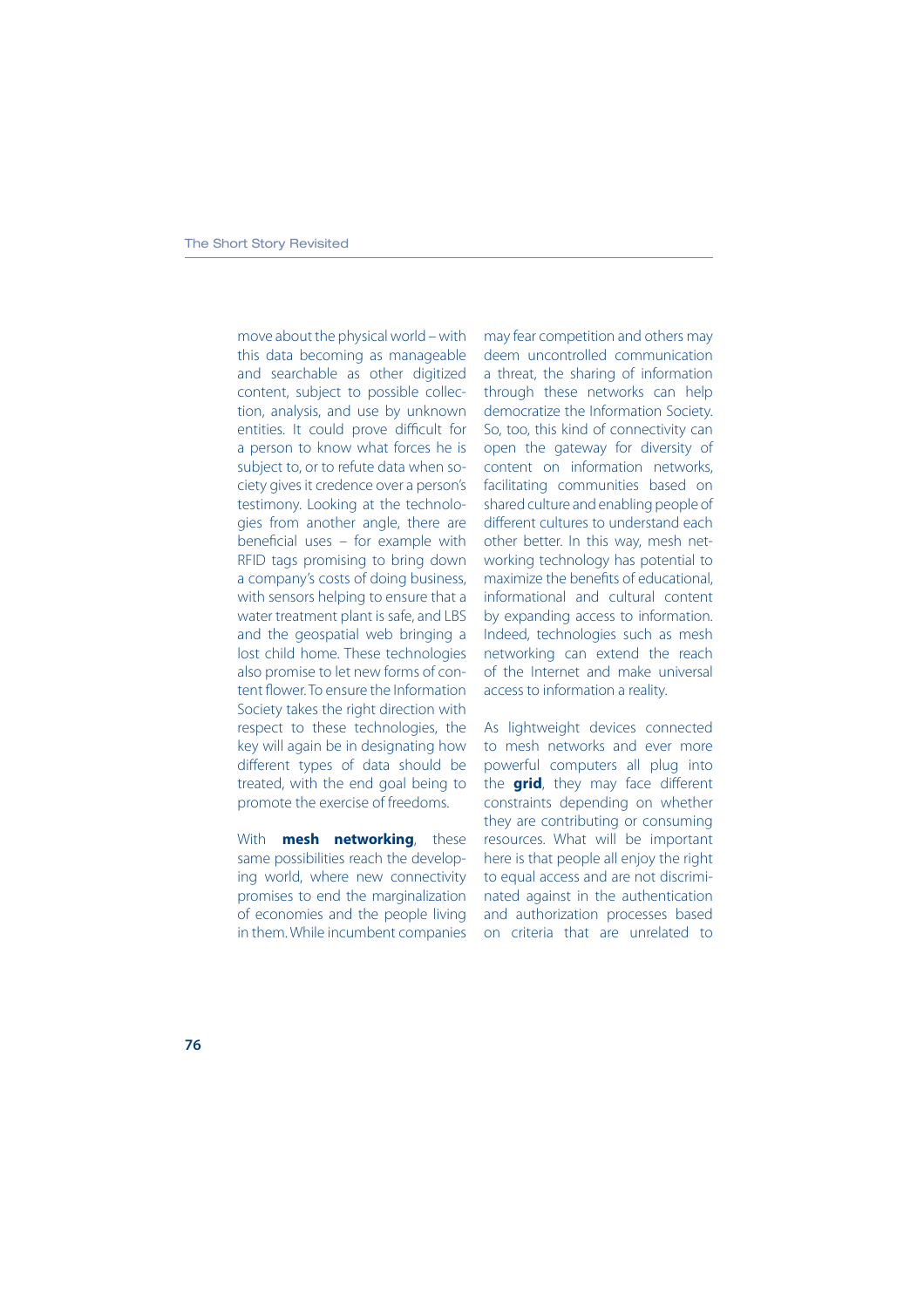computing and storage resources. Here again, the programmes people design for computers today will be the building blocks for these access controls, and the Universal Declaration on Human Rights can serve to guide the process.

Designing the right systems at this stage will prove pivotal for a future that draws upon **new technologies** such as optical or quantum computing. Today's decisions may prove crucial in ensuring that any vast, virtual "brain" that emerges uses its cognitive force to protect people in their humanity. If the Information Society makes the right choices from the ground up, tomorrow's highpowered machines may respect the values that have been ordered. In that sense, this future computing power has potential to guard human rights better than people have to date. The flip side, of course, could be dark.

In sum, the fundamental issue is not information itself, but the freedoms that it enables. The goal of the Information Society, then, is to promote the fulfillment of infoethics goals through the ethical design, deployment, and use of technology.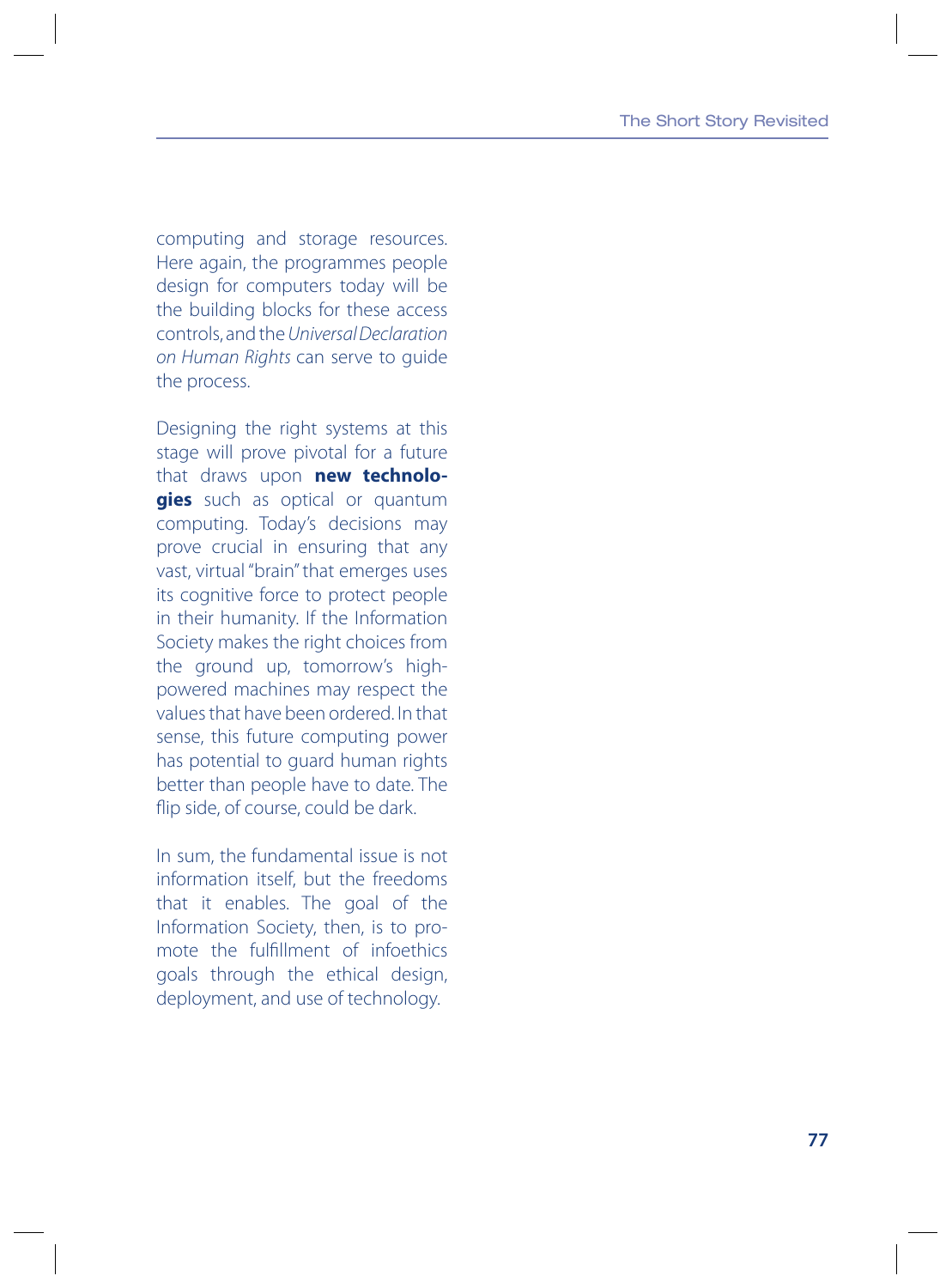# Recommendations

Emerging technologies open many new opportunities and avenues for action for UNESCO and its partners to fulfill their respective mandates and engage proactively in the development of the Information Society, as shows the following non-exhaustive list of recommendations.

#### **1. ACTING AS A LABORATORY OF IDEAS THROUGH:**

#### **1.1. Establishing an Advisory Board**

International work on the ethical implications of emerging technologies should benefit from regular insights by an Advisory Board. Policymakers and people generally are interested in what top technology experts have to say, and there are complementarities in the interests of UNESCO and the programmes of certain academic institutions focusing on technology – both of which embrace goals like respect for human rights and access to knowledge. Therefore, having a special Advisory Board on infoethics would allow UNESCO to harness the knowledge of top technologists and to benefit from the respect accorded them.

Such a group could help UNESCO continue to engage in the types of collaboration pursued during the World Summit on the Information Society (WSIS), while avoiding the politics that weigh down large, high-profile forums.

To ensure the group's findings are adaptive and forward-thinking, this Advisory Board should include children and youth from around the world, as well as experts in technology and infoethics.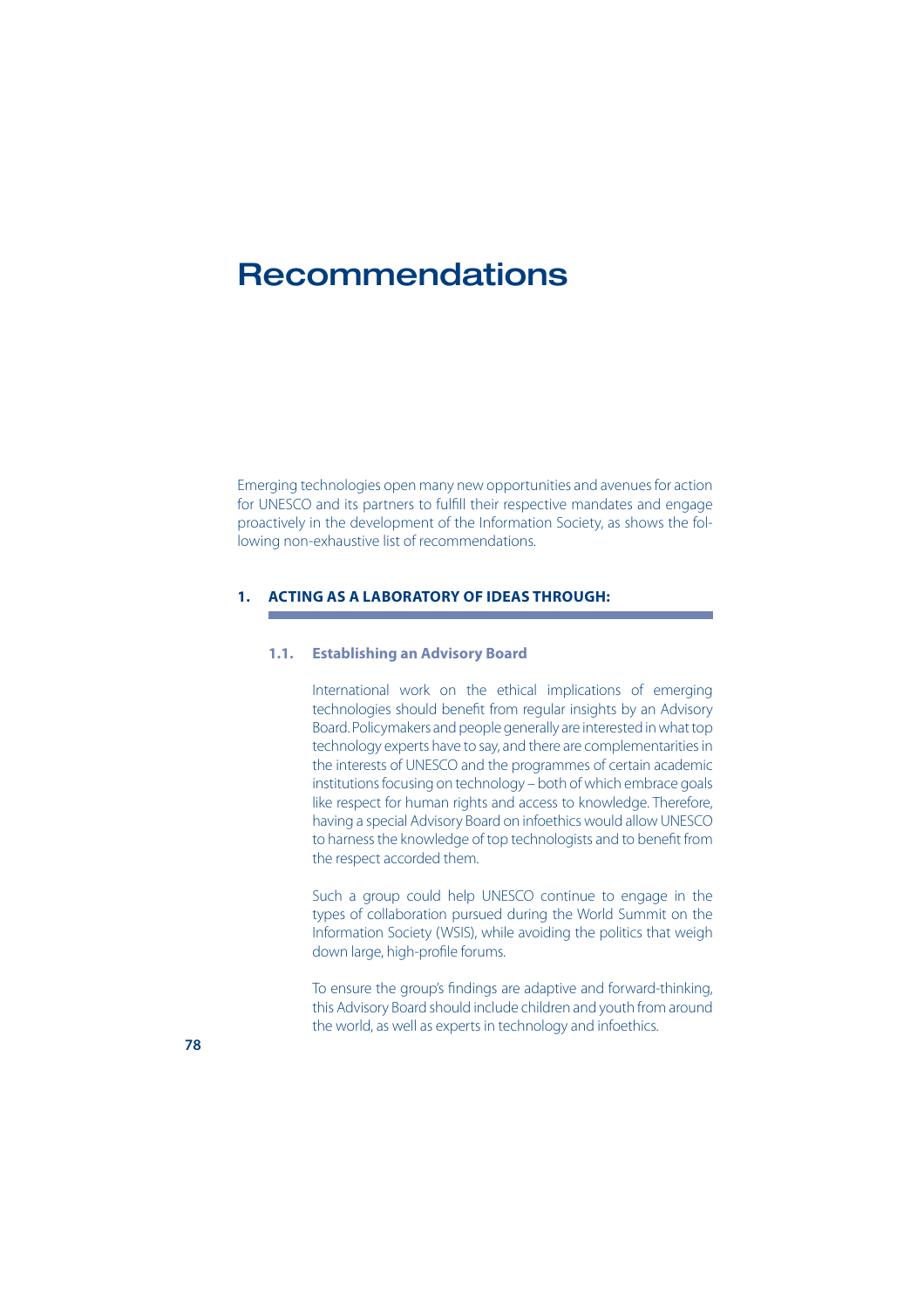In addition, UNESCO could collaborate with academic institutions in hosting brainstorming sessions to consider pressing issues of the future.

#### **1.2. Establishing a Community of Technologists to Protect Personal Data**

As noted in the survey, the control of personal data flow will prove pivotal for the exercise of human rights and access to information in the Information Society. This factor is one of the most important identified in this survey of "Ethical Implications of Emerging Technologies" as technology will increasingly have potential to be used to wield control over people's existence.

Because digital identity management will serve as the base component for other technologies dealing with the flow of personal data, and because industry is preparing to release new tools in the coming months, this particular technology is suggested here as a subject for special collaboration.

Substantive work on personal data protection would fill a void in the international system. At present, there exists a critical need for the protection of personal data. This need is recognized by the international group of Data Protection and Privacy Commissioners, who in September 2005 adopted the Montreux Declaration calling for multilateral principles in this area. The need is also recognized by computer scientists – especially leading figures in the Identity Gang industry group and in the World Wide Web Consortium (W3C), who see their work as carrying great potential for harm or good, but who are looking for guidance as to what principles they should design code to support.

Of course, the topic of personal data protections is not new: To counteract the possibility of personal data being mishandled in the information age, the Organization for Economic Cooperation and Development (OECD) and the Council of Europe (COE) each developed rules more than two decades ago.<sup>138</sup> Together, these

<sup>&</sup>lt;sup>138</sup> OECD members adopted the Guidelines on the Protection of Privacy and Transborder Flows of Personal Data in 1980. The COE adopted the Convention for the Protection of Individuals with Regard to Automatic Processing of Personal Data, CETS 108, in 1981. Subsequent instruments by these organizations have reinforced these ideas.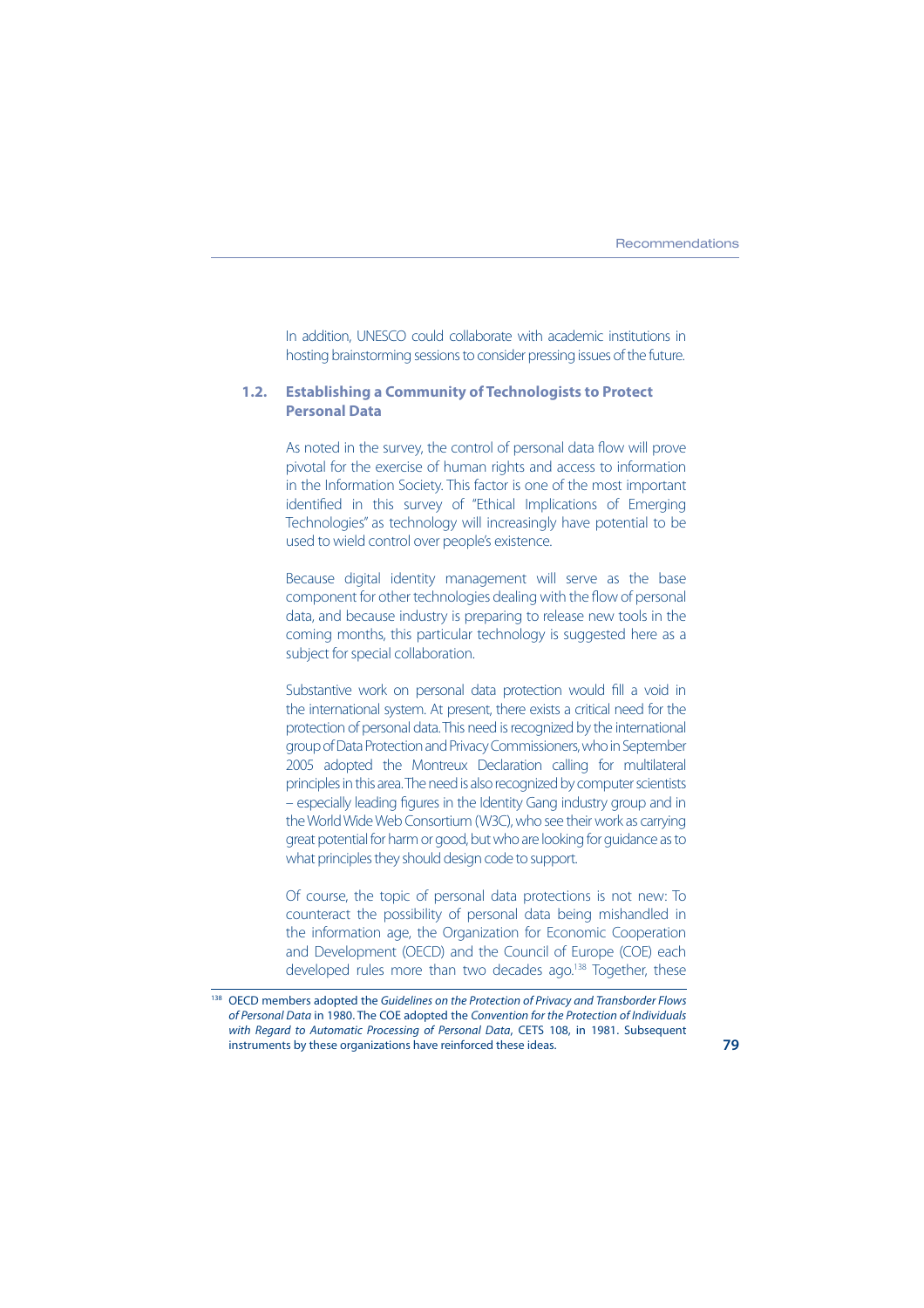initiatives comprise a solid list of protections. OECD principles include collection limitation, data quality, purpose specification, use limitation, security safeguards, openness, individual participation, and accountability. Article 6 in the COE Convention adds an antidiscrimination provision.

However, the OECD rules are non-binding, and those of the COE hold only for signatories.<sup>139</sup> Even if adopted on a binding basis throughout the world, these instruments are legal only and as such are impractical for guaranteeing the proper treatment of personal data by machines located around the world. Working with W3C and academic institutions, UNESCO could help the technology industry to develop tools to enforce personal data protections where law falls short.

#### **2. ACTING AS A STANDARD SETTER**

#### **2.1 Examining the Possibilities of Preparing a Code of Ethics**

It is recommended that a Code of Ethics be prepared as a worldwide point of reference for ethics in the Information Society. A primary objective of the instrument would be to sensitize stakeholders to the shared responsibility of actors in the Information Society to promote infoethics goals.

#### **2.2 Preparing a Study on Network Neutrality**

It is recommended that an examination be conducted of the way different regimes regulate their networks (whether they impose neutrality rules, etc.) and the resulting networks these regulations produce. The Organization could watch to see when international rulemaking or standards setting might upset the principle of network neutrality, and it could intervene with appropriate contributions to discussions. Academic institutions could be asked to assist in this capacity.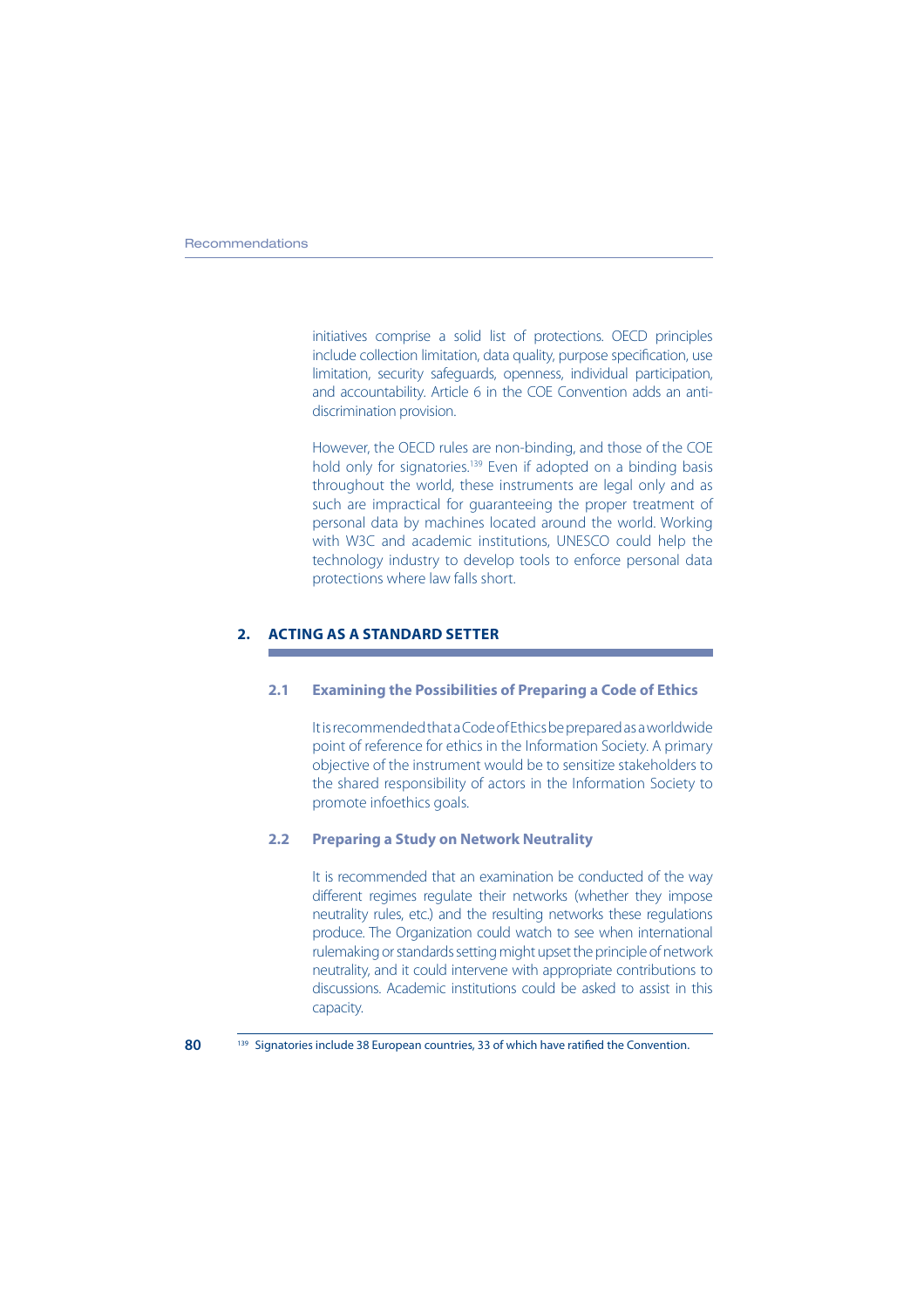#### **2.3 Publicizing Infoethics Aspects of International Rulemaking and Standards Setting**

While the composition of an Advisory Board and the brainstorming groups should remain relatively small to enable effective discussion, substantive points should be made available to the public via a web site, with summaries also available in written form for distribution to interested areas in the world that are not yet connected to the Internet. Meetings can be conducted via IRC and, if in person, can be webcast.

#### **3. FOSTERING PUBLIC EDUCATION ABOUT THE STATE OF TECHNOLOGY**

Other substantive work could focus on (a) whether the public has a right to know what the state of technology is; (b) if so, how this right can be given effect; and (c) how people can learn to understand technology's workings and respond in a way that respects each other's human rights in a crisis.

UNESCO should meanwhile support open standards and protocols that are generated through democratic processes not dominated by large corporations.

The use of OpenDocument Format and other open formats should also be encouraged as they help mitigate lock-in to certain technologies.140 Other initiatives to consider include pursuing free and open software, as well as the "Roadmap for Open ICT Ecosystems"141 developed last year.

To further these movements, UNESCO should become involved in standards-setting organizations and consult with technical experts, both to broaden its own understanding of the issues and to lend further strength to its actions.

<sup>140</sup> More information may be found at [http://en.wikipedia.org/wiki/OpenDocument,](http://en.wikipedia.org/wiki/OpenDocument) viewed March 15, 2006.

<sup>141</sup> See, e.g., [http://cyber.law.harvard.edu/epolicy/roadmap.pdf.](http://cyber.law.harvard.edu/epolicy/roadmap.pdf)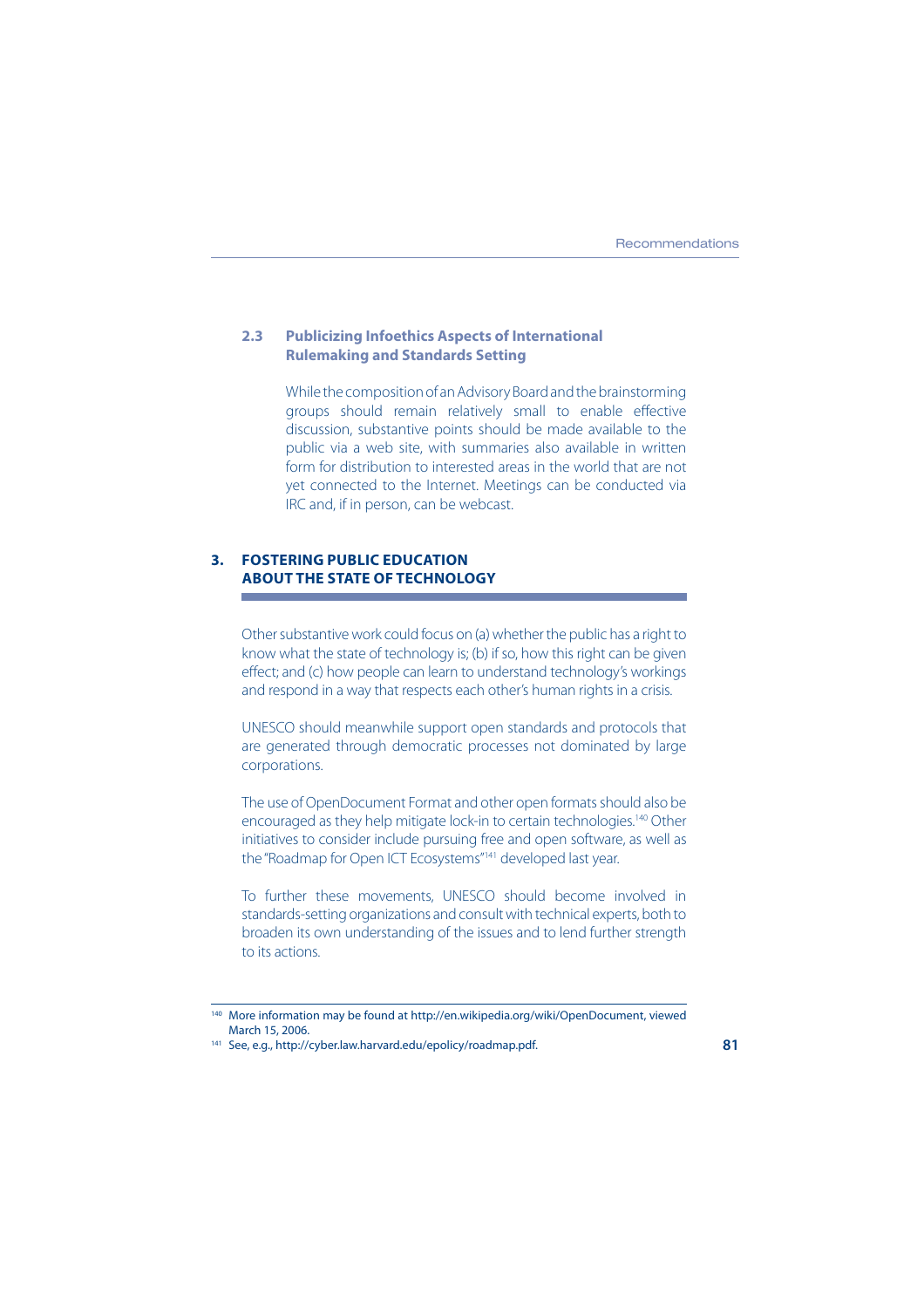# ANNEX: A Democratic Information Society (Summary of an Interview with David P. Reed)

According to David Reed,<sup>142</sup> a computer scientist who has been heavily influential in the development of the Internet, "Ubiquitous computing and ubiquitous connectivity are the synergy of interest – these technologies together would allow large-scale information-sharing systems." This section details an extensive interview with him.

#### **The Legacy of Hierarchies**

Ubiquitous computing until recently was affected by where computing originated – i.e. in a small sector of society (including large-scale organizations like the military or big business since they could afford the early versions of the technology). This small sector was using the technology primarily for computing and record keeping. The technology is thus tainted with the bias toward supporting what large-scale organizations share: that is, a "command and control" culture of overall vision with a boss and hierarchical structure, with this limited set of decision-makers defining what

information the group was interested in and who had the privilege of sharing information with whom.

In early days of computing, 30 or 40 years ago, decisions concerning many systems were made in this type of hierarchical setting or culture. So, for example, computer security was defined as: "What's good for the organization as a whole should be allowed, and what's not should be disallowed" Meanwhile, there was no democratic definition of what was good for the organization as a whole. Security in the military context was heavily worked out in computer systems as non-discretionary access control – in other words, it was not within a person's own discretion to decide with whom to share information. The idea was to require individual decisions to be in line with overall goals, with these goals implemented according to top-down rules, manuals, and policy systems that were passed out to people who had no choice but to follow them.

<sup>&</sup>lt;sup>142</sup> An interview with David P. Reed, Adjunct Professor at the MIT Media Lab. Reed codeveloped the Internet design principle of "end-to-end" (with MIT Professors J.H. Saltzer and David D. Clark) and set out "Reed's Law."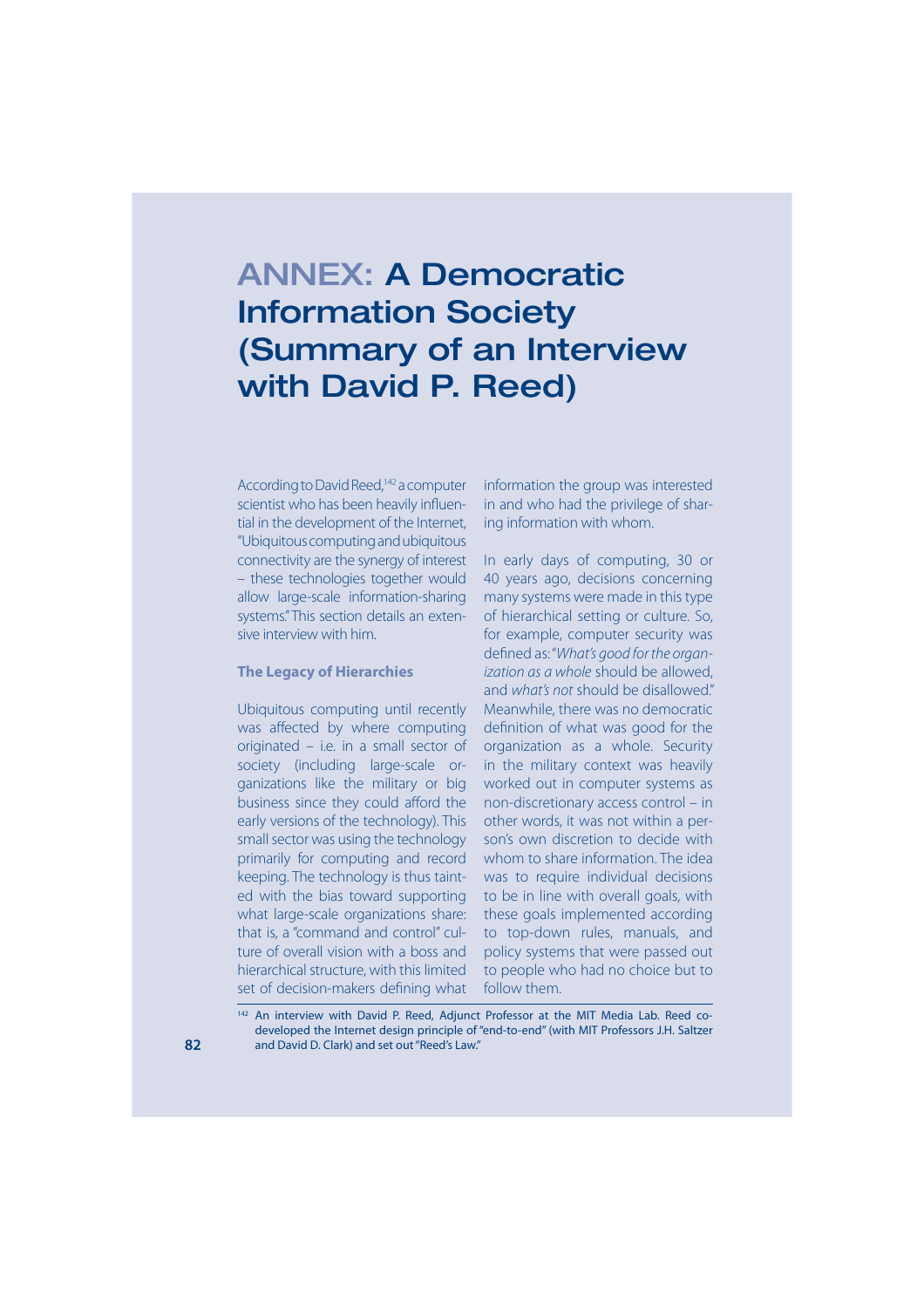The business world was a more heterogeneous environment. The question of information flow focused on boundaries, with each company having its different set of goals. Within a company the goals were shared, and information flowed between and within different divisions. However, cross-organizational information flow was to follow rules defined by a select set of people. (In other words, this system was hierarchical but more flexible than the military.)

That way of thinking about information sharing was not viable: When computerized, the military failed to work. The reason was that in practice, people had always bent the military rules; they were empowered enough to break the rules in the real world, and this discretion allowed the organization to function. The same was true in companies, where word-of-mouth information was flowing across organizations irrespective of what was supposed to flow. Trade secrets were not strictly enforced. This flexibility allowed companies to cut deals because people had a sense of valuations.

Ubiquitous computing is here today to the extent that nearly every communication that touches a computer or goes through a network does so in a way that the information is modified, or filtered, or facilitated. The system works despite the fact that designers of computer code have asked the

computers to follow a rigid set of protocols or procedures.

System designers have been assuming that the myth of how people communicate is the way they actually do, and they have tried to build into computer systems the enforcement of the way society thought it communicated: They try to apply this myth to computers, for example, in the way that a desktop machine relates to a printer. Every time coders try to enforce such hierarchies, there is a universal lesson that the story that society is telling itself is wrong.

Our society tends to think the most valuable information is in the most expensive computer or in the bosses' heads. Not so – actually those in the center have almost no information. There may be some good judgment or wisdom, but most information is at the ends or throughout the culture. As society moves computers out into that space, it frees that information to be more usable … and discovers that the most useful information is not what is stored in the center. The "myth of where the valuable information is" is being corrected.

Ubiquitous computing and ubiquitous networking represent the containers for the most valuable information and the most important decisions – that is, the distributed ones that in aggregate make the world go around.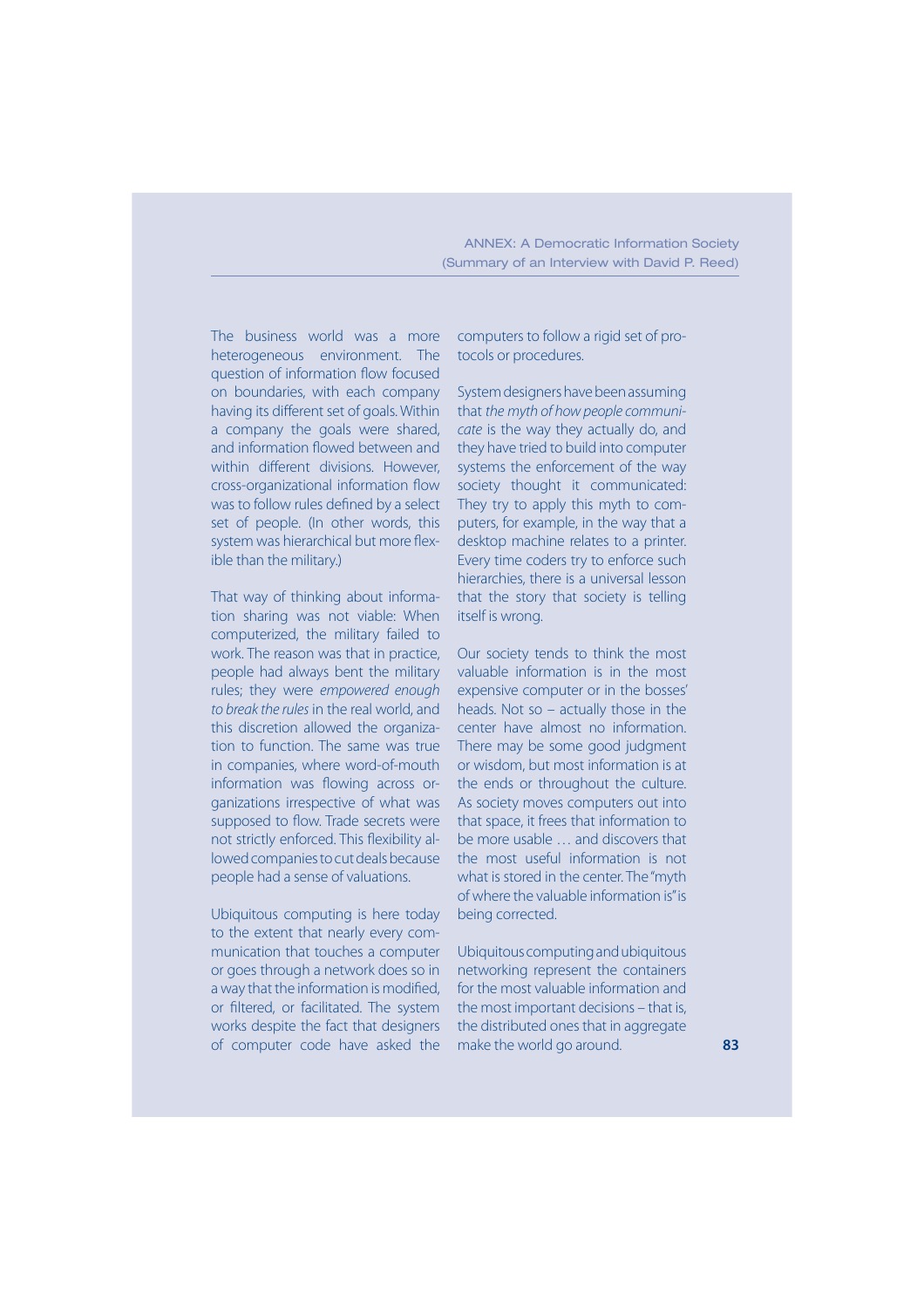UNESCO probably has its own myth that it should not challenge strong authority.

By way of example: A government whose leadership prefers the concentration of power and secrecy is harmful to its country. The powerful end up isolated from the very thing that makes the world work – that is, information. There is a risk that the information they have at the center is wrong – after all, anything that is secret is unlikely to be calibrated against reality.

#### **Computing is Extraordinarily Inexpensive**

Computing is extraordinarily inexpensive, and it is difficult for people to comprehend that it is going to be even cheaper. Take, for example, the \$100 Laptop Project. It does not matter if it is that project or others – the genius is in recognizing that in a couple of years computers will be that cheap. The magic is it is the first computing device specifically designed not to be another office computing platform  $-$  rather, the \$100 Laptop is designed to be a medium for human expression – thus, these devices constitute "networked expression machines". ICTs are no longer primarily concerned with automating a

business process, but rather the value is seen in education: This ICT is being distributed to children. The focus is not on accessing some distant web site, but rather on enabling a group of people to communicate amongst themselves on a more local and useful basis. The goal is to facilitate individual expression and sharing, to allow collaboration. It may result in a hierarchy, but not one that was imposed, and not one that is permanent.

Fixed hierarchies historically existed because it was difficult to form them in the first place; but now setting up ad hoc groups is easy. This principle is at the heart of Reed's Law, which is a mathematical way of expressing a less mathematical point: If you make group formation or relationship forming lower cost, and it is a valuable thing to do, you'll be doing a lot more and capturing a lot more value.<sup>143</sup>

As Ronald Coase has noted, firms were set up for avoiding transaction costs.<sup>144</sup> Now they are not so necessary. Now organizations can be temporary, efficient, and low cost. As technology changes to enable a more efficient form of these virtual, technological affiliations, pieces of society can organize themselves to a task much more efficiently.

<sup>143</sup> For the mathematical derivation of the number of possible subgroups, see [http://](http://en.wikipedia.org/wiki/Reed%27s_law) [en.wikipedia.org/wiki/Reed%27s\\_law \(a](http://en.wikipedia.org/wiki/Reed%27s_law)s viewed on March 14, 2006).

<sup>&</sup>lt;sup>144</sup> "The Nature of the Firm" in Readings in Price Theory, Stigler and Boulding, editors. Chicago, IL: R. D. Irwin, 1952.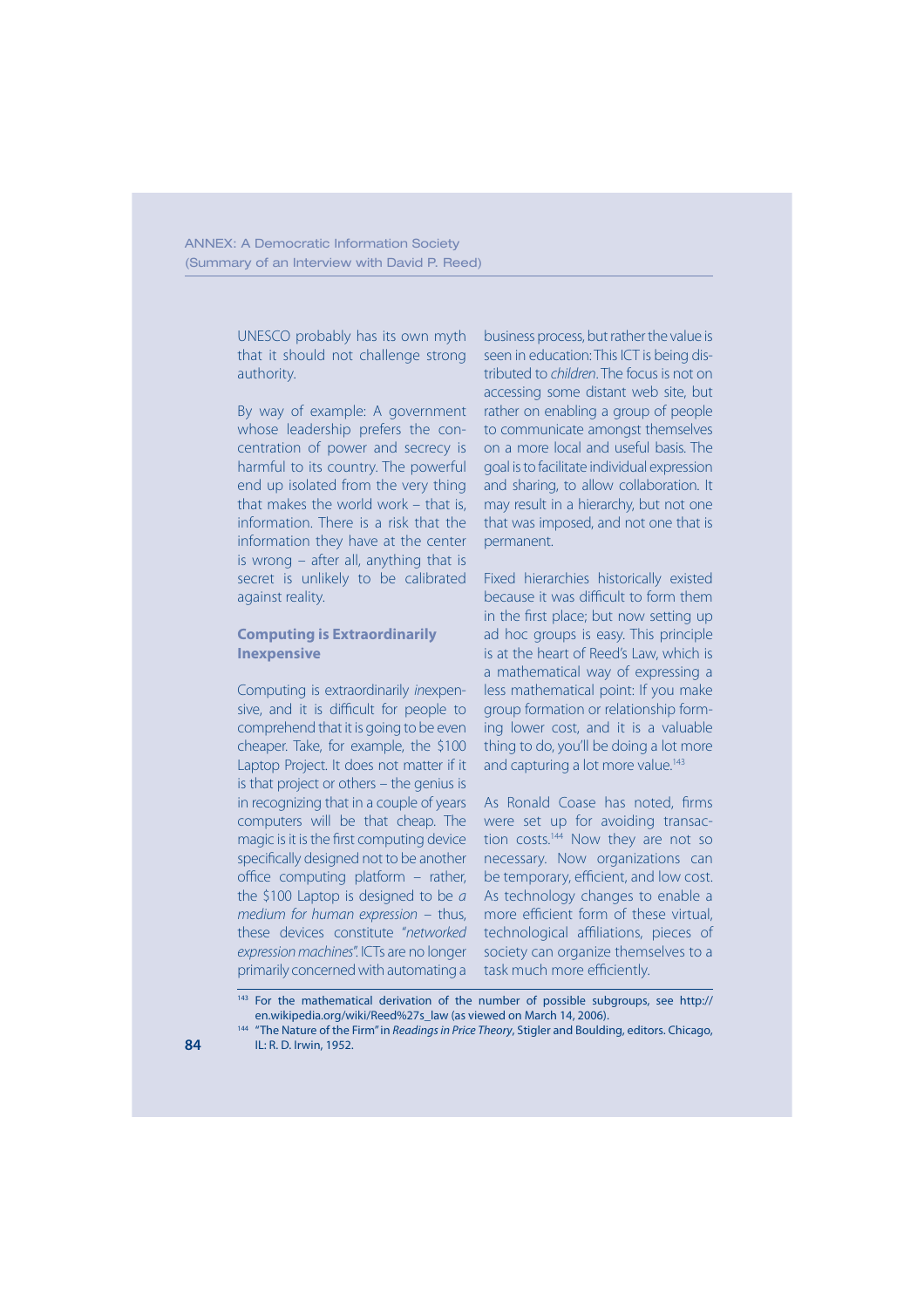Moreover, groups can form efficiently across a larger scope – for instance, the Internet allows planetary-scale groups to form efficiently.

#### **Long Distance to Proxi to Mobile**

In addition to the dismantling of transaction costs for group organization, ICTs have witnessed another trend relevant here: As networking technology covers local areas more efficiently, "proxi-com" sets in, and telecommunication – "tele" (far) "com" (communication) – is not necessarily an accurate way of describing communication. Rather, nearby communication on the community scale are more aptly called "proxi-com".

In early days of telephony there were many little networks within towns, long-distance networks between towns, and even international calling networks. The phone companies figured they could charge a good deal for long distance because people could not walk to their neighbor's house to have the conversation. Since the phone companies could not make much money off local calls (as people would walk), they set flat rates for local service. These flat rates led to ever more phone lines for local purposes, with the costs funded from long distance service. Next telephony moved to cellular networks that had mobility – meaning industrialized

society went from long-distance to proxi to mobile communication.

Internet architects had a grand view of unifying all communication networks so that they would all be interoperable. Much of the value offered by the Internet was cheap long distance as people could log into computers across the country. Indeed, the web was accessing data from around the world. Now growth is happening in the local area Internet. The value a person gets from a broadband connection still includes being able to access sites elsewhere in the world, but newly popular activities like setting up a wiki tends to correspond to local space. People care more about what is local, and those values are being moved onto the Internet.

For telephony, mobile communication became important when people who were accustomed to local communication began moving around while communicating. Now the Information Society is getting mobile Internet. Once local areas have been covered with connectivity, the result is mobility. People can move about and plug into the network.

This last stage of the mobile Internet has not really started yet. It correlates with more mobile computing platforms. The \$100 Laptop Project is interesting because it is mobile, an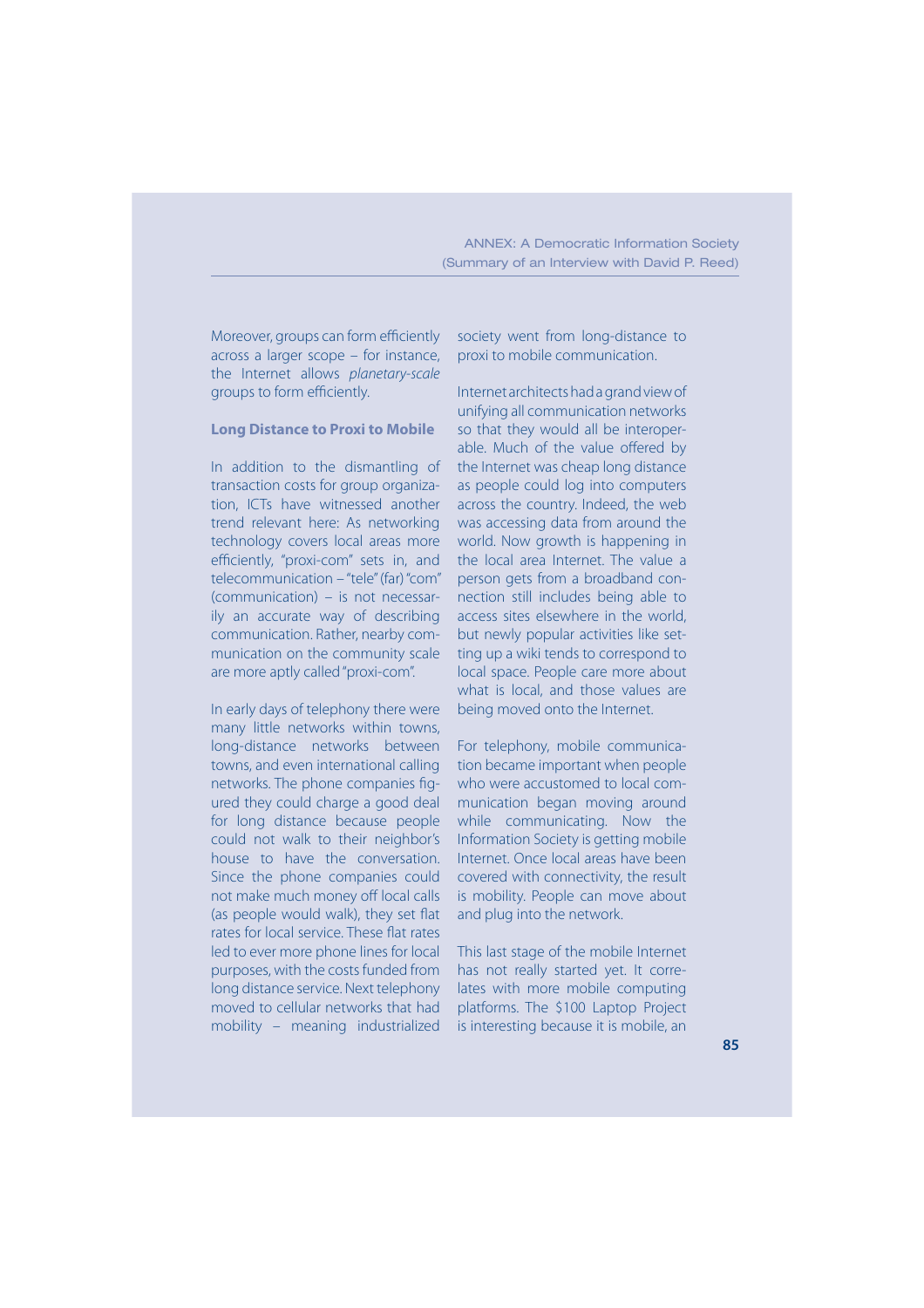"expression machine" that is also designed to work outdoors rather than in an office. Using straightforward Wi-Fi technology, along with software allowing people with laptops to send files – a group can have a music jam session. This Wi-Fi technology is the first instance of a very flexible, high-speed mobile network – and it represents viral communication, a category of networks that work without preexisting infrastructures. Such a network could cover the whole planet, with the devices themselves forming this network.

The technology has reached the point where to use very efficient radios does not require a lot of money. Historically, the slow evolution of culture has been the brake. "Viral" communication is like viral marketing – it grows by word of mouth… excitement… people teaching other people. Technological<br>changes require synchronization  $ch$ anges require with cultural values to be successful. (Again, the military has not been the key driver of viral communication because they have repeatedly wanted hierarchy, where they add a layer to reduce connectivity. Current Chinese efforts to block communication are based on the same misconception.)

Communication media are not in and of themselves that cultural – rather, cultures will overlay themselves on the Internet as it provides a new

vehicle for cultures to express themselves. Wires and digital-ness are not the culture itself, but the means by which culture may be expressed. Culture is not implemented with raw connectivity, but with users. Culture is exogenous not endogenous.

#### **Things that Take Off, Scale, and Reinforce Themselves**

Ubiquitous computing and mesh networks allow the creation of big effects. There is one problem, though: The technology can amplify anything, good or bad; it is like a biological epidemic – a process of amplification of viruses. The technology is good the way it allows people to form groups, to reach out, and to spread the word about good things. But the same dynamics happen with computer viruses and spam: When someone wants to use the network for ill purposes, there is a great deal of possibility.

Large-scale network defects could be curbed either by dampening them (that is, slowing their growth) or by creating a counter virus that could chase the whole phenomenon and kill it. This latter approach carries the danger of being a cure that turns out to be as bad as the disease – like using DDT to kill mosquitoes but then having the side effect of killing birds. So the network is not a force for good only.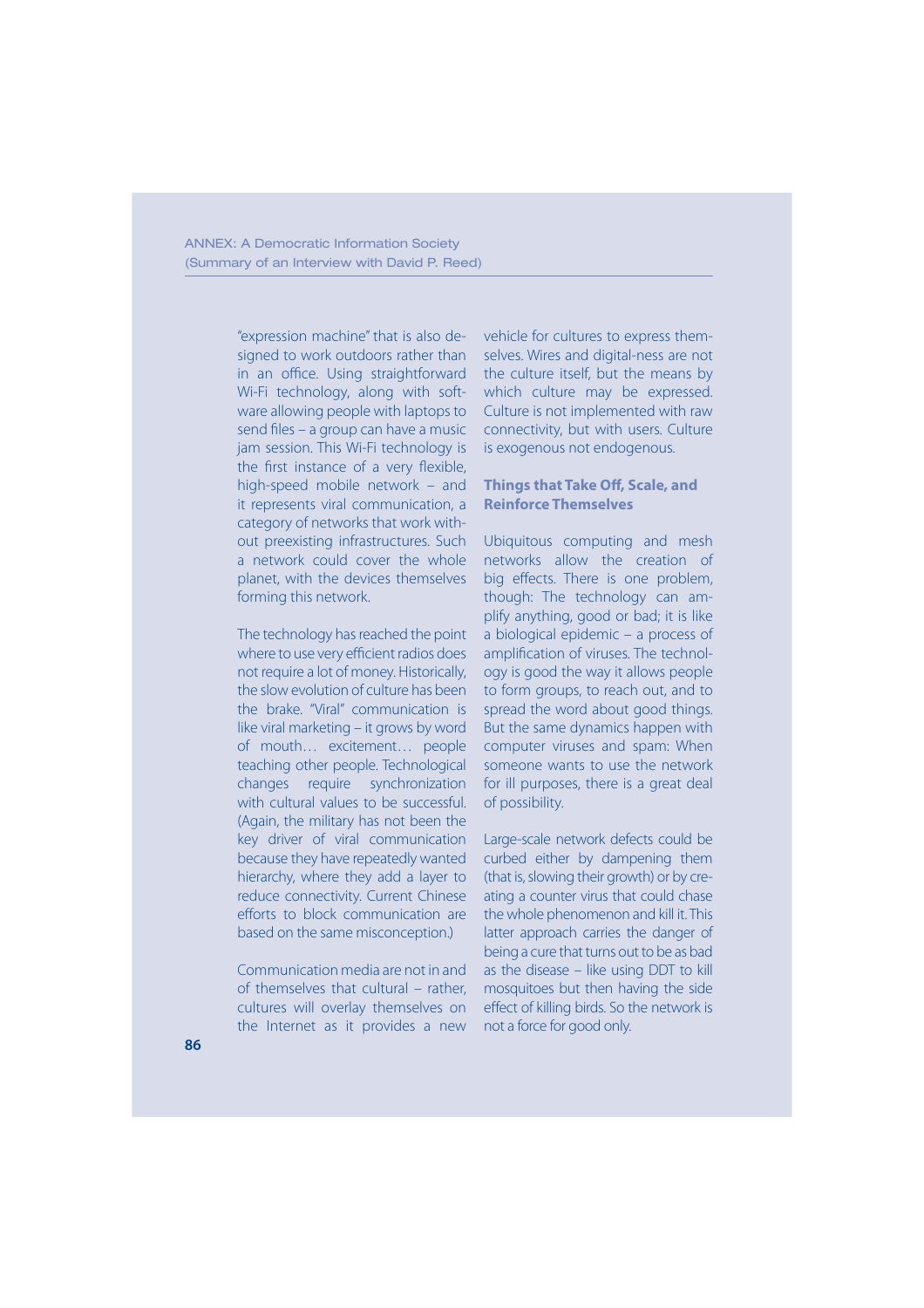The best hope is education in a deep sense – to bring every participant in the Information Society up to the level where he understands how the system works and people can act collectively on it. Society dealt with disasters of old through a commandand-control structure. Now people must understand the system they are part of – so they can benefit from local decision-making when undergoing catastrophic failures. The potential from proxi-com is thus in allowing more local and resilient recovery – but, again, humans must understand how it works. The Information Society needs education on this front.

In short, society needs to educate people about the systems themselves. This is a cultural challenge.

#### **Conclusion**

The most important part of coming to terms with this "far more connected, global computing and information-sharing" paradigm that the Information Society is entering is that (1) everyone must understand it, and that (2) each piece ultimately shares responsibility (a) for the success of the system as a whole, and (b) for the fact that a person's actions have ramifying and amplifying effects on people far away that he might not even see. It is a challenge to educate all people to be able to live in a world

like that. There are huge benefits and shared risk.

To a greater extent than before because of technology, organizational heads do not represent the best knowledge to address problems. There is a systematic bias to ask only the heads to be in the room for decision-making. However, children aged 0-20 are much more aware of cultural and technological issues than older people are. They are more knowledgeable about evolving cultures than older people who assume the children will resemble them. (They will not.) Therefore it is important to incorporate children in decision-making processes more. If society cannot let them vote, it should at least listen to what they are saying and honestly try to understand the people who are adjusting to new technologies at a rapid pace. Places where de novo adoption is occurring are the places to learn. Those people are appropriating new technologies without prior constraints – and they may show the rest of the Information Society what is possible or what is useful. The \$100 Laptop is a nice example: It will teach about cultural adaptation to technology.

The Information Society must recognize that the scale of things is larger and the reach of things is longer systematically. People need to learn to focus not just on local phenomenon but on global phenomenon.